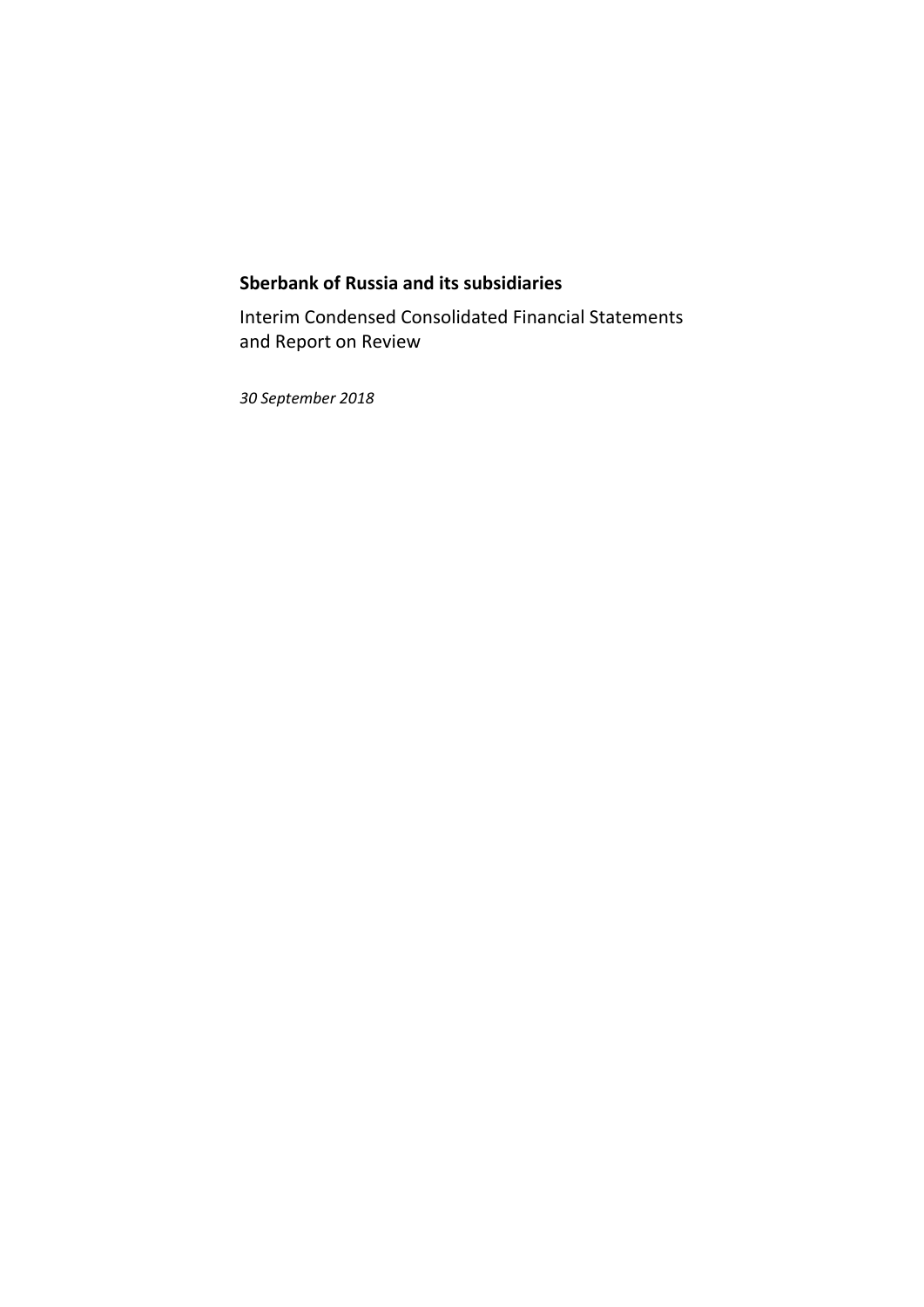

# Interim Condensed Consolidated Financial Statements and Report on Review

### **CONTENTS**

Report on Review of Interim Condensed Consolidated Financial Statements

#### **Interim Condensed Consolidated Financial Statements**

#### Selected Notes to the Interim Condensed Consolidated Financial Statements

| 1  |                                                                                                                     |  |
|----|---------------------------------------------------------------------------------------------------------------------|--|
| 2  |                                                                                                                     |  |
| 3  |                                                                                                                     |  |
| 4  |                                                                                                                     |  |
| 5  |                                                                                                                     |  |
| 6  |                                                                                                                     |  |
| 7  |                                                                                                                     |  |
| 8  |                                                                                                                     |  |
| 9  |                                                                                                                     |  |
| 10 |                                                                                                                     |  |
| 11 |                                                                                                                     |  |
| 12 |                                                                                                                     |  |
| 13 |                                                                                                                     |  |
| 14 | Net gains / (losses) from derivatives, trading in foreign currencies, foreign exchange and precious metals accounts |  |
|    |                                                                                                                     |  |
| 15 |                                                                                                                     |  |
| 16 |                                                                                                                     |  |
| 17 |                                                                                                                     |  |
| 18 |                                                                                                                     |  |
| 19 |                                                                                                                     |  |
| 20 |                                                                                                                     |  |
| 21 |                                                                                                                     |  |
| 22 |                                                                                                                     |  |
| 23 |                                                                                                                     |  |
| 24 |                                                                                                                     |  |
| 25 |                                                                                                                     |  |
|    |                                                                                                                     |  |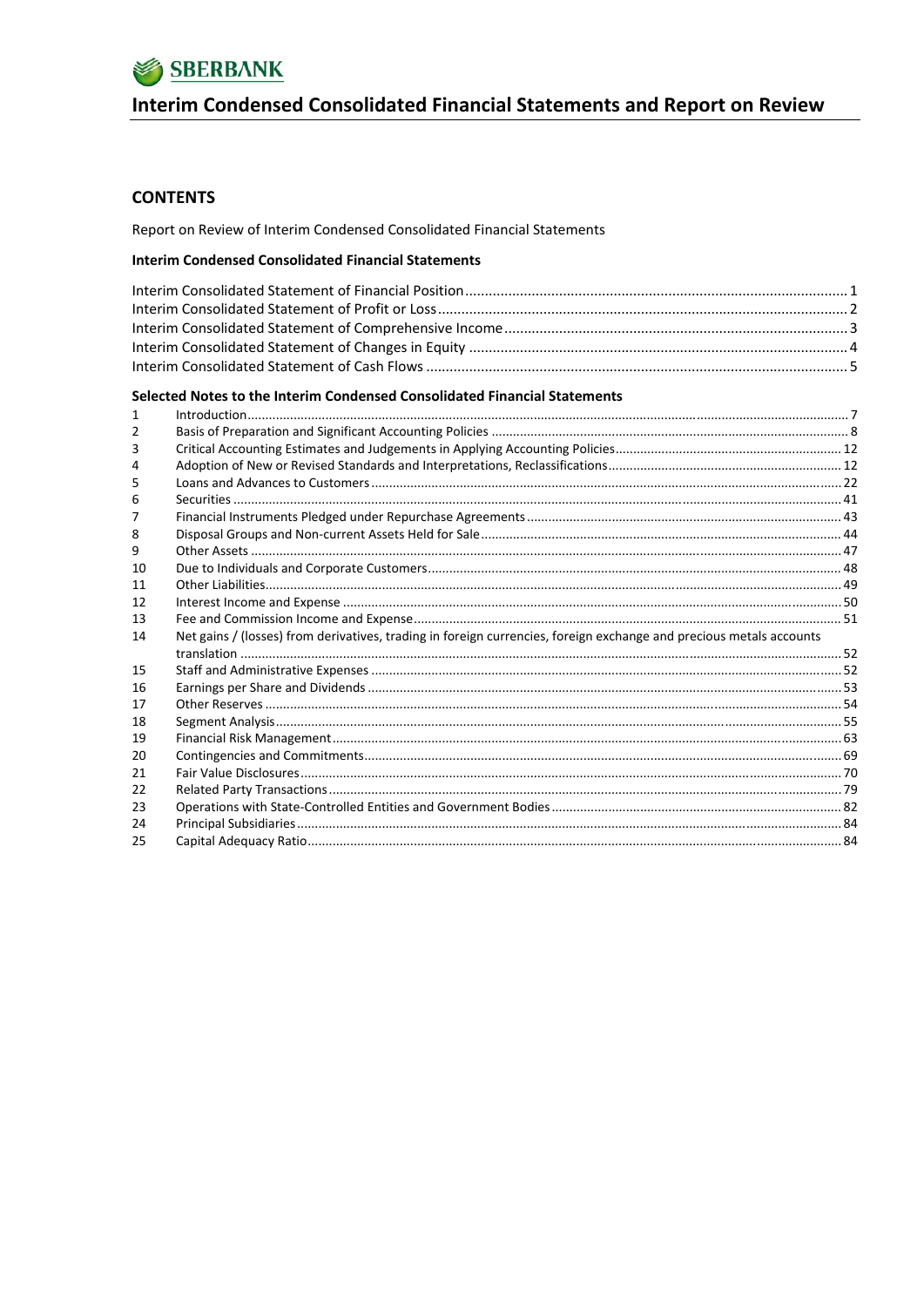

### **Report on Review of Interim Condensed Consolidated Financial Statements**

To the Shareholders and the Supervisory Board of Sberbank of Russia

#### **Introduction**

We have reviewed the accompanying interim consolidated statement of financial position of Sberbank of Russia and its subsidiaries (the "Group") as at 30 September 2018 and the related interim consolidated statements of profit or loss and comprehensive income for the three-month and nine-month periods then ended, interim consolidated statements of changes in equity and cash flows for the nine-month period then ended and selected explanatory notes. Management is responsible for the preparation and presentation of these interim condensed consolidated financial statements in accordance with International Accounting Standard 34 "Interim Financial Reporting". Our responsibility is to express a conclusion on these interim condensed consolidated financial statements based on our review.

#### **Scope of Review**

We conducted our review in accordance with International Standard on Review Engagements 2410 "Review of Interim Financial Information Performed by the Independent Auditor of the Entity". A review of interim condensed consolidated financial statements consists of making inquiries, primarily of persons responsible for financial and accounting matters, and applying analytical and other review procedures. A review is substantially less in scope than an audit conducted in accordance with International Standards on Auditing and consequently does not enable us to obtain assurance that we would become aware of all significant matters that might be identified in an audit. Accordingly, we do not express an audit opinion.

#### **Conclusion**

Based on our review, nothing has come to our attention that causes us to believe that the accompanying interim condensed consolidated financial statements are not prepared, in all material respects, in accordance with International Accounting Standard 34 "Interim Financial Reporting".

30 October 2018 Moscow, Russian Federation

E.N. Kriventsev, engagement partner and dertified auditor (licence no. 01-000198) AO PricewaterhouseCoopers Audit

ച

epxayckyne oused

**MOCKB** 

Audited entity: Sberbank of Russia

Main state registration number: 1027700132195, issued on 16 August 2002

Address: 117997, Russian Federation, Moscow, Vavilova 19

Independent auditor: AO PricewaterhouseCoopers Audit

State registration certificate number 008.890, issued by the Moscow Registration Chamber on 28 February 1992

Certificate of inclusion in the Unified State Register of Legal Entities issued on 22 August 2002 under registration number 1027700148431

Member of Self-regulated organisation of auditors "Russian Union of auditors" (Association)

Main registration record number 11603050547 in the register of auditors and audit organizations

AO PricewaterhouseCoopers Audit, White Square Office Center, 10 Butyrsky Val, Moscow, Russian Federation, 125047 Telephone +7 (495) 967 6000, Fax +7 (495) 967 6001, www.pwc.ru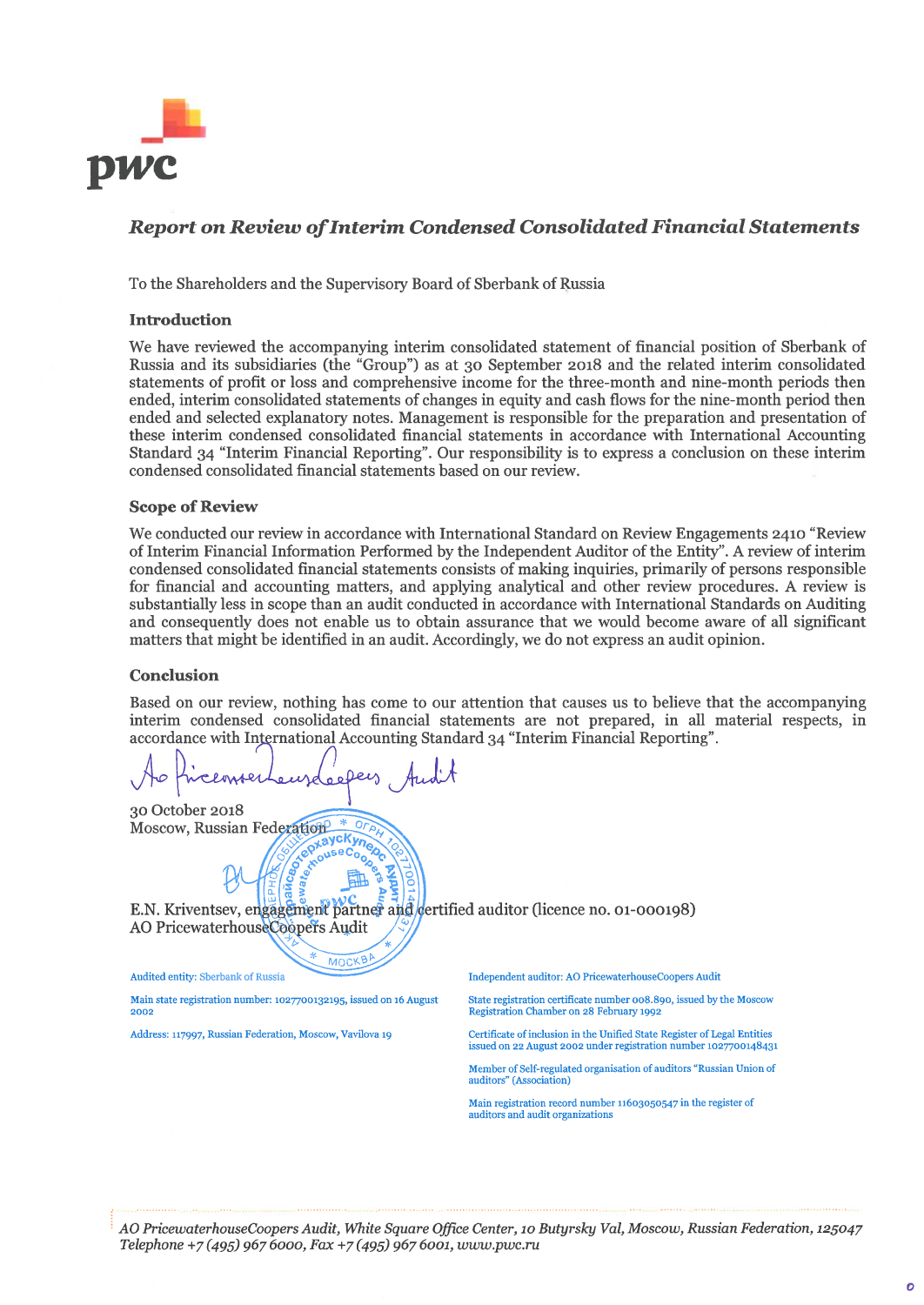

### **lnterim Consolidated Statement of Financial Position**

|                                                                        |                | 30 September<br>2018 | 31 December<br>2017 |
|------------------------------------------------------------------------|----------------|----------------------|---------------------|
| in billions of Russian Roubles                                         | <b>Note</b>    | (unaudited)          |                     |
| <b>ASSETS</b>                                                          |                |                      |                     |
| Cash and cash equivalents                                              |                | 2,172.0              | 2,329.4             |
| Mandatory cash balances with central banks                             |                | 218.7                | 427.1               |
| Due from banks                                                         |                | 949.1                | 1,317.8             |
| Loans and advances to customers                                        | 5              | 18,654.6             | 18,488.1            |
| Securities                                                             | 6              | 3,090.6              | 3,030.5             |
| Financial instruments pledged under repurchase agreements              | $\overline{7}$ | 511.2                | 258.9               |
| Derivative financial assets                                            |                | 169.5                | 140.9               |
| Deferred tax asset                                                     |                | 13.1                 | 15.5                |
| Premises and equipment                                                 |                | 539.9                | 516.2               |
| Assets of the disposal groups and non-current assets held for sale     | 8              | 2,320.6              | 10.5                |
| Other assets                                                           | 9              | 608.6                | 577.3               |
| <b>TOTAL ASSETS</b>                                                    |                | 29,247.9             | 27,112.2            |
| <b>LIABILITIES</b>                                                     |                |                      |                     |
| Due to banks                                                           |                | 537.6                | 693.3               |
| Due to individuals                                                     | 10             | 12,605.5             | 13,420.3            |
| Due to corporate customers                                             | 10             | 7,282.6              | 6,393.9             |
| Debt securities in issue                                               |                | 863.6                | 934.6               |
| Other borrowed funds                                                   |                | 58.7                 | 247.3               |
| Derivative financial liabilities and obligations to deliver securities |                | 160.2                | 164.4               |
| Deferred tax liability                                                 |                | 17.0                 | 27.7                |
| Liabilities of the disposal groups                                     | 8              | 2,021.3              |                     |
| <b>Other liabilities</b>                                               | 11             | 1,305.7              | 1,078.4             |
| Subordinated debt                                                      |                | 735.0                | 716.3               |
| <b>TOTAL LIABILITIES</b>                                               |                | 25,587.2             | 23,676.2            |
| <b>EQUITY</b>                                                          |                |                      |                     |
| Share capital and share premium                                        |                | 320.3                | 320.3               |
| Treasury shares                                                        |                | (14.7)               | (15.3)              |
| Other reserves                                                         | 17             | (32.4)               | 68.4                |
| Retained earnings                                                      |                | 3,383.1              | 3,058.6             |
| Total equity attributable to shareholders of the Bank                  |                | 3,656.3              | 3,432.0             |
| Non-controlling interest                                               |                | 4.4                  | 4.0                 |
| <b>TOTAL EQUITY</b>                                                    |                | 3,660.7              | 3,436.0             |
| <b>TOTAL LIABILITIES AND EQUITY</b>                                    |                | 29,247.9             | 27,112.2            |

Approved for issue and signed on behalf of the Executive Board on 30 October 2018.

 $\overline{\phantom{a}}$  $\sqrt{2}$ 

Alexander Vedyakhin, Acting g CEO

 $\overline{\phantom{a}}$ Mikh**si<sup>k</sup> Rat**inskii, Chief Accountant  $\sim$   $\Lambda$ \_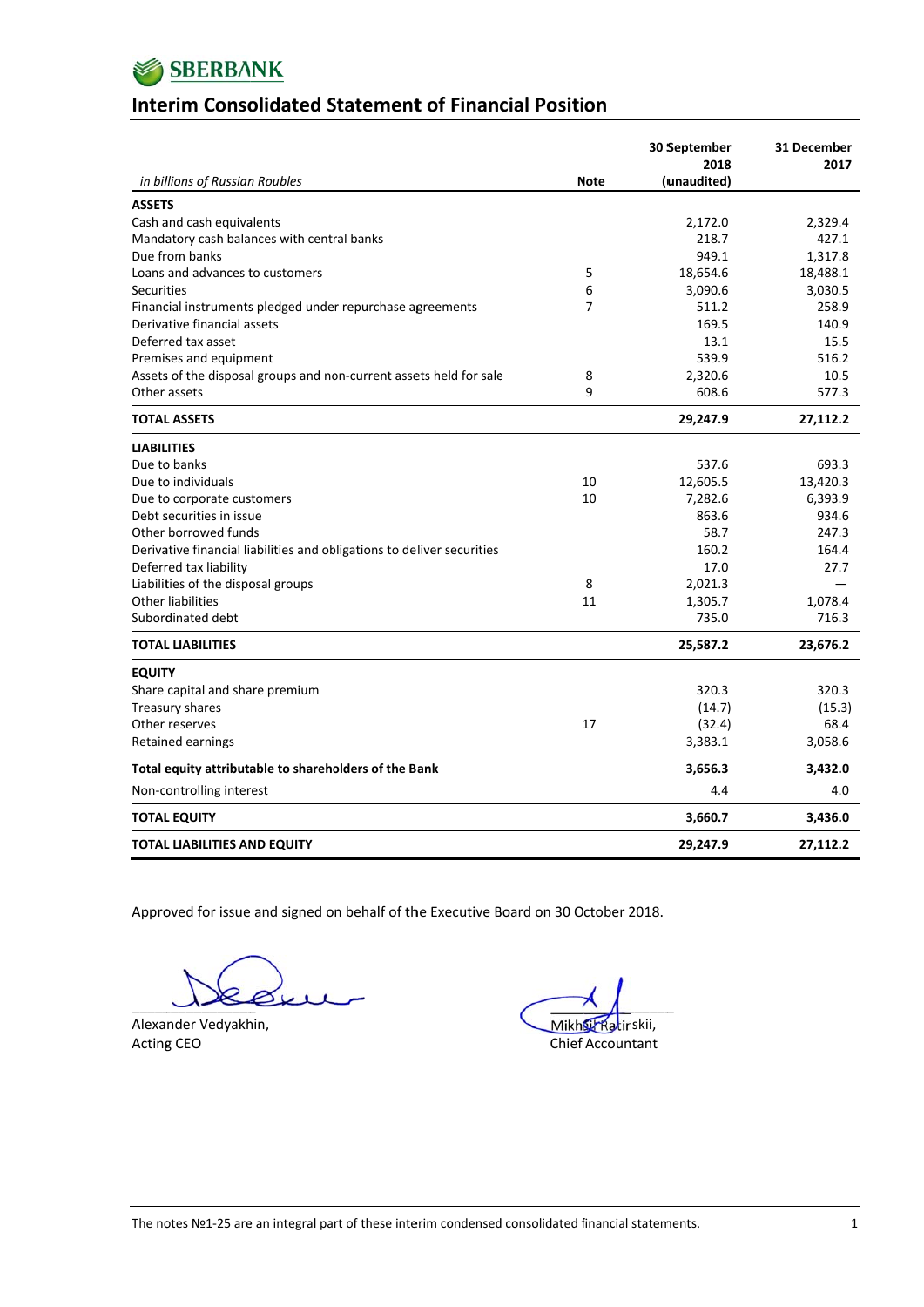

### **lnterim Consolidated Statement of Profit or Loss**

|                                                                                                                                                                          |      | Nine months<br>ended 30 September |         | Three months<br>ended 30 September |         |
|--------------------------------------------------------------------------------------------------------------------------------------------------------------------------|------|-----------------------------------|---------|------------------------------------|---------|
| (unaudited)<br>in billions of Russian Roubles                                                                                                                            | Note | 2018                              | 2017    | 2018                               | 2017    |
| <b>Continuing operations</b>                                                                                                                                             |      |                                   |         |                                    |         |
| Interest income calculated using the effective interest method                                                                                                           | 12   | 1,504.8                           | 1.561.0 | 518.4                              | 532.2   |
| Other interest income                                                                                                                                                    | 12   | 109.2                             | 25.7    | 39.3                               | 8.6     |
| Interest expense calculated using the effective interest method                                                                                                          | 12   | (502.4)                           | (552.7) | (173.7)                            | (178.3) |
| Other interest expense                                                                                                                                                   | 12   | (15.1)                            | (1.3)   | (6.1)                              | (0.4)   |
| Deposit insurance expenses                                                                                                                                               | 12   | (54.7)                            | (41.2)  | (18.6)                             | (13.9)  |
| Net interest income                                                                                                                                                      | 12   | 1,041.8                           | 991.5   | 359.3                              | 348.2   |
| Net credit loss allowance charge for debt financial assets                                                                                                               |      | (126.5)                           | (196.8) | (59.5)                             | (51.4)  |
| Net interest income after credit loss allowance charge for debt financial assets                                                                                         |      | 915.3                             | 794.7   | 299.8                              | 296.8   |
| Fee and commission income                                                                                                                                                | 13   | 428.9                             | 338.9   | 154.3                              | 126.0   |
| Fee and commission expense                                                                                                                                               | 13   | (106.2)                           | (74.9)  | (39.7)                             | (28.6)  |
| Net (losses) / gains from non-derivative financial instruments at fair value                                                                                             |      |                                   |         |                                    |         |
| through profit or loss (2017: Net gains from trading securities and securities                                                                                           |      |                                   |         |                                    |         |
| designated as at fair value through profit or loss)                                                                                                                      |      | (51.5)                            | 5.5     | (22.9)                             | 2.7     |
| Net gains from financial instruments at fair value through other comprehensive                                                                                           |      |                                   |         |                                    |         |
| income (2017: Net gains from investment securities available-for-sale)                                                                                                   |      | 3.9                               | 22.2    | 0.5                                | 1.6     |
| Net gains from derivatives, trading in foreign currencies, foreign exchange and                                                                                          | 14   | 45.0                              | 23.9    | 19.6                               | 5.7     |
| precious metals accounts translation<br>Net (losses) / gains arising on initial recognition of financial instruments and                                                 |      |                                   |         |                                    |         |
| loan modification                                                                                                                                                        |      | (0.5)                             | 4.7     | (0.5)                              | 0.1     |
| Impairment of non-financial assets                                                                                                                                       |      |                                   | (13.9)  |                                    | (0.7)   |
| Net charge for other provisions                                                                                                                                          |      | (23.8)                            | (13.2)  | (6.6)                              | (3.9)   |
| Revenue of non-core business activities                                                                                                                                  |      | 28.4                              | 27.5    | 7.7                                | 10.0    |
| Cost of sales and other expenses of non-core business activities                                                                                                         |      | (23.4)                            | (24.7)  | (5.1)                              | (8.9)   |
| Net premiums from insurance and pension fund operations                                                                                                                  |      | 263.1                             | 204.5   | 63.2                               | 41.4    |
| Net claims, benefits, change in contract liabilities and acquisition costs on                                                                                            |      |                                   |         |                                    |         |
| insurance and pension fund operations                                                                                                                                    |      | (222.0)                           | (191.2) | (46.5)                             | (37.6)  |
| Income from operating lease of equipment                                                                                                                                 |      | 4.2                               | 1.8     | 1.7                                | 0.8     |
| Expenses related to equipment leased out                                                                                                                                 |      | (2.2)                             | (1.4)   | (0.8)                              | (0.6)   |
| Other net operating income                                                                                                                                               |      | 11.6                              | 17.7    | 5.5                                | 13.1    |
| <b>Operating income</b>                                                                                                                                                  |      | 1,270.8                           | 1,122.1 | 430.2                              | 417.9   |
| Staff and administrative expenses                                                                                                                                        | 15   | (456.2)                           | (431.5) | (156.8)                            | (147.4) |
| Profit before tax                                                                                                                                                        |      | 814.6                             | 690.6   | 273.4                              | 270.5   |
| Income tax expense                                                                                                                                                       |      | (164.1)                           | (138.3) | (56.3)                             | (54.2)  |
| <b>Profit from continuing operations</b>                                                                                                                                 |      | 650.5                             | 552.3   | 217.1                              | 216.3   |
| Profit from discontinued operations (attributable to shareholders of the Bank)                                                                                           | 8    | 5.0                               | 24.0    | 11.0                               | 7.8     |
| Profit for the period                                                                                                                                                    |      | 655.5                             | 576.3   | 228.1                              | 224.1   |
| Attributable to:                                                                                                                                                         |      |                                   |         |                                    |         |
| - shareholders of the Bank                                                                                                                                               |      | 655.6                             | 576.0   | 228.2                              | 222.4   |
| - non-controlling interest                                                                                                                                               |      | (0.1)                             | 0.3     | (0.1)                              | 1.7     |
| Earnings per ordinary share based on profit for the period attributable to the                                                                                           |      |                                   |         |                                    |         |
| shareholders of the Bank, basic and diluted                                                                                                                              | 16   | 29.91                             | 26.48   | 10.60                              | 10.33   |
| (expressed in RR per share)                                                                                                                                              |      |                                   |         |                                    |         |
|                                                                                                                                                                          |      |                                   |         |                                    |         |
| Earnings per ordinary share based on profit from continuing operations<br>attributable to the shareholders of the Bank, basic and diluted<br>(expressed in RR per share) | 16   | 29.68                             | 25.36   | 10.09                              | 9.96    |

Approved for issue and signed on behalf of the Executive Board on 30 October 2018.

 $\mathbf{r}$  $\sim$  1  $\overline{\phantom{a}}$  $\sim$ 

Alexander Vedyakhin, Acting g CEO

\_\_\_\_\_ <del>Mikhai Katin</del>skii, Chief Accountant  $\rightarrow$  $\overline{a}$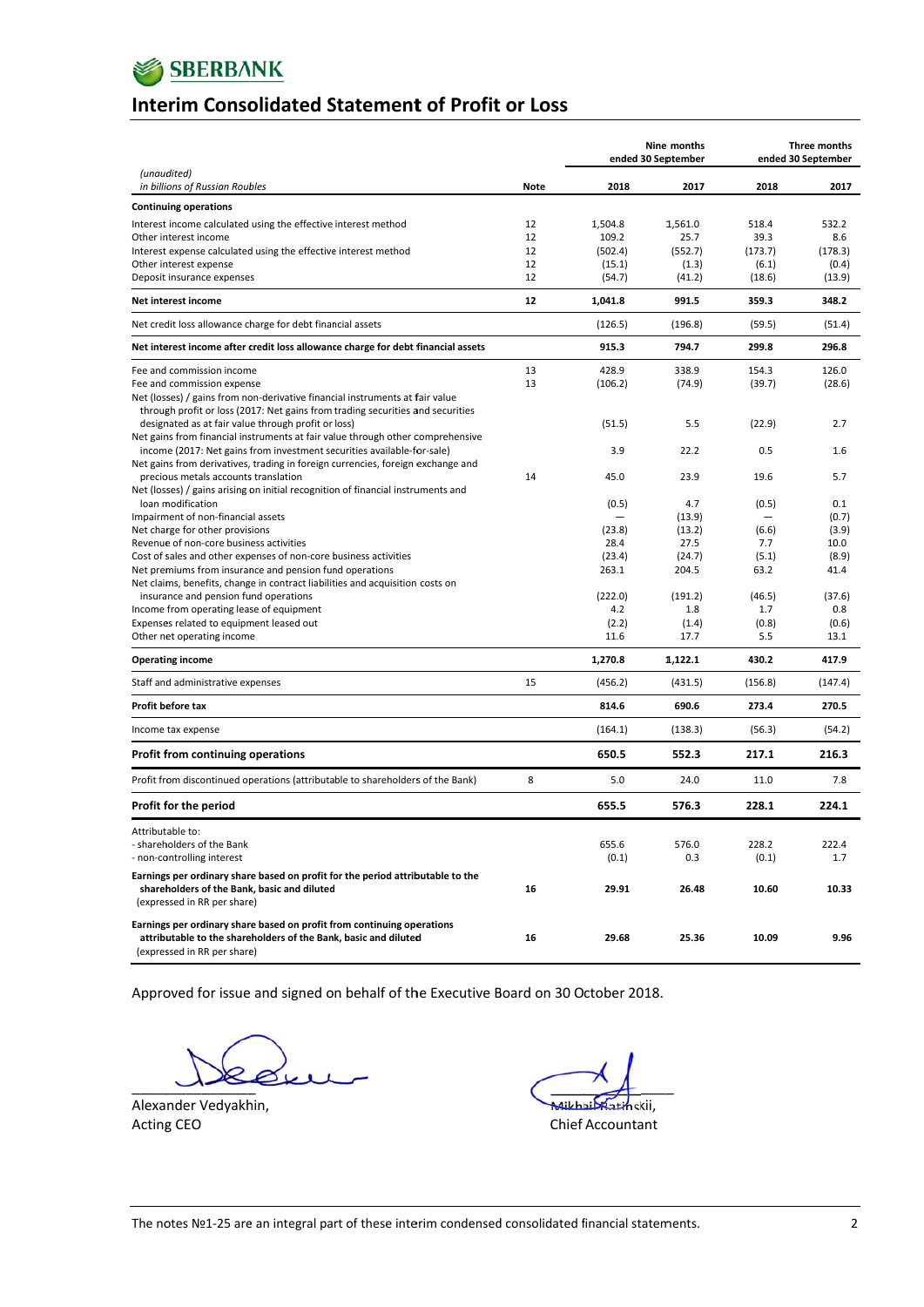

# **Interim Consolidated Statement of Comprehensive Income**

|                                                                                                                                                                                                                        |      |                 | Nine months<br>ended 30 | Three months<br>ended 30 |                  |
|------------------------------------------------------------------------------------------------------------------------------------------------------------------------------------------------------------------------|------|-----------------|-------------------------|--------------------------|------------------|
| (unaudited)                                                                                                                                                                                                            |      |                 | September               |                          | September        |
| in billions of Russian Roubles                                                                                                                                                                                         | Note | 2018            | 2017                    | 2018                     | 2017             |
| Profit for the period                                                                                                                                                                                                  |      | 655.5           | 576.3                   | 228.1                    | 224.1            |
| Other comprehensive income:                                                                                                                                                                                            |      |                 |                         |                          |                  |
| <b>Continuing operations</b><br>Items to be reclassified to profit or loss in subsequent periods                                                                                                                       |      |                 |                         |                          |                  |
| Debt financial instruments measured at fair value through other<br>comprehensive income (2017: Investment securities available-for-sale):<br>- Net change in fair value, net of tax (2017: Net gains on revaluation of |      |                 |                         |                          |                  |
| investment securities available-for-sale, net of tax)<br>- Impairment transferred to profit or loss, net of tax                                                                                                        |      | (47.5)          | 23.2<br>0.1             | (31.0)                   | 10.2             |
| - Accumulated gains transferred to profit or loss upon disposal, net of tax                                                                                                                                            |      | (3.1)           | (17.8)                  | (0.4)                    | (1.3)            |
| Exchange differences on translating foreign operations for the period                                                                                                                                                  |      | 11.2            | 6.7                     | 6.1                      |                  |
| Total other comprehensive (loss) / income to be reclassified to profit or<br>loss in subsequent periods, net of tax                                                                                                    |      | (39.4)          | 12.2                    | (25.3)                   | 8.9              |
| Items that will not be reclassified to profit or loss in subsequent periods                                                                                                                                            |      |                 |                         |                          |                  |
| Change in valuation of office premises transferred to other classes of<br>assets, net of tax                                                                                                                           |      | (1.0)           | (0.6)                   | (0.3)                    | (0.6)            |
| Remeasurement of defined benefit pension plans                                                                                                                                                                         |      | (1.1)           | 0.2                     |                          | (0.1)            |
| Total other comprehensive loss that will not be reclassified to profit or<br>loss in subsequent periods                                                                                                                |      | (2.1)           | (0.4)                   | (0.3)                    | (0.7)            |
| Total other comprehensive (loss) / income from continuing<br>operations                                                                                                                                                |      | (41.5)          | 11.8                    | (25.6)                   | 8.2              |
| Total other comprehensive loss from discontinued operations to be<br>reclassified to profit or loss in subsequent periods, net of tax                                                                                  | 8    | (50.0)          | (6.2)                   | (28.7)                   | (6.3)            |
| Total other comprehensive (loss) / income                                                                                                                                                                              |      | (91.5)          | 5.6                     | (54.3)                   | 1.9 <sub>2</sub> |
| Total comprehensive income for the period                                                                                                                                                                              |      | 564.0           | 581.9                   | 173.8                    | 226.0            |
| Attributable to:<br>- shareholders of the Bank<br>- non-controlling interest                                                                                                                                           |      | 564.2<br>(0.2)  | 581.6<br>0.3            | 174.0<br>(0.2)           | 224.3<br>1.7     |
| Total comprehensive income for the period, attributable to shareholders<br>of the Bank from:<br>- continuing operations<br>- discontinued operations                                                                   |      | 609.2<br>(45.0) | 563.8<br>17.8           | 191.7<br>(17.7)          | 222.8<br>1.5     |

The notes №1‐25 are an integral part of these interim condensed consolidated financial statements. 3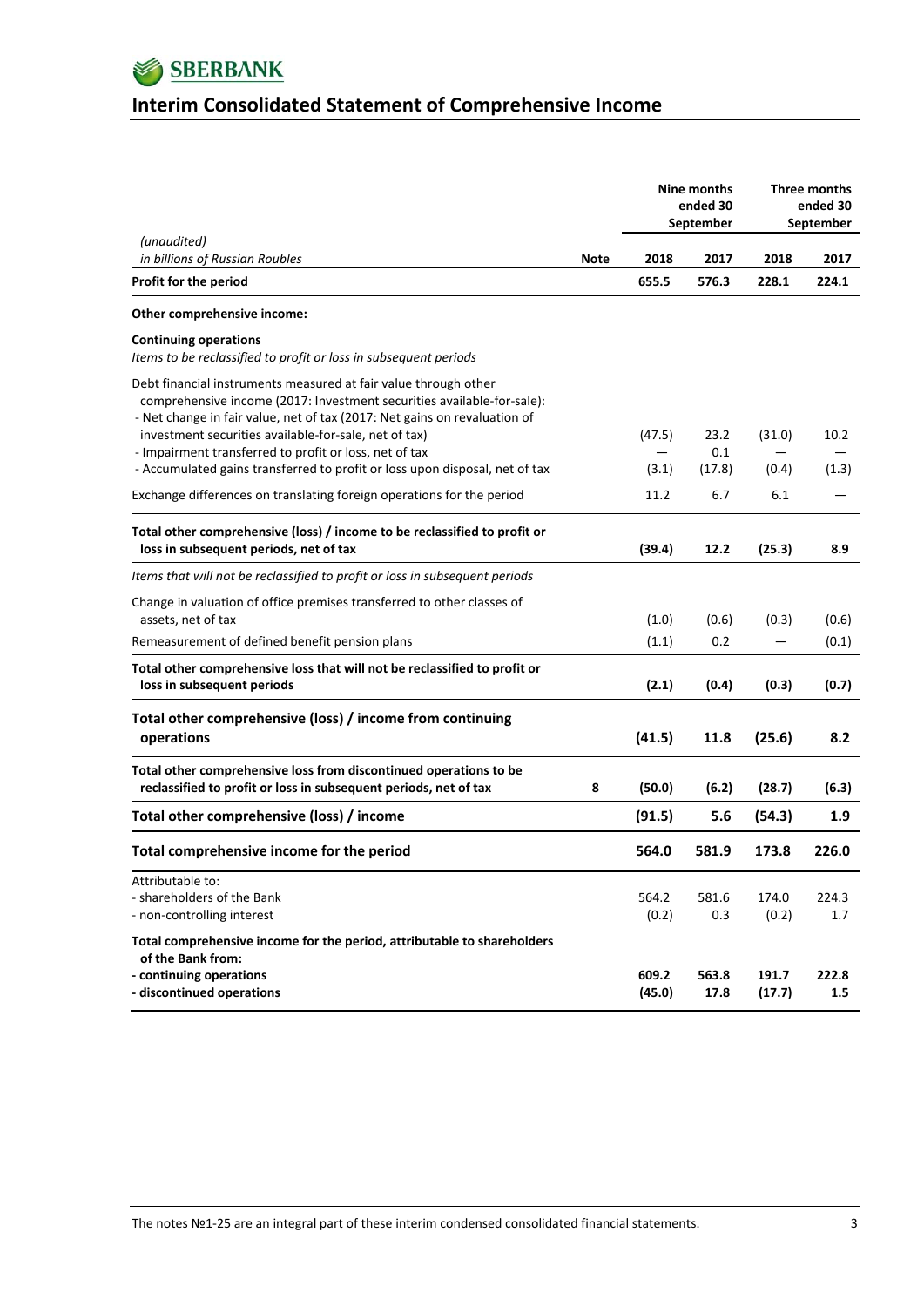

### **Interim Consolidated Statement of Changes in Equity**

|                                                                                            |             | Attributable to shareholders of the Bank |                          |                          |                                 |                                   |              |                                 |                 |
|--------------------------------------------------------------------------------------------|-------------|------------------------------------------|--------------------------|--------------------------|---------------------------------|-----------------------------------|--------------|---------------------------------|-----------------|
| in billions of Russian Roubles                                                             | <b>Note</b> | Share<br>capital                         | Share<br>premium         | Treasury<br>shares       | Other<br>reserves<br>(Note 17)  | Retained<br>earnings              | Total        | Non-<br>controlling<br>interest | Total<br>equity |
| Balance as at 31 December 2016                                                             |             | 87.7                                     | 232.6                    | (7.9)                    | 70.0                            | 2,435.7                           | 2,818.1      | 3.5                             | 2,821.6         |
| Changes in equity for the nine months ended<br>30 September 2017 (unaudited)               |             |                                          |                          |                          |                                 |                                   |              |                                 |                 |
| Net result from treasury shares transactions                                               |             |                                          |                          | (2.6)                    |                                 | 0.6                               | (2.0)        |                                 | (2.0)           |
| Dividends declared<br>Transfer of revaluation reserve for office premises upon disposal or | 16          |                                          |                          | -                        | -                               | (134.9)                           | (134.9)      | $\overline{\phantom{0}}$        | (134.9)         |
| depreciation                                                                               |             |                                          |                          |                          | (2.1)                           | 2.1                               |              | $\overline{\phantom{0}}$        |                 |
| Changes in ownership interest in subsidiaries                                              |             |                                          |                          |                          | -                               | $\overline{\phantom{0}}$          |              | 0.4                             | 0.4             |
| Profit for the period<br>Other comprehensive income for the period                         |             | $\overline{\phantom{0}}$                 | $\overline{\phantom{0}}$ | -                        | $\overline{\phantom{0}}$<br>5.6 | 576.0<br>$\overline{\phantom{0}}$ | 576.0<br>5.6 | 0.3<br>$\qquad \qquad -$        | 576.3<br>5.6    |
| Total comprehensive income for the period                                                  |             |                                          | $\overline{\phantom{0}}$ | $\qquad \qquad =$        | 5.6                             | 576.0                             | 581.6        | 0.3                             | 581.9           |
| Balance as at 30 September 2017 (unaudited)                                                |             | 87.7                                     | 232.6                    | (10.5)                   | 73.5                            | 2,879.5                           | 3,262.8      | 4.2                             | 3,267.0         |
| Balance as at 31 December 2017                                                             |             | 87.7                                     | 232.6                    | (15.3)                   | 68.4                            | 3,058.6                           | 3,432.0      | 4.0                             | 3,436.0         |
| Impact of adopting IFRS 9 as at 1 January 2018 (unaudited)                                 | 4           | $\overline{\phantom{0}}$                 | $\overline{\phantom{m}}$ | $\qquad \qquad -$        | (7.1)                           | (62.4)                            | (69.5)       | $\overline{\phantom{m}}$        | (69.5)          |
| Restated balance as at 1 January 2018 (unaudited)                                          |             | 87.7                                     | 232.6                    | (15.3)                   | 61.3                            | 2,996.2                           | 3,362.5      | 4.0                             | 3,366.5         |
| Changes in equity for the nine months ended<br>30 September 2018 (unaudited)               |             |                                          |                          |                          |                                 |                                   |              |                                 |                 |
| Net result from treasury shares transactions                                               |             |                                          |                          | 0.6                      | -                               | (1.2)                             | (0.6)        | $\overline{\phantom{m}}$        | (0.6)           |
| Dividends declared                                                                         | 16          |                                          |                          |                          | -                               | (269.8)                           | (269.8)      | $\qquad \qquad \longleftarrow$  | (269.8)         |
| Transfer of revaluation reserve for office premises upon disposal or<br>depreciation       |             |                                          |                          | $\overline{\phantom{0}}$ | (2.3)                           | 2.3                               |              | $\overline{\phantom{0}}$        |                 |
| Changes in ownership interest in subsidiaries                                              |             |                                          |                          |                          | —                               | $\overline{\phantom{0}}$          | -            | 0.6                             | 0.6             |
| Profit for the period                                                                      |             | -                                        |                          |                          | $\overline{\phantom{m}}$        | 655.6                             | 655.6        | (0.1)                           | 655.5           |
| Other comprehensive loss for the period                                                    |             |                                          |                          | $\overline{\phantom{0}}$ | (91.4)                          | $\overline{\phantom{a}}$          | (91.4)       | (0.1)                           | (91.5)          |
| Total comprehensive (loss) / income for the period                                         |             | $\overline{\phantom{0}}$                 |                          | $\overline{\phantom{0}}$ | (91.4)                          | 655.6                             | 564.2        | (0.2)                           | 564.0           |
| Balance as at 30 September 2018 (unaudited)                                                |             | 87.7                                     | 232.6                    | (14.7)                   | (32.4)                          | 3,383.1                           | 3,656.3      | 4.4                             | 3,660.7         |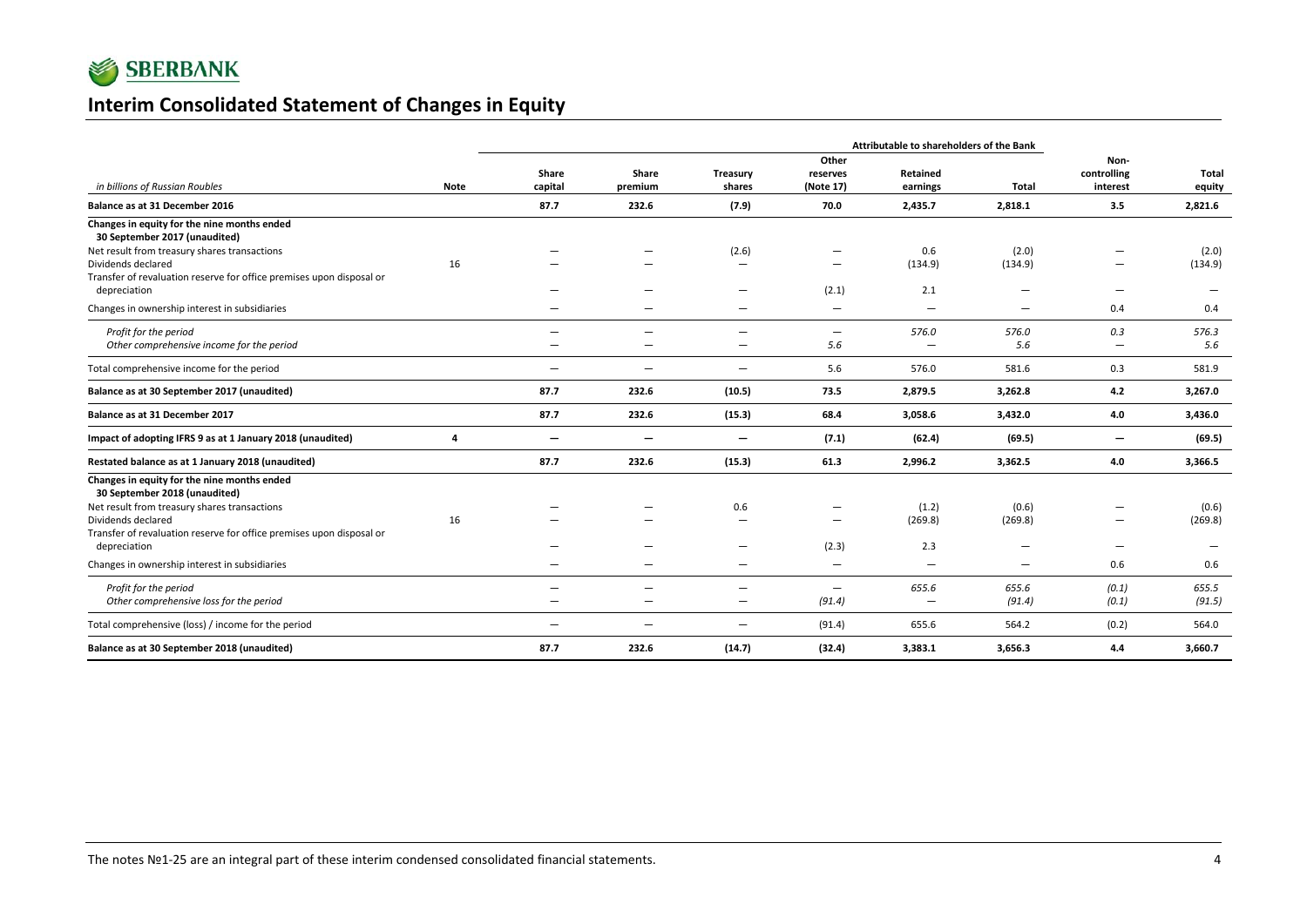

### **Interim Consolidated Statement of Cash Flows**

|                                                                                  |           | Nine months<br>ended 30 September |
|----------------------------------------------------------------------------------|-----------|-----------------------------------|
| (unaudited)<br>in billions of Russian Roubles                                    | 2018      | 2017                              |
| Cash flows from operating activities                                             |           |                                   |
| Interest income calculated using the effective interest method received          | 1,625.4   | 1,648.7                           |
| Other interest income received                                                   | 112.8     | 35.6                              |
| Interest expense calculated using the effective interest method paid             | (518.9)   | (589.1)                           |
| Other interest expense paid                                                      | (20.6)    | (5.1)                             |
| Deposit insurance expenses paid                                                  | (51.4)    | (41.4)                            |
| Fees and commissions received                                                    | 467.9     | 357.7                             |
| Fees and commissions paid                                                        | (113.4)   | (77.8)                            |
| Net gains received on non-derivative financial instruments at fair value through |           |                                   |
| profit or loss (2017: Net gains received from trading securities and securities  |           |                                   |
| designated as at fair value through profit or loss)                              | 2.7       | 0.8                               |
| Net gains received from financial instruments at fair value through other        |           |                                   |
| comprehensive income                                                             | 3.6       | 22.3                              |
| Dividends received                                                               | 2.0       | 2.1                               |
| Net (losses) / gains received on derivatives, trading in foreign currencies and  |           |                                   |
| operations with precious metals                                                  | (1.0)     | 34.0                              |
| Revenue received from non-core business activities                               | 26.6      | 27.3                              |
| Expenses paid on non-core business activities                                    | (18.9)    | (18.6)                            |
| Insurance premiums received                                                      | 163.2     | 97.2                              |
| Claims, benefits and acquisition costs on insurance operations paid              | (13.4)    | (2.9)                             |
| Pension fund premiums received                                                   | 99.7      | 107.0                             |
| Claims, benefits and acquisition costs on pension fund operations paid           | (16.8)    | (20.8)                            |
| Income received from operating lease of equipment                                | 5.3       | 1.8                               |
| Expenses paid related to equipment leased out                                    | (0.4)     | (0.1)                             |
| Other net operating income received                                              | 9.5       | 8.3                               |
| Staff and administrative expenses paid                                           | (374.0)   | (364.6)                           |
| Income tax paid                                                                  | (173.7)   | (149.1)                           |
|                                                                                  |           |                                   |
| Cash flows from operating activities before changes in operating assets and      |           |                                   |
| <b>liabilities</b>                                                               | 1,216.2   | 1,073.3                           |
| Changes in operating assets and liabilities                                      |           |                                   |
| Net decrease / (increase) in mandatory cash balances with central banks          | 44.1      | (34.7)                            |
| Net decrease / (increase) in due from banks                                      | 299.2     | (139.8)                           |
| Net increase in loans and advances to customers                                  | (1,732.0) | (1,095.5)                         |
| Net increase in securities and financial instruments pledged under repurchase    |           |                                   |
| agreements                                                                       | (409.6)   | (470.5)                           |
| Net increase in derivative financial assets                                      | (7.3)     | (6.1)                             |
| Net (increase) / decrease in other assets                                        | (93.9)    | 75.2                              |
| Net (decrease) / increase in due to banks                                        | (164.1)   | 57.1                              |
| Net increase in due to individuals                                               | 159.5     | 383.9                             |
| Net increase in due to corporate customers                                       | 1,172.5   | 245.3                             |
| Net decrease in debt securities in issue                                         | (61.0)    | (185.0)                           |
| Net increase / (decrease) in other borrowed funds                                | 0.4       | (29.9)                            |
| Net decrease in obligations to deliver securities                                | (5.1)     | (1.8)                             |
| Net increase / (decrease) in other liabilities                                   | 14.7      | (55.8)                            |
| Net cash from / (used in) operating activities                                   | 433.6     | (184.3)                           |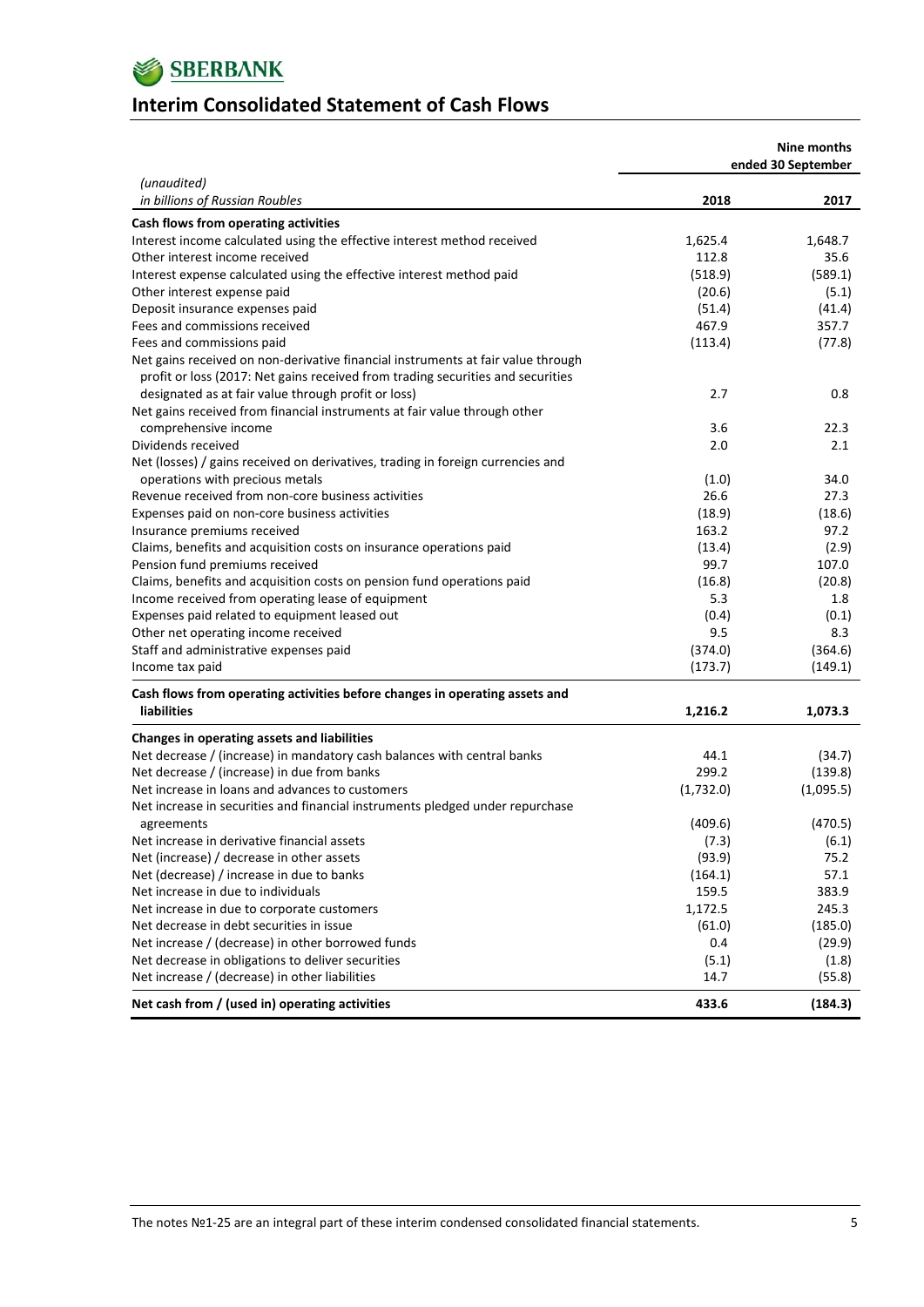

# **Interim Consolidated Statement of Cash Flows (Continued)**

|                                                                                  |              | Nine months<br>ended 30 September |
|----------------------------------------------------------------------------------|--------------|-----------------------------------|
| (unaudited)                                                                      |              |                                   |
| in billions of Russian Roubles                                                   | 2018         | 2017                              |
| Cash flows from investing activities                                             |              |                                   |
| Acquisition of premises, equipment and intangible assets                         | (79.9)       | (54.7)                            |
| Proceeds from disposal of premises, equipment and intangible assets including    |              |                                   |
| insurance payments                                                               | 8.2          | 5.1                               |
| Acquisition of investment property                                               | (0.1)<br>0.5 | (0.2)<br>0.6                      |
| Proceeds from disposal of investment property                                    |              |                                   |
| Acquisition of associates and joint ventures                                     | (31.4)       |                                   |
| Proceeds from disposal of associates                                             | 0.2          |                                   |
| Acquisition of subsidiaries net of cash acquired                                 | (0.9)<br>1.0 | (1.6)<br>0.6                      |
| Proceeds from disposal of subsidiaries net of cash disposed                      |              |                                   |
| Net cash used in investing activities                                            | (102.4)      | (50.2)                            |
| Cash flows from financing activities                                             |              |                                   |
| Funds received from subordinated debt issued or reissued                         | 4.3          |                                   |
| Redemption of subordinated debt                                                  | (42.4)       | (11.2)                            |
| Cash received from non-controlling shareholders                                  | 0.6          | 0.1                               |
| Purchase of treasury shares                                                      | (3.8)        | (6.5)                             |
| Proceeds from disposal of treasury shares                                        | 3.2          | 4.5                               |
| Dividends paid                                                                   | (268.5)      | (134.7)                           |
| Net cash used in financing activities                                            | (306.6)      | (147.8)                           |
| Effect of exchange rate changes on cash and cash equivalents                     | 50.0         | (14.8)                            |
| Net effect of changes in cash and cash equivalents included in disposal groups   |              |                                   |
| except for discontinued operations                                               |              | (1.3)                             |
| Net decrease in cash and cash equivalents                                        | 74.6         | (398.4)                           |
| Cash and cash equivalents as at the beginning of the period                      | 2,329.4      | 2,560.8                           |
| Cash and cash equivalents of discontinued operations as at the end of the period | 232.0        |                                   |
| Cash and cash equivalents of continuing operations as at the end of the period   | 2,172.0      | 2,162.4                           |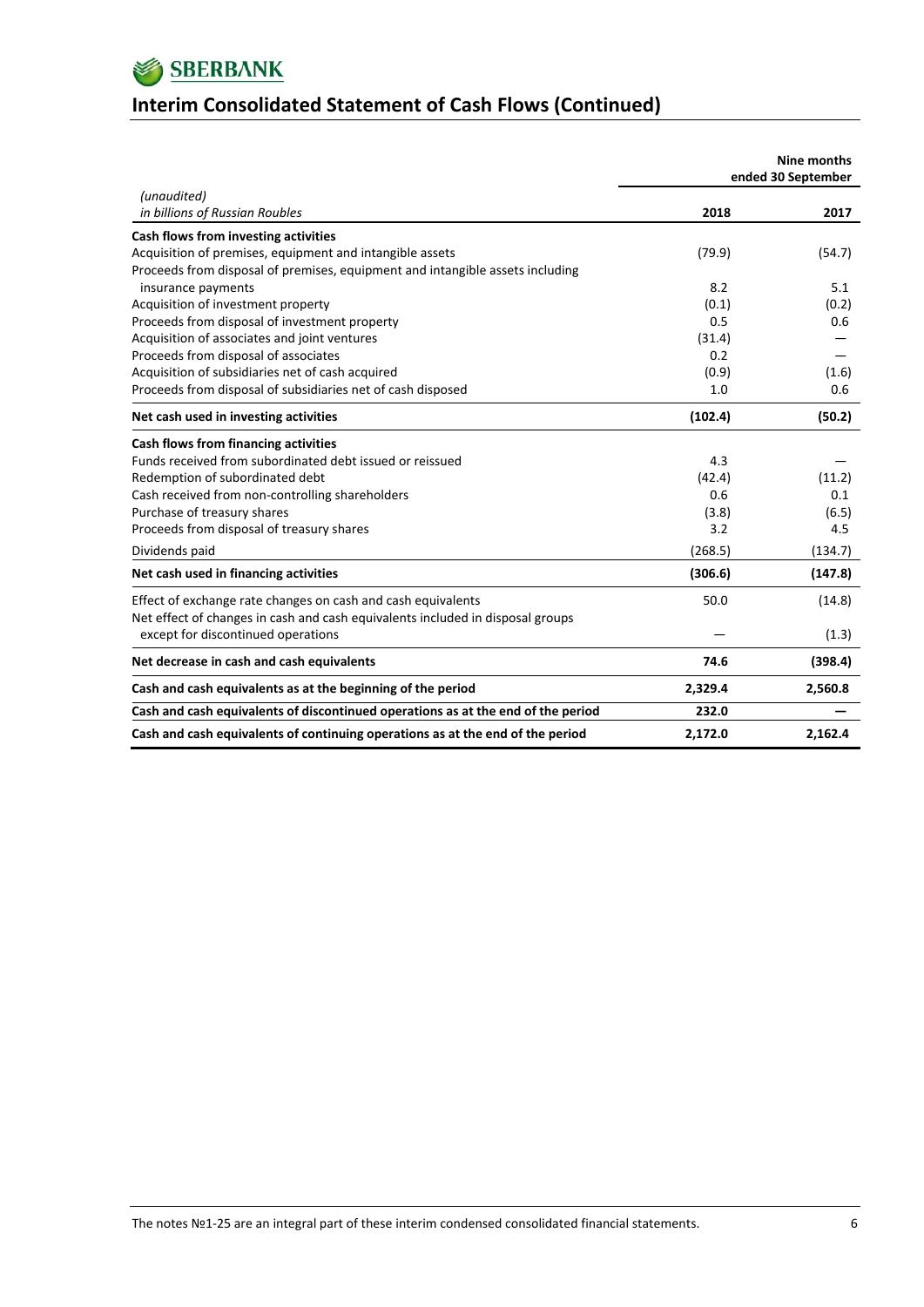### **1 Introduction**

These interim condensed consolidated financial statements of Sberbank of Russia (Sberbank, the "Bank") and its subsidiaries (together referred to as the "Group" or "Sberbank Group") have been prepared in accordance with IAS 34 "Interim Financial Reporting" for the nine months ended 30 September 2018. Principal subsidiaries include Russian and foreign commercial banks and other companies controlled by the Group. A list of principal subsidiaries included in these interim condensed consolidated financial statements is disclosed in Note 24.

The Bank is a public joint‐stock commercial bank established in 1841 and operating in various forms since then. The Bank was incorporated and is domiciled in the Russian Federation. The Bank's principal shareholder, the Central Bank of the Russian Federation (the "Bank of Russia"), owns 52.3% of ordinary shares or 50.0% plus 1 share of the issued and outstanding ordinary and preferred shares as at 30 September 2018 (31 December 2017: 52.3% of ordinary shares or 50.0% plus 1 share of the issued and outstanding ordinary and preferred shares).

As at 30 September 2018 the Supervisory Board of the Bank is headed by Sergey M. Ignatiev, Chairman of the Bank of Russia in the period of 2002‐2013. The Supervisory Board of the Bank includes representatives from both the Bank's principal shareholder and other shareholders as well as independent directors.

The Bank operates under a general banking license issued by the Bank of Russia since 1991. In addition, the Bank holds licenses required for trading and holding securities and engaging in other securities‐related activities, including acting as a broker, a dealer, a custodian. The Bank is regulated and supervised by the Bank of Russia as a united regulator for banking, insurance and financial markets activities in the Russian Federation. The Group's banks/companies operate under the banking/companies regulatory regimes of their respective countries.

The Group's principal business activity is corporate and retail banking. This includes, but is not limited to, deposit taking and commercial lending in freely convertible currencies, local currencies of countries where the subsidiary banks operate and in Russian Roubles, support of clients' export/import transactions, foreign exchange, securities trading, and trading in derivative financial instruments. The Group's operations are conducted in both Russian and international markets. As at 30 September 2018 the Group conducts its business in Russia through Sberbank with its network of 12 (31 December 2017: 14) regional head offices, 78 (31 December 2017: 78) branches and 14,210 (31 December 2017: 14,312) sub‐branches, and through principal subsidiaries located in Russia such as JSC Sberbank Leasing, LLC Sberbank Capital, CIB group companies, JSC Non-state Pension Fund of Sberbank, Insurance company "Sberbank life insurance" LLC, Insurance company "Sberbank insurance" LLC, Sberbank Factoring LLC, LLC Digital Technologies and Cetelem Bank LLC (former BNP Paribas Vostok LLC). The Group carries out banking operations in Turkey, Ukraine, Belarus, Kazakhstan, Austria, Switzerland and other countries of Central and Eastern Europe and also conducts operations through a branch office in India, representative offices in Germany and China and CIB group companies located in the United States of America, the United Kingdom, Cyprus and certain other jurisdictions. In May 2018 the Group signed definitive agreement on sale of its operations in Turkey (Refer to Note 8).

The actual headcount of the Group's full‐time employees as at 30 September 2018 was 296,103 (31 December 2017: 310,277).

*Registered address and place of business.* The Bank's registered address is: Vavilova str., 19, Moscow, Russian Federation.

*Presentation currency.* These interim condensed consolidated financial statements are presented in Russian Roubles ("RR"). All amounts are expressed in RR billions unless otherwise stated.

At 30 September 2018 the principal rates of exchange used for translating foreign currency monetary balances and each entity's functional currency into the Group's presentation currency were as follows:

|      | /RR    | <b>UAH</b> | /BYN  | /kzt    | /EUR  | /СНF  | /TRY  |
|------|--------|------------|-------|---------|-------|-------|-------|
| RR/  | 1.000  | 0.431      | 0.032 | 5.536   | 0.013 | 0.015 | 0.091 |
| USD/ | 65.591 | 28.265     | 2.109 | 363.129 | 0.860 | 0.977 | 5.996 |
| EUR/ | 76.229 | 32.850     | 2.452 | 422.029 | 1.000 | 1.135 | 6.968 |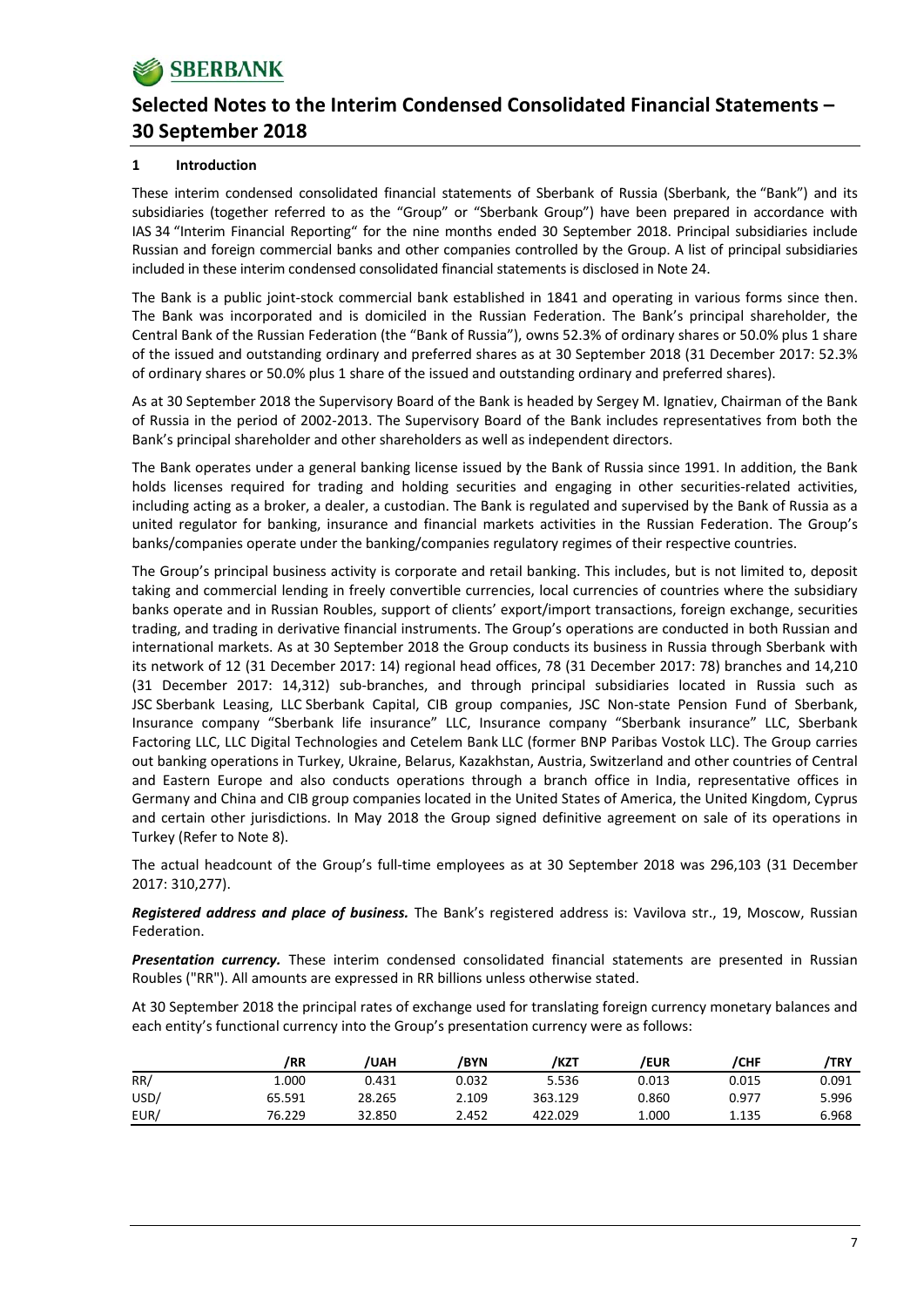### **1 Introduction (continued)**

At 31 December 2017 the principal rates of exchange used for translating each entity's functional currency into the Group's presentation currency and foreign currency monetary balances were as follows:

|      | /RR    | <b>/UAH</b> | /BYR  | /KZT    | /EUR  | /CHF  | /TRY  |
|------|--------|-------------|-------|---------|-------|-------|-------|
| RR/  | 1.000  | 0.488       | 0.034 | 5.774   | 0.015 | 0.017 | 0.066 |
| USD/ | 57.600 | 28.104      | 1.979 | 332.595 | 0.836 | 0.977 | 3.780 |
| EUR/ | 68.867 | 33.601      | 2.366 | 397.651 | 1.000 | 1.168 | 4.519 |

### **2 Basis of Preparation and Significant Accounting Policies**

*Basis of Preparation.* These interim condensed consolidated financial statements have been prepared in accordance with IAS 34 "Interim Financial Reporting" and should be read in conjunction with the annual consolidated financial statements of the Group for the year ended 31 December 2017.

These interim condensed consolidated financial statements do not contain all the explanatory notes as required for a full set of consolidated financial statements.

The accounting policies and methods of computation applied in the preparation of these interim condensed consolidated financial statements are consistent with those disclosed in the annual consolidated financial statements of the Group for the year ended 31 December 2017, except for income tax expense which is recognized in these interim condensed consolidated financial statements based on management's best estimates of the weighted average income tax rate expected for the full financial year, and except for the changes introduced due to implementation of new and revised standards and interpretations (Note 4). New significant accounting policies applicable from 1 January 2018 are detailed below.

*Financial instruments – Key measurement terms.* Depending on their classification financial instruments are carried at fair value, or amortized cost as described below.

*Fair value* is the price that would be received to sell an asset or paid to transfer a liability in an orderly transaction between market participants at the measurement date. The fair value measurement is based on the presumption that the transaction to sell the asset or transfer the liability takes place either in the principal market for the asset or liability, or in the absence of a principal market, in the most advantageous market for the asset or liability. Fair value is the current bid price for financial assets, current ask price for financial liabilities and the average of current bid and ask prices when the Group is both in short and long position for the financial instrument. A financial instrument is regarded as quoted in an active market if quoted prices are readily and regularly available from an exchange or other institution and those prices represent actual and regularly occurring market transactions on an arm's length basis. Valuation techniques are used to fair value certain financial instruments for which external market pricing information is not available. Such valuation techniques include discounted cash flows models, generally accepted option pricing models, models based on recent arm's length transactions or consideration of financial data of the investees. Valuation techniques may require assumptions not supported by observable market data. Refer to Note 21 for more information on fair values and fair value measurement used.

*Amortized cost* is the amount at which the financial instrument was measured at initial recognition less any principal repayments, plus accrued interest, and for financial assets, adjusted for any expected credit loss allowance. Accrued interest includes amortization of transaction costs, fees and commissions deferred at initial recognition and of any premium or discount to maturity using the effective interest method. Accrued interest income and accrued interest expense, including both accrued coupon and amortized discount and premium (including transaction costs, fees and commissions deferred at origination, if any), are not presented separately and are included in the carrying values of the related interim consolidated statement of financial position items.

*Gross carrying amount of a financial asset* is the amortized cost of a financial asset before adjusting for any expected credit loss allowance.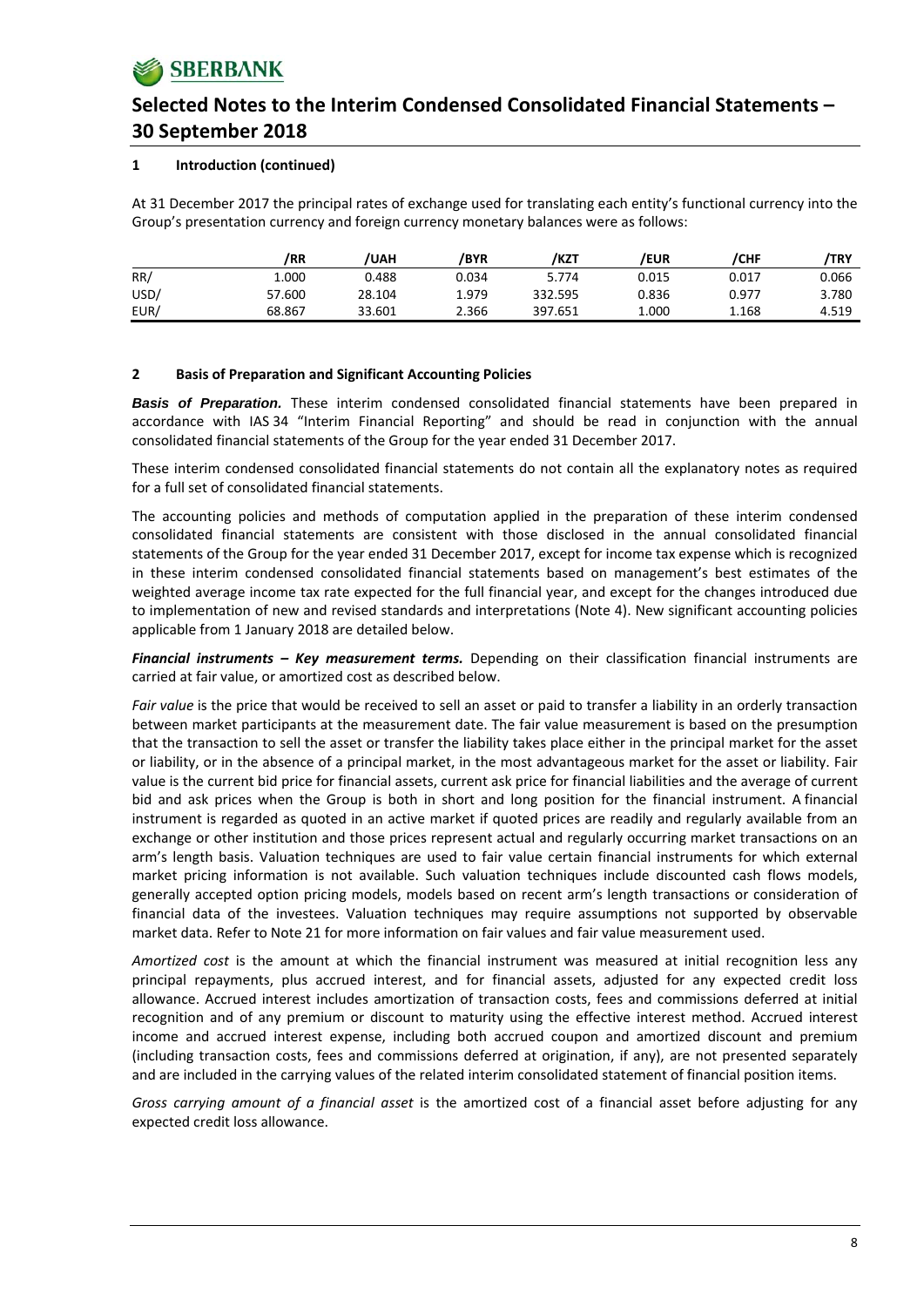#### **2 Basis of Preparation and Significant Accounting Policies (continued)**

*Transaction costs* are incremental costs that are directly attributable to the acquisition, issue or disposal of a financial instrument. An incremental cost is one that would not have been incurred if the transaction had not taken place. Transaction costs include fees and commissions paid to agents (including employees acting as selling agents), advisors, brokers and dealers, levies by regulatory agencies and securities exchanges, and transfer taxes and duties. Transaction costs do not include debt premiums or discounts, financing costs or internal administrative or holding costs.

*The effective interest method* is a method of allocating interest income or interest expense over the relevant period so as to achieve a constant periodic rate of interest (effective interest rate) on the carrying amount. The effective interest rate is the rate that exactly discounts estimated future cash payments or receipts (excluding future credit losses) through the expected life of the financial instrument to the gross carrying amount of the financial asset, or the amortized cost of the financial liability.

When calculating the effective interest rate for financial instruments other than purchased or originated creditimpaired assets, the Group estimates future cash flows considering all contractual terms of the financial instrument, but not expected credit losses. For purchased or originated credit‐impaired financial assets, a credit‐ adjusted effective interest rate is calculated using estimated future cash flows including expected credit losses. The calculation of the effective interest rate includes transaction costs and fees and commissions paid or received that are an integral part of the effective interest rate.

*Initial recognition of financial instruments*. A financial asset or financial liability is measured initially at fair value plus, for an item not at fair value through profit or loss, transaction costs that are directly attributable to its acquisition or issue. Fair value at initial recognition is best evidenced by the transaction price. A gain or loss on initial recognition is only recorded if there is a difference between fair value and transaction price which can be evidenced by either observable current market transactions in the same instrument or by a valuation technique whose inputs include only data from observable markets.

All purchases and sales of financial assets that require delivery within the time frame established by regulation or market convention ("regular way" purchases and sales) are recorded at trade date, which is the date when the Group commits to deliver a financial instrument. All other purchases and sales are recognized when the entity becomes a party to the contractual provisions of the instrument.

*Classification of financial instruments.* From 1 January 2018 on initial recognition, a financial asset is classified as measured at: amortized cost, fair value through other comprehensive income ("FVOCI") or fair value through profit or loss ("FVPL").

A financial asset is measured at amortized cost if it meets both of the following conditions and is not designated at FVPL:

- the asset is held within a business model whose objective is to hold assets to collect contractual cash flows; and
- the contractual terms of the financial asset give right on specified dates to cash flows that are solely payments of principal and interest on the principal amount outstanding.

A debt instrument is measured at FVOCI only if it meets both of the following conditions and is not designated at FVPL:

- the asset is held within a business model whose objective is achieved by both collecting contractual cash flows and selling financial assets; and
- the contractual terms of the financial asset give right on specified dates to cash flows that are solely payments of principal and interest on the principal amount outstanding.

On initial recognition of an equity investment that is not held for trading, the Group may irrevocably elect to present subsequent changes in fair value in OCI. This election is made on an investment‐by‐investment basis.

All other financial assets are classified as measured at FVPL.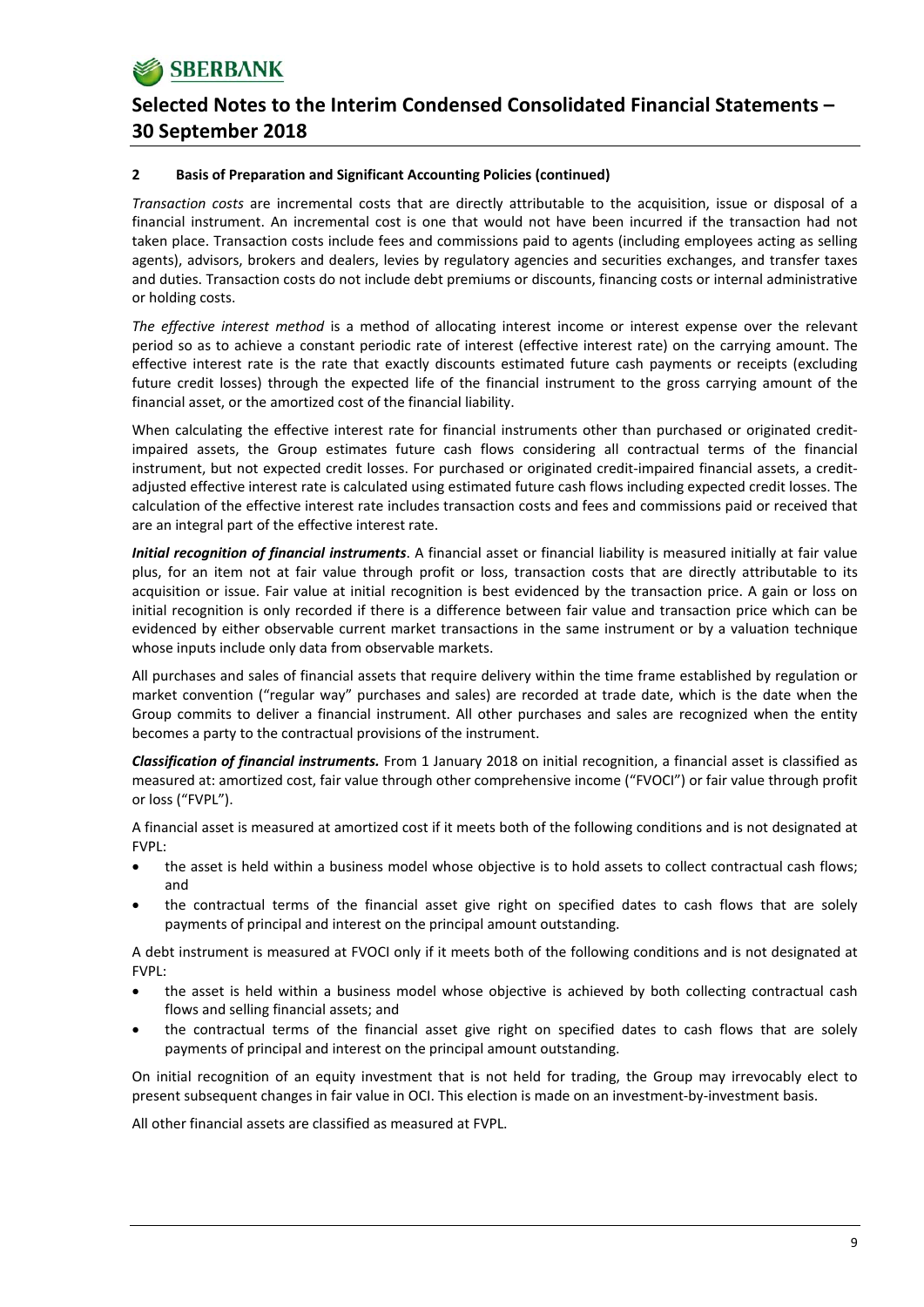#### **2 Basis of Preparation and Significant Accounting Policies (continued)**

In addition, on initial recognition, the Group may irrevocably designate a financial asset that otherwise meets the requirements to be measured at amortized cost or at FVOCI at FVPL if doing so eliminates or significantly reduces an accounting mismatch that would otherwise arise.

*Business model assessment.* The Group makes an assessment of the objective of a business model in which an asset is held at a portfolio level because this best reflects the way the business is managed and information is provided to management. The information considered includes:

- the stated policies and objectives for the portfolio management as well as compliance with those policies and practice. In particular, whether management's strategy focuses on earning contractual interest income, maintaining a particular interest rate profile, matching the duration of the financial assets to the duration of the liabilities that are funding those assets or realising cash flows through the sale of the assets;
- how the performance of the portfolio is evaluated and reported to the Group's management;
- the risks that affect the performance of the business model (and the financial assets held within that business model) and how those risks are managed;
- how managers of the business are compensated e.g. whether compensation is based on the fair value of the assets managed or the contractual cash flows collected; and
- the frequency, volume and timing of sales in prior periods, the reasons for such sales and its expectations about future sales activity. However, information about sales activity is not considered in isolation, but as part of an overall assessment of how the Group's stated objective for managing the financial assets is achieved and how cash flows are realised.

Financial assets that are held for trading or managed and whose performance is evaluated on a fair value basis are measured at FVPL because they are neither held to collect contractual cash flows nor held both to collect contractual cash flows and to sell financial assets.

*Assessment whether contractual cash flows are solely payments of principal and interest.* For the purposes of this assessment, 'principal' is defined as the fair value of the financial asset on initial recognition. 'Interest' is defined as consideration for the time value of money and for the credit risk associated with the principal amount outstanding during a particular period of time and for other basic lending risks and costs (e.g. liquidity risk and administrative costs), as well as profit margin.

In assessing whether the contractual cash flows are solely payments of principal and interest, the Group considers the contractual terms of the instrument. This includes assessing whether the financial asset contains a contractual term that could change the timing or amount of contractual cash flows such that it would not meet this condition. In making the assessment, the Group considers:

- contingent events that would change the amount and timing of cash flows;
- leverage features;
- prepayment and extension terms;
- terms that limit the Group's claim to cash flows from specified assets (e.g. non-recourse asset arrangements); and
- features that modify consideration of the time value of money ‐ e.g. periodical reset of interest rates, which is not consistent with the interest payment period.

The Group holds portfolios of fixed rate loans for which the Group has the option to propose to revise the interest rate. These reset rights are limited to the market rate at the time of revision. The borrowers have an option to either accept the revised rate or repay the loan at par without penalty. The Group has determined that the contractual cash flows of these loans are solely payments of principal and interest because the option varies the interest rate within market interest rate corridor in a way that it always represents consideration for the time value of money, credit risk, other basic lending risks and costs associated with the principal amount outstanding.

*Reclassification of financial assets.* Financial assets are not reclassified subsequent to their initial recognition, except in the period after the Group changes its business model for managing financial assets. The reclassification has a prospective effect.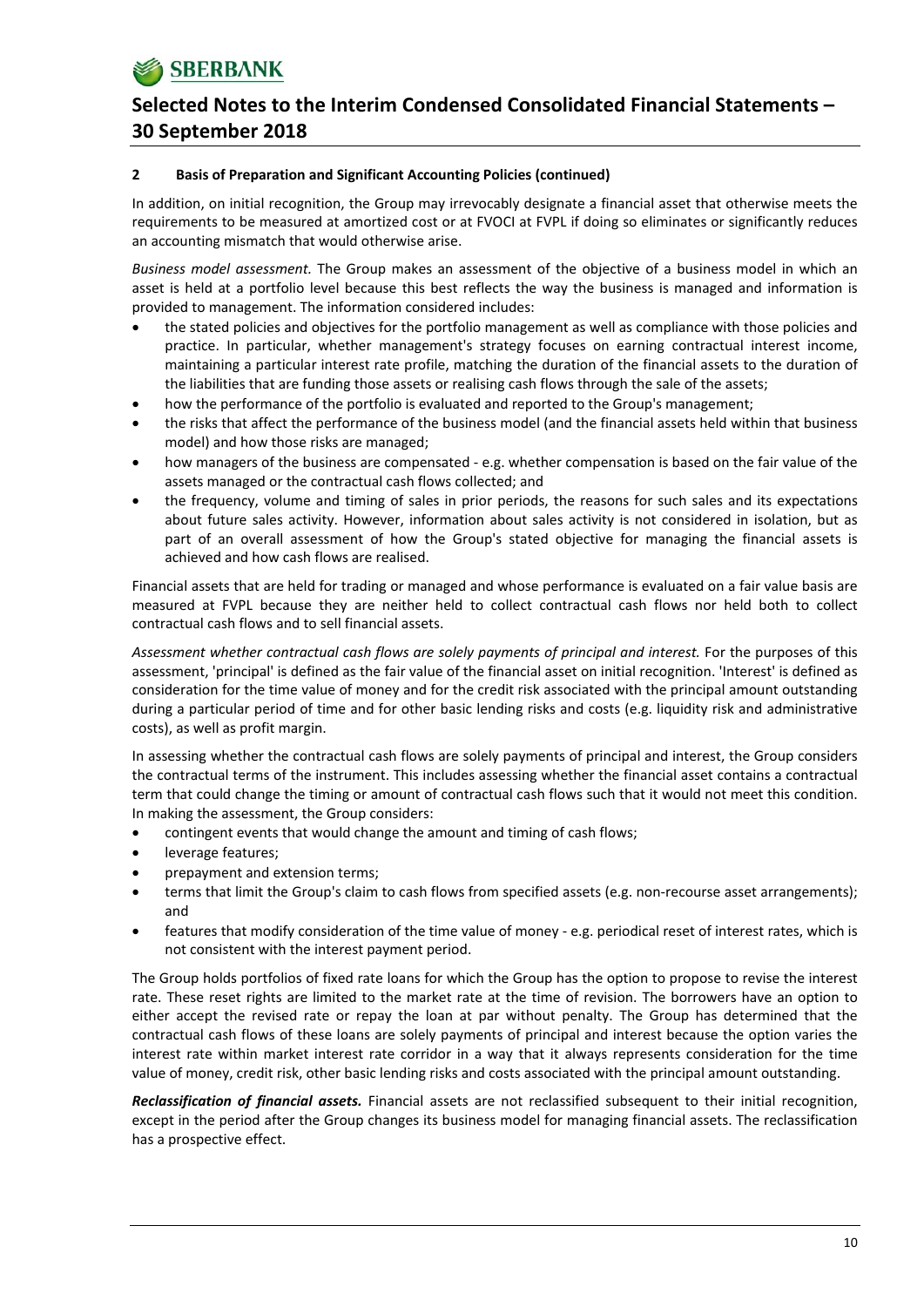#### **2 Basis of Preparation and Significant Accounting Policies (continued)**

*Financial liabilities.* The Group classifies its financial liabilities, other than financial guarantees and loan commitments, as measured at amortized cost or FVPL.

*Interest income and expense calculated using effective interest method recognition.* Interest income and expense are recorded for debt instruments measured at amortized cost or at FVOCI on an accrual basis using the effective interest method. This method defers, as part of interest income or expense, all fees paid or received between the parties to the contract that are an integral part of the effective interest rate, transaction costs and all other premiums or discounts.

Fees integral to the effective interest rate include origination fees received or paid by the entity relating to the creation or acquisition of a financial asset or issuance of a financial liability, for example fees for evaluating creditworthiness, evaluating and recording guarantees or collateral, negotiating the terms of the instrument and for processing transaction documents. Commitment fees received by the Group to originate loans at market interest rates are integral to the effective interest rate if it is probable that the Group will enter into a specific lending arrangement and does not expect to sell the resulting loan shortly after origination. The Group does not designate loan commitments as financial liabilities at FVPL.

For financial assets that are originated or purchased credit‐impaired, the effective interest rate is the rate that discounts the expected cash flows (including the initial expected credit losses) to the fair value on initial recognition (normally represented by the purchase price). As a result, the effective interest is credit‐adjusted.

Interest income is calculated by applying the effective interest rate to the gross carrying amount of financial assets, except for:

- Financial assets that have become credit‐impaired (Stage 3), for which interest revenue is calculated by applying the effective interest rate to their amortized cost (net of the expected credit loss ("ECL") provision); and
- Financial assets that are purchased or originated credit‐impaired, for which the original credit‐adjusted effective interest rate is applied to the amortized cost.

*Other interest income and expense.* Other interest income and expense represents interest income and expense recorded for debt instruments measured at FVPL and is recognised on an accrual basis using nominal interest rate.

*Fee and commission income and expense.* All other fees, commissions and other income and expense items are generally recorded on an accrual basis over the period in which the services are rendered as the customer simultaneously receives and consumes the benefits as the Group performs, usually on a straight-line basis.

Loan syndication fees are recognised as income when the syndication has been completed and the Group retains no part of the loan package for itself, or retains a part at the same effective interest rate as for the other participants.

Commissions and fees arising from negotiating, or participating in the negotiation of a transaction for a third party, such as the acquisition of loans, shares or other securities or the purchase or sale of businesses, and which are earned when the Group satisfies the performance obligation are recorded upon the completion of the transaction. Portfolio and other management advisory and service fees are recognised based on the applicable service contracts, over the period in which the services are rendered as the customer simultaneously receives and consumes the benefits as the Group performs, usually on a straight‐line basis. Asset management fees relating to investment funds are recognised over the period in which services are rendered as the customer simultaneously receives and consumes the benefits as the Group performs, usually on a straight‐line basis. The same principle is applied for wealth management, financial planning and custody services that are continually provided over an extended period of time.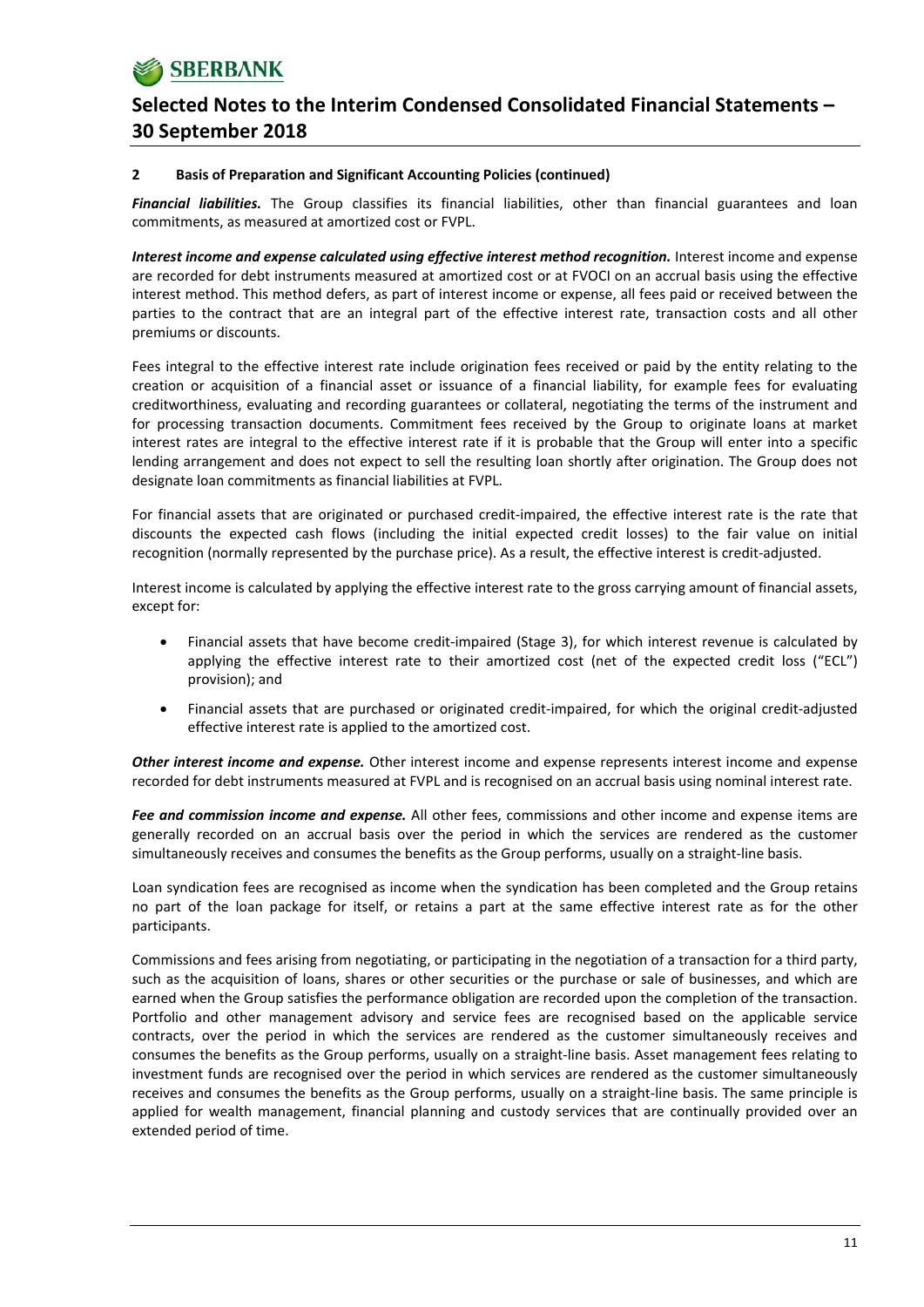#### **3 Critical Accounting Estimates and Judgements in Applying Accounting Policies**

In addition to critical accounting estimates and judgements in applying accounting policies disclosed in the annual consolidated financial statements for the year ended 31 December 2017, the Group made judgements related to implementation and application of IFRS 9 as detailed below.

*Classification of financial assets (from 1 January 2018).* Assessment of the business models within which the assets are held and assessment of whether the contractual terms of the financial asset are solely payments of principal and interest on the principal amount outstanding are disclosed in Notes 2 and 4*.*

*Measurement of ECL allowance (from 1 January 2018).* The measurement of expected credit loss allowance for financial assets measured at amortized cost and FVOCI is an area that requires the use of complex models and significant assumptions about future economic conditions and credit behavior (e.g. the likelihood of customers defaulting and the resulting losses). A number of significant judgements are also required in applying the accounting requirements for measuring ECL, such as:

- Determining criteria for significant increase in credit risk;
- Choosing appropriate models and assumptions for the measurement of ECL;
- Establishing the number and relative weightings of forward‐looking scenarios for each type of product/market and the associate ECL; and
- Establishing groups of similar financial assets for the purposes of measuring ECL.

Information on the inputs, assumptions, estimation techniques and judgements used in measuring ECL is further detailed in Note 19*.*

### **4 Adoption of New or Revised Standards and Interpretations, Reclassifications**

*IFRS 9 "Financial Instruments".* The Group has adopted IFRS 9 "Financial Instruments" issued in July 2014 with a date of initial application of 1 January 2018. The requirements of IFRS 9 represent a significant change from IAS 39 "Financial Instruments: Recognition and Measurement". The new standard brings fundamental changes to the accounting for financial assets and to certain aspects of the accounting for financial liabilities.

The key changes to the Group's accounting policies resulting from its adoption of IFRS 9 are summarized below.

- Financial assets are required to be classified into three measurement categories: those to be measured subsequently at amortized cost, those to be measured subsequently at FVOCI and those to be measured subsequently at FVPL.
- Classification for debt instruments is driven by the entity's business model for managing the financial assets and whether the contractual cash flows represent solely payments of principal and interest ("SPPI"). If a debt instrument is held to collect contractual cash flows, it may be carried at amortized cost if it also meets the SPPI requirement. Debt instruments that meet the SPPI requirement that are held in a portfolio where an entity both holds to collect assets' cash flows and sells assets is classified as FVOCI. Financial assets that do not contain cash flows that are SPPI must be measured at FVPL (for example, derivatives). Embedded derivatives are no longer separated from financial assets but are included in assessing the SPPI condition. For an explanation of how the Group classifies financial assets under IFRS 9, see further in this Note.
- Investments in equity instruments are always measured at fair value. However, management can make an irrevocable election on initial recognition to present changes in fair value in other comprehensive income, provided the instrument is not held for trading. If the equity instrument is held for trading, changes in fair value are presented in profit or loss.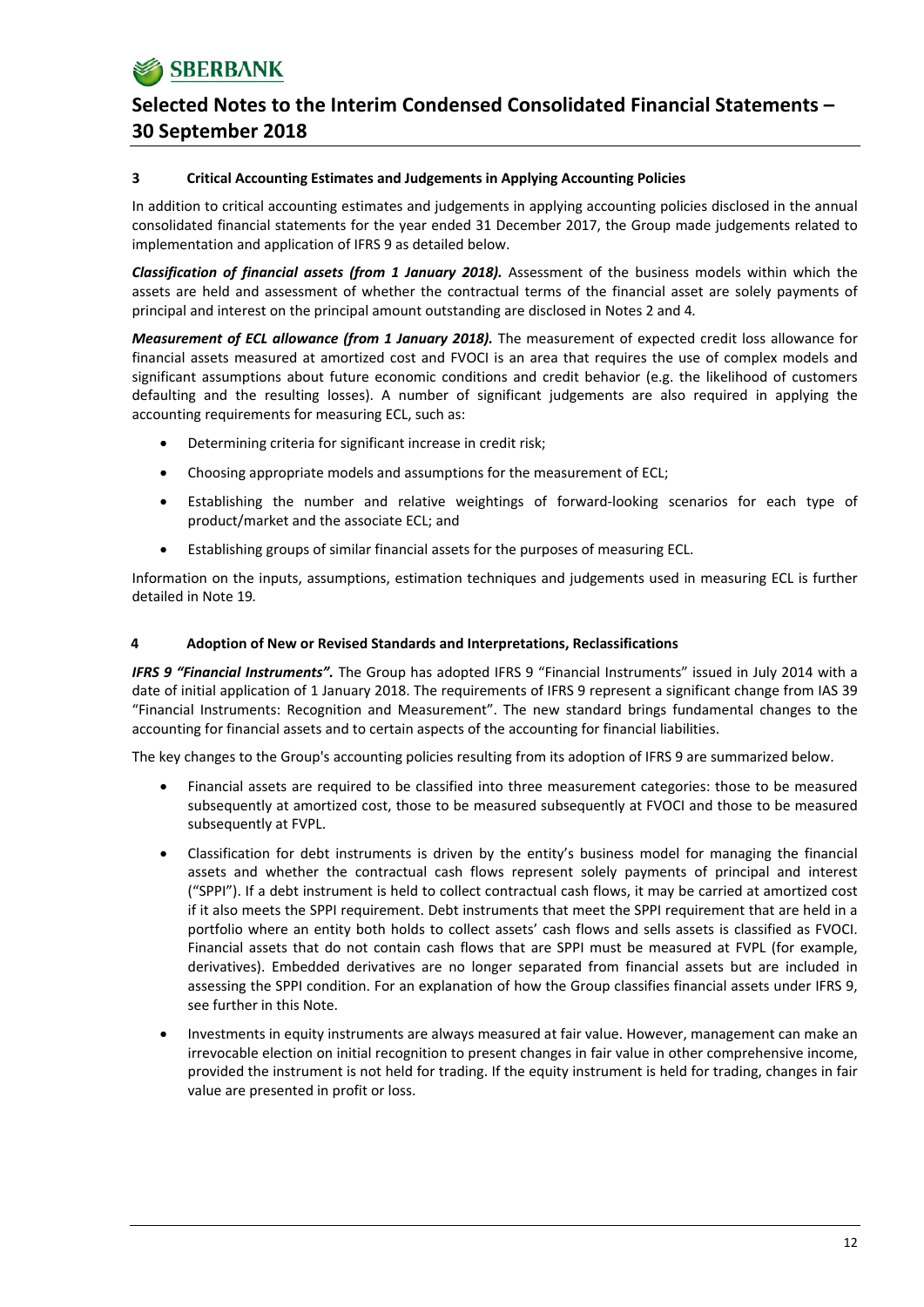#### **4 Adoption of New or Revised Standards and Interpretations, Reclassifications (continued)**

- Most of the requirements in IAS 39 for classification and measurement of financial liabilities were carried forward unchanged to IFRS 9. The key change is that an entity will be required to present the effects of changes in own credit risk of financial liabilities designated at fair value through profit or loss in other comprehensive income. For an explanation of how the Group classifies financial liabilities under IFRS 9, see further in this Note.
- IFRS 9 replaces the incurred loss model in IAS 39 with the ECL model. There is a 'three stage' approach which is based on the change in credit quality of financial assets since initial recognition. In practice, the new rules mean that the Group have to record an immediate loss equal to the 12‐month ECL on initial recognition of financial assets that are not credit impaired (or lifetime ECL for trade receivables). Where there has been a significant increase in credit risk, impairment is measured using lifetime ECL rather than 12-month ECL. The new impairment model also applies to certain loan commitments and financial guarantee contracts but not to equity investments. For an explanation of how the Group applies the impairment requirements of IFRS 9, see further in Note 19.
- Hedge accounting requirements were amended to align accounting more closely with risk management. The standard provides entities with an accounting policy choice between applying the hedge accounting requirements of IFRS 9 and continuing to apply IAS 39 to all hedges because the standard currently does not address accounting for macro hedging. The Group has elected to continue to apply the hedge accounting requirements of IAS 39.

*Transition.* Changes in accounting policies resulting from the adoption of IFRS 9 have been applied retrospectively, except as described below.

- Amounts for the previous periods have not been restated. Differences in the carrying amounts of financial assets and financial liabilities resulting from the adoption of IFRS 9 are recognised in retained earnings and reserves as at 1 January 2018. Accordingly, the information presented for 2017 does not reflect the requirements of IFRS 9 and therefore is not comparable to the information presented for 2018 under IFRS 9.
- The following assessments have been made on the basis of the facts and circumstances that existed at the date of initial application:
	- The determination of the business model within which a financial asset is held,
	- The designation and revocation of previous designations of certain financial assets and financial liabilities as measured at FVPL,
	- The designation of certain investments in equity instruments not held for trading at FVOCI,
	- For financial liabilities designated at FVPL, the determination of whether presenting the effects of changes in the financial liability's credit risk in OCI would create or enlarge an accounting mismatch in profit or loss.
- If a debt security had low credit risk at the date of initial application of IFRS 9, then the Group has assumed that credit risk on the asset had not increased significantly since its initial recognition. The financial instrument has a low risk of default if the borrower has a strong capacity to meet its contractual cash flow obligations in the near term and adverse changes in economic and business conditions in the longer term may, but will not necessarily, reduce the ability of the borrower to fulfil its contractual cash flow obligations.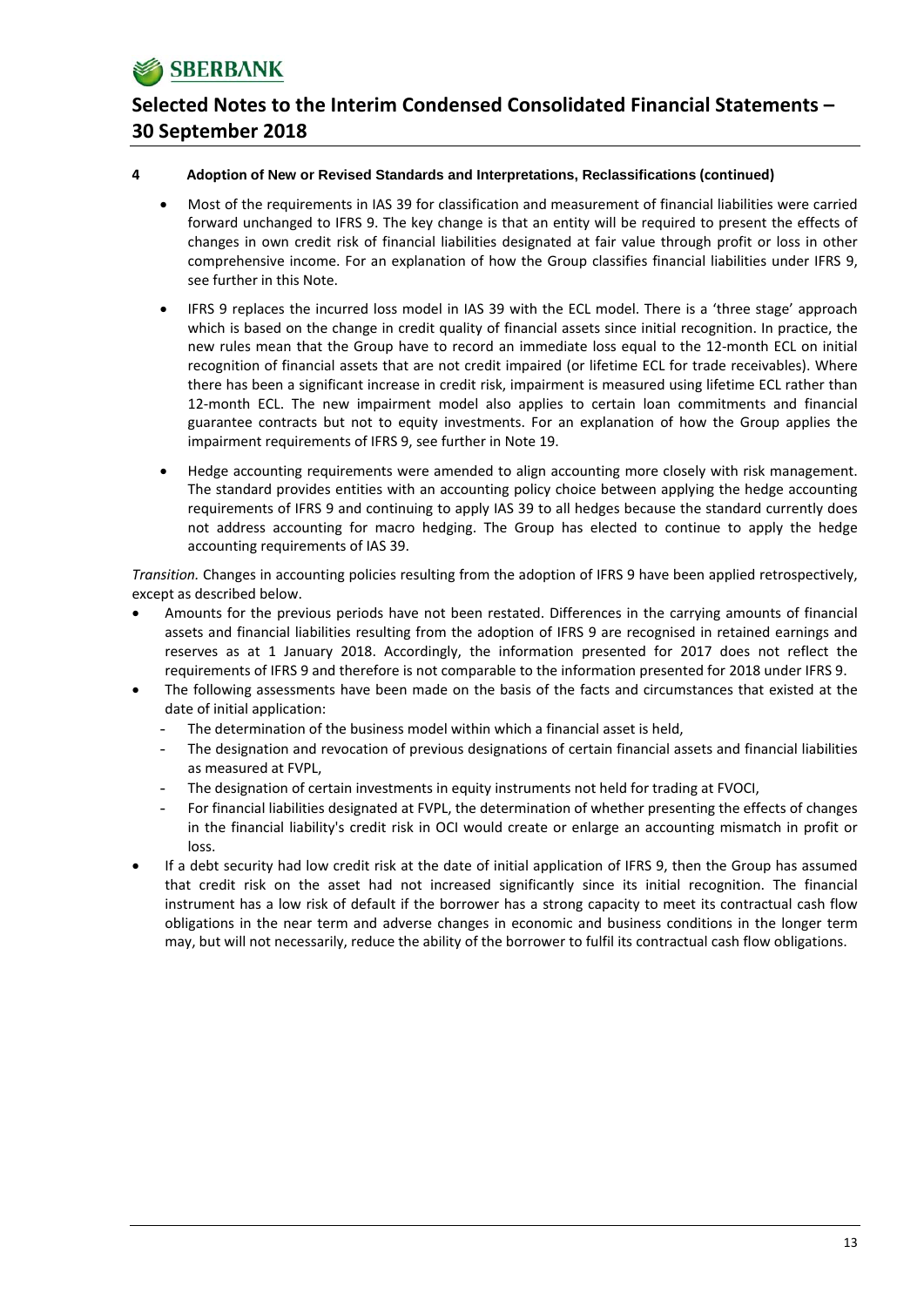

#### **4 Adoption of New or Revised Standards and Interpretations, Reclassifications (continued)**

Classification of financial assets and financial liabilities on the date of initial application of IFRS 9. The following table shows the original measurement categories in accordance with IAS 39 and the new measurement categories under IFRS 9 for the Group's financial assets and financial liabilities as at 1 January 2018.

|                                                                             |                                                |                                         | <b>IAS 39</b><br>carrying           |                          |                                                      | <b>IFRS 9</b><br>carrying |
|-----------------------------------------------------------------------------|------------------------------------------------|-----------------------------------------|-------------------------------------|--------------------------|------------------------------------------------------|---------------------------|
|                                                                             | Measurement                                    | Measurement                             | amount                              |                          |                                                      | amount                    |
| (unaudited)<br>in billions of Russian Roubles                               | category<br>under IAS 39                       | category<br>under IFRS 9                | 31 December<br>2017                 | Reclassi-<br>fication    | Remeasurement<br>under IFRS 9                        | 1 January<br>2018         |
| <b>Financial assets</b>                                                     |                                                |                                         |                                     |                          |                                                      |                           |
| Cash and cash equivalents                                                   | Loans and receivables                          | Amortized cost                          | 2,329.4                             | (4.3)                    | (0.2)                                                | 2,324.9                   |
| Cash and cash equivalents                                                   | Loans and receivables                          | FVPL (mandatorily)                      |                                     | 4.3                      |                                                      | 4.3                       |
| Total cash and cash equivalents                                             |                                                |                                         | 2,329.4                             |                          | (0.2)                                                | 2,329.2                   |
| Mandatory cash balances with central                                        |                                                |                                         |                                     |                          |                                                      |                           |
| banks                                                                       | Loans and receivables                          | Amortized cost                          | 427.1                               |                          |                                                      | 427.1                     |
| Due from banks<br>Due from banks                                            | Loans and receivables<br>Loans and receivables | Amortized cost<br>FVPL (mandatorily)    | 1,317.8<br>$\overline{\phantom{0}}$ | (337.8)<br>309.2         | (2.1)<br>0.8                                         | 977.9<br>310.0            |
|                                                                             |                                                |                                         |                                     |                          |                                                      |                           |
| <b>Total due from banks</b>                                                 |                                                |                                         | 1,317.8                             | (28.6)                   | (1.3)                                                | 1,287.9                   |
| Loans and advances to customers<br>Loans and advances to customers          | Loans and receivables<br>Loans and receivables | Amortized cost<br>FVPL (mandatorily)    | 18,488.1                            | (607.4)<br>565.4         | (73.4)<br>(4.2)                                      | 17,807.3<br>561.2         |
| <b>Total loans and advances to</b><br>customers                             |                                                |                                         | 18,488.1                            | (42.0)                   | (77.6)                                               | 18,368.5                  |
|                                                                             |                                                |                                         |                                     |                          |                                                      |                           |
| <b>Securities</b><br><b>Securities</b>                                      | <b>FVPL</b><br>FVPL (designated)               | FVPL (mandatorily)<br>FVPL (designated) | 84.2<br>429.0                       | 291.6<br>(429.0)         | $\overline{\phantom{0}}$<br>$\overline{\phantom{0}}$ | 375.8                     |
| <b>Securities</b>                                                           | Available-for-sale                             | <b>FVOCI</b>                            | 1,743.7                             | 8.7                      | $\overline{\phantom{0}}$                             | 1,752.4                   |
| <b>Securities</b>                                                           | Held-to-maturity                               | Amortized cost                          | 773.6                               | 199.3                    | (3.3)                                                | 969.6                     |
| <b>Total securities</b>                                                     |                                                |                                         | 3,030.5                             | 70.6                     | (3.3)                                                | 3,097.8                   |
| Financial instruments pledged under                                         |                                                |                                         |                                     |                          |                                                      |                           |
| repurchase agreements                                                       | <b>FVPL</b>                                    | FVPL (mandatorily)                      | 0.4                                 |                          |                                                      | 0.4                       |
| Financial instruments pledged under<br>repurchase agreements                | Held-to-maturity                               | Amortized cost                          | 33.8                                |                          |                                                      | 33.8                      |
| Financial instruments pledged under                                         |                                                |                                         |                                     |                          |                                                      |                           |
| repurchase agreements                                                       | Available-for-sale                             | <b>FVOCI</b>                            | 224.7                               | -                        | -                                                    | 224.7                     |
| <b>Total financial instruments pledged</b><br>under repurchase agreements   |                                                |                                         | 258.9                               | -                        |                                                      | 258.9                     |
| Derivative financial instruments                                            | <b>FVPL</b>                                    | FVPL (mandatorily)                      | 140.9                               |                          |                                                      | 140.9                     |
| Other financial assets                                                      | Loans and receivables                          | Amortized cost                          | 253.1                               | -                        | (2.6)                                                | 250.5                     |
| <b>Total financial assets</b>                                               |                                                |                                         | 26,245.8                            |                          | (85.0)                                               | 26,160.8                  |
| <b>Financial liabilities</b>                                                |                                                |                                         |                                     |                          |                                                      |                           |
| Due to banks<br>Due to banks                                                | Amortized cost<br>Amortized cost               | Amortized cost<br>FVPL (designated)     | 693.3<br>$\overline{\phantom{0}}$   | (254.3)<br>254.3         | 0.2                                                  | 439.0<br>254.5            |
|                                                                             |                                                |                                         |                                     |                          |                                                      |                           |
| <b>Total due to banks</b>                                                   |                                                |                                         | 693.3                               | $\overline{\phantom{0}}$ | 0.2                                                  | 693.5                     |
| Due to individuals                                                          | Amortized cost                                 | Amortized cost                          | 13,420.3                            | $\overline{\phantom{0}}$ | —                                                    | 13,420.3                  |
| Due to corporate customers<br>Due to corporate customers                    | Amortized cost<br>Amortized cost               | Amortized cost<br>FVPL (designated)     | 6,393.9                             | (0.6)<br>0.6             | $\equiv$                                             | 6,393.3<br>0.6            |
|                                                                             |                                                |                                         |                                     |                          |                                                      |                           |
| Total due to corporate customers                                            |                                                |                                         | 6,393.9                             | —                        | —                                                    | 6,393.9                   |
| Debt securities in issue<br>Other borrowed funds                            | Amortized cost<br>Amortized cost               | Amortized cost<br>Amortized cost        | 934.6<br>247.3                      | $\overline{\phantom{0}}$ | —                                                    | 934.6<br>247.3            |
| Derivative financial liabilities and                                        |                                                |                                         |                                     |                          |                                                      |                           |
| obligations to deliver securities                                           | <b>FVPL</b>                                    | FVPL (mandatorily)                      | 164.4                               |                          |                                                      | 164.4                     |
| Other financial liabilities and credit<br>loss allowance for credit related |                                                |                                         |                                     |                          |                                                      |                           |
| commitments and other<br>commitments                                        | Amortized cost                                 | Amortized cost                          | 317.8                               |                          | 1.6                                                  | 319.4                     |
| Subordinated debt                                                           | Amortized cost                                 | Amortized cost                          | 716.3                               |                          | $\overline{\phantom{0}}$                             | 716.3                     |
| <b>Total financial liabilities</b>                                          |                                                |                                         | 22,887.9                            | —                        | 1.8                                                  | 22,889.7                  |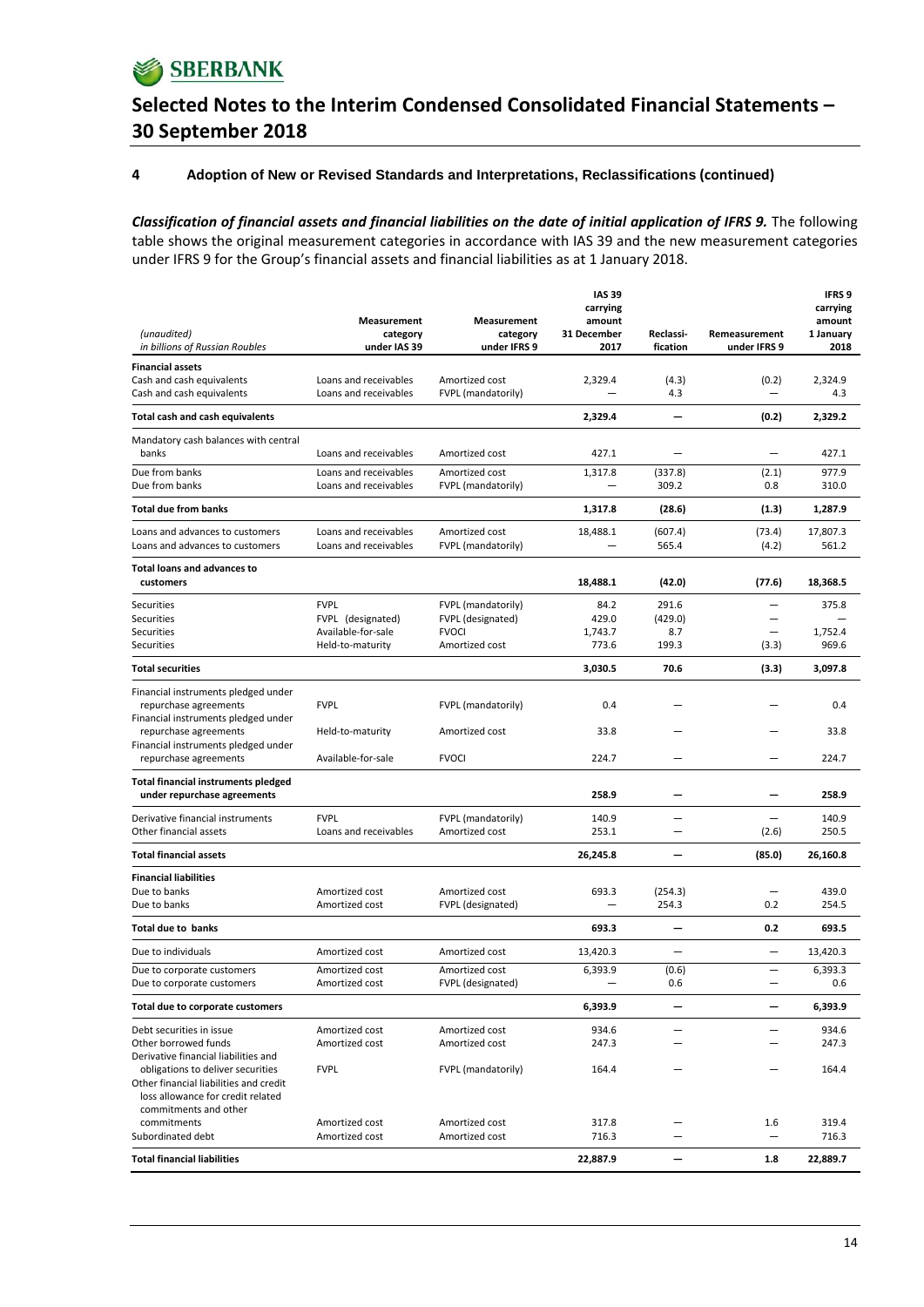

#### **4 Adoption of New or Revised Standards and Interpretations, Reclassifications (continued)**

The above table represents the transition effect to IFRS 9 of financial assets and liabilities before taxation. Related tax effect amounted to RR 17.3 billion increase in deferred tax asset.

The Group's accounting policies on the classification of financial instruments under IFRS 9 are set out in Note 2. The application of these policies resulted in the reclassifications set out in the table above and explained below.

- A portfolio of short‐term placements with banks and reverse repo agreements (accounted within financial statement captions Cash and cash equivalents, Due from banks and Loans and advances to customers) was previously measured at amortized cost under IAS 39. The Group has clarified and amended its business model in respect of this portfolio as at 1 January 2018 and classified respective financial assets as measured at fair value through profit or loss under IFRS 9. In addition, the Group has designated financial liabilities associated with these financial assets at fair value through profit or loss to eliminate an accounting mismatch that would otherwise arise.
- Certain loans and advances to customers mainly held by the Group's corporate‐investment banking business are classified under IFRS 9 as mandatorily measured at fair value through profit or loss because the contractual cash flows of these assets are not solely payments of principal and interest on the principal amount outstanding.
- Certain debt securities held by the Group were originally designated at fair value through profit or loss. The Group holds those assets to meet stress liquidity needs and to maximize the Group's return. The return consists of collecting contractual payments as well as gains and losses from the sale of financial assets. The Group considers that under IFRS 9 this portfolio of financial assets shall be separated into trading portfolio and portfolio for collection of contractual cash flows.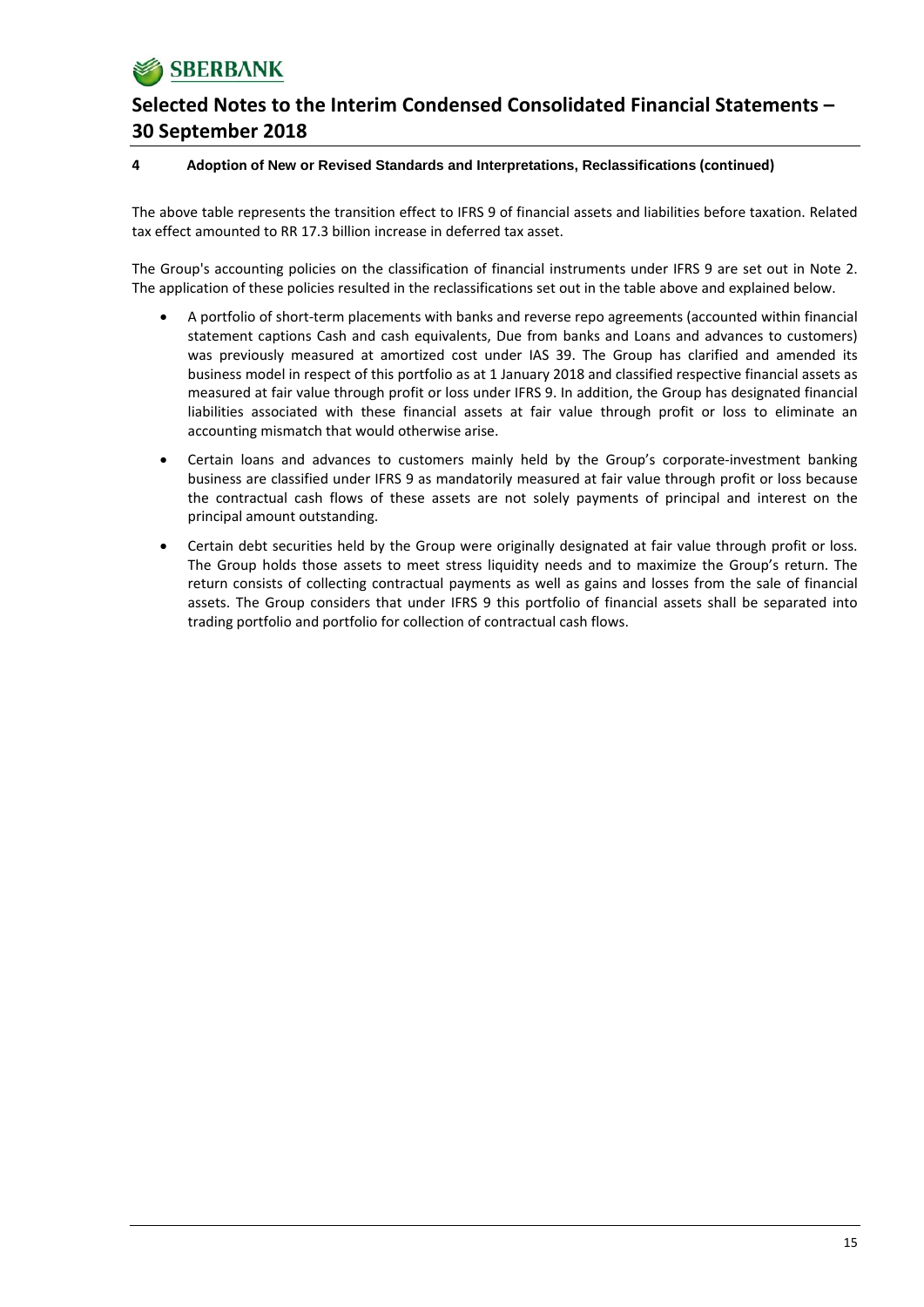### **4 Adoption of New or Revised Standards and Interpretations, Reclassifications (continued)**

The following table analyses the impact, net of tax, of transition to IFRS 9 on reserves and retained earnings. There is no impact on other components of equity.

| (unaudited)<br>In billions of Russian Roubles                                                                                                                                                                                                                                                                                                            | Impact of<br>adopting IFRS 9<br>at 1 January 2018 |
|----------------------------------------------------------------------------------------------------------------------------------------------------------------------------------------------------------------------------------------------------------------------------------------------------------------------------------------------------------|---------------------------------------------------|
| Fair value reserve for investment securities available-for-sale under IAS 39 (31 December 2017)                                                                                                                                                                                                                                                          | 35.3                                              |
| Reclassification of investment securities from available-for-sale to FVPL<br>Recognition of ECL under IFRS 9 for debt financial assets at FVOCI                                                                                                                                                                                                          | (13.0)<br>5.9                                     |
| Fair value reserve for debt securities measured at FVOCI under IFRS 9 (1 January 2018)                                                                                                                                                                                                                                                                   | 28.2                                              |
| Retained earnings under IAS 39 (31 December 2017)                                                                                                                                                                                                                                                                                                        | 3,058.6                                           |
| Reclassification of debt investment securities from available-for-sale to FVPL<br>Remeasurement to fair value for reclassified financial instruments under IFRS 9<br>Recognition of ECL under IFRS 9 for debt financial assets at FVOCI<br>Recognition of ECL under IFRS 9 for debt financial assets at amortized cost and credit related<br>commitments | 13.0<br>(3.0)<br>(5.9)<br>(66.5)                  |
| Retained earnings under IFRS 9 (1 January 2018)                                                                                                                                                                                                                                                                                                          | 2,996.2                                           |

The following table reconciles:

- the closing loss allowance for financial assets in accordance with IAS 39 and provisions for loan commitments and financial guarantee contracts in accordance with IAS 37 as at 31 December 2017; to
- the credit loss allowance determined in accordance with IFRS 9 as at 1 January 2018.

| (unaudited)<br>in billions of Russian Roubles                                                                                                                                                                                                 | 31 December 2017<br>(IAS 39/IAS 37) | <b>Reclassification</b><br>under IFRS 9 | Remeasurement<br>under IFRS 9 | 1 January 2018<br>(IFRS 9) |
|-----------------------------------------------------------------------------------------------------------------------------------------------------------------------------------------------------------------------------------------------|-------------------------------------|-----------------------------------------|-------------------------------|----------------------------|
| Due from banks, loans and advances to<br>customers and investment securities<br>held to maturity under IAS 39 /<br>financial assets at amortised cost<br>under IFRS 9<br>Available-for-sale debt investment<br>securities under IAS 39 / debt | 1,406.7                             | (28.0)                                  | 144.8                         | 1,523.5                    |
| securities at FVOCI under IFRS 9                                                                                                                                                                                                              |                                     |                                         | 5.9                           | 5.9                        |
| Other financial assets                                                                                                                                                                                                                        | 5.9                                 |                                         | 2.6                           | 8.5                        |
| Credit related commitments                                                                                                                                                                                                                    | 22.2                                |                                         | 1.6                           | 23.8                       |
| <b>Total</b>                                                                                                                                                                                                                                  | 1,434.8                             | (28.0)                                  | 154.9                         | 1,561.7                    |

As at 1 January 2018 the amount of remeasurement of the credit loss allowance for financial assets at amortized cost includes RR 65.8 billion related to increase of the gross carrying amount of those assets and related credit loss allowance to reflect all interest contractually receivable at this date.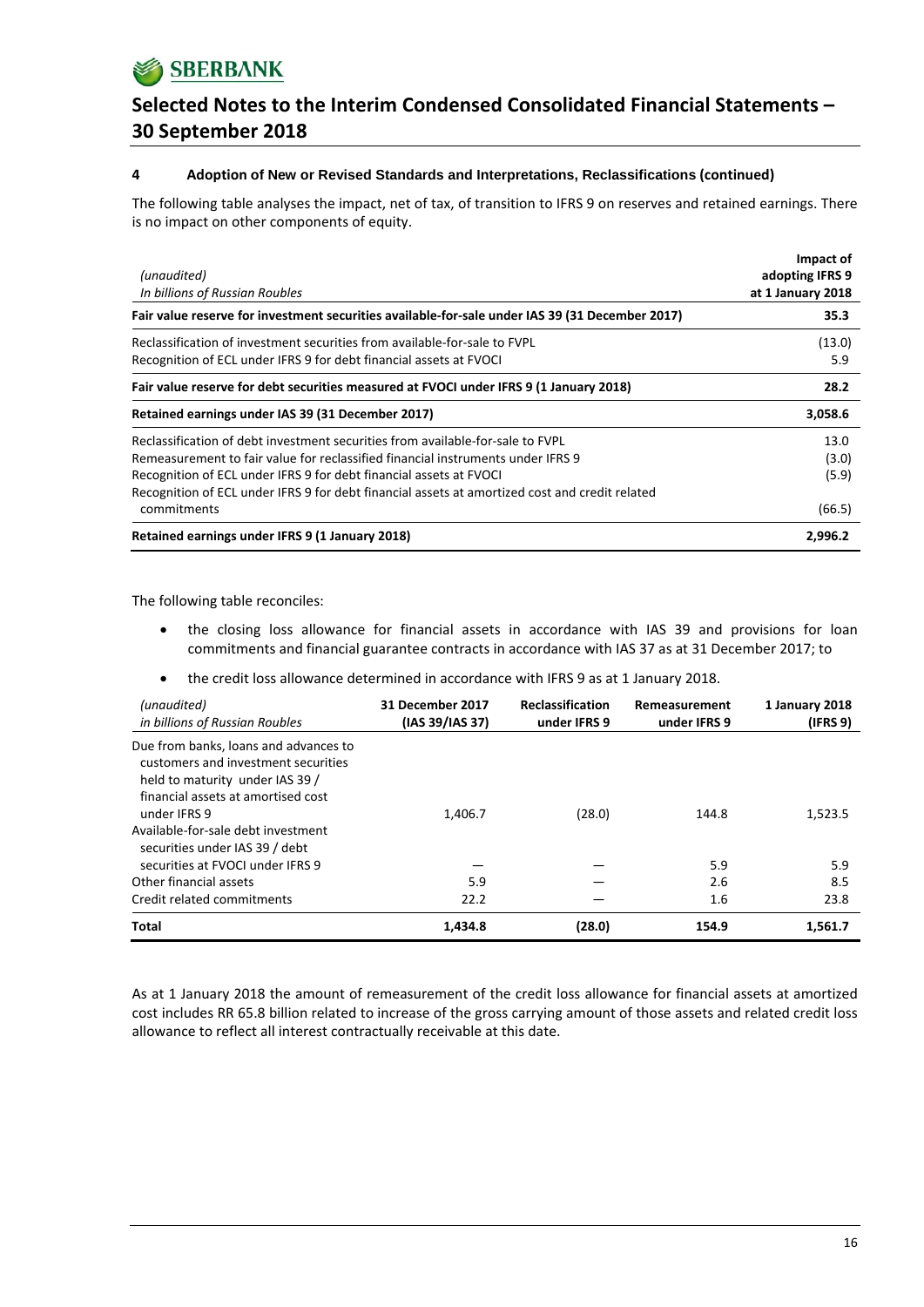### **4 Adoption of New or Revised Standards and Interpretations, Reclassifications (continued)**

*Adoption of IFRS 15.* The Group adopted IFRS 15 "Revenue from Contracts with Customers" with the date of initial application as of 1 January 2018, which did not result in any material impact on the Group.

The following amended standards became effective for the Group from 1 January 2018, but did not have any material impact on the Group:

- *Amendments to IFRS 2 "Share‐based Payment"* (issued on 20 June 2016 and effective for annual periods beginning on or after 1 January 2018).
- *Applying IFRS 9 "Financial Instruments" with IFRS 4 "Insurance Contracts" ‒ Amendments to IFRS 4* (issued on 12 September 2016 and effective, depending on the approach, for annual periods beginning on or after 1 January 2018 for entities that choose to apply temporary exemption option, or when the entity first applies IFRS 9 for entities that choose to apply the overlay approach).
- *Annual Improvements to IFRSs 2014‐2016 cycle ‒ Amendments to IFRS 1 an IAS 28* (issued on 8 December 2016 and effective for annual periods beginning on or after 1 January 2018).
- *IFRIC 22 ‒ "Foreign Currency Transactions and Advance Consideration"* (issued on 8 December 2016 and effective for annual periods beginning on or after 1 January 2018).
- *Transfers of Investment Property ‒ Amendments to IAS 40* (issued on 8 December 2016 and effective for annual periods beginning on or after 1 January 2018).

*Changes in presentation and reclassifications.* Starting from 1 January 2018 the Group changed presentation of financial instruments following the application of IFRS 9. In these interim condensed consolidated financial statements the Group changed presentation of the interim consolidated statement of financial position as at 31 December 2017 and interim consolidated statement of profit or loss for the nine months and the three months ended 30 September 2017. These changes were implemented to increase comparability of the financial information for 2017 with the respective information for 2018. Also the Group changed the presentation of the interim consolidated statement of profit or loss and of the interim consolidated statement of comprehensive income due to separate presentation of discontinued operations of Denizbank. The effect of changes on the consolidated statement of financial position as at 31 December 2017 is as follows:

| (unaudited)                                                           | As previously |                  |                 |
|-----------------------------------------------------------------------|---------------|------------------|-----------------|
| in billions of Russian Roubles                                        | reported      | Reclassification | As reclassified |
| <b>Assets</b>                                                         |               |                  |                 |
| Financial assets at fair value through profit or loss                 | 654.1         | (654.1)          |                 |
| Securities pledged under repurchase agreements                        | 258.9         | (258.9)          |                 |
| Investment securities available-for-sale                              | 1,743.7       | (1,743.7)        |                 |
| Investment securities held-to-maturity                                | 773.6         | (773.6)          |                 |
| Other financial assets                                                | 253.1         | (253.1)          |                 |
| Other non-financial assets                                            | 324.2         | (324.2)          |                 |
| Securities                                                            |               | 3,030.5          | 3,030.5         |
| Financial instruments pledged under repurchase agreements             |               | 258.9            | 258.9           |
| Derivative financial assets                                           |               | 140.9            | 140.9           |
| Other assets                                                          |               | 577.3            | 577.3           |
| <b>Liabilities</b>                                                    |               |                  |                 |
| Financial liabilities at fair value through profit or loss other than |               |                  |                 |
| debt securities in issue                                              | 164.4         | (164.4)          |                 |
| Derivative financial liabilities and obligations to deliver           |               |                  |                 |
| securities                                                            |               | 164.4            | 164.4           |
| Provisions on insurance and pension fund operations                   | 688.1         | (688.1)          |                 |
| Other financial liabilities                                           | 289.9         | (289.9)          |                 |
| Other non-financial liabilities                                       | 100.4         | (100.4)          |                 |
| <b>Other liabilities</b>                                              |               | 1,078.4          | 1,078.4         |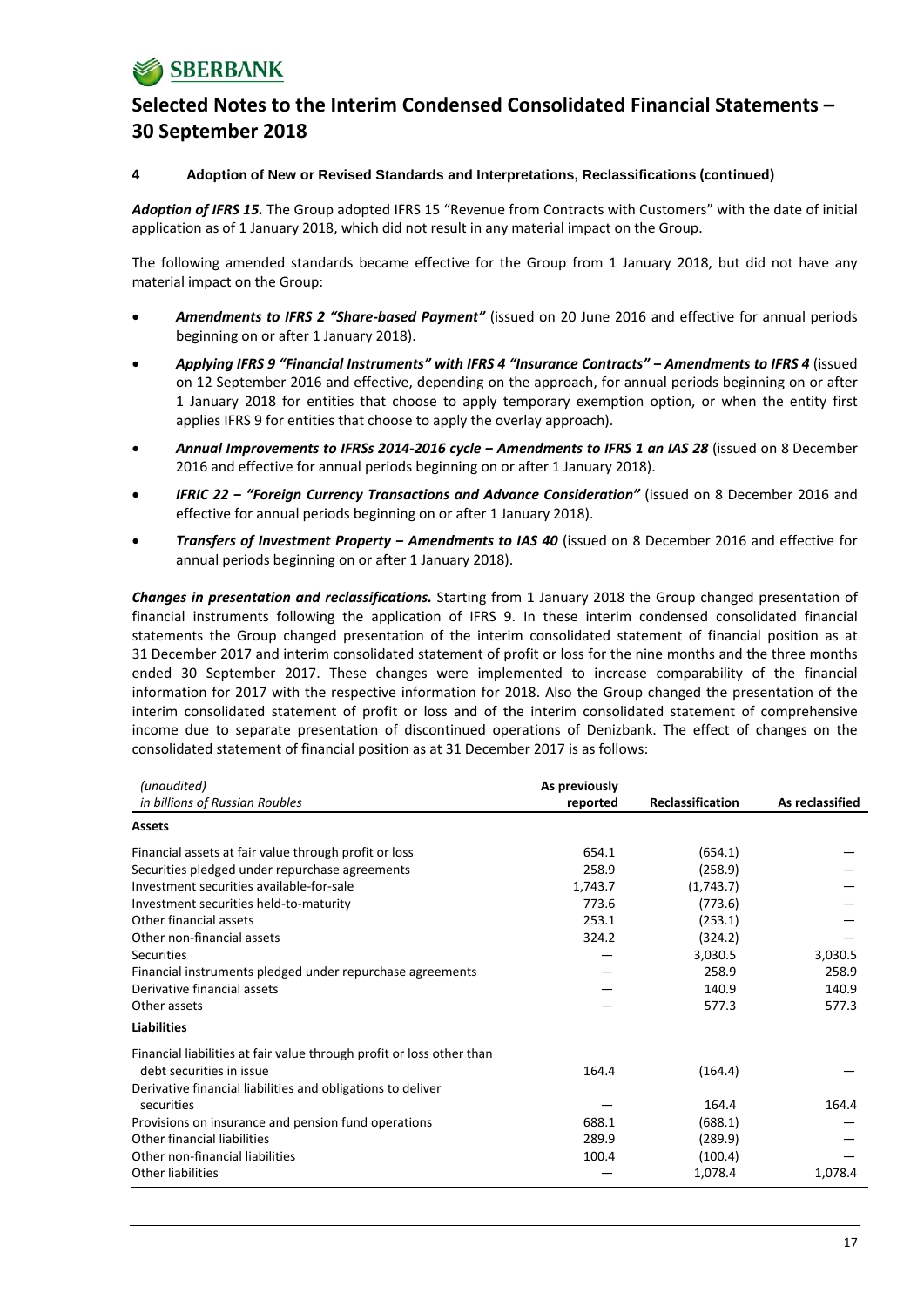

#### **4 Adoption of New or Revised Standards and Interpretations, Reclassifications (continued)**

The effect of changes on the interim consolidated statement of profit and loss for the nine months and three months ended 30 September 2017 is as follows:

| (unaudited)                                                        | As previously |                  |                 |
|--------------------------------------------------------------------|---------------|------------------|-----------------|
| in billions of Russian Roubles                                     | reported      | Reclassification | As reclassified |
| Nine months ended 30 September 2017                                |               |                  |                 |
| Interest income                                                    | 1,737.5       | (1,737.5)        |                 |
| Interest income calculated using the effective interest method     |               | 1,561.0          | 1,561.0         |
| Other interest income                                              |               | 25.7             | 25.7            |
| Interest expense                                                   | (625.5)       | 625.5            |                 |
| Interest expense calculated using the effective interest method    |               | (552.7)          | (552.7)         |
| Other interest expense                                             |               | (1.3)            | (1.3)           |
| Deposit insurance expenses                                         | (42.8)        | 1.6              | (41.2)          |
| Net provision charge for impairment of debt financial assets       | (214.6)       | 214.6            |                 |
| Impairment of investment securities available-for-sale             | (0.1)         | 0.1              |                 |
| Net credit loss allowance charge for debt financial assets         |               | (196.8)          | (196.8)         |
| Fee and commission income                                          | 357.5         | (18.6)           | 338.9           |
| Fee and commission expense                                         | (81.3)        | 6.4              | (74.9)          |
| Net gains from trading securities                                  | 2.9           | (2.9)            |                 |
| Net gains from securities designated as at fair value through      |               |                  |                 |
| profit or loss                                                     | 2.6           | (2.6)            |                 |
| Net gains from investment securities available-for-sale            | 21.8          | (21.8)           |                 |
| Net (losses) / gains from non-derivative financial instruments at  |               |                  |                 |
| fair value through profit or loss (2017: Net gains from trading    |               |                  |                 |
| securities and securities designated as at fair value through      |               |                  |                 |
| profit or loss)                                                    |               | 5.5              | 5.5             |
| Net gains from financial instruments at fair value through other   |               |                  |                 |
| comprehensive income (2017: Net gains from investment              |               |                  |                 |
| securities available-for-sale)                                     |               | 22.2             | 22.2            |
| Net gains / (losses) from trading in foreign currencies,           |               |                  |                 |
| operations with foreign currency derivatives and foreign           |               |                  |                 |
| exchange translation                                               | 7.8           | (7.8)            |                 |
| Net gains / (losses) from operations with precious metals,         |               |                  |                 |
| precious metals derivatives and precious metals accounts           |               |                  |                 |
| translation                                                        | 7.8           | (7.8)            |                 |
| Net gains / (losses) from operations with other derivatives        | 0.2           | (0.2)            |                 |
| Net gains from derivatives, trading in foreign currencies, foreign |               |                  |                 |
| exchange and precious metals accounts translation                  |               | 23.9             | 23.9            |
| Impairment of premises, equipment and intangible assets            | (3.2)         | 3.2              |                 |
| Goodwill impairment                                                | (10.7)        | 10.7             |                 |
| Impairment of non-financial assets                                 |               | (13.9)           | (13.9)          |
| Net charge for other provisions                                    | (14.7)        | 1.5              | (13.2)          |
| Revenue of non-core business activities                            | 30.1          | (2.6)            | 27.5            |
| Cost of sales and other expenses of non-core business activities   | (26.8)        | 2.1              | (24.7)          |
| Income from operating lease of equipment                           |               | 1.8              | 1.8             |
| Expenses related to equipment leased out                           |               | (1.4)            | (1.4)           |
| Other net operating income                                         | 20.8          | (3.1)            | 17.7            |
| Staff and administrative expenses                                  | (468.9)       | 37.4             | (431.5)         |
| Income tax expense                                                 | (142.1)       | 3.8              | (138.3)         |
| Profit from discontinued operations (attributable to               |               |                  |                 |
| shareholders of the Bank)                                          |               | 24.0             | 24.0            |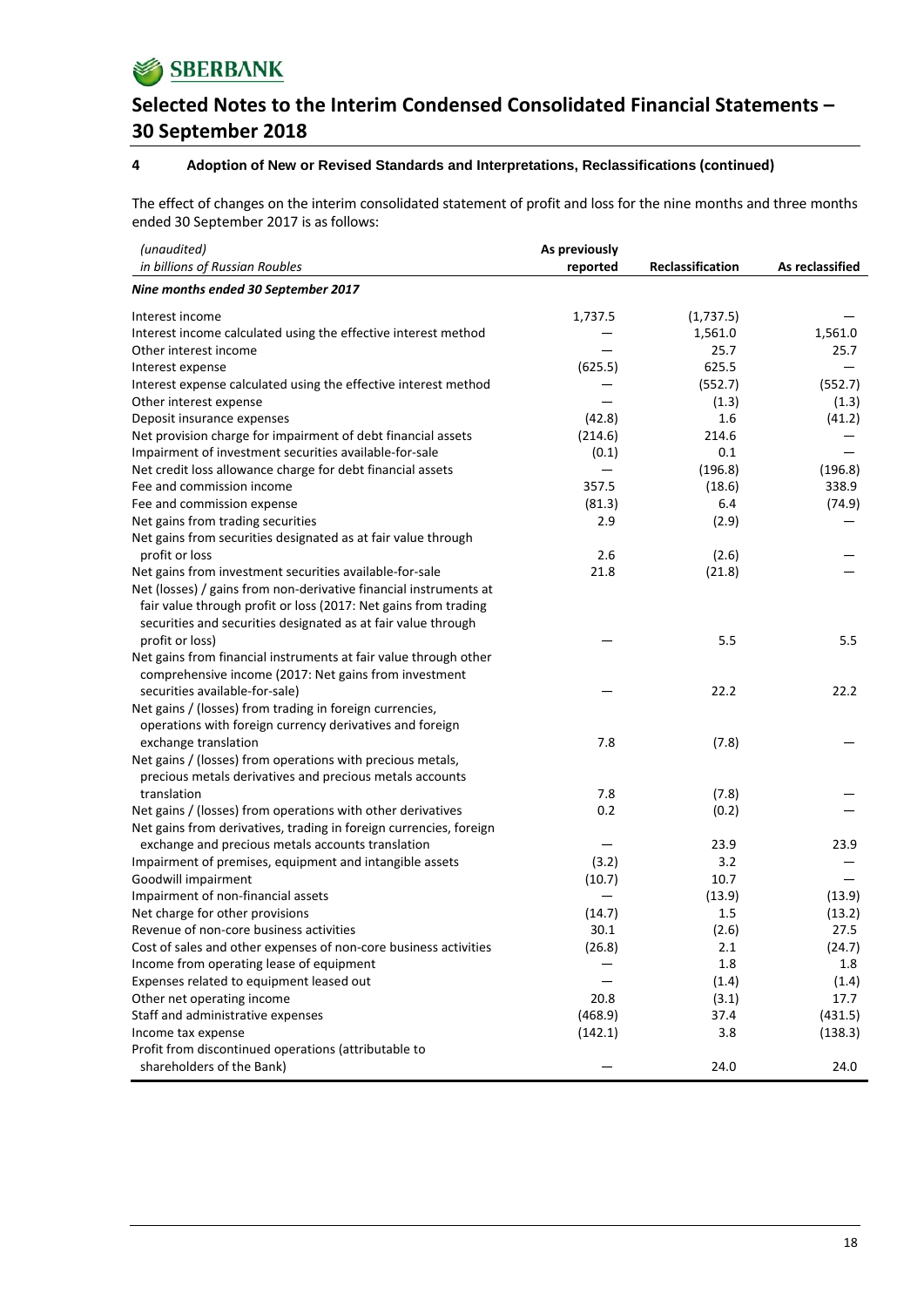

#### **4 Adoption of New or Revised Standards and Interpretations, Reclassifications (continued)**

| (unaudited)<br>in billions of Russian Roubles                      | As previously<br>reported | <b>Reclassification</b> | As reclassified |
|--------------------------------------------------------------------|---------------------------|-------------------------|-----------------|
| Three months ended 30 September 2017                               |                           |                         |                 |
| Interest income                                                    | 595.5                     | (595.5)                 |                 |
| Interest income calculated using the effective interest method     |                           | 532.2                   | 532.2           |
| Other interest income                                              |                           | 8.6                     | 8.6             |
| Interest expense                                                   | (206.0)                   | 206.0                   |                 |
| Interest expense calculated using the effective interest method    |                           | (178.3)                 | (178.3)         |
| Other interest expense                                             |                           | (0.4)                   | (0.4)           |
| Deposit insurance expenses                                         | (14.5)                    | 0.6                     | (13.9)          |
| Net provision charge for impairment of debt financial assets       | (58.2)                    | 58.2                    |                 |
| Net credit loss allowance charge for debt financial assets         |                           | (51.4)                  | (51.4)          |
| Fee and commission income                                          | 132.1                     | (6.1)                   | 126.0           |
| Fee and commission expense                                         | (31.2)                    | 2.6                     | (28.6)          |
| Net gains from trading securities                                  | 1.5                       | (1.5)                   |                 |
| Net gains from securities designated as at fair value through      |                           |                         |                 |
| profit or loss                                                     | 1.1                       | (1.1)                   |                 |
| Net gains from investment securities available-for-sale            | 1.6                       | (1.6)                   |                 |
| Net (losses) / gains from non-derivative financial instruments at  |                           |                         |                 |
| fair value through profit or loss (2017: Net gains from trading    |                           |                         |                 |
| securities and securities designated as at fair value through      |                           |                         |                 |
| profit or loss)                                                    |                           | 2.7                     | 2.7             |
| Net gains from financial instruments at fair value through other   |                           |                         |                 |
| comprehensive income (2017: Net gains from investment              |                           |                         |                 |
| securities available-for-sale)                                     |                           | 1.6                     | 1.6             |
| Net gains / (losses) from trading in foreign currencies,           |                           |                         |                 |
| operations with foreign currency derivatives and foreign           |                           |                         |                 |
| exchange translation                                               | (2.1)                     | 2.1                     |                 |
| Net gains / (losses) from operations with precious metals,         |                           |                         |                 |
| precious metals derivatives and precious metals accounts           |                           |                         |                 |
| translation                                                        | 5.5                       | (5.5)                   |                 |
| Net gains / (losses) from operations with other derivatives        | (0.4)                     | 0.4                     |                 |
| Net gains from derivatives, trading in foreign currencies, foreign |                           |                         |                 |
| exchange and precious metals accounts translation                  |                           | 5.7                     | 5.7             |
| Impairment of premises, equipment and intangible assets            | (0.7)                     | 0.7                     |                 |
| Impairment of non-financial assets                                 |                           | (0.7)                   | (0.7)           |
| Net charge for other provisions                                    | (4.0)                     | 0.1                     | (3.9)           |
| Revenue of non-core business activities                            | 11.1                      | (1.1)                   | 10.0            |
| Cost of sales and other expenses of non-core business activities   | (9.6)                     | 0.7                     | (8.9)           |
| Income from operating lease of equipment                           | —                         | 0.8                     | 0.8             |
| Expenses related to equipment leased out                           |                           | (0.6)                   | (0.6)           |
| Other net operating income                                         | 14.2                      | (1.1)                   | 13.1            |
| Staff and administrative expenses                                  | (160.4)                   | 13.0                    | (147.4)         |
| Income tax expense                                                 | (55.3)                    | 1.1                     | (54.2)          |
| Profit from discontinued operations (attributable to               |                           |                         |                 |
| shareholders of the Bank)                                          |                           | 7.8                     | 7.8             |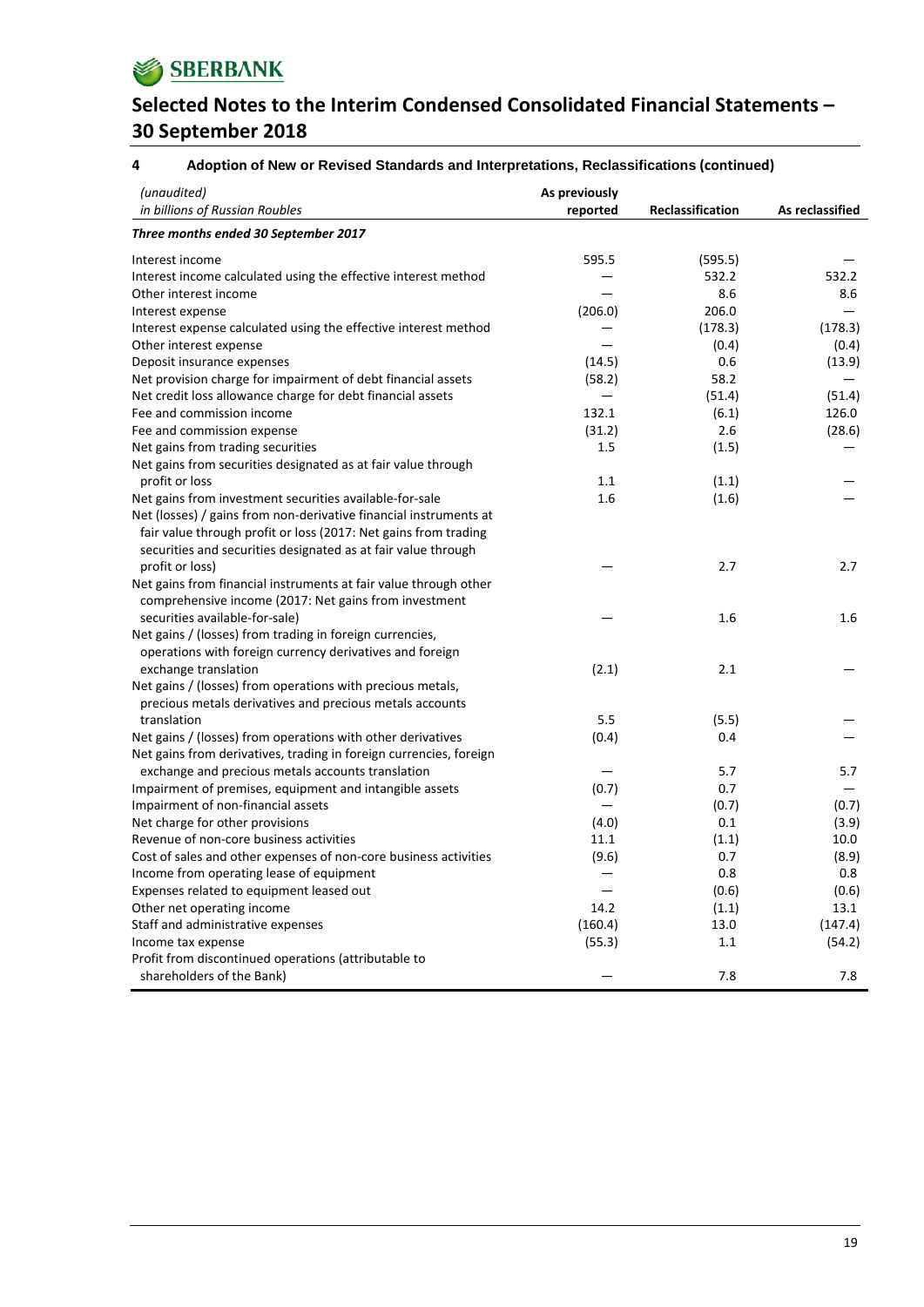**SBERBANK** 

### **Selected Notes to the Interim Condensed Consolidated Financial Statements – 30 September 2018**

#### **4 Adoption of New or Revised Standards and Interpretations, Reclassifications (continued)**

The effect of changes on the interim consolidated statement of comprehensive income for the nine months and three months ended 30 September 2017 is as follows:

| (unaudited)<br>in billions of Russian Roubles                                                                                                                                                                                                                                  | As previously<br>reported | <b>Reclassification</b> | As reclassified |
|--------------------------------------------------------------------------------------------------------------------------------------------------------------------------------------------------------------------------------------------------------------------------------|---------------------------|-------------------------|-----------------|
| Nine months ended 30 September 2017                                                                                                                                                                                                                                            |                           |                         |                 |
| Items to be reclassified to profit or loss in subsequent periods                                                                                                                                                                                                               |                           |                         |                 |
| Debt financial instruments measured at fair value through other<br>comprehensive income (2017: Investment securities available-<br>for-sale):<br>- Net change in fair value, net of tax (2017: Net gains on<br>revaluation of investment securities available-for-sale, net of |                           |                         |                 |
| tax)                                                                                                                                                                                                                                                                           | 25.5                      | (2.3)                   | 23.2            |
| - Accumulated gains transferred to profit or loss upon disposal,<br>net of tax<br>Exchange differences on translating foreign operations for the                                                                                                                               | (17.4)                    | (0.4)                   | (17.8)          |
| period                                                                                                                                                                                                                                                                         | (2.2)                     | 8.9                     | 6.7             |
| Total other comprehensive (loss) / income from discontinued<br>operations                                                                                                                                                                                                      |                           | (6.2)                   | (6.2)           |

| (unaudited)<br>in billions of Russian Roubles                                                                                                                                                                                                                                                                                                                                                                                                        | As previously<br>reported | <b>Reclassification</b> | As reclassified |
|------------------------------------------------------------------------------------------------------------------------------------------------------------------------------------------------------------------------------------------------------------------------------------------------------------------------------------------------------------------------------------------------------------------------------------------------------|---------------------------|-------------------------|-----------------|
| Three months ended 30 September 2017                                                                                                                                                                                                                                                                                                                                                                                                                 |                           |                         |                 |
| Items to be reclassified to profit or loss in subsequent periods                                                                                                                                                                                                                                                                                                                                                                                     |                           |                         |                 |
| Debt financial instruments measured at fair value through other<br>comprehensive income (2017: Investment securities available-<br>for-sale):<br>- Net change in fair value, net of tax (2017: Net gains on<br>revaluation of investment securities available-for-sale, net of<br>tax)<br>- Accumulated gains transferred to profit or loss upon disposal,<br>net of tax<br>Exchange differences on translating foreign operations for the<br>period | 9.7<br>(1.2)<br>(5.9)     | 0.5<br>(0.1)<br>5.9     | 10.2<br>(1.3)   |
| Total other comprehensive (loss) / income from discontinued<br>operations                                                                                                                                                                                                                                                                                                                                                                            |                           | (6.3)                   | (6.3)           |

In 2018 the Group changed presentation of the interim consolidated statement of cash flows to reflect impact of adoption of IFRS 9 and to improve presentation of cash flows related to certain assets and liabilities. Those assets and liabilities are rather operating for the Group and since 2018 the cash flows related to those assets and liabilities are presented in the cash flows from operating activities.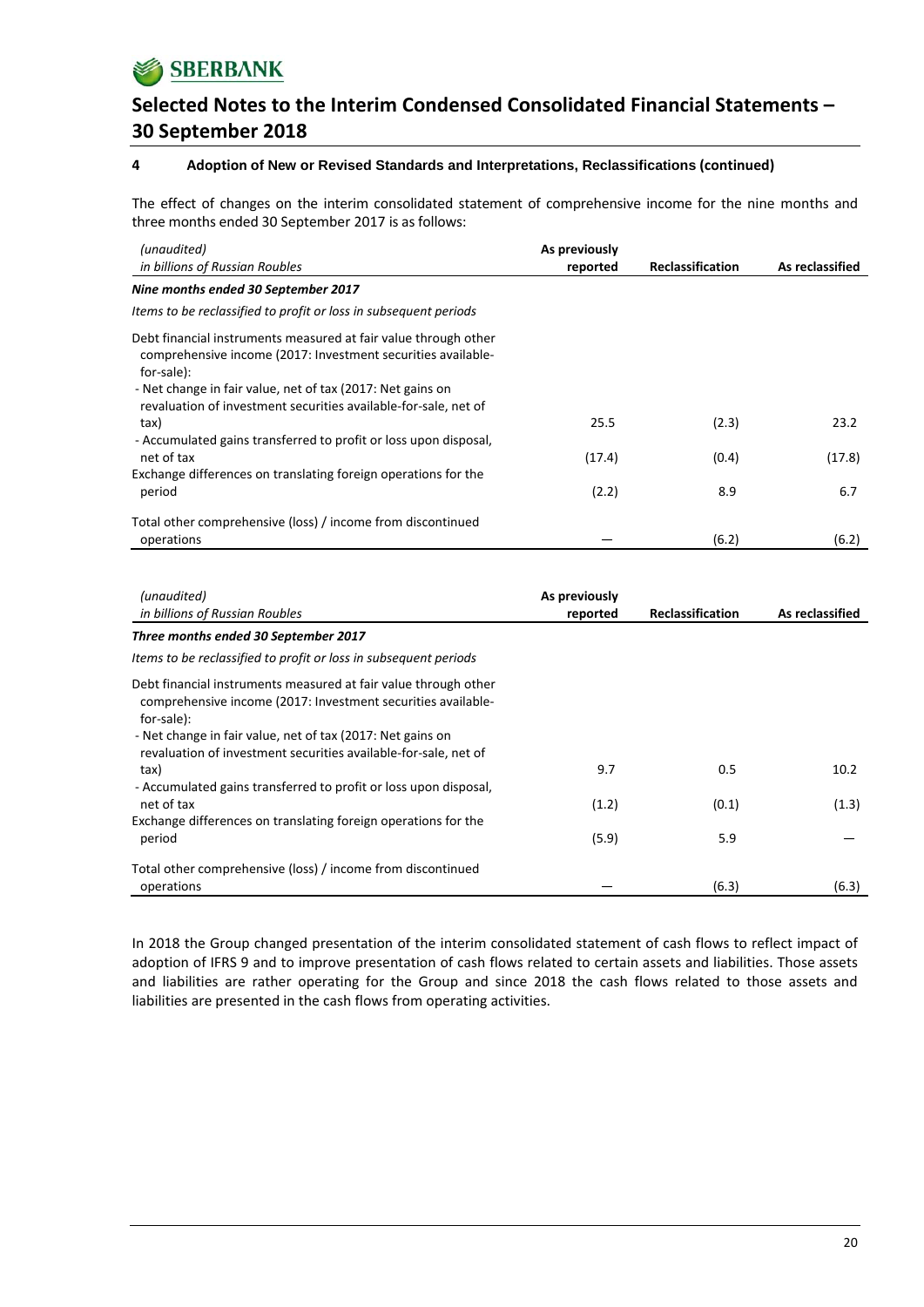**SBERBANK** 

# **Selected Notes to the Interim Condensed Consolidated Financial Statements – 30 September 2018**

#### **4 Adoption of New or Revised Standards and Interpretations, Reclassifications (continued)**

The effect of changes on the interim consolidated statement of cash flows for the nine months ended 30 September 2017 is as follows:

| (unaudited)                                                                                         | As previously |                  |                 |
|-----------------------------------------------------------------------------------------------------|---------------|------------------|-----------------|
| in billions of Russian Roubles                                                                      | reported      | Reclassification | As reclassified |
| Cash flows from operating activities                                                                |               |                  |                 |
| Interest received                                                                                   | 1,555.3       | (1,555.3)        |                 |
| Interest income calculated using the effective interest method received                             |               | 1,648.7          | 1,648.7         |
| Other interest income received                                                                      |               | 35.6<br>562.0    | 35.6            |
| Interest paid                                                                                       | (562.0)       | (589.1)          | (589.1)         |
| Interest expense calculated using the effective interest method paid<br>Other interest expense paid |               | (5.1)            | (5.1)           |
| Net gains received on non-derivative financial instruments at fair value                            |               |                  |                 |
| through profit or loss (2017: Net gains received from trading securities                            |               |                  |                 |
| and securities designated as at fair value through profit or loss)                                  |               | 0.8              | 0.8             |
| Net (losses incurred) / gains received from financial instruments at fair                           |               |                  |                 |
| value through other comprehensive income                                                            |               | 22.3             | 22.3            |
| Net losses incurred on trading securities                                                           | (0.1)         | 0.1              |                 |
| Net gains received on securities designated as at fair value through                                |               |                  |                 |
| profit or loss                                                                                      | 0.9           | (0.9)            |                 |
| Net gains received / (losses incurred) from trading in foreign currencies                           |               |                  |                 |
| and from operations with foreign currency derivatives                                               | 23.0          | (23.0)           |                 |
| Net (losses incurred) / gains received from operations with other                                   |               |                  |                 |
| derivatives                                                                                         | (1.2)         | 1.2              |                 |
| Net gains received from operations with precious metals and precious                                |               |                  |                 |
| metals derivatives                                                                                  | 4.7           | (4.7)            |                 |
| Net gains received on derivatives, trading in foreign currencies and                                |               |                  |                 |
| operations with precious metals                                                                     |               | 34.0             | 34.0            |
| Net other income received                                                                           | 10.1          | (1.8)            | 8.3             |
| Income received from operating lease of equipment                                                   |               | 1.8              | 1.8             |
| Expenses paid related to equipment leased out                                                       |               | (0.1)            | (0.1)           |
| Staff and administrative expenses paid                                                              | (364.7)       | 0.1              | (364.6)         |
| Changes in operating assets and liabilities                                                         |               |                  |                 |
| Net increase in securities and financial instruments pledged under                                  |               |                  |                 |
| repurchase agreements                                                                               |               | (470.5)          | (470.5)         |
| Net increase in derivative financial assets                                                         |               | (6.1)            | (6.1)           |
| Net increase in financial assets at fair value through profit or loss                               | (74.3)        | 74.3             |                 |
| Net increase in other assets                                                                        | 82.7          | (7.5)            | 75.2            |
| Net (decrease) / increase in financial liabilities at fair value through                            |               |                  |                 |
| profit or loss other than debt securities in issue                                                  | (1.8)         | 1.8              |                 |
| Net increase / (decrease) in debt securities in issue                                               | (24.4)        | (160.6)          | (185.0)         |
| Net decrease in other borrowed funds                                                                |               | (29.9)           | (29.9)          |
| Net decrease in obligations to deliver securities                                                   |               | (1.8)            | (1.8)           |
| Cash flows from investing activities                                                                |               |                  |                 |
| Purchase of investment securities available-for-sale                                                | (1, 123.8)    | 1,123.8          |                 |
| Proceeds from disposal and redemption of investment securities                                      |               |                  |                 |
| available-for-sale                                                                                  | 933.6         | (933.6)          |                 |
| Interest received on investment securities available-for-sale                                       | 95.1          | (95.1)           |                 |
| Purchase of investment securities held-to-maturity                                                  | (289.8)       | 289.8            |                 |
| Proceeds from redemption of investment securities held-to-maturity                                  | 100.0         | (100.0)          |                 |
| Interest received on investment securities held-to-maturity                                         | 33.9          | (33.9)           |                 |
| Cash flows from financing activities                                                                |               |                  |                 |
| Other borrowed funds received                                                                       | 178.7         | (178.7)          |                 |
| Redemption of other borrowed funds                                                                  | (208.6)       | 208.6            |                 |
| Interest on other borrowed funds paid                                                               | (5.5)         | 5.5              |                 |
| Interest on subordinated debt paid                                                                  | (8.0)         | 8.0              |                 |
| Redemption of loan participation notes issued                                                       | (160.6)       | 160.6            |                 |
| Interest on loan participation notes issued paid                                                    | (18.7)        | 18.7             |                 |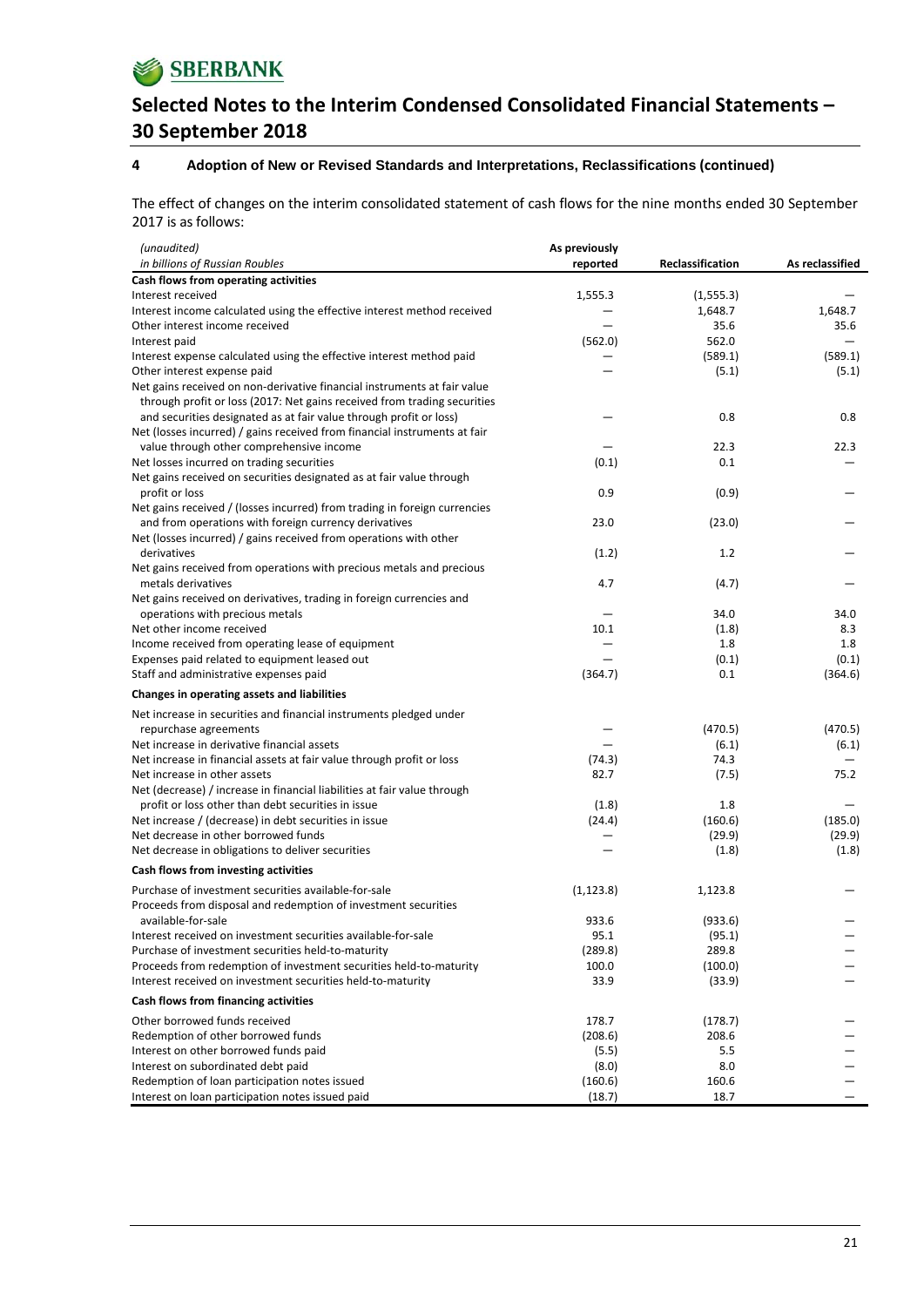### **4 Adoption of New or Revised Standards and Interpretations, Reclassifications (continued)**

Starting from the beginning of 2018 the Group refined the methodology for classification of project finance loans to legal entities since models of credit risk management for clients with project risk profile were refined. The comparative information as at 31 December 2017 was amended accordingly.

| (unaudited)                                                      | As previously |                         |                 |
|------------------------------------------------------------------|---------------|-------------------------|-----------------|
| in billions of Russian Roubles                                   | reported      | <b>Reclassification</b> | As reclassified |
| Gross carrying amount of commercial loans to legal entities      | 10,468.1      | 1.927.3                 | 12,395.4        |
| Commercial loans to legal entities - credit loss allowance       | (853.3)       | (155.7)                 | (1,009.0)       |
| Gross carrying amount of specialized loans to legal entities     | 3,706.5       | (3,706.5)               |                 |
| Specialized loans to legal entities - provision for loan         |               |                         |                 |
| impairment                                                       | (316.1)       | 316.1                   |                 |
| Gross carrying amount of project finance loans to legal entities |               | 1,779.2                 | 1,779.2         |
| Project finance loans to legal entities - credit loss allowance  |               | (160.4)                 | (160.4)         |

### **5 Loans and Advances to Customers**

| in billions of Russian Roubles                                       | 30 September<br>2018<br>(unaudited) | 31 December<br>2017 |
|----------------------------------------------------------------------|-------------------------------------|---------------------|
| Loans and advances to customers at amortized cost                    | 17,934.5                            | 18,488.1            |
| Loans and advances to customers at fair value through profit or loss | 720.1                               |                     |
| <b>Total loans and advances to customers</b>                         | 18,654.6                            | 18,488.1            |

### **Loans and advances to customers at amortized cost**

|                                                         |                                 |                             | 30 September<br>2018  |
|---------------------------------------------------------|---------------------------------|-----------------------------|-----------------------|
| (unaudited)<br>in billions of Russian Roubles           | <b>Gross carrying</b><br>amount | Credit<br>loss<br>allowance | <b>Amortized cost</b> |
| Commercial loans to legal entities                      | 11,826.8                        | (1,020.8)                   | 10,806.0              |
| Project finance loans to legal entities                 | 1,182.3                         | (178.0)                     | 1,004.3               |
| Mortgage loans to individuals                           | 3,647.9                         | (78.4)                      | 3,569.5               |
| Consumer and other loans to individuals                 | 1,999.2                         | (140.5)                     | 1,858.7               |
| Credit cards and overdrafts to individuals              | 646.0                           | (64.0)                      | 582.0                 |
| Car loans to individuals                                | 122.4                           | (8.4)                       | 114.0                 |
| Total loans and advances to customers at amortized cost | 19,424.6                        | (1,490.1)                   | 17.934.5              |

|                                                         |                                     |                             | 31 December<br>2017   |
|---------------------------------------------------------|-------------------------------------|-----------------------------|-----------------------|
| (unaudited)<br>in billions of Russian Roubles           | Carrying amount<br>before provision | Provision<br>for impairment | <b>Amortized cost</b> |
| Commercial loans to legal entities                      | 12,395.4                            | (1,009.0)                   | 11,386.4              |
| Project finance loans to legal entities                 | 1,779.2                             | (160.4)                     | 1,618.8               |
| Mortgage loans to individuals                           | 3,190.6                             | (59.7)                      | 3,130.9               |
| Consumer and other loans to individuals                 | 1,725.9                             | (108.9)                     | 1,617.0               |
| Credit cards and overdrafts to individuals              | 678.9                               | (57.1)                      | 621.8                 |
| Car loans to individuals                                | 121.2                               | (8.0)                       | 113.2                 |
| Total loans and advances to customers at amortized cost | 19,891.2                            | (1,403.1)                   | 18,488.1              |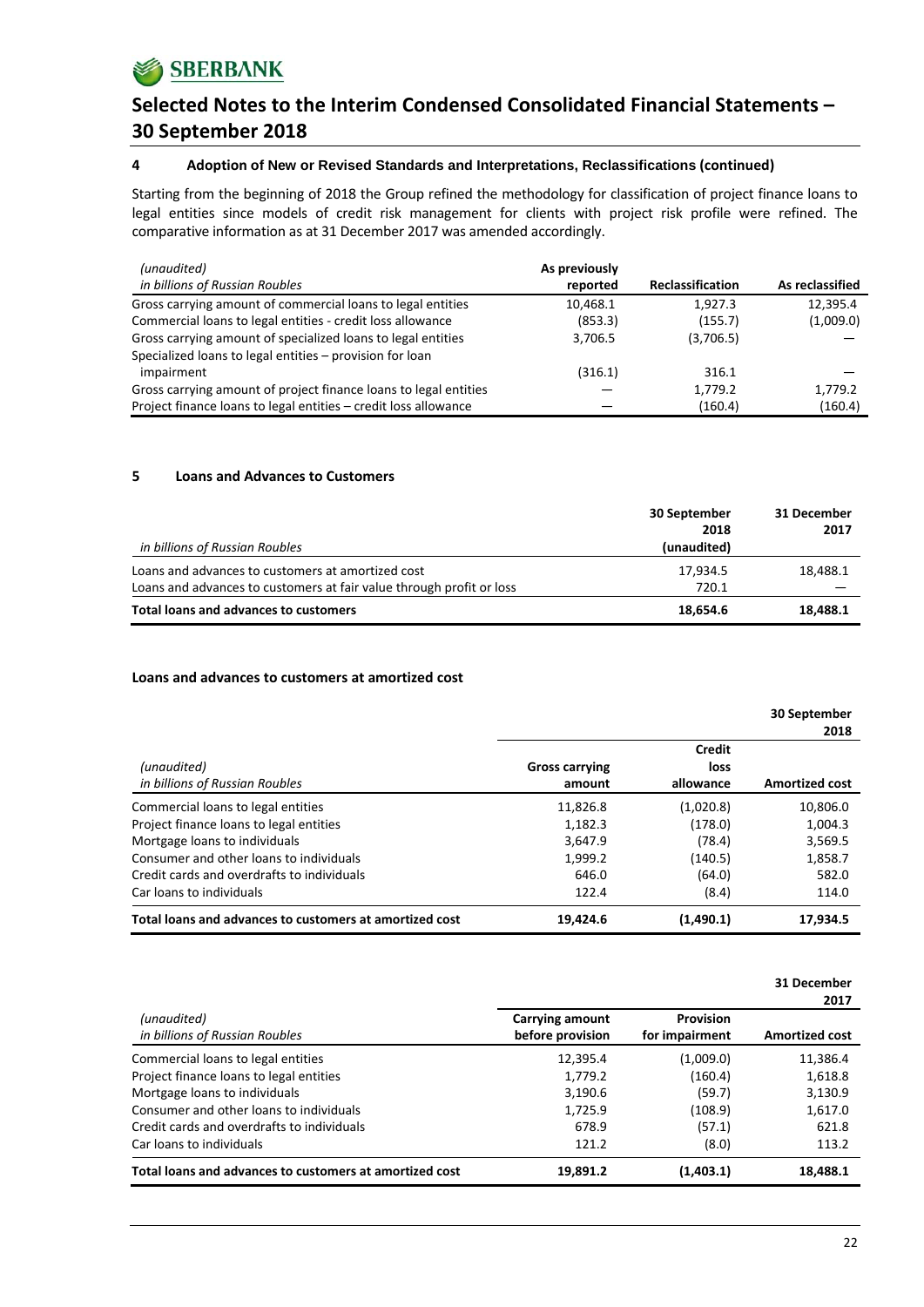#### **5 Loans and Advances to Customers (continued)**

Commercial loans to legal entities comprise corporate loans, loans to individual entrepreneurs, federal bodies and municipal authorities. Loans are granted for current needs (working capital financing, acquisition of movable and immovable property), portfolio investments, expansion and consolidation of business, etc. The repayment source is cash flow from current production and financial activities of the borrower.

Project finance loans to legal entities include investment and construction project financing and also developers' financing. As a rule, loan terms are linked to project payback periods or contract execution periods and exceed the terms of commercial loans to legal entities. The principal and interest may be repaid from cash flows generated by the project at the stage of its commercial operation.

The tables below show the credit quality analysis of the Group's loans and advances to customers at amortized cost as at 30 September 2018.

Credit quality in the tables below is based on the following scale developed internally by the Group:

- "Minimum credit risk" assets with counterparties that demonstrate stable ability to fulfil financial obligations in time, with insignificant probability of default.
- "Low credit risk" assets with counterparties with low probability of default with high ability to fulfil financial obligations in time.
- "Moderate credit risk" assets with counterparties with average probability of default and with moderate ability to fulfil financial obligations in time; more detailed consideration is required during monitoring.
- "High credit risk" assets with high probability of default; specific attention is required during monitoring.
- "Default" assets that are qualified as defaulted considering all available signs of impairment.

|                                               |                 |                                         |                                     |                                                 | 30 September |
|-----------------------------------------------|-----------------|-----------------------------------------|-------------------------------------|-------------------------------------------------|--------------|
|                                               |                 |                                         |                                     |                                                 | 2018         |
| (unaudited)<br>in billions of Russian Roubles | 12-month<br>ECL | Lifetime ECL<br>not credit-<br>impaired | Lifetime ECL<br>credit-<br>impaired | Purchased/<br>originated<br>credit-<br>impaired | Total        |
| <b>Commercial loans to legal entities</b>     |                 |                                         |                                     |                                                 |              |
| Minimum credit risk                           | 1,819.2         | 5.0                                     |                                     |                                                 | 1,824.2      |
| Low credit risk                               | 6,706.3         | 512.5                                   |                                     |                                                 | 7,218.8      |
| Moderate credit risk                          | 749.0           | 757.5                                   |                                     |                                                 | 1,506.5      |
| High credit risk                              | 8.8             | 169.3                                   |                                     |                                                 | 178.1        |
| Default                                       |                 |                                         | 1,082.4                             | 16.8                                            | 1,099.2      |
| Gross carrying amount of                      |                 |                                         |                                     |                                                 |              |
| commercial loans to legal entities            | 9,283.3         | 1,444.3                                 | 1,082.4                             | 16.8                                            | 11,826.8     |
| Credit loss allowance                         | (110.1)         | (123.4)                                 | (780.5)                             | (6.8)                                           | (1,020.8)    |
| <b>Total commercial loans to legal</b>        |                 |                                         |                                     |                                                 |              |
| entities                                      | 9,173.2         | 1,320.9                                 | 301.9                               | 10.0                                            | 10,806.0     |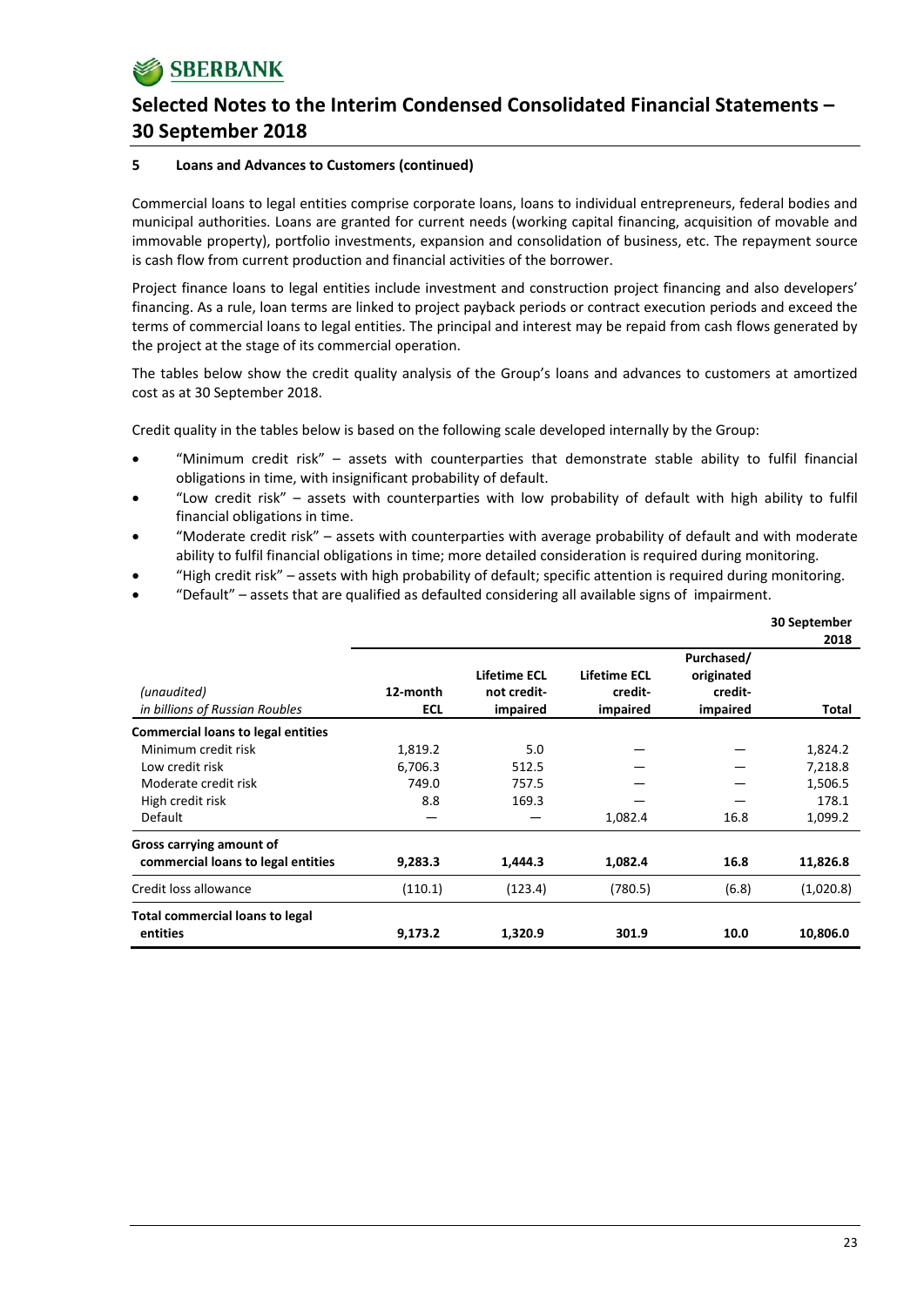

### **5 Loans and Advances to Customers (continued)**

|                                               |                 |                                         |                                            |                                                 | 30 September |
|-----------------------------------------------|-----------------|-----------------------------------------|--------------------------------------------|-------------------------------------------------|--------------|
|                                               |                 |                                         |                                            |                                                 | 2018         |
| (unaudited)<br>in billions of Russian Roubles | 12-month<br>ECL | Lifetime ECL<br>not credit-<br>impaired | <b>Lifetime ECL</b><br>credit-<br>impaired | Purchased/<br>originated<br>credit-<br>impaired | Total        |
| Project finance loans to legal                |                 |                                         |                                            |                                                 |              |
| entities                                      |                 |                                         |                                            |                                                 |              |
| Minimum credit risk                           | 76.2            | 0.3                                     |                                            |                                                 | 76.5         |
| Low credit risk                               | 533.8           | 18.7                                    |                                            |                                                 | 552.5        |
| Moderate credit risk                          | 224.7           | 38.2                                    |                                            |                                                 | 262.9        |
| High credit risk                              | 0.7             | 69.5                                    |                                            |                                                 | 70.2         |
| <b>Default</b>                                |                 |                                         | 216.4                                      | 3.8                                             | 220.2        |
| Gross carrying amount of project              |                 |                                         |                                            |                                                 |              |
| finance loans to legal entities               | 835.4           | 126.7                                   | 216.4                                      | 3.8                                             | 1,182.3      |
| Credit loss allowance                         | (16.4)          | (15.2)                                  | (146.4)                                    |                                                 | (178.0)      |
| Total project finance loans to legal          |                 |                                         |                                            |                                                 |              |
| entities                                      | 819.0           | 111.5                                   | 70.0                                       | 3.8                                             | 1,004.3      |

**30 September**

|                                               |                 |                                         |                                     |                                                 | 2018    |
|-----------------------------------------------|-----------------|-----------------------------------------|-------------------------------------|-------------------------------------------------|---------|
| (unaudited)<br>in billions of Russian Roubles | 12-month<br>ECL | Lifetime ECL<br>not credit-<br>impaired | Lifetime ECL<br>credit-<br>impaired | Purchased/<br>originated<br>credit-<br>impaired | Total   |
| <b>Mortgage loans to individuals</b>          |                 |                                         |                                     |                                                 |         |
| Minimum credit risk                           | 1,375.9         | 11.3                                    |                                     |                                                 | 1,387.2 |
| Low credit risk                               | 1,958.3         | 88.3                                    |                                     |                                                 | 2,046.6 |
| Moderate credit risk                          | 30.2            | 78.7                                    |                                     |                                                 | 108.9   |
| High credit risk                              |                 | 11.8                                    |                                     |                                                 | 11.8    |
| Default                                       |                 |                                         | 91.1                                | 2.3                                             | 93.4    |
| Gross carrying amount of mortgage             |                 |                                         |                                     |                                                 |         |
| loans to individuals                          | 3,364.4         | 190.1                                   | 91.1                                | 2.3                                             | 3,647.9 |
| Credit loss allowance                         | (32.2)          | (8.1)                                   | (37.1)                              | (1.0)                                           | (78.4)  |
| Total mortgage loans to individuals           | 3,332.2         | 182.0                                   | 54.0                                | 1.3                                             | 3,569.5 |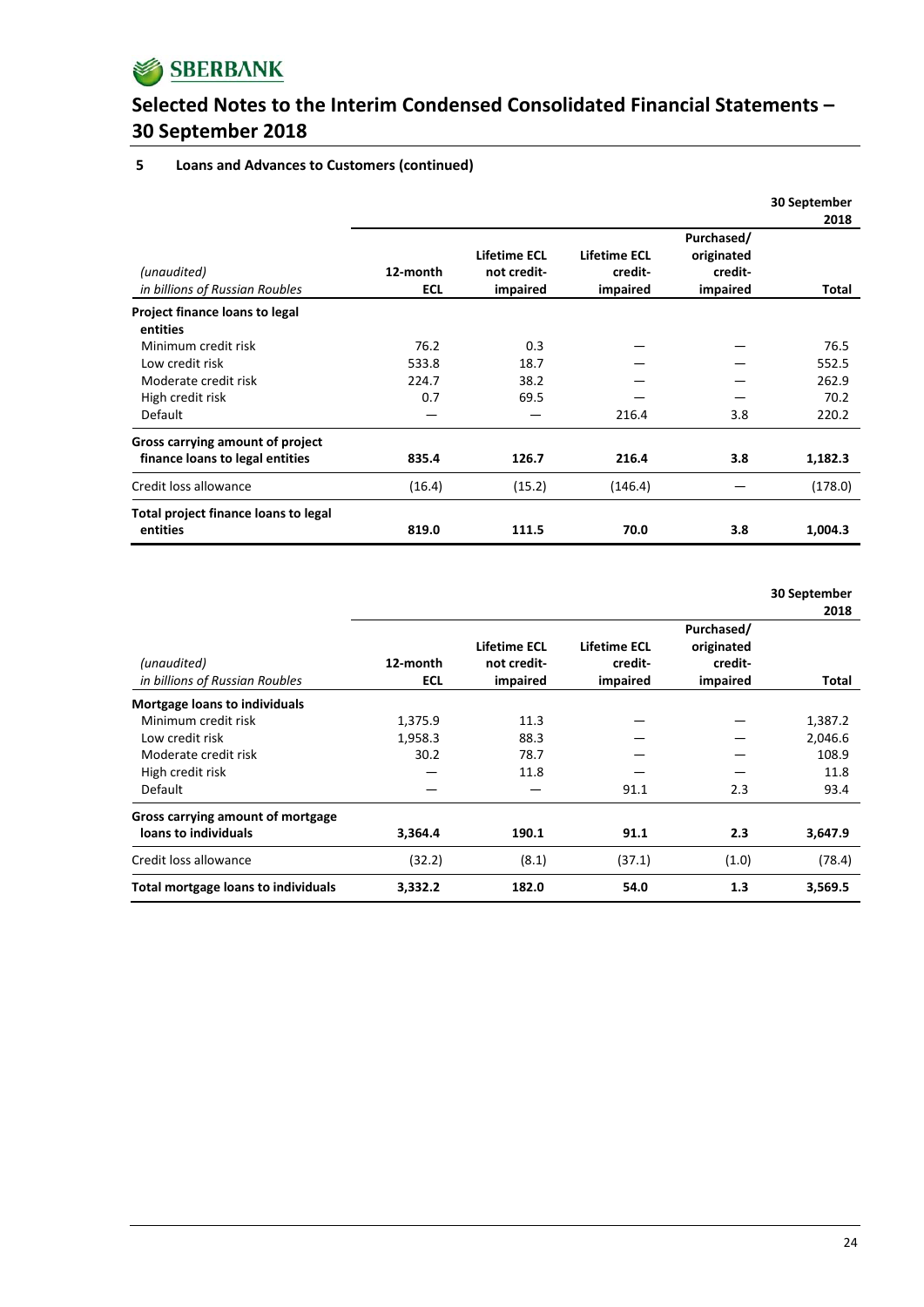

#### **5 Loans and Advances to Customers (continued)**

|                                               |                        |                                         |                                            |                                                 | 30 September |
|-----------------------------------------------|------------------------|-----------------------------------------|--------------------------------------------|-------------------------------------------------|--------------|
|                                               |                        |                                         |                                            |                                                 | 2018         |
| (unaudited)<br>in billions of Russian Roubles | 12-month<br><b>ECL</b> | Lifetime ECL<br>not credit-<br>impaired | <b>Lifetime ECL</b><br>credit-<br>impaired | Purchased/<br>originated<br>credit-<br>impaired | Total        |
| <b>Consumer and other loans to</b>            |                        |                                         |                                            |                                                 |              |
| individuals                                   |                        |                                         |                                            |                                                 |              |
| Minimum credit risk                           | 54.4                   |                                         |                                            |                                                 | 54.4         |
| Low credit risk                               | 1,496.6                | 22.9                                    |                                            |                                                 | 1,519.5      |
| Moderate credit risk                          | 220.1                  | 32.0                                    |                                            |                                                 | 252.1        |
| High credit risk                              | 1.6                    | 25.9                                    |                                            |                                                 | 27.5         |
| <b>Default</b>                                |                        |                                         | 145.7                                      |                                                 | 145.7        |
| Gross carrying amount of consumer             |                        |                                         |                                            |                                                 |              |
| and other loans to individuals                | 1,772.7                | 80.8                                    | 145.7                                      |                                                 | 1,999.2      |
| Credit loss allowance                         | (30.4)                 | (8.1)                                   | (102.0)                                    |                                                 | (140.5)      |
| <b>Total consumer and other loans to</b>      |                        |                                         |                                            |                                                 |              |
| individuals                                   | 1,742.3                | 72.7                                    | 43.7                                       |                                                 | 1,858.7      |

**30 September**

|                                               |                        |                                         |                                     |                                                 | 2018   |
|-----------------------------------------------|------------------------|-----------------------------------------|-------------------------------------|-------------------------------------------------|--------|
| (unaudited)<br>in billions of Russian Roubles | 12-month<br><b>ECL</b> | Lifetime ECL<br>not credit-<br>impaired | Lifetime ECL<br>credit-<br>impaired | Purchased/<br>originated<br>credit-<br>impaired | Total  |
| Credit cards and overdrafts to                |                        |                                         |                                     |                                                 |        |
| individuals                                   |                        |                                         |                                     |                                                 |        |
| Minimum credit risk                           | 2.4                    | 0.4                                     |                                     |                                                 | 2.8    |
| Low credit risk                               | 173.1                  | 339.1                                   |                                     |                                                 | 512.2  |
| Moderate credit risk                          | 1.6                    | 63.1                                    |                                     |                                                 | 64.7   |
| High credit risk                              |                        | 6.4                                     |                                     |                                                 | 6.4    |
| Default                                       |                        |                                         | 59.9                                |                                                 | 59.9   |
| Gross carrying amount of credit               |                        |                                         |                                     |                                                 |        |
| cards and overdrafts to individuals           | 177.1                  | 409.0                                   | 59.9                                |                                                 | 646.0  |
| Credit loss allowance                         | (2.3)                  | (9.5)                                   | (52.2)                              |                                                 | (64.0) |
| Total credit cards and overdrafts to          |                        |                                         |                                     |                                                 |        |
| individuals                                   | 174.8                  | 399.5                                   | 7.7                                 |                                                 | 582.0  |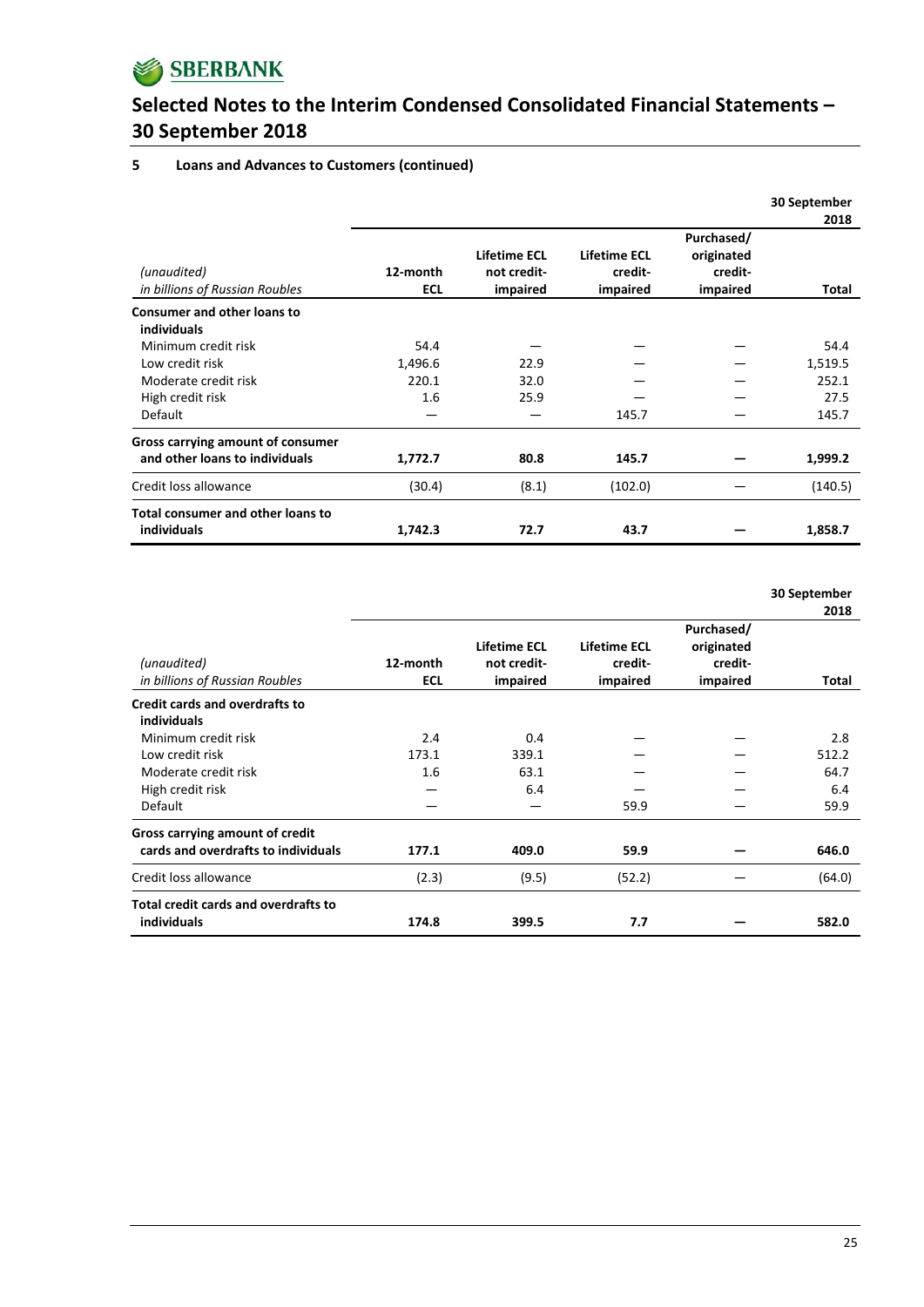

#### **5 Loans and Advances to Customers (continued)**

|                                               |                 |                                         |                                     |                                                 | 30 September  |
|-----------------------------------------------|-----------------|-----------------------------------------|-------------------------------------|-------------------------------------------------|---------------|
| (unaudited)<br>in billions of Russian Roubles | 12-month<br>ECL | Lifetime ECL<br>not credit-<br>impaired | Lifetime ECL<br>credit-<br>impaired | Purchased/<br>originated<br>credit-<br>impaired | 2018<br>Total |
| <b>Car loans to individuals</b>               |                 |                                         |                                     |                                                 |               |
| Minimum credit risk                           | 0.4             |                                         |                                     |                                                 | 0.4           |
| Low credit risk                               | 111.9           |                                         |                                     |                                                 | 111.9         |
| Moderate credit risk                          | 0.7             |                                         |                                     |                                                 | 0.7           |
| High credit risk                              |                 | 0.5                                     |                                     |                                                 | 0.5           |
| Default                                       |                 |                                         | 8.9                                 |                                                 | 8.9           |
| Gross carrying amount of car loans            |                 |                                         |                                     |                                                 |               |
| to individuals                                | 113.0           | 0.5                                     | 8.9                                 |                                                 | 122.4         |
| Credit loss allowance                         | (0.5)           | (0.2)                                   | (7.7)                               |                                                 | (8.4)         |
| <b>Total car loans to individuals</b>         | 112.5           | 0.3                                     | 1.2                                 |                                                 | 114.0         |

The following table shows reconciliations from the opening to the closing balance of the credit loss allowance of loans and advances to customers at amortized cost. Amounts for 2017 are based on IAS 39 measurement.

|                                                                            |                        |                                                | Nine months ended                          |                                                          |                      |                      |
|----------------------------------------------------------------------------|------------------------|------------------------------------------------|--------------------------------------------|----------------------------------------------------------|----------------------|----------------------|
|                                                                            |                        |                                                |                                            |                                                          | 30 September<br>2018 | 30 September<br>2017 |
| (unaudited)<br>in billions of Russian Roubles                              | 12-month<br><b>ECL</b> | <b>Lifetime ECL</b><br>not credit-<br>impaired | <b>Lifetime ECL</b><br>credit-<br>impaired | <b>Purchased or</b><br>originated<br>credit-<br>impaired | <b>Total</b>         | Total                |
| <b>Total loans to customers</b>                                            |                        |                                                |                                            |                                                          |                      |                      |
| Credit loss allowance at 1 January                                         | 272.8                  | 129.4                                          | 1,101.8                                    | 12.8                                                     | 1,516.8              | 1,303.4              |
| Transfer to 12-month ECL<br>Transfer to lifetime ECL                       | 50.6                   | (33.1)                                         | (17.5)                                     |                                                          |                      |                      |
| not credit-impaired<br>Transfer to lifetime ECL                            | (50.1)                 | 81.3                                           | (31.2)                                     |                                                          |                      |                      |
| credit-impaired                                                            | (5.3)                  | (41.4)                                         | 46.7                                       |                                                          |                      |                      |
| Net remeasurement of credit loss                                           |                        |                                                |                                            |                                                          |                      |                      |
| allowance                                                                  | (53.9)                 | 44.0                                           | 138.7                                      | (2.8)                                                    | 126.0                | 196.1                |
| Net remeasurement of credit loss                                           |                        |                                                |                                            |                                                          |                      |                      |
| allowance of discontinued operations                                       | 0.8                    | 22.6                                           | 4.2                                        |                                                          | 27.6                 | 17.9                 |
| Remeasurement of the credit loss<br>allowance to reflect all contractually |                        |                                                |                                            |                                                          |                      |                      |
| receivable interest                                                        |                        |                                                | 22.8                                       |                                                          | 22.8                 |                      |
| Write-offs                                                                 |                        |                                                | (112.7)                                    | (0.1)                                                    | (112.8)              | (121.0)              |
| Recoveries of amounts previously written<br>$\int$                         |                        |                                                | 5.2                                        | 0.1                                                      | 5.3                  | 4.4                  |
| Other movements                                                            | (7.6)                  |                                                |                                            |                                                          | (7.6)                |                      |
| Exchange differences on translating                                        |                        |                                                |                                            |                                                          |                      |                      |
| foreign operations                                                         | 0.2                    | 2.4                                            | 19.7                                       | (2.2)                                                    | 20.1                 | (3.3)                |
| Disposal of subsidiaries and<br>reclassification of discontinued           |                        |                                                |                                            |                                                          |                      |                      |
| operations and assets held for sale                                        | (15.6)                 | (40.7)                                         | (51.8)                                     |                                                          | (108.1)              | (2.4)                |
| Credit loss allowance at 30 September                                      | 191.9                  | 164.5                                          | 1,125.9                                    | 7.8                                                      | 1,490.1              | 1,395.1              |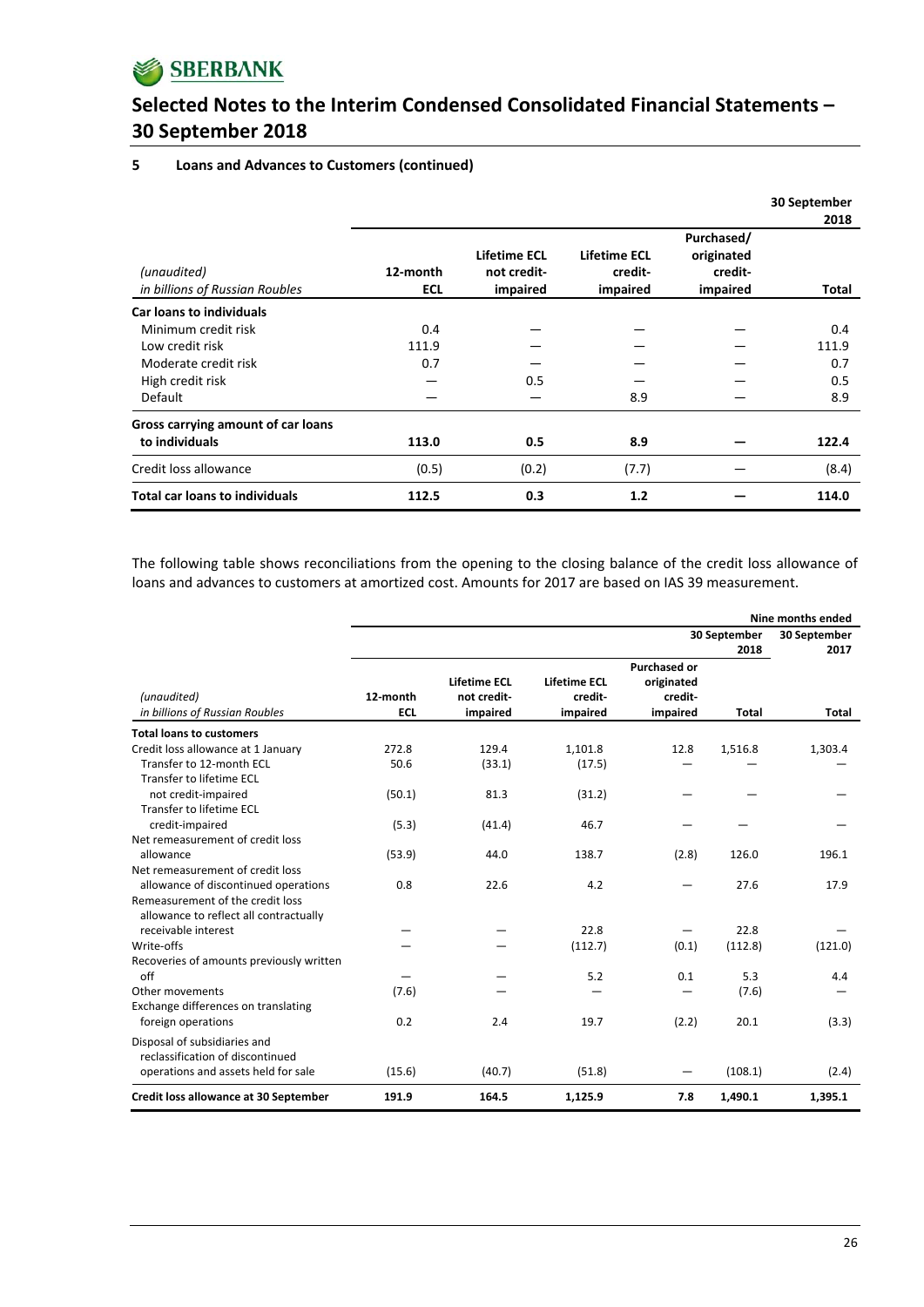

#### **5 Loans and Advances to Customers (continued)**

|                                                                            |                        |                                                |                                            |                                                          | 30 September<br>30 September<br>2018<br>2017 |              |  |  |
|----------------------------------------------------------------------------|------------------------|------------------------------------------------|--------------------------------------------|----------------------------------------------------------|----------------------------------------------|--------------|--|--|
| (unaudited)<br>in billions of Russian Roubles                              | 12-month<br><b>ECL</b> | <b>Lifetime ECL</b><br>not credit-<br>impaired | <b>Lifetime ECL</b><br>credit-<br>impaired | <b>Purchased or</b><br>originated<br>credit-<br>impaired | <b>Total</b>                                 | <b>Total</b> |  |  |
| <b>Total loans to customers</b>                                            |                        |                                                |                                            |                                                          |                                              |              |  |  |
| Credit loss allowance at 30 June                                           | 209.9                  | 154.5                                          | 1,070.4                                    | 10.5                                                     | 1,445.3                                      | 1,411.6      |  |  |
| Transfer to 12-month ECL<br>Transfer to lifetime ECL                       | 18.7                   | (14.6)                                         | (4.1)                                      |                                                          |                                              |              |  |  |
| not credit-impaired                                                        | (10.0)                 | 15.1                                           | (5.1)                                      |                                                          |                                              |              |  |  |
| Transfer to lifetime ECL<br>credit-impaired                                | (2.3)                  | (10.7)                                         | 13.0                                       |                                                          |                                              |              |  |  |
| Net remeasurement of credit loss                                           |                        |                                                |                                            |                                                          |                                              |              |  |  |
| allowance                                                                  | (24.8)                 | 22.6                                           | 63.5                                       | (2.4)                                                    | 58.9                                         | 51.0         |  |  |
| Net remeasurement of credit loss<br>allowance of discontinued operations   |                        |                                                |                                            |                                                          |                                              | 6.8          |  |  |
| Remeasurement of the credit loss<br>allowance to reflect all contractually |                        |                                                |                                            |                                                          |                                              |              |  |  |
| receivable interest                                                        |                        |                                                | 7.2                                        |                                                          | 7.2                                          |              |  |  |
| Write-offs                                                                 |                        |                                                | (24.1)                                     | (0.1)                                                    | (24.2)                                       | (66.3)       |  |  |
| Recoveries of amounts previously written<br>off                            |                        |                                                | 1.6                                        | 0.1                                                      | 1.7                                          | 1.4          |  |  |
| Exchange differences on translating                                        |                        |                                                |                                            |                                                          |                                              |              |  |  |
| foreign operations                                                         | 0.4                    | (2.4)                                          | 3.5                                        | (0.3)                                                    | 1.2                                          | (7.0)        |  |  |
| Disposal of subsidiaries and<br>reclassification of discontinued           |                        |                                                |                                            |                                                          |                                              |              |  |  |
| operations and assets held for sale                                        |                        |                                                |                                            |                                                          |                                              | (2.4)        |  |  |
| Credit loss allowance at 30 September                                      | 191.9                  | 164.5                                          | 1,125.9                                    | 7.8                                                      | 1,490.1                                      | 1,395.1      |  |  |

|                                                                                                   |                        | Nine months ended                              |                                            |                                                          |                      |              |  |
|---------------------------------------------------------------------------------------------------|------------------------|------------------------------------------------|--------------------------------------------|----------------------------------------------------------|----------------------|--------------|--|
|                                                                                                   |                        |                                                |                                            | 30 September                                             | 30 September<br>2017 |              |  |
| (unaudited)<br>in billions of Russian Roubles                                                     | 12-month<br><b>ECL</b> | <b>Lifetime ECL</b><br>not credit-<br>impaired | <b>Lifetime ECL</b><br>credit-<br>impaired | <b>Purchased or</b><br>originated<br>credit-<br>impaired | 2018<br><b>Total</b> | <b>Total</b> |  |
| <b>Commercial loans to legal entities</b>                                                         |                        |                                                |                                            |                                                          |                      |              |  |
| Credit loss allowance at 1 January<br>Transfer to 12-month ECL<br>Transfer to lifetime ECL        | 189.1<br>32.5          | 88.0<br>(20.4)                                 | 714.8<br>(12.1)                            | 11.5                                                     | 1,003.4              | 934.5        |  |
| not credit-impaired<br>Transfer to lifetime ECL                                                   | (42.6)                 | 70.9                                           | (28.3)                                     |                                                          |                      |              |  |
| credit-impaired<br>Net remeasurement of credit loss<br>allowance                                  | (4.5)<br>(54.9)        | (23.7)<br>22.7                                 | 28.2<br>111.2                              | (2.6)                                                    | 76.4                 | 137.2        |  |
| Net remeasurement of credit loss<br>allowance of discontinued operations                          | 0.6                    | 22.5                                           | 3.3                                        |                                                          | 26.4                 | 11.2         |  |
| Remeasurement of the credit loss<br>allowance to reflect all contractually<br>receivable interest |                        |                                                | 13.3                                       |                                                          | 13.3                 |              |  |
| Write-offs<br>Recoveries of amounts previously written                                            |                        |                                                | (29.4)                                     |                                                          | (29.4)               | (61.6)       |  |
| off                                                                                               |                        |                                                | 2.3                                        |                                                          | 2.3                  | 0.9          |  |
| Exchange differences on translating<br>foreign operations<br>Disposal of subsidiaries and         | (0.8)                  | 2.3                                            | 15.2                                       | (2.1)                                                    | 14.6                 | (3.3)        |  |
| reclassification of discontinued<br>operations and assets held for sale                           | (9.3)                  | (38.9)                                         | (38.0)                                     |                                                          | (86.2)               | (0.7)        |  |
| Credit loss allowance at 30 September                                                             | 110.1                  | 123.4                                          | 780.5                                      | 6.8                                                      | 1,020.8              | 1,018.2      |  |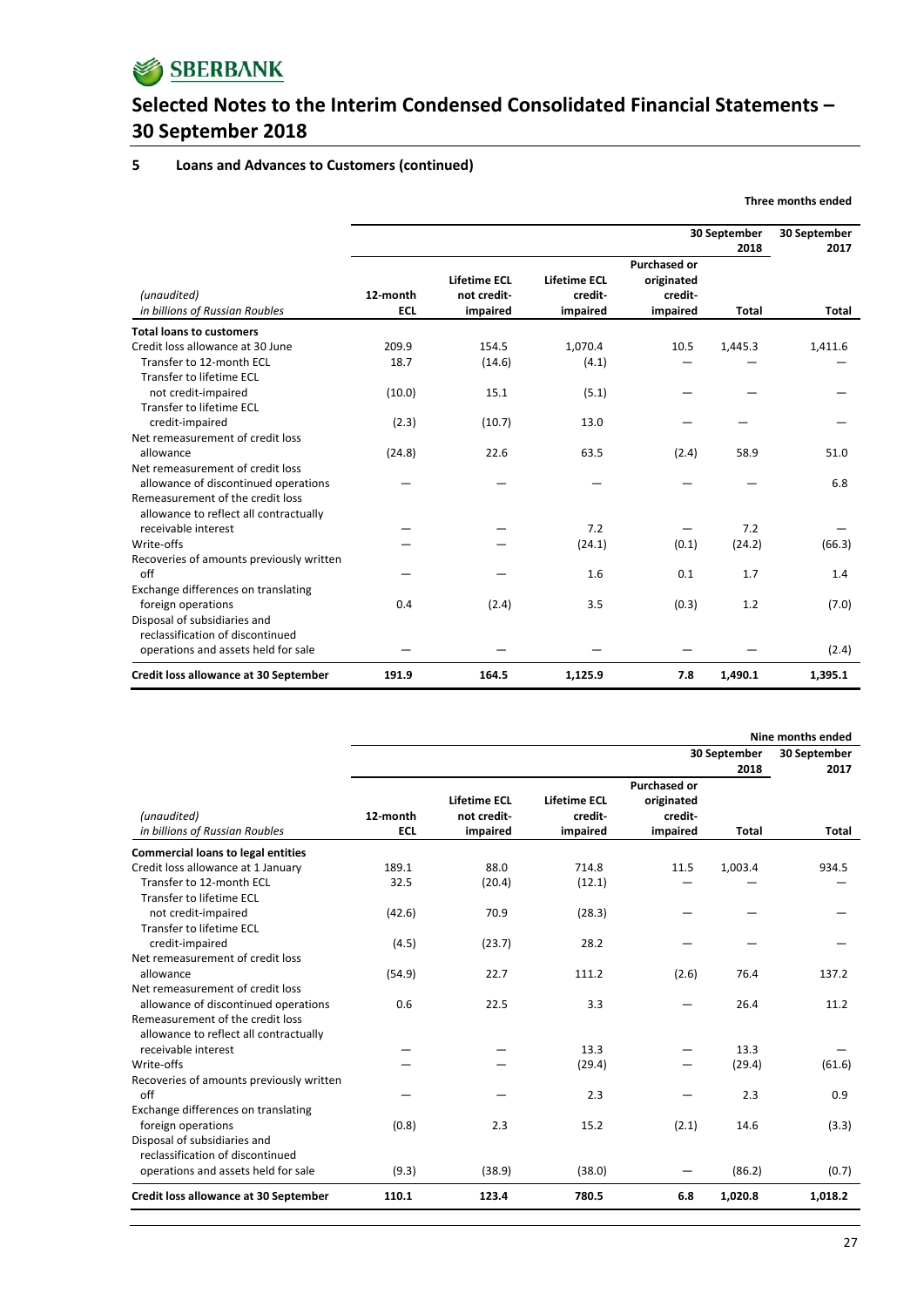

### **5 Loans and Advances to Customers (continued)**

|                                                                            |                        |                                                |                                            | 30 September                                             | 30 September<br>2017 |              |
|----------------------------------------------------------------------------|------------------------|------------------------------------------------|--------------------------------------------|----------------------------------------------------------|----------------------|--------------|
| (unaudited)<br>in billions of Russian Roubles                              | 12-month<br><b>ECL</b> | <b>Lifetime ECL</b><br>not credit-<br>impaired | <b>Lifetime ECL</b><br>credit-<br>impaired | <b>Purchased or</b><br>originated<br>credit-<br>impaired | <b>Total</b>         | <b>Total</b> |
| <b>Commercial loans to legal entities</b>                                  |                        |                                                |                                            |                                                          |                      |              |
| Credit loss allowance at 30 June                                           | 133.9                  | 113.9                                          | 729.4                                      | 9.3                                                      | 986.5                | 1,020.0      |
| Transfer to 12-month ECL                                                   | 10.5                   | (9.4)                                          | (1.1)                                      |                                                          |                      |              |
| Transfer to lifetime ECL                                                   |                        |                                                |                                            |                                                          |                      |              |
| not credit-impaired                                                        | (7.4)                  | 11.3                                           | (3.9)                                      |                                                          |                      |              |
| Transfer to lifetime ECL                                                   |                        |                                                |                                            |                                                          |                      |              |
| credit-impaired                                                            | (1.8)                  | (5.7)                                          | 7.5                                        |                                                          |                      |              |
| Net remeasurement of credit loss                                           |                        |                                                |                                            |                                                          |                      |              |
| allowance                                                                  | (24.2)                 | 15.4                                           | 48.5                                       | (2.3)                                                    | 37.4                 | 37.3         |
| Net remeasurement of credit loss                                           |                        |                                                |                                            |                                                          |                      |              |
| allowance of discontinued operations                                       |                        |                                                |                                            |                                                          |                      | 4.9          |
| Remeasurement of the credit loss<br>allowance to reflect all contractually |                        |                                                |                                            |                                                          |                      |              |
| receivable interest                                                        |                        |                                                | 4.8                                        |                                                          | 4.8                  |              |
| Write-offs                                                                 |                        |                                                | (6.4)                                      |                                                          | (6.4)                | (37.7)       |
| Recoveries of amounts previously written                                   |                        |                                                |                                            |                                                          |                      |              |
| off                                                                        |                        |                                                | 0.7                                        |                                                          | 0.7                  | 0.6          |
| Exchange differences on translating                                        |                        |                                                |                                            |                                                          |                      |              |
| foreign operations                                                         | (0.9)                  | (2.1)                                          | 1.0                                        | (0.2)                                                    | (2.2)                | (6.2)        |
| Disposal of subsidiaries and                                               |                        |                                                |                                            |                                                          |                      |              |
| reclassification of discontinued                                           |                        |                                                |                                            |                                                          |                      |              |
| operations and assets held for sale                                        |                        |                                                |                                            |                                                          |                      | (0.7)        |
| Credit loss allowance at 30 September                                      | 110.1                  | 123.4                                          | 780.5                                      | 6.8                                                      | 1,020.8              | 1,018.2      |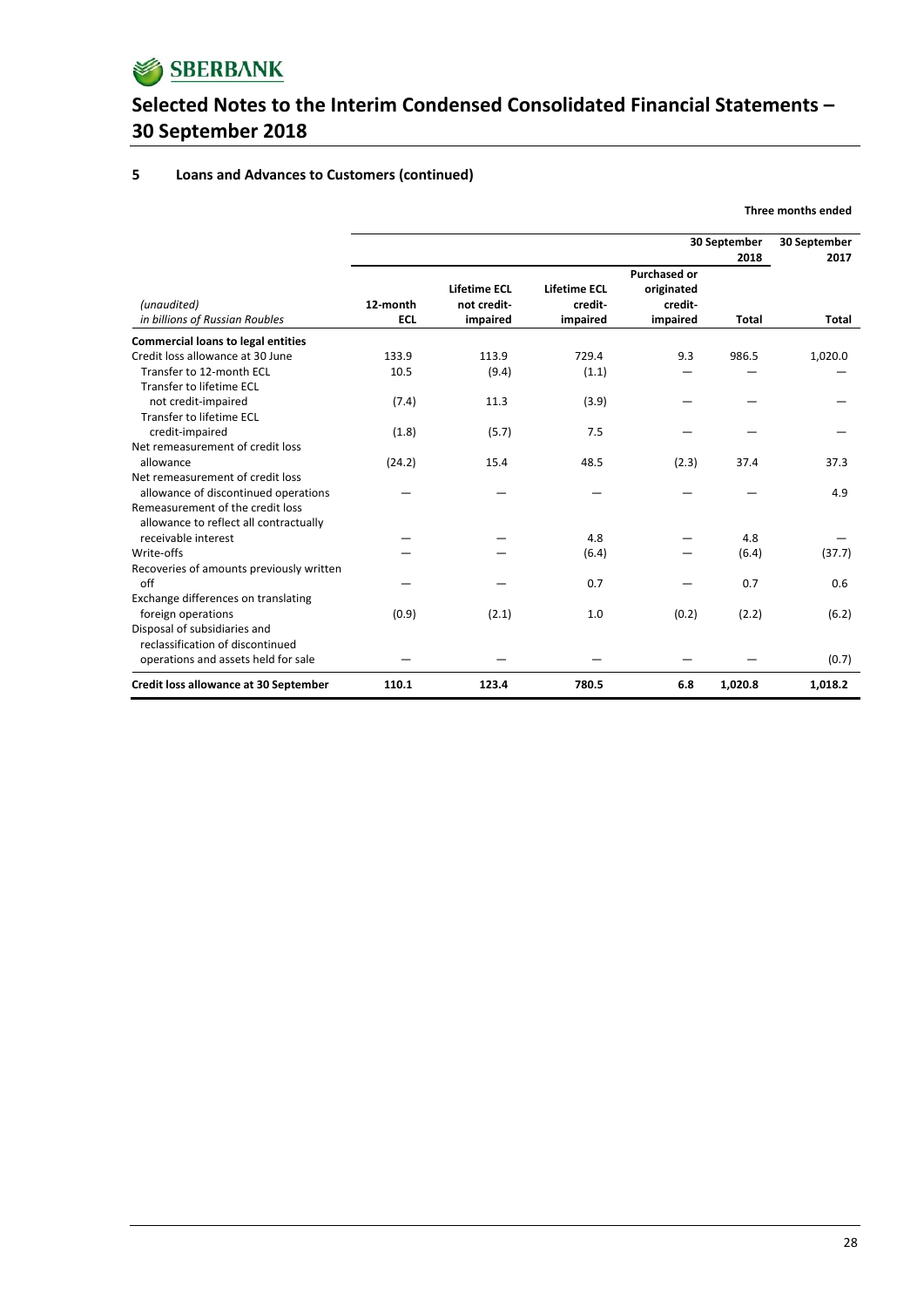

#### **5 Loans and Advances to Customers (continued)**

|                                                                            |                        |                                                |                                            | Nine months ended                 |                                      |              |  |  |
|----------------------------------------------------------------------------|------------------------|------------------------------------------------|--------------------------------------------|-----------------------------------|--------------------------------------|--------------|--|--|
|                                                                            |                        |                                                |                                            |                                   | 30 September<br>30 September<br>2018 |              |  |  |
|                                                                            |                        |                                                |                                            | <b>Purchased or</b>               |                                      | 2017         |  |  |
| (unaudited)<br>in billions of Russian Roubles                              | 12-month<br><b>ECL</b> | <b>Lifetime ECL</b><br>not credit-<br>impaired | <b>Lifetime ECL</b><br>credit-<br>impaired | originated<br>credit-<br>impaired | <b>Total</b>                         | <b>Total</b> |  |  |
| Project finance loans to legal entities                                    |                        |                                                |                                            |                                   |                                      |              |  |  |
| Credit loss allowance at 1 January                                         | 24.1                   | 17.4                                           | 183.9                                      | 0.2                               | 225.6                                | 124.8        |  |  |
| Transfer to 12-month ECL<br>Transfer to lifetime ECL                       | 7.3                    | (5.0)                                          | (2.3)                                      |                                   |                                      |              |  |  |
| not credit-impaired<br>Transfer to lifetime ECL                            | (4.0)                  | 5.6                                            | (1.6)                                      |                                   |                                      |              |  |  |
| credit-impaired                                                            | (0.3)                  | (3.9)                                          | 4.2                                        |                                   |                                      |              |  |  |
| Net remeasurement of credit loss                                           |                        |                                                |                                            |                                   |                                      |              |  |  |
| allowance                                                                  | (2.4)                  | 1.1                                            | 12.4                                       | (0.2)                             | 10.9                                 | 34.2         |  |  |
| Remeasurement of the credit loss<br>allowance to reflect all contractually |                        |                                                |                                            |                                   |                                      |              |  |  |
| receivable interest                                                        |                        |                                                | 1.5                                        |                                   | 1.5                                  |              |  |  |
| Write-offs                                                                 |                        |                                                | (53.8)                                     |                                   | (53.8)                               | (23.2)       |  |  |
| Recoveries of amounts previously written                                   |                        |                                                |                                            |                                   |                                      |              |  |  |
| $\int$ ff                                                                  |                        |                                                | 0.1                                        |                                   | 0.1                                  | 0.1          |  |  |
| Other movements                                                            | (7.6)                  |                                                |                                            |                                   | (7.6)                                |              |  |  |
| Exchange differences on translating                                        |                        |                                                |                                            |                                   |                                      |              |  |  |
| foreign operations                                                         | 0.5                    | 0.2                                            | 2.0                                        |                                   | 2.7                                  | 0.2          |  |  |
| Disposal of subsidiaries and<br>reclassification of discontinued           |                        |                                                |                                            |                                   |                                      |              |  |  |
| operations and assets held for sale                                        | (1.2)                  | (0.2)                                          |                                            |                                   | (1.4)                                | (0.3)        |  |  |
| Credit loss allowance at 30 September                                      | 16.4                   | 15.2                                           | 146.4                                      |                                   | 178.0                                | 135.8        |  |  |

|                                               |                        |                                                |                                            |                                                          | 30 September<br>30 September<br>2018<br>2017 |              |  |
|-----------------------------------------------|------------------------|------------------------------------------------|--------------------------------------------|----------------------------------------------------------|----------------------------------------------|--------------|--|
| (unaudited)<br>in billions of Russian Roubles | 12-month<br><b>ECL</b> | <b>Lifetime ECL</b><br>not credit-<br>impaired | <b>Lifetime ECL</b><br>credit-<br>impaired | <b>Purchased or</b><br>originated<br>credit-<br>impaired | <b>Total</b>                                 | <b>Total</b> |  |
| Project finance loans to legal entities       |                        |                                                |                                            |                                                          |                                              |              |  |
| Credit loss allowance at 30 June              | 14.6                   | 17.0                                           | 146.9                                      | 0.1                                                      | 178.6                                        | 143.8        |  |
| Transfer to 12-month ECL                      | 2.0                    | (1.9)                                          | (0.1)                                      |                                                          |                                              |              |  |
| Transfer to lifetime ECL                      |                        |                                                |                                            |                                                          |                                              |              |  |
| not credit-impaired                           | (1.4)                  | 1.4                                            |                                            |                                                          |                                              |              |  |
| Transfer to lifetime ECL                      |                        |                                                |                                            |                                                          |                                              |              |  |
| credit-impaired                               | (0.3)                  | (1.7)                                          | 2.0                                        |                                                          |                                              |              |  |
| Net remeasurement of credit loss              |                        |                                                |                                            |                                                          |                                              |              |  |
| allowance                                     | 0.1                    | 0.4                                            | 4.7                                        | (0.1)                                                    | 5.1                                          | 6.7          |  |
| Net remeasurement of credit loss              |                        |                                                |                                            |                                                          |                                              |              |  |
| allowance of discontinued operations          |                        |                                                |                                            |                                                          |                                              | (0.1)        |  |
| Remeasurement of the credit loss              |                        |                                                |                                            |                                                          |                                              |              |  |
| allowance to reflect all contractually        |                        |                                                |                                            |                                                          |                                              |              |  |
| receivable interest                           |                        |                                                | 0.7                                        |                                                          | 0.7                                          |              |  |
| Write-offs                                    |                        |                                                | (7.3)                                      |                                                          | (7.3)                                        | (14.2)       |  |
| Recoveries of amounts previously written      |                        |                                                |                                            |                                                          |                                              |              |  |
| off                                           |                        |                                                |                                            |                                                          |                                              | 0.1          |  |
| Exchange differences on translating           |                        |                                                |                                            |                                                          |                                              |              |  |
| foreign operations                            | 1.4                    |                                                | (0.5)                                      |                                                          | 0.9                                          | (0.2)        |  |
| Disposal of subsidiaries and                  |                        |                                                |                                            |                                                          |                                              |              |  |
| reclassification of discontinued              |                        |                                                |                                            |                                                          |                                              |              |  |
| operations and assets held for sale           |                        |                                                |                                            |                                                          |                                              | (0.3)        |  |
| Credit loss allowance at 30 September         | 16.4                   | 15.2                                           | 146.4                                      |                                                          | 178.0                                        | 135.8        |  |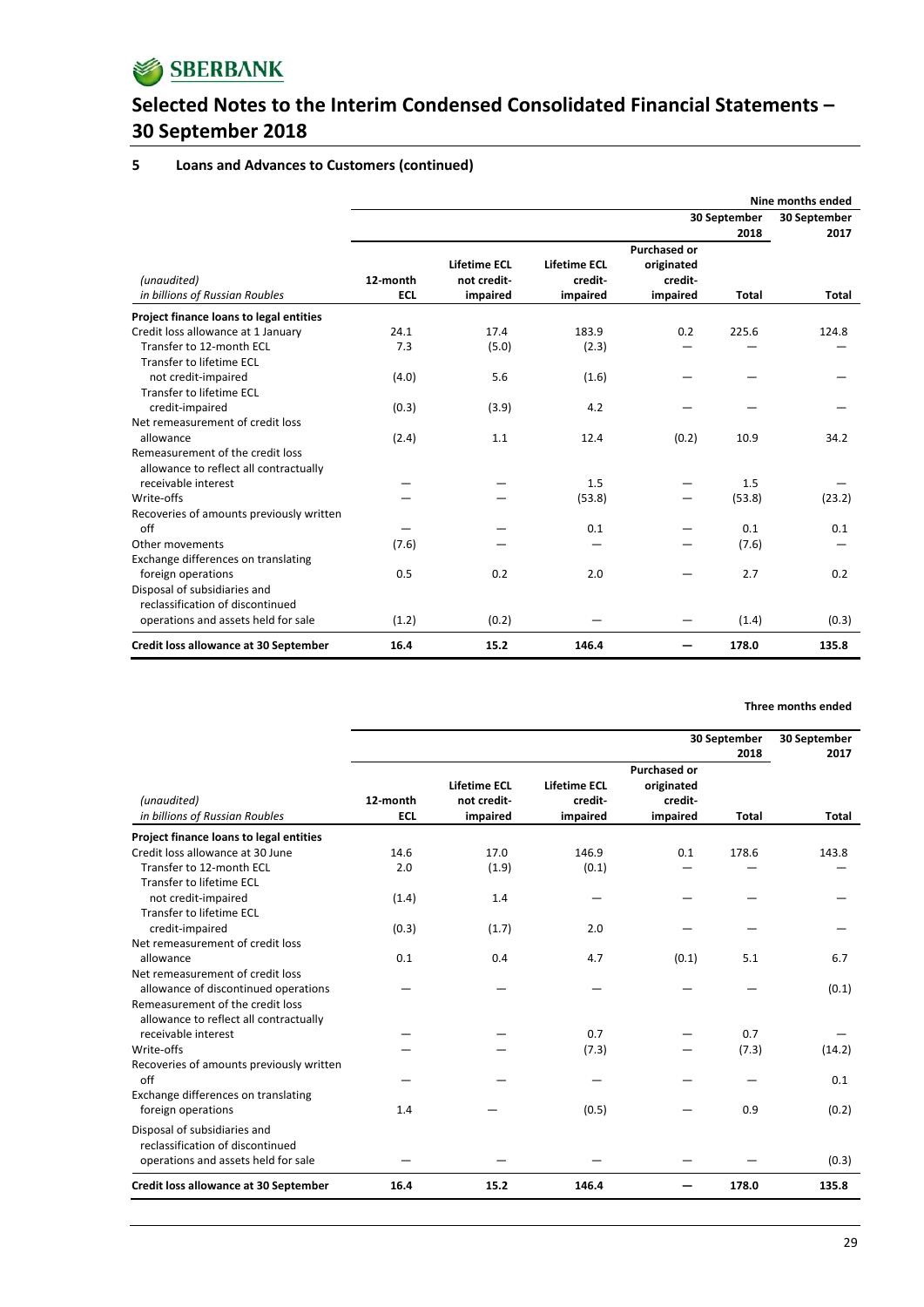

### **5 Loans and Advances to Customers (continued)**

|                                                                            |                        |                                                |                                     | Nine months ended                                        |                      |                      |  |  |
|----------------------------------------------------------------------------|------------------------|------------------------------------------------|-------------------------------------|----------------------------------------------------------|----------------------|----------------------|--|--|
|                                                                            |                        |                                                |                                     |                                                          | 30 September<br>2018 | 30 September<br>2017 |  |  |
| (unaudited)<br>in billions of Russian Roubles                              | 12-month<br><b>ECL</b> | <b>Lifetime ECL</b><br>not credit-<br>impaired | Lifetime ECL<br>credit-<br>impaired | <b>Purchased or</b><br>originated<br>credit-<br>impaired | <b>Total</b>         | <b>Total</b>         |  |  |
| Mortgage loans to individuals                                              |                        |                                                |                                     |                                                          |                      |                      |  |  |
| Credit loss allowance at 1 January                                         | 27.8                   | 7.9                                            | 41.1                                | 1.1                                                      | 77.9                 | 46.6                 |  |  |
| Transfer to 12-month ECL                                                   | 5.5                    | (4.0)                                          | (1.5)                               |                                                          |                      |                      |  |  |
| Transfer to lifetime ECL                                                   |                        |                                                |                                     |                                                          |                      |                      |  |  |
| not credit-impaired                                                        | (0.9)                  | 1.7                                            | (0.8)                               |                                                          |                      |                      |  |  |
| Transfer to lifetime ECL                                                   |                        |                                                |                                     |                                                          |                      |                      |  |  |
| credit-impaired                                                            | (0.2)                  | (3.6)                                          | 3.8                                 |                                                          |                      |                      |  |  |
| Net remeasurement of credit loss                                           |                        |                                                |                                     |                                                          |                      |                      |  |  |
| allowance                                                                  | (0.4)                  | 6.1                                            | (5.1)                               | 0.1                                                      | 0.7                  | 18.4                 |  |  |
| Net remeasurement of credit loss                                           |                        |                                                |                                     |                                                          |                      |                      |  |  |
| allowance of discontinued operations                                       |                        |                                                |                                     |                                                          |                      | 0.1                  |  |  |
| Remeasurement of the credit loss<br>allowance to reflect all contractually |                        |                                                |                                     |                                                          |                      |                      |  |  |
| receivable interest                                                        |                        |                                                | 0.9                                 |                                                          | 0.9                  |                      |  |  |
| Write-offs                                                                 |                        |                                                | (2.1)                               | (0.1)                                                    | (2.2)                | (1.0)                |  |  |
| Recoveries of amounts previously written<br>off                            |                        |                                                | 0.6                                 |                                                          | 0.6                  | 0.2                  |  |  |
| Exchange differences on translating                                        |                        |                                                |                                     |                                                          |                      |                      |  |  |
| foreign operations                                                         | 0.4                    |                                                | 0.2                                 | (0.1)                                                    | 0.5                  | 0.4                  |  |  |
| Disposal of subsidiaries and                                               |                        |                                                |                                     |                                                          |                      |                      |  |  |
| reclassification of discontinued                                           |                        |                                                |                                     |                                                          |                      |                      |  |  |
| operations and assets held for sale                                        |                        |                                                |                                     |                                                          |                      | (0.6)                |  |  |
| Credit loss allowance at 30 September                                      | 32.2                   | 8.1                                            | 37.1                                | 1.0                                                      | 78.4                 | 64.1                 |  |  |

|                                                                            | 30 September           |                                         |                                            |                                   |              |              |  |  |
|----------------------------------------------------------------------------|------------------------|-----------------------------------------|--------------------------------------------|-----------------------------------|--------------|--------------|--|--|
|                                                                            |                        | 30 September<br>2018                    |                                            |                                   |              |              |  |  |
|                                                                            |                        |                                         |                                            | <b>Purchased or</b>               |              | 2017         |  |  |
| (unaudited)<br>in billions of Russian Roubles                              | 12-month<br><b>ECL</b> | Lifetime ECL<br>not credit-<br>impaired | <b>Lifetime ECL</b><br>credit-<br>impaired | originated<br>credit-<br>impaired | <b>Total</b> | <b>Total</b> |  |  |
| Mortgage loans to individuals                                              |                        |                                         |                                            |                                   |              |              |  |  |
| Credit loss allowance at 30 June                                           | 30.1                   | 8.2                                     | 34.4                                       | 1.1                               | 73.8         | 69.6         |  |  |
| Transfer to 12-month ECL                                                   | 3.0                    | (1.6)                                   | (1.4)                                      |                                   |              |              |  |  |
| Transfer to lifetime ECL                                                   |                        |                                         |                                            |                                   |              |              |  |  |
| not credit-impaired                                                        | (0.3)                  | 1.0                                     | (0.7)                                      |                                   |              |              |  |  |
| Transfer to lifetime ECL                                                   |                        |                                         |                                            |                                   |              |              |  |  |
| credit-impaired                                                            | (0.1)                  | (1.0)                                   | 1.1                                        |                                   |              |              |  |  |
| Net remeasurement of credit loss                                           |                        |                                         |                                            |                                   |              |              |  |  |
| allowance                                                                  | (0.4)                  | 1.5                                     | 3.2                                        | 0.1                               | 4.4          | (4.5)        |  |  |
| Remeasurement of the credit loss<br>allowance to reflect all contractually |                        |                                         |                                            |                                   |              |              |  |  |
| receivable interest                                                        |                        |                                         | 0.5                                        |                                   | 0.5          |              |  |  |
| Write-offs                                                                 |                        |                                         | (0.2)                                      | (0.1)                             | (0.3)        | (0.4)        |  |  |
| Recoveries of amounts previously written                                   |                        |                                         |                                            |                                   |              |              |  |  |
| off                                                                        |                        |                                         | 0.1                                        |                                   | 0.1          | 0.1          |  |  |
| Exchange differences on translating                                        |                        |                                         |                                            |                                   |              |              |  |  |
| foreign operations                                                         | (0.1)                  |                                         | 0.1                                        | (0.1)                             | (0.1)        | (0.1)        |  |  |
| Disposal of subsidiaries and<br>reclassification of discontinued           |                        |                                         |                                            |                                   |              |              |  |  |
| operations and assets held for sale                                        |                        |                                         |                                            |                                   |              | (0.6)        |  |  |
| Credit loss allowance at 30 September                                      | 32.2                   | 8.1                                     | 37.1                                       | 1.0                               | 78.4         | 64.1         |  |  |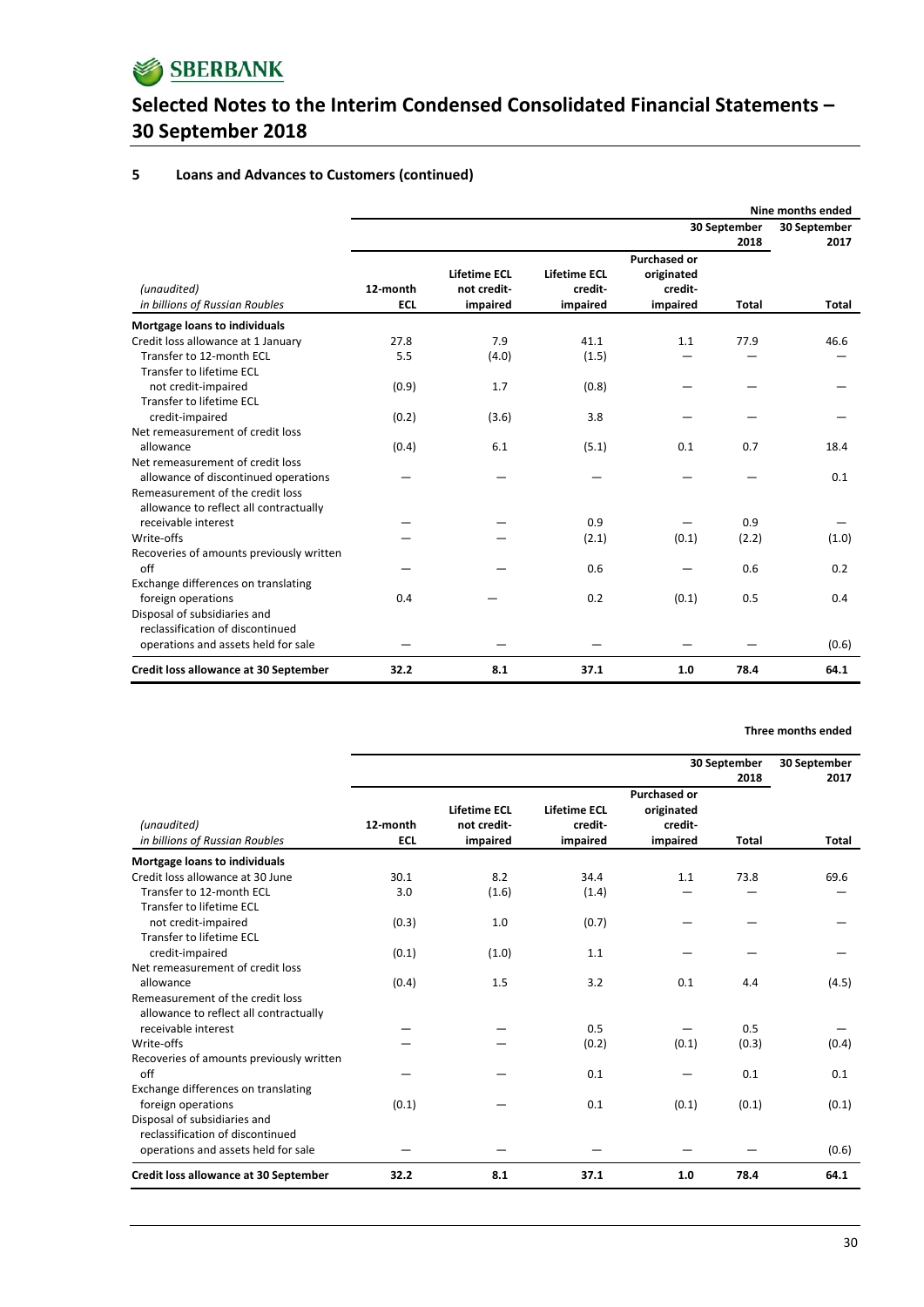

### **5 Loans and Advances to Customers (continued)**

|                                                | Nine months ended      |                                         |                                            |                                                          |                      |              |  |  |
|------------------------------------------------|------------------------|-----------------------------------------|--------------------------------------------|----------------------------------------------------------|----------------------|--------------|--|--|
|                                                |                        |                                         |                                            | 30 September<br>2018                                     | 30 September<br>2017 |              |  |  |
| (unaudited)<br>in billions of Russian Roubles  | 12-month<br><b>ECL</b> | Lifetime ECL<br>not credit-<br>impaired | <b>Lifetime ECL</b><br>credit-<br>impaired | <b>Purchased or</b><br>originated<br>credit-<br>impaired | <b>Total</b>         | <b>Total</b> |  |  |
| <b>Consumer and other loans to individuals</b> |                        |                                         |                                            |                                                          |                      |              |  |  |
| Credit loss allowance at 1 January             | 27.5                   | 5.7                                     | 98.1                                       |                                                          | 131.3                | 130.3        |  |  |
| Transfer to 12-month ECL                       | 5.0                    | (3.4)                                   | (1.6)                                      |                                                          |                      |              |  |  |
| Transfer to lifetime ECL                       |                        |                                         |                                            |                                                          |                      |              |  |  |
| not credit-impaired                            | (2.1)                  | 2.5                                     | (0.4)                                      |                                                          |                      |              |  |  |
| Transfer to lifetime ECL                       |                        |                                         |                                            |                                                          |                      |              |  |  |
| credit-impaired                                | (0.3)                  | (7.7)                                   | 8.0                                        |                                                          |                      |              |  |  |
| Net remeasurement of credit loss               |                        |                                         |                                            |                                                          |                      |              |  |  |
| allowance                                      | 4.0                    | 12.3                                    | 15.4                                       | (0.1)                                                    | 31.6                 | (2.0)        |  |  |
| Net remeasurement of credit loss               |                        |                                         |                                            |                                                          |                      |              |  |  |
| allowance of discontinued operations           | 0.3                    | 0.1                                     | 0.7                                        |                                                          | 1.1                  | 4.3          |  |  |
| Remeasurement of the credit loss               |                        |                                         |                                            |                                                          |                      |              |  |  |
| allowance to reflect all contractually         |                        |                                         |                                            |                                                          |                      |              |  |  |
| receivable interest                            |                        |                                         | 5.5                                        |                                                          | 5.5                  |              |  |  |
| Write-offs                                     |                        |                                         | (18.7)                                     |                                                          | (18.7)               | (24.7)       |  |  |
| Recoveries of amounts previously written       |                        |                                         |                                            |                                                          |                      |              |  |  |
| off                                            |                        |                                         | 2.2                                        | 0.1                                                      | 2.3                  | 2.4          |  |  |
| Exchange differences on translating            | 0.1                    |                                         |                                            |                                                          | 1.4                  |              |  |  |
| foreign operations                             |                        | (0.1)                                   | 1.4                                        |                                                          |                      | (0.1)        |  |  |
| Disposal of subsidiaries and                   |                        |                                         |                                            |                                                          |                      |              |  |  |
| reclassification of discontinued               |                        |                                         |                                            |                                                          |                      |              |  |  |
| operations and assets held for sale            | (4.1)                  | (1.3)                                   | (8.6)                                      |                                                          | (14.0)               | (0.8)        |  |  |
| Credit loss allowance at 30 September          | 30.4                   | 8.1                                     | 102.0                                      |                                                          | 140.5                | 109.4        |  |  |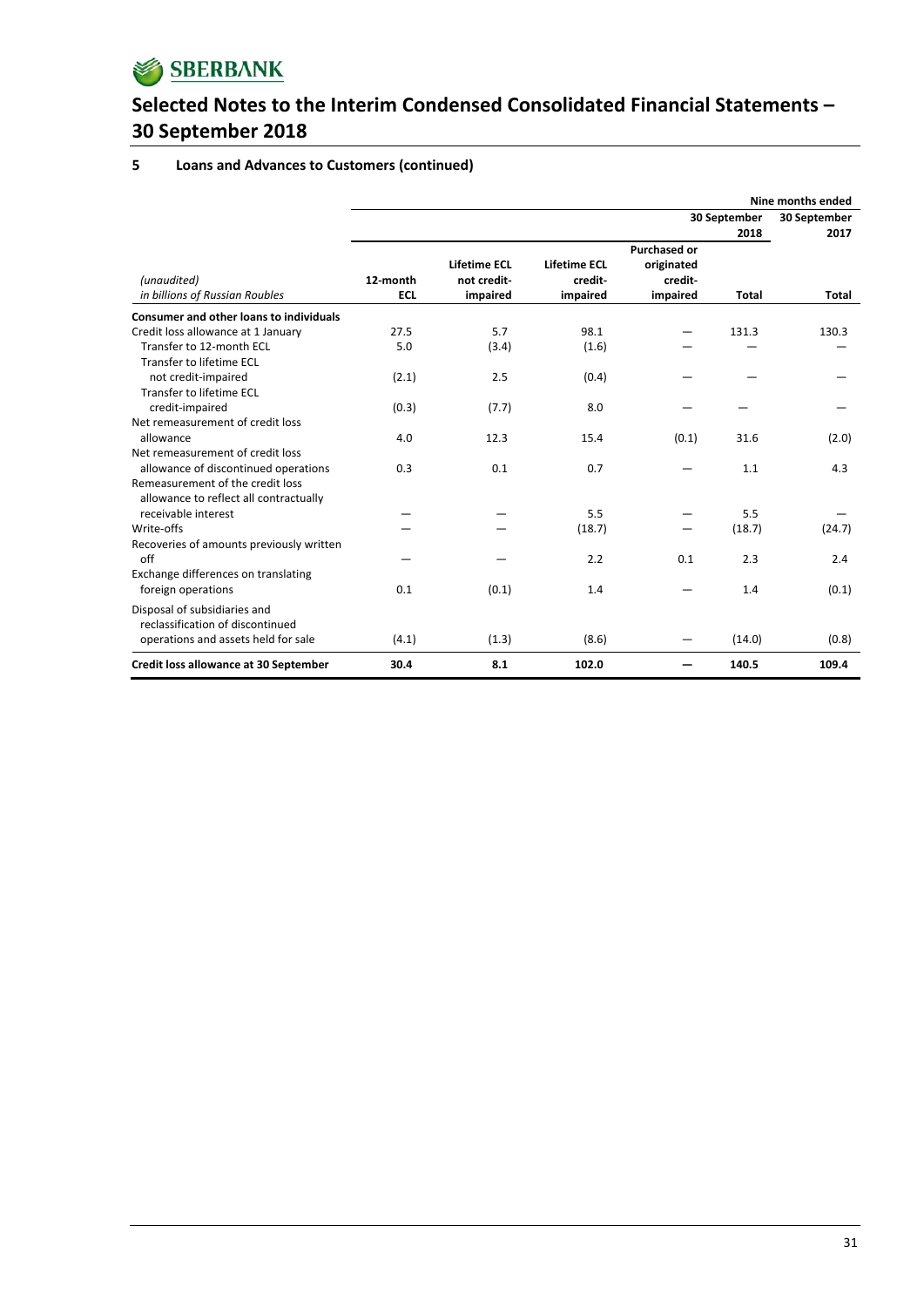

#### **5 Loans and Advances to Customers (continued)**

|                                                 |                        | 30 September<br>2018                    |                                            |                                                          |              | 30 September<br>2017 |
|-------------------------------------------------|------------------------|-----------------------------------------|--------------------------------------------|----------------------------------------------------------|--------------|----------------------|
| (unaudited)<br>in billions of Russian Roubles   | 12-month<br><b>ECL</b> | Lifetime ECL<br>not credit-<br>impaired | <b>Lifetime ECL</b><br>credit-<br>impaired | <b>Purchased or</b><br>originated<br>credit-<br>impaired | <b>Total</b> | <b>Total</b>         |
| <b>Consumer and other loans to individuals</b>  |                        |                                         |                                            |                                                          |              |                      |
| Credit loss allowance at 30 June                | 28.5                   | 5.1                                     | 99.0                                       |                                                          | 132.6        | 110.8                |
| Transfer to 12-month ECL                        | 3.2                    | (1.7)                                   | (1.5)                                      |                                                          |              |                      |
| Transfer to lifetime ECL                        |                        |                                         |                                            |                                                          |              |                      |
| not credit-impaired                             | (0.8)                  | 1.2                                     | (0.4)                                      |                                                          |              |                      |
| Transfer to lifetime ECL                        |                        |                                         |                                            |                                                          |              |                      |
| credit-impaired                                 | (0.1)                  | (2.9)                                   | 3.0                                        |                                                          |              |                      |
| Net remeasurement of credit loss                |                        |                                         |                                            |                                                          |              |                      |
| allowance                                       | (0.4)                  | 6.5                                     | 5.6                                        | (0.1)                                                    | 11.6         | 8.5                  |
| Net remeasurement of credit loss                |                        |                                         |                                            |                                                          |              |                      |
| allowance of discontinued operations            |                        |                                         |                                            |                                                          |              | 1.3                  |
| Remeasurement of the credit loss                |                        |                                         |                                            |                                                          |              |                      |
| allowance to reflect all contractually          |                        |                                         |                                            |                                                          |              |                      |
| receivable interest                             |                        |                                         | 0.9                                        |                                                          | 0.9          |                      |
| Write-offs                                      |                        |                                         | (6.9)                                      |                                                          | (6.9)        | (10.8)               |
| Recoveries of amounts previously written<br>off |                        |                                         | 0.8                                        | 0.1                                                      | 0.9          | 0.6                  |
| Exchange differences on translating             |                        |                                         |                                            |                                                          |              |                      |
| foreign operations                              |                        | (0.1)                                   | 1.5                                        |                                                          | 1.4          | (0.2)                |
| Disposal of subsidiaries and                    |                        |                                         |                                            |                                                          |              |                      |
| reclassification of discontinued                |                        |                                         |                                            |                                                          |              |                      |
| operations and assets held for sale             |                        |                                         |                                            |                                                          |              | (0.8)                |
| Credit loss allowance at 30 September           | 30.4                   | 8.1                                     | 102.0                                      |                                                          | 140.5        | 109.4                |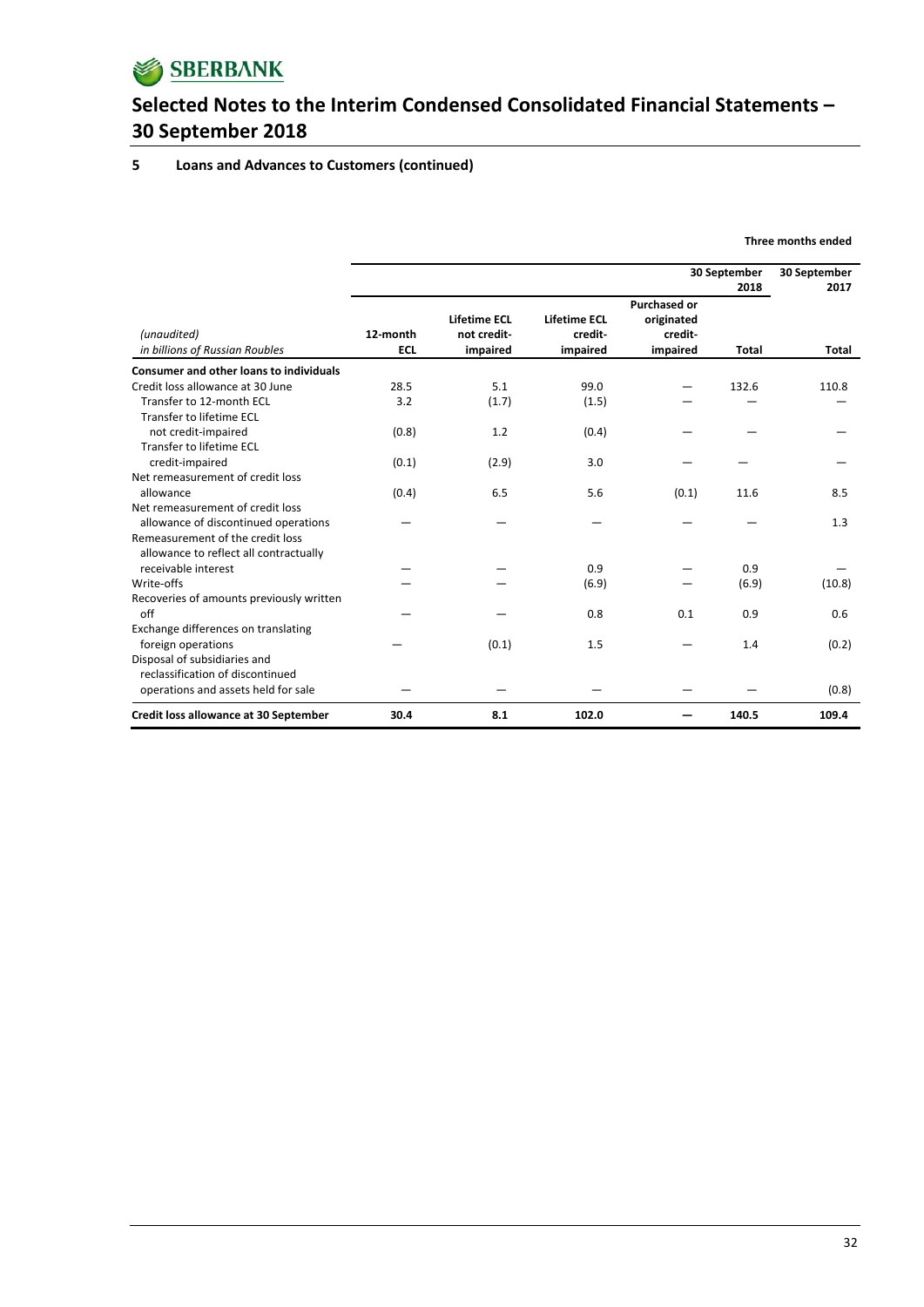

#### **5 Loans and Advances to Customers (continued)**

|                                                                            |            |                     |                     |              | Nine months ended |
|----------------------------------------------------------------------------|------------|---------------------|---------------------|--------------|-------------------|
|                                                                            |            |                     |                     | 30 September | 30 September      |
|                                                                            |            |                     |                     | 2018         | 2017              |
|                                                                            |            | <b>Lifetime ECL</b> | <b>Lifetime ECL</b> |              |                   |
| (unaudited)                                                                | 12-month   | not credit-         | credit-             |              |                   |
| in billions of Russian Roubles                                             | <b>ECL</b> | impaired            | impaired            | Total        | Total             |
| <b>Credit cards and overdrafts to</b><br>individuals                       |            |                     |                     |              |                   |
| Credit loss allowance at 1 January                                         | 3.7        | 10.2                | 54.0                | 67.9         | 56.5              |
| Transfer to 12-month ECL                                                   | 0.2        | (0.2)               |                     |              |                   |
| Transfer to lifetime ECL                                                   |            |                     |                     |              |                   |
| not credit-impaired                                                        | (0.4)      | 0.5                 | (0.1)               |              |                   |
| Transfer to lifetime ECL                                                   |            |                     |                     |              |                   |
| credit-impaired                                                            |            | (2.3)               | 2.3                 |              |                   |
| Net remeasurement of credit loss                                           |            |                     |                     |              |                   |
| allowance                                                                  |            | 1.7                 | 6.2                 | 7.9          | 9.9               |
| Net remeasurement of credit loss                                           |            |                     |                     |              |                   |
| allowance of discontinued operations                                       | (0.1)      |                     | 0.2                 | 0.1          | 2.3               |
| Remeasurement of the credit loss<br>allowance to reflect all contractually |            |                     |                     |              |                   |
| receivable interest                                                        |            |                     | 1.1                 | 1.1          |                   |
| Write-offs                                                                 |            |                     | (7.5)               | (7.5)        | (10.3)            |
| Recoveries of amounts previously written                                   |            |                     |                     |              |                   |
| off                                                                        |            |                     |                     |              | 0.8               |
| Exchange differences on translating                                        |            |                     |                     |              |                   |
| foreign operations                                                         | (0.1)      | (0.1)               | 1.1                 | 0.9          | (0.5)             |
| Disposal of subsidiaries and                                               |            |                     |                     |              |                   |
| reclassification of discontinued                                           |            |                     |                     |              |                   |
| operations and assets held for sale                                        | (1.0)      | (0.3)               | (5.1)               | (6.4)        |                   |
| Credit loss allowance at 30 September                                      | 2.3        | 9.5                 | 52.2                | 64.0         | 58.7              |

|                                                                                                                    |                        |                                         |                                            | 30 September<br>2018 | 30 September<br>2017 |
|--------------------------------------------------------------------------------------------------------------------|------------------------|-----------------------------------------|--------------------------------------------|----------------------|----------------------|
| (unaudited)<br>in billions of Russian Roubles                                                                      | 12-month<br><b>ECL</b> | Lifetime ECL<br>not credit-<br>impaired | <b>Lifetime ECL</b><br>credit-<br>impaired | Total                | Total                |
| Credit cards and overdrafts to<br>individuals                                                                      |                        |                                         |                                            |                      |                      |
| Credit loss allowance at 30 June<br>Transfer to lifetime ECL                                                       | 2.2                    | 10.1                                    | 53.0                                       | 65.3                 | 57.9                 |
| not credit-impaired<br>Transfer to lifetime ECL                                                                    | (0.1)                  | 0.2                                     | (0.1)                                      |                      |                      |
| credit-impaired<br>Net remeasurement of credit loss                                                                |                        | 0.6                                     | (0.6)                                      |                      |                      |
| allowance<br>Net remeasurement of credit loss                                                                      | 0.2                    | (1.2)                                   | 1.4                                        | 0.4                  | 3.5                  |
| allowance of discontinued operations<br>Remeasurement of the credit loss<br>allowance to reflect all contractually |                        |                                         |                                            |                      | 0.7                  |
| receivable interest                                                                                                |                        |                                         | 0.1                                        | 0.1                  |                      |
| Write-offs<br>Exchange differences on translating                                                                  |                        |                                         | (2.9)                                      | (2.9)                | (3.1)                |
| foreign operations                                                                                                 |                        | (0.2)                                   | 1.3                                        | 1.1                  | (0.3)                |
| Credit loss allowance at 30 September                                                                              | 2.3                    | 9.5                                     | 52.2                                       | 64.0                 | 58.7                 |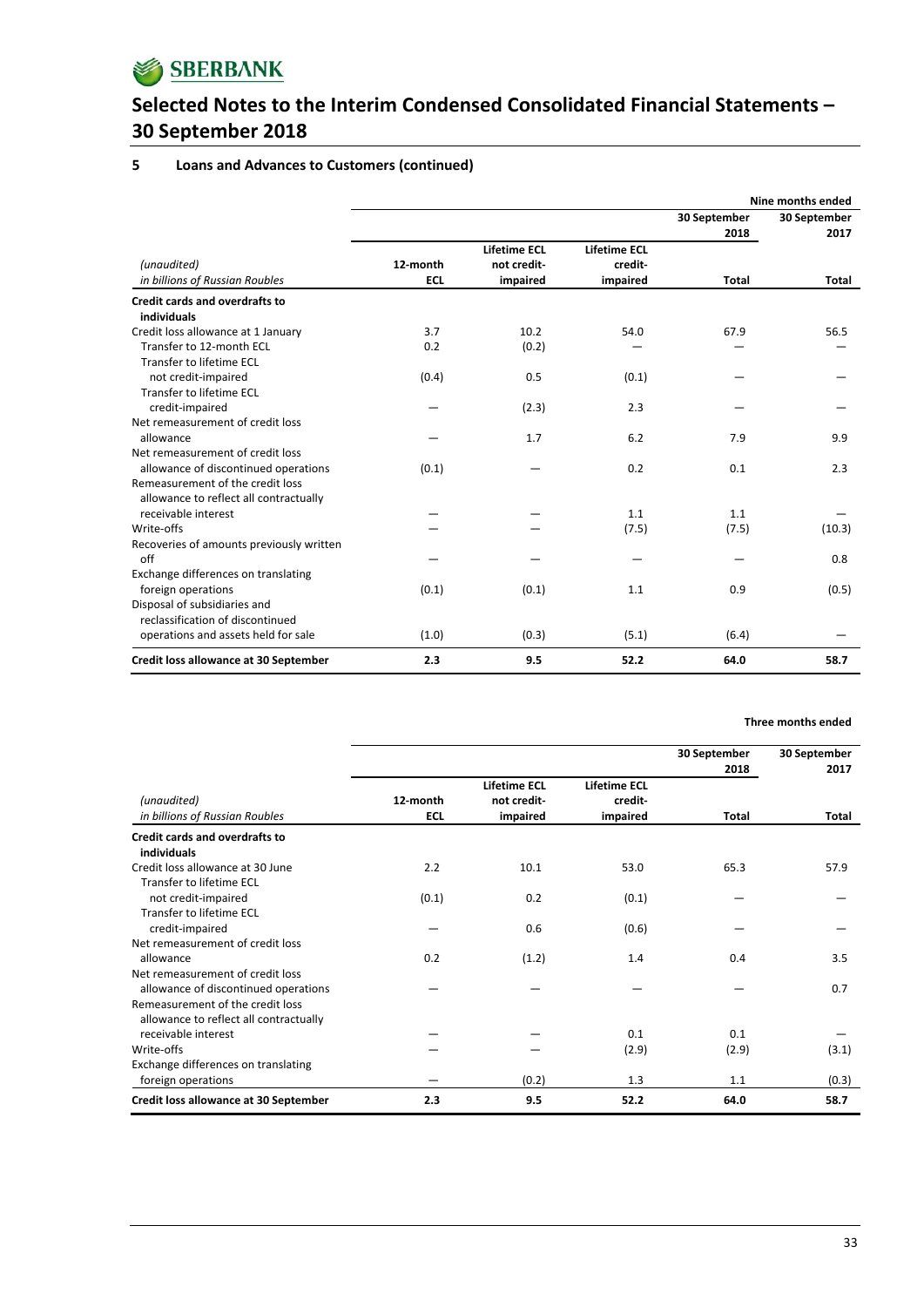

## **5 Loans and Advances to Customers (continued)**

|                                                                            |                        |                                                |                                            |                      | Nine months ended    |
|----------------------------------------------------------------------------|------------------------|------------------------------------------------|--------------------------------------------|----------------------|----------------------|
|                                                                            |                        |                                                |                                            | 30 September<br>2018 | 30 September<br>2017 |
| (unaudited)<br>in billions of Russian Roubles                              | 12-month<br><b>ECL</b> | <b>Lifetime ECL</b><br>not credit-<br>impaired | <b>Lifetime ECL</b><br>credit-<br>impaired | Total                | Total                |
| Car loans to individuals                                                   |                        |                                                |                                            |                      |                      |
| Credit loss allowance at 1 January                                         | 0.6                    | 0.2                                            | 9.9                                        | 10.7                 | 10.7                 |
| Transfer to 12-month ECL<br>Transfer to lifetime ECL                       | 0.1                    | (0.1)                                          |                                            |                      |                      |
| not credit-impaired<br>Transfer to lifetime ECL                            | (0.1)                  | 0.1                                            |                                            |                      |                      |
| credit-impaired<br>Net remeasurement of credit loss                        |                        | (0.2)                                          | 0.2                                        |                      |                      |
| allowance                                                                  | (0.2)                  | 0.1                                            | (1.4)                                      | (1.5)                | (1.6)                |
| Remeasurement of the credit loss<br>allowance to reflect all contractually |                        |                                                |                                            |                      |                      |
| receivable interest                                                        |                        |                                                | 0.5                                        | 0.5                  |                      |
| Write-offs<br>Exchange differences on translating                          |                        |                                                | (1.2)                                      | (1.2)                | (0.2)                |
| foreign operations                                                         | 0.1                    | 0.1                                            | (0.2)                                      |                      |                      |
| Disposal of subsidiaries and<br>reclassification of discontinued           |                        |                                                |                                            |                      |                      |
| operations and assets held for sale                                        |                        |                                                | (0.1)                                      | (0.1)                |                      |
| Credit loss allowance at 30 September                                      | 0.5                    | 0.2                                            | 7.7                                        | 8.4                  | 8.9                  |

#### **Three months ended**

|                                                                            |                                                                          |     |                                            | 30 September<br>2018 | 30 September<br>2017 |  |
|----------------------------------------------------------------------------|--------------------------------------------------------------------------|-----|--------------------------------------------|----------------------|----------------------|--|
| (unaudited)<br>in billions of Russian Roubles                              | <b>Lifetime ECL</b><br>12-month<br>not credit-<br><b>ECL</b><br>impaired |     | <b>Lifetime ECL</b><br>credit-<br>impaired | Total                | Total                |  |
| <b>Car loans to individuals</b>                                            |                                                                          |     |                                            |                      |                      |  |
| Credit loss allowance at 30 June                                           | 0.6                                                                      | 0.2 | 7.7                                        | 8.5                  | 9.5                  |  |
| Net remeasurement of credit loss                                           |                                                                          |     |                                            |                      |                      |  |
| allowance                                                                  | (0.1)                                                                    |     | 0.1                                        |                      | (0.5)                |  |
| Remeasurement of the credit loss<br>allowance to reflect all contractually |                                                                          |     |                                            |                      |                      |  |
| receivable interest                                                        |                                                                          |     | 0.2                                        | 0.2                  |                      |  |
| Write-offs                                                                 |                                                                          |     | (0.4)                                      | (0.4)                | (0.1)                |  |
| Exchange differences on translating<br>foreign operations                  |                                                                          |     | 0.1                                        | 0.1                  |                      |  |
| Credit loss allowance at 30 September                                      | 0.5                                                                      | 0.2 | 7.7                                        | 8.4                  | 8.9                  |  |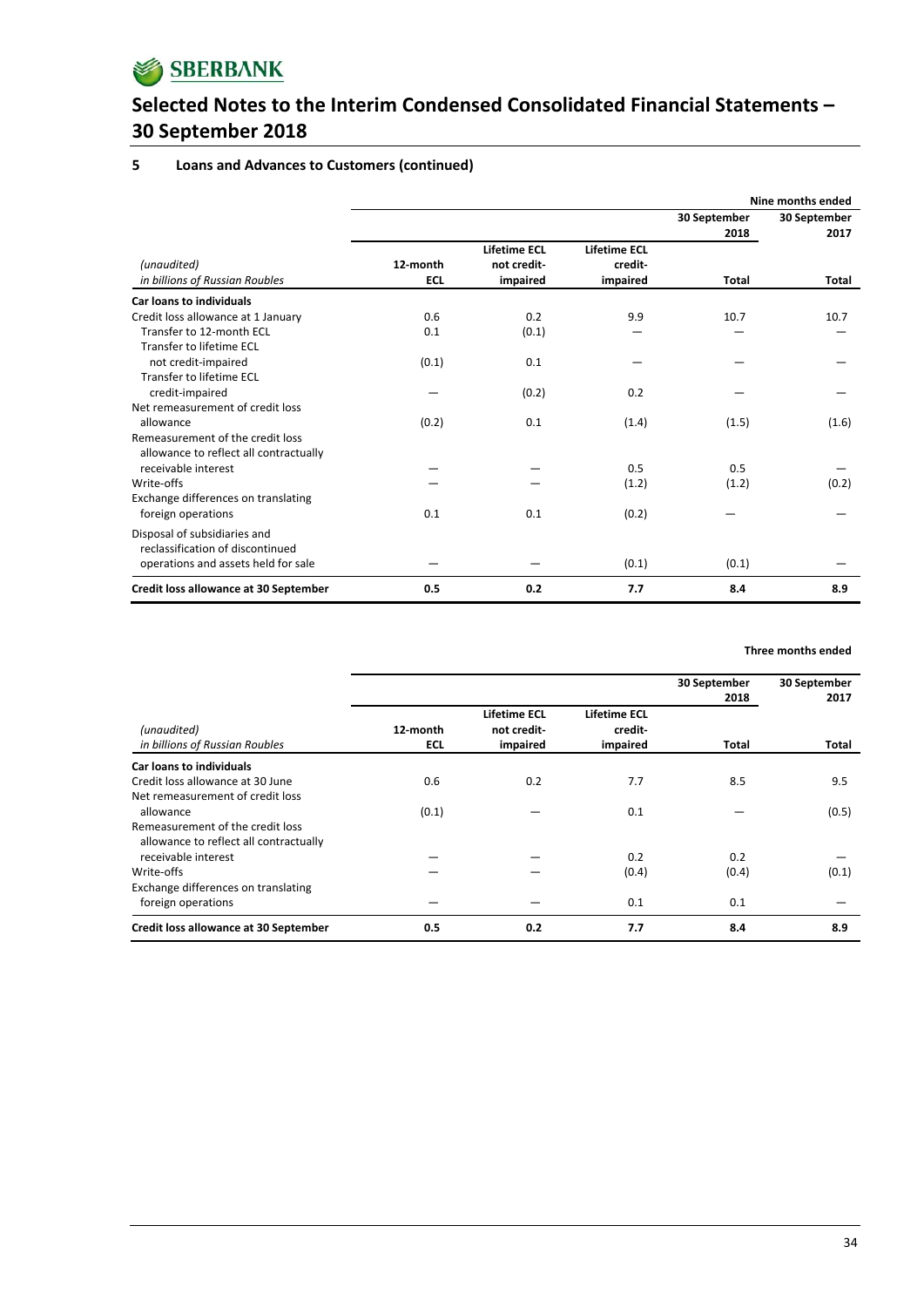## **5 Loans and Advances to Customers (continued)**

## **Loans and advances to customers at fair value through profit or loss**

The following table sets out the credit quality analysis of the Group's loans and advances to customers measured at fair value through profit or loss as at 30 September 2018 using the credit quality scale same as for loans and advances to customers at amortized cost:

| (unaudited)<br>in billions of Russian Roubles                                           | <b>Minimum</b><br>credit risk | Low credit<br>risk | <b>Moderate</b><br>credit risk | <b>High credit</b><br>risk | <b>Default</b> | Total |
|-----------------------------------------------------------------------------------------|-------------------------------|--------------------|--------------------------------|----------------------------|----------------|-------|
| Commercial loans to legal entities                                                      | 8.0                           | 143.6              | 114.9                          |                            | 3.0            | 269.5 |
| Project finance loans to legal entities                                                 | 30.1                          | 206.3              | 87.4                           | 112.4                      | 10.2           | 446.4 |
| Consumer and other loans to<br>individuals                                              |                               |                    | 4.2                            |                            |                | 4.2   |
| <b>Total loans and advances to</b><br>customers at fair value through<br>profit or loss | 38.1                          | 349.9              | 206.5                          | 112.4                      | 13.2           | 720.1 |

*Current and past‐due loans analysis.* For the purposes of these interim condensed consolidated financial statements a loan is considered past due when the borrower fails to make any payment due under the loan agreement at the reporting date. In this case the aggregate amount of all amounts due from borrower under the respective loan agreement including accrued interest and commissions is recognized as past due.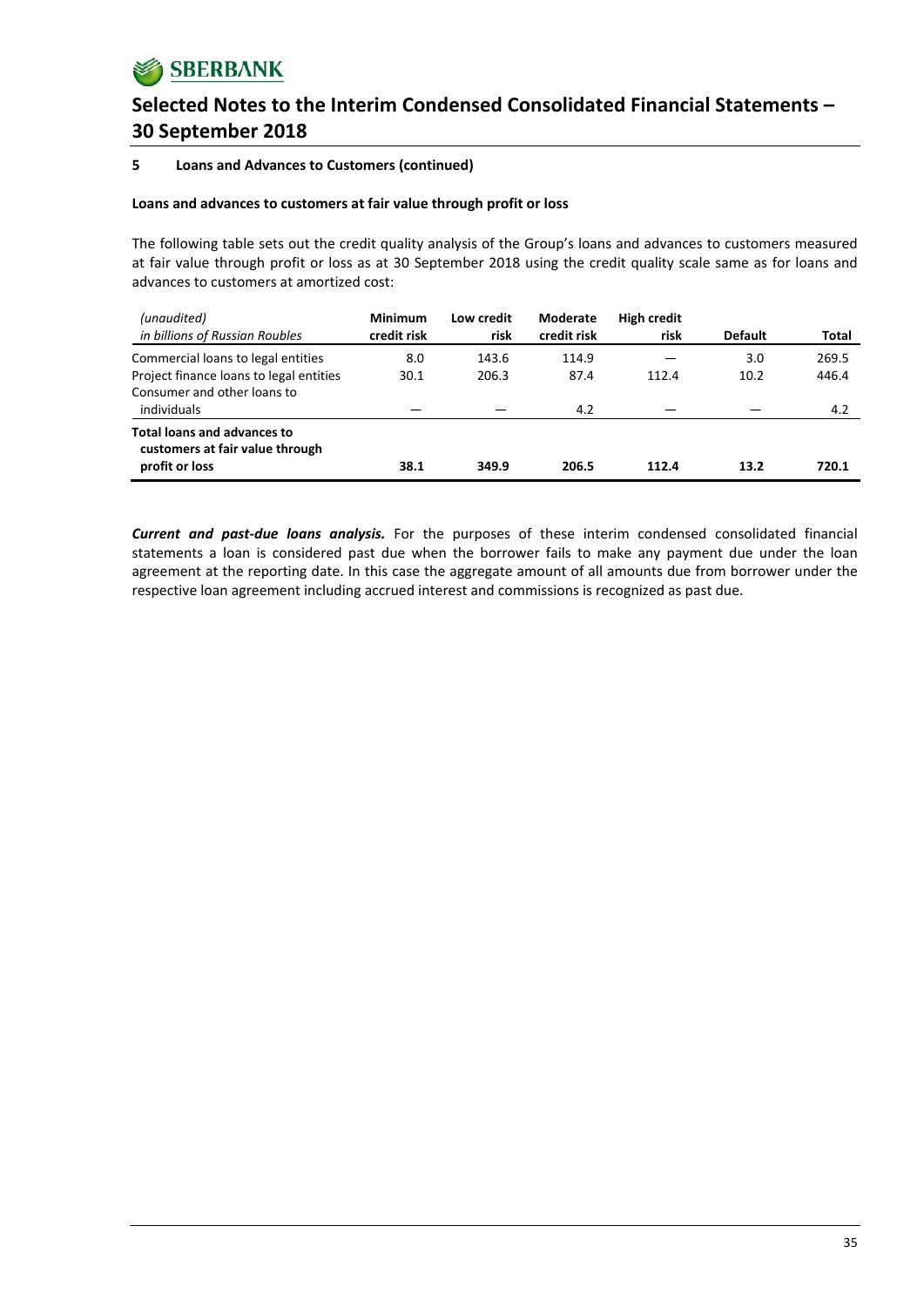

## **5 Loans and Advances to Customers (continued)**

The table below shows the analysis of loans at amortized cost and credit loss allowance as at 30 September 2018:

|                                                 |                       |                    |               | <b>Credit loss</b> |
|-------------------------------------------------|-----------------------|--------------------|---------------|--------------------|
|                                                 |                       |                    | Total         | allowance          |
| (unaudited)                                     | <b>Gross carrying</b> | <b>Credit loss</b> | amortized     | to gross carrying  |
| in billions of Russian Roubles                  | amount of loans       | allowance          | cost of loans | amount of loans    |
| <b>Commercial loans to legal entities</b>       |                       |                    |               |                    |
| Loans not past due                              | 11,322.7              | (602.5)            | 10,720.2      | 5.3%               |
| Loans 1 to 90 days overdue                      | 83.1                  | (52.7)             | 30.4          | 63.4%              |
| Loans over 90 days overdue                      | 421.0                 | (365.6)            | 55.4          | 86.8%              |
| <b>Total commercial loans to legal entities</b> | 11,826.8              | (1,020.8)          | 10,806.0      | 8.6%               |
| Project finance loans to legal entities         |                       |                    |               |                    |
| Loans not past due                              | 1,020.4               | (62.6)             | 957.8         | 6.1%               |
| Loans 1 to 90 days overdue                      | 12.8                  | (3.7)              | 9.1           | 28.9%              |
| Loans over 90 days overdue                      | 149.1                 | (111.7)            | 37.4          | 74.9%              |
| Total project finance loans to legal            |                       |                    |               |                    |
| entities                                        | 1,182.3               | (178.0)            | 1,004.3       | 15.1%              |
| <b>Total loans to legal entities</b>            | 13,009.1              | (1, 198.8)         | 11,810.3      | 9.2%               |
| Mortgage loans to individuals                   |                       |                    |               |                    |
| Loans not past due                              | 3,550.5               | (34.2)             | 3,516.3       | 1.0%               |
| Loans 1 to 90 days overdue                      | 45.6                  | (9.0)              | 36.6          | 19.7%              |
| Loans over 90 days overdue                      | 51.8                  | (35.2)             | 16.6          | 68.0%              |
| <b>Total mortgage loans to individuals</b>      | 3,647.9               | (78.4)             | 3,569.5       | 2.1%               |
| <b>Consumer and other loans to individuals</b>  |                       |                    |               |                    |
| Loans not past due                              | 1,828.4               | (31.2)             | 1,797.2       | 1.7%               |
| Loans 1 to 90 days overdue                      | 43.6                  | (9.5)              | 34.1          | 21.8%              |
| Loans over 90 days overdue                      | 127.2                 | (99.8)             | 27.4          | 78.5%              |
| <b>Total consumer and other loans to</b>        |                       |                    |               |                    |
| individuals                                     | 1,999.2               | (140.5)            | 1,858.7       | 7.0%               |
| <b>Credit cards and overdrafts to</b>           |                       |                    |               |                    |
| individuals                                     |                       |                    |               |                    |
| Loans not past due                              | 564.1                 | (7.4)              | 556.7         | 1.3%               |
| Loans 1 to 90 days overdue                      | 23.9                  | (4.6)              | 19.3          | 19.2%              |
| Loans over 90 days overdue                      | 58.0                  | (52.0)             | 6.0           | 89.7%              |
| Total credit cards and overdrafts to            |                       |                    |               |                    |
| individuals                                     | 646.0                 | (64.0)             | 582.0         | 9.9%               |
| Car loans to individuals                        |                       |                    |               |                    |
| Loans not past due                              | 112.1                 | (0.4)              | 111.7         | 0.4%               |
| Loans 1 to 90 days overdue                      | 1.4                   | (0.3)              | 1.1           | 21.4%              |
| Loans over 90 days overdue                      | 8.9                   | (7.7)              | 1.2           | 86.5%              |
| <b>Total car loans to individuals</b>           | 122.4                 | (8.4)              | 114.0         | 6.9%               |
| <b>Total loans to individuals</b>               | 6,415.5               | (291.3)            | 6,124.2       | 4.5%               |
| <b>Total loans at amortized cost</b>            | 19,424.6              | (1,490.1)          | 17,934.5      | 7.7%               |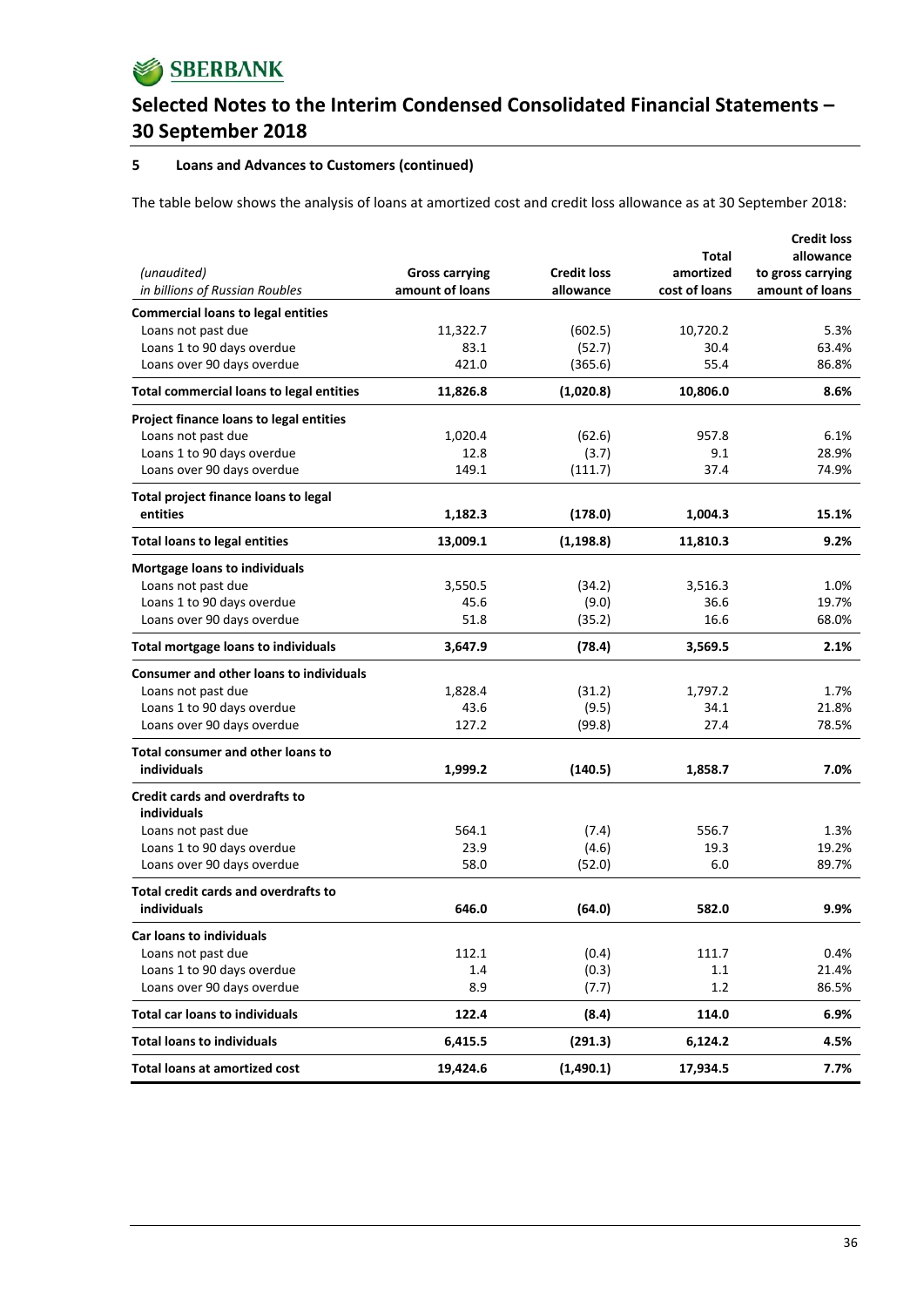

### **5 Loans and Advances to Customers (continued)**

The table below shows the analysis of loans at fair value as at 30 September 2018:

|                                                 | Loans and   |
|-------------------------------------------------|-------------|
|                                                 | advances at |
|                                                 | fair value  |
|                                                 | through     |
| (unaudited)                                     | profit      |
| in billions of Russian Roubles                  | and loss    |
| <b>Commercial loans to legal entities</b>       |             |
| Loans not past due                              | 269.3       |
| Loans 1 to 90 days overdue                      | 0.2         |
| <b>Total commercial loans to legal entities</b> | 269.5       |
| Project finance loans to legal entities         |             |
| Loans not past due                              | 436.2       |
| Loans 1 to 90 days overdue                      | 0.8         |
| Loans over 90 days overdue                      | 9.4         |
| Total project finance loans to legal entities   | 446.4       |
| <b>Total loans to legal entities</b>            | 715.9       |
| <b>Consumer loans to individuals</b>            |             |
| Loans not past due                              | 4.2         |
| <b>Total consumer loans to individuals</b>      | 4.2         |
| <b>Total loans to individuals</b>               | 4.2         |
| <b>Total loans at fair value</b>                | 720.1       |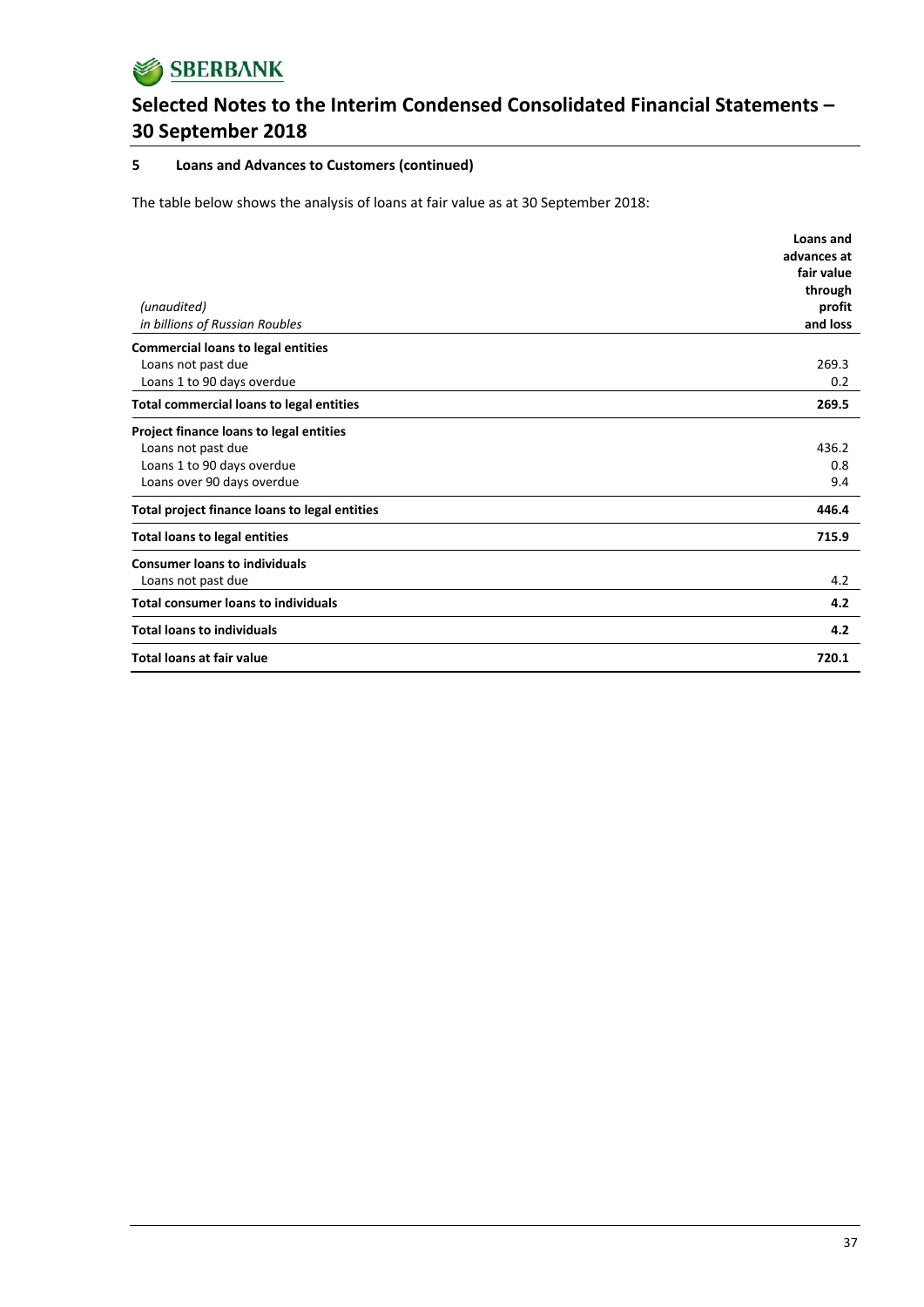

### **5 Loans and Advances to Customers (continued)**

The table below shows the analysis of loans at amortized cost and provisions for loan impairment as at 31 December 2017:

|                                                   |                       |                      |               | <b>Provision for</b> |
|---------------------------------------------------|-----------------------|----------------------|---------------|----------------------|
|                                                   |                       |                      | Total         | loan impairment      |
| (unaudited)                                       | <b>Gross carrying</b> | <b>Provision for</b> | amortized     | to gross carrying    |
| in billions of Russian Roubles                    | amount of loans       | loan impairment      | cost of loans | amount of loans      |
| <b>Commercial loans to legal entities</b>         |                       |                      |               |                      |
| Loans not past due                                | 11,800.1              | (564.8)              | 11,235.3      | 4.8%                 |
| Loans 1 to 90 days overdue                        | 112.0                 | (35.0)               | 77.0          | 31.3%                |
| Loans over 90 days overdue                        | 483.3                 | (409.2)              | 74.1          | 84.7%                |
|                                                   |                       |                      |               |                      |
| <b>Total commercial loans to legal entities</b>   | 12,395.4              | (1,009.0)            | 11,386.4      | 8.1%                 |
| Project finance loans to legal entities           |                       |                      |               |                      |
| Loans not past due                                | 1,646.7               | (95.0)               | 1,551.7       | 5.8%                 |
| Loans 1 to 90 days overdue                        | 15.2                  | (4.8)                | 10.4          | 31.6%                |
| Loans over 90 days overdue                        | 117.3                 | (60.6)               | 56.7          | 51.7%                |
| Total project finance loans to legal              |                       |                      |               |                      |
| entities                                          | 1,779.2               | (160.4)              | 1,618.8       | 9.0%                 |
| <b>Total loans to legal entities</b>              | 14,174.6              | (1, 169.4)           | 13,005.2      | 8.2%                 |
| Mortgage loans to individuals                     |                       |                      |               |                      |
| Loans not past due                                | 3,087.0               | (15.9)               | 3,071.1       | 0.5%                 |
| Loans 1 to 90 days overdue                        | 45.5                  | (6.4)                | 39.1          | 14.1%                |
| Loans over 90 days overdue                        | 58.1                  | (37.4)               | 20.7          | 64.4%                |
| <b>Total mortgage loans to individuals</b>        | 3,190.6               | (59.7)               | 3,130.9       | 1.9%                 |
| <b>Consumer and other loans to individuals</b>    |                       |                      |               |                      |
| Loans not past due                                | 1,572.0               | (20.6)               | 1,551.4       | 1.3%                 |
| Loans 1 to 90 days overdue                        | 41.2                  | (6.9)                | 34.3          | 16.7%                |
| Loans over 90 days overdue                        | 112.7                 | (81.4)               | 31.3          | 72.2%                |
|                                                   |                       |                      |               |                      |
| Total consumer and other loans to                 |                       |                      |               |                      |
| individuals                                       | 1,725.9               | (108.9)              | 1,617.0       | 6.3%                 |
| <b>Credit cards and overdrafts to individuals</b> |                       |                      |               |                      |
| Loans not past due                                | 592.1                 | (5.7)                | 586.4         | 1.0%                 |
| Loans 1 to 90 days overdue                        | 31.6                  | (4.6)                | 27.0          | 14.6%                |
| Loans over 90 days overdue                        | 55.2                  | (46.8)               | 8.4           | 84.8%                |
| <b>Total credit cards and overdrafts to</b>       |                       |                      |               |                      |
| individuals                                       | 678.9                 | (57.1)               | 621.8         | 8.4%                 |
| <b>Car loans to individuals</b>                   |                       |                      |               |                      |
| Loans not past due                                | 109.2                 | (0.1)                | 109.1         | 0.1%                 |
| Loans 1 to 90 days overdue                        | 2.2                   | (0.3)                | 1.9           | 13.6%                |
| Loans over 90 days overdue                        | 9.8                   | (7.6)                | 2.2           | 77.6%                |
| <b>Total car loans to individuals</b>             | 121.2                 | (8.0)                | 113.2         | 6.6%                 |
| <b>Total loans to individuals</b>                 | 5,716.6               | (233.7)              | 5,482.9       | 4.1%                 |
| <b>Total loans at amortized cost</b>              | 19,891.2              | (1,403.1)            | 18,488.1      | 7.1%                 |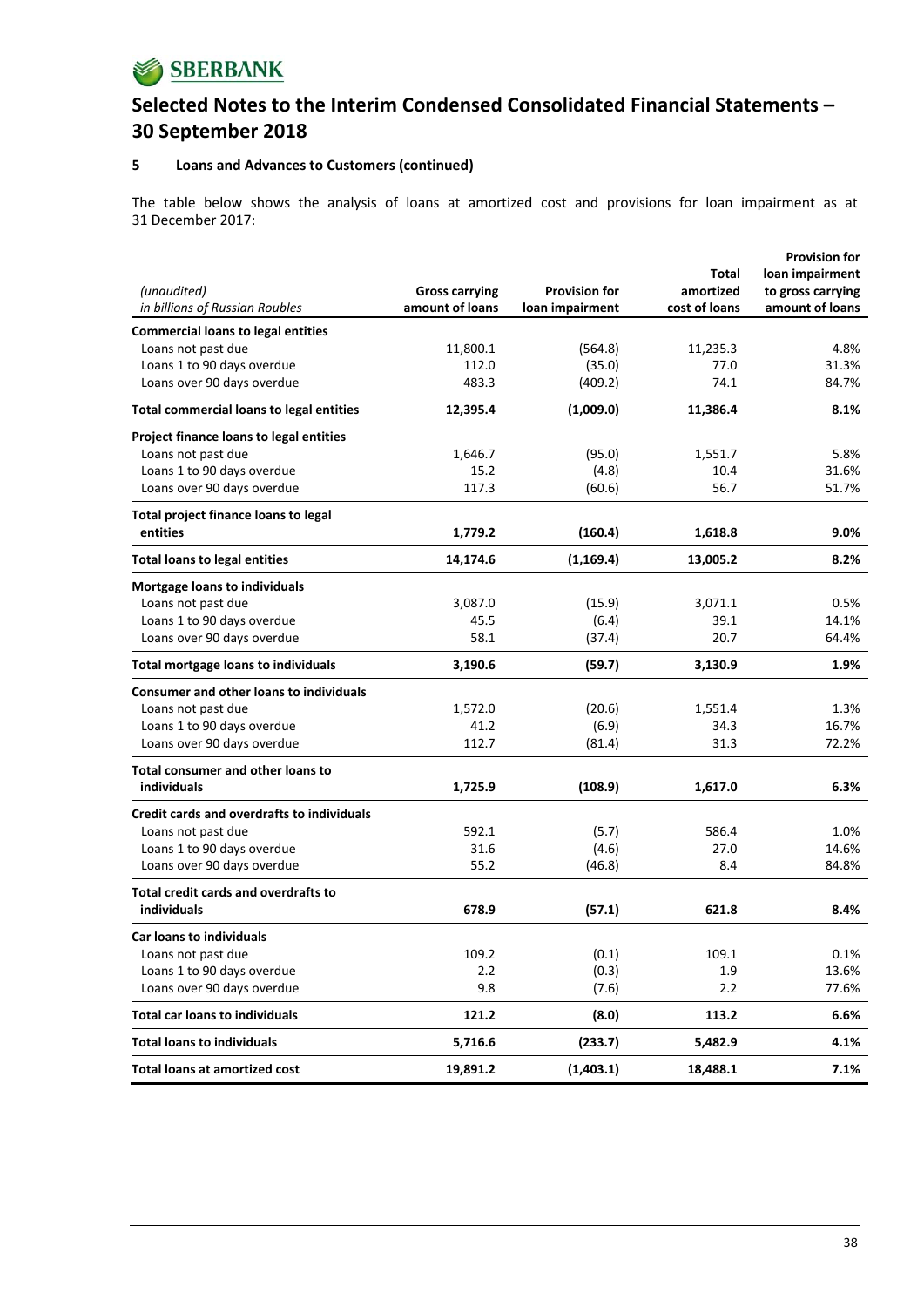#### **5 Loans and Advances to Customers (continued)**

*Restructured loans.* Renegotiated loan portfolio of the Group consists of "modified" and "restructured" loans. A loan is considered renegotiated if terms of the original loan contract have been changed. Restructured loans represent loans which were distressed at the moment of the renegotiation.

Information on restructured corporate loans and renegotiated loans to individuals at amortized cost as at 30 September 2018 is presented in the table below.

| (unaudited)<br>in billions of Russian<br>Roubles                 | Commercial<br>loans to<br>legal entities | <b>Project finance</b><br>loans to<br>legal entities | Mortgage<br>loans to<br>individuals | Consumer<br>and other<br>loans to<br>individuals | <b>Credit cards</b><br>and overdrafts<br>to individuals | Car loans to<br>individuals | Total   |
|------------------------------------------------------------------|------------------------------------------|------------------------------------------------------|-------------------------------------|--------------------------------------------------|---------------------------------------------------------|-----------------------------|---------|
| Loans not past due                                               | 455.6                                    | 57.0                                                 | 208.8                               | 82.0                                             |                                                         |                             | 803.4   |
| Loans 1 to 90 days<br>overdue<br>Loans over 90 days              | 51.5                                     | 3.2                                                  | 12.1                                | 7.3                                              |                                                         |                             | 74.1    |
| overdue                                                          | 248.0                                    | 55.7                                                 | 24.3                                | 36.2                                             | 0.7                                                     | 1.3                         | 366.2   |
| <b>Total restructured</b><br>loans before credit                 |                                          |                                                      |                                     |                                                  |                                                         |                             |         |
| loss allowance                                                   | 755.1                                    | 115.9                                                | 245.2                               | 125.5                                            | 0.7                                                     | 1.3                         | 1,243.7 |
| Less credit loss<br>allowance                                    | (534.7)                                  | (82.4)                                               | (26.8)                              | (26.9)                                           | (0.7)                                                   | (1.2)                       | (672.7) |
| <b>Total restructured</b><br>loans at amortized<br>cost as at 30 |                                          |                                                      |                                     |                                                  |                                                         |                             |         |
| September 2018                                                   | 220.4                                    | 33.5                                                 | 218.4                               | 98.6                                             |                                                         | 0.1                         | 571.0   |

Information on restructured corporate loans and renegotiated loans to individuals at fair value as at 30 September 2018 is presented in the table below.

| (unaudited)<br>in billions of Russian Roubles                                                           | Commercial<br>loans to<br>legal entities | Total |
|---------------------------------------------------------------------------------------------------------|------------------------------------------|-------|
| Restructured loans at fair value through profit and loss                                                |                                          |       |
| Loans not past due<br>Total restructured loans at fair value through profit and loss as at 30 September | 0.1                                      | 0.1   |
| 2018                                                                                                    | 0.1                                      | 0.1   |

Information on restructured corporate loans and renegotiated loans to individuals at amortized cost as at 31 December 2017 is presented in the table below.

| (unaudited)<br>in billions of Russian Roubles                        | Commercial<br>loans to<br>legal<br>entities | Project<br>finance<br>loans to<br>legal<br>entities | Mortgage<br>loans to<br>individuals | Consumer<br>and other<br>loans to<br>individuals | Credit<br>cards and<br>overdrafts<br>to individuals | Car<br>loans<br>to<br>individuals | Total   |
|----------------------------------------------------------------------|---------------------------------------------|-----------------------------------------------------|-------------------------------------|--------------------------------------------------|-----------------------------------------------------|-----------------------------------|---------|
| Loans not past due                                                   | 533.4                                       | 48.8                                                | 163.7                               | 48.4                                             |                                                     | 1.5                               | 795.8   |
| Loans 1 to 90 days overdue                                           | 33.8                                        | 4.6                                                 | 12.3                                | 4.6                                              |                                                     | 0.8                               | 56.1    |
| Loans over 90 days overdue                                           | 231.1                                       | 39.6                                                | 21.0                                | 35.4                                             | 0.2                                                 | 2.8                               | 330.1   |
| Total restructured loans before provision for<br>loan impairment     | 798.3                                       | 93.0                                                | 197.0                               | 88.4                                             | 0.2                                                 | 5.1                               | 1,182.0 |
| Provision for loan impairment                                        | (471.8)                                     | (60.9)                                              | (17.6)                              | (27.5)                                           | (0.2)                                               | (2.3)                             | (580.3) |
| Total restructured loans at amortized cost as<br>at 31 December 2017 | 326.5                                       | 32.1                                                | 179.4                               | 60.9                                             |                                                     | 2.8                               | 601.7   |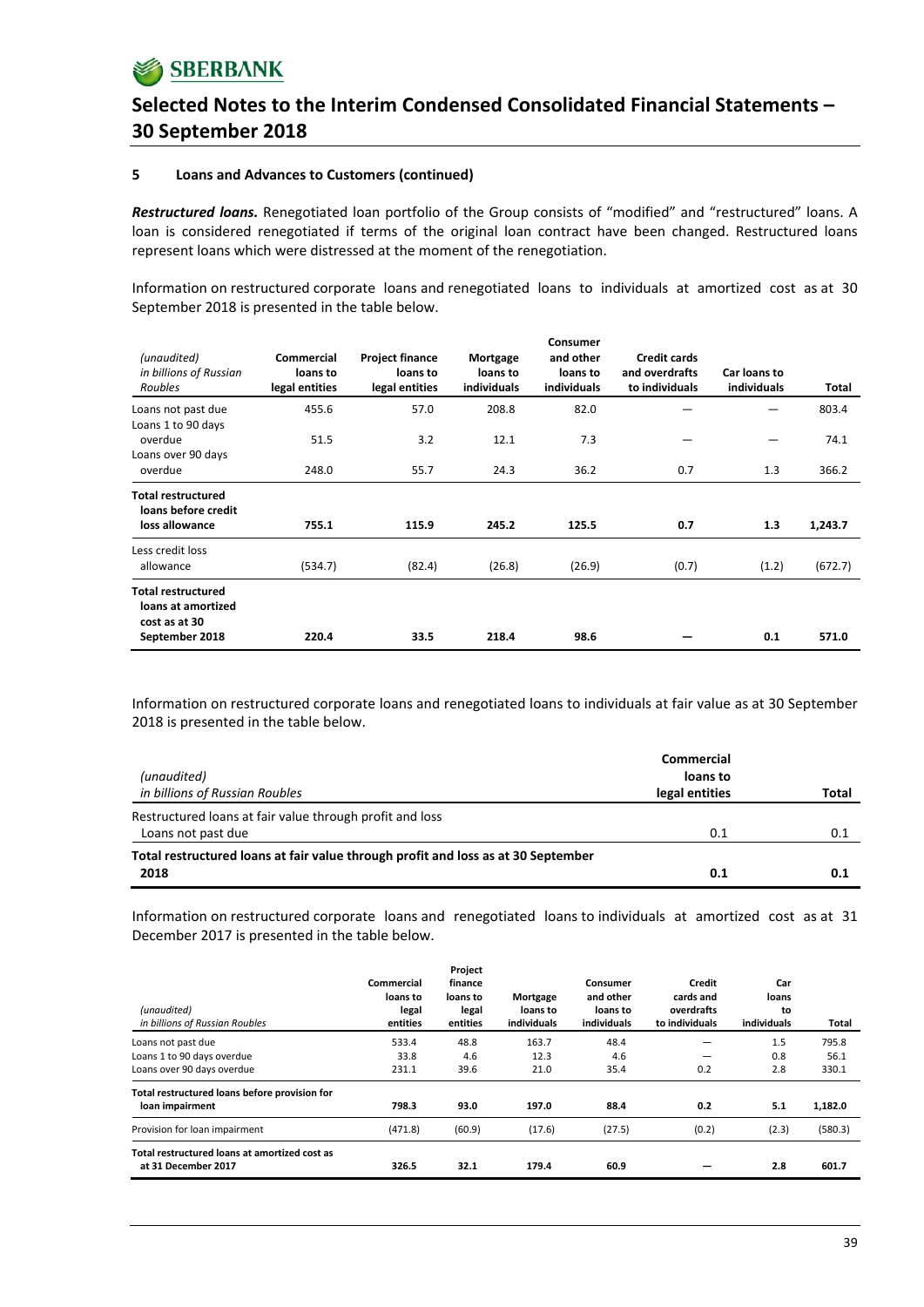

### **5 Loans and Advances to Customers (continued)**

*Economic sector risk concentration.* Economic sector risk concentrations within loans and advances to customers of the Group are as follows:

|                                                          |          | 30 September |          |             |
|----------------------------------------------------------|----------|--------------|----------|-------------|
|                                                          |          | 2018         |          | 31 December |
|                                                          |          | (unaudited)  |          | 2017        |
| in billions of Russian Roubles                           | Amount   | %            | Amount   | %           |
| <b>Individuals</b>                                       | 6,419.7  | 31.9%        | 5,716.6  | 28.7%       |
| Oil and gas                                              | 1,690.7  | 8.4%         | 1,754.4  | 8.8%        |
| Real estate                                              | 1,623.1  | 8.1%         | 1,457.3  | 7.3%        |
| Trade                                                    | 1,439.2  | 7.1%         | 1,530.8  | 7.7%        |
| Metallurgy                                               | 1,432.1  | 7.1%         | 1,324.7  | 6.7%        |
| Food and agriculture                                     | 1,050.8  | 5.2%         | 1,097.0  | 5.5%        |
| Machinery                                                | 965.4    | 4.8%         | 865.2    | 4.3%        |
| Telecommunications                                       | 836.7    | 4.2%         | 822.4    | 4.1%        |
| Energy                                                   | 810.0    | 4.0%         | 878.4    | 4.4%        |
| Transport and logistics                                  | 751.5    | 3.7%         | 636.9    | 3.2%        |
| Construction                                             | 722.1    | 3.6%         | 828.3    | 4.2%        |
| Chemical industry                                        | 621.9    | 3.1%         | 592.0    | 3.0%        |
| Government and municipal bodies                          | 569.7    | 2.8%         | 724.6    | 3.6%        |
| <b>Services</b>                                          | 479.1    | 2.4%         | 827.9    | 4.2%        |
| Timber industry                                          | 102.5    | 0.5%         | 92.7     | 0.5%        |
| Other                                                    | 630.2    | 3.1%         | 742.0    | 3.8%        |
| Total loans and advances to customers before credit loss |          |              |          |             |
| allowance                                                | 20,144.7 | 100.0%       | 19,891.2 | 100.0%      |

As at 30 September 2018 the Group had 20 largest groups of related corporate borrowers with aggregated loan amounts due from each of these groups exceeding RR 113.7 billion (31 December 2017: 20 largest groups of related corporate borrowers with aggregated loan amounts due from each of these groups exceeding RR 98.2 billion). The total aggregate amount of these loans was RR 5,228.9 billion or 26.0% of the total gross loan portfolio of the Group (31 December 2017: RR 4,660.4 billion or 23.4%).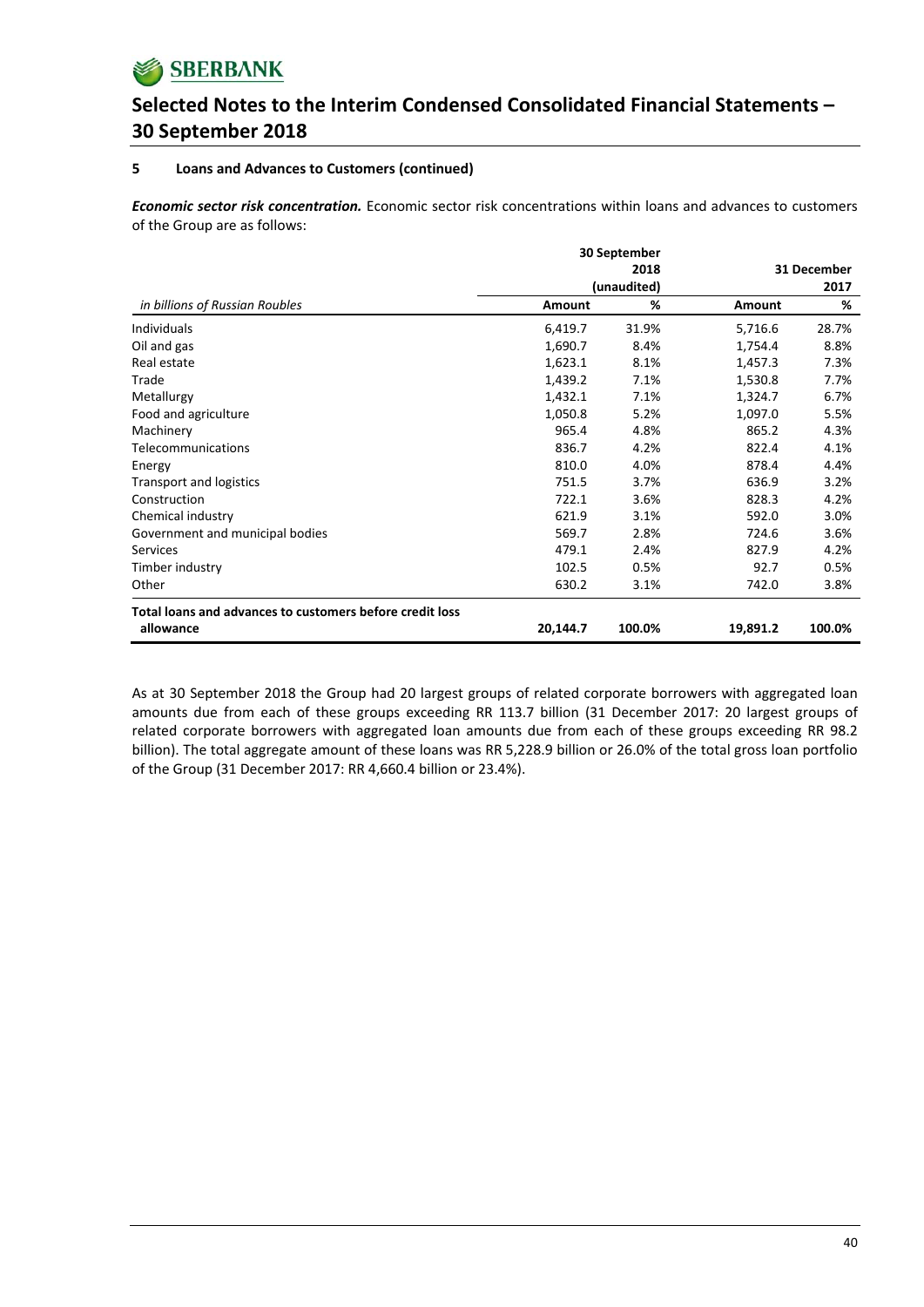

### **6 Securities**

| in billions of Russian Roubles                                                  | 30 September<br>2018<br>(unaudited) | 31 December<br>2017 |
|---------------------------------------------------------------------------------|-------------------------------------|---------------------|
| Securities measured at fair value through other comprehensive income - debt     |                                     |                     |
| instruments                                                                     | 1,543.9                             |                     |
| Securities measured at amortized cost                                           | 1,047.0                             |                     |
| Securities mandatorily measured at fair value through profit or loss            | 496.9                               | 84.2                |
| Securities designated at fair value through profit or loss                      | 2.5                                 | 429.0               |
| Securities designated at fair value through other comprehensive income - equity |                                     |                     |
| instruments                                                                     | 0.3                                 |                     |
| Investment securities available-for-sale                                        |                                     | 1,743.7             |
| Investment securities held-to-maturity                                          |                                     | 773.6               |
| <b>Total securities</b>                                                         | 3,090.6                             | 3,030.5             |

### **Securities measured at fair value through other comprehensive income ‐ debt instruments**

The composition of debt securities at fair value through other comprehensive income as at 30 September 2018 is presented below: **30 September**

|                                                                                               | <b>30 September</b> |
|-----------------------------------------------------------------------------------------------|---------------------|
|                                                                                               | 2018                |
| in billions of Russian Roubles                                                                | (unaudited)         |
| Russian federal loan bonds (OFZ bonds)                                                        | 749.1               |
| Corporate bonds                                                                               | 350.1               |
| Bonds of the Bank of Russia                                                                   | 152.3               |
| <b>Russian Federation Eurobonds</b>                                                           | 128.9               |
| Foreign government and municipal bonds                                                        | 115.0               |
| Mortgage-backed securities                                                                    | 35.7                |
| Russian municipal and subfederal bonds                                                        | 11.4                |
| Promissory notes                                                                              | 1.4                 |
| Total securities measured at fair value through other comprehensive income - debt instruments | 1.543.9             |

#### **Securities measured at amortized cost**

The composition of securities measured at amortized cost as at 30 September 2018 is presented below:

|                                                                 | 30 September |
|-----------------------------------------------------------------|--------------|
|                                                                 | 2018         |
| in billions of Russian Roubles                                  | (unaudited)  |
| Corporate bonds                                                 | 692.7        |
| Russian federal loan bonds (OFZ bonds)                          | 162.4        |
| Russian municipal and subfederal bonds                          | 139.5        |
| <b>Russian Federation Eurobonds</b>                             | 32.8         |
| Foreign government and municipal bonds                          | 27.5         |
| Total securities at amortized cost before credit loss allowance | 1,054.9      |
| Credit loss allowance                                           | (7.9)        |
| Total securities at amortized cost                              | 1,047.0      |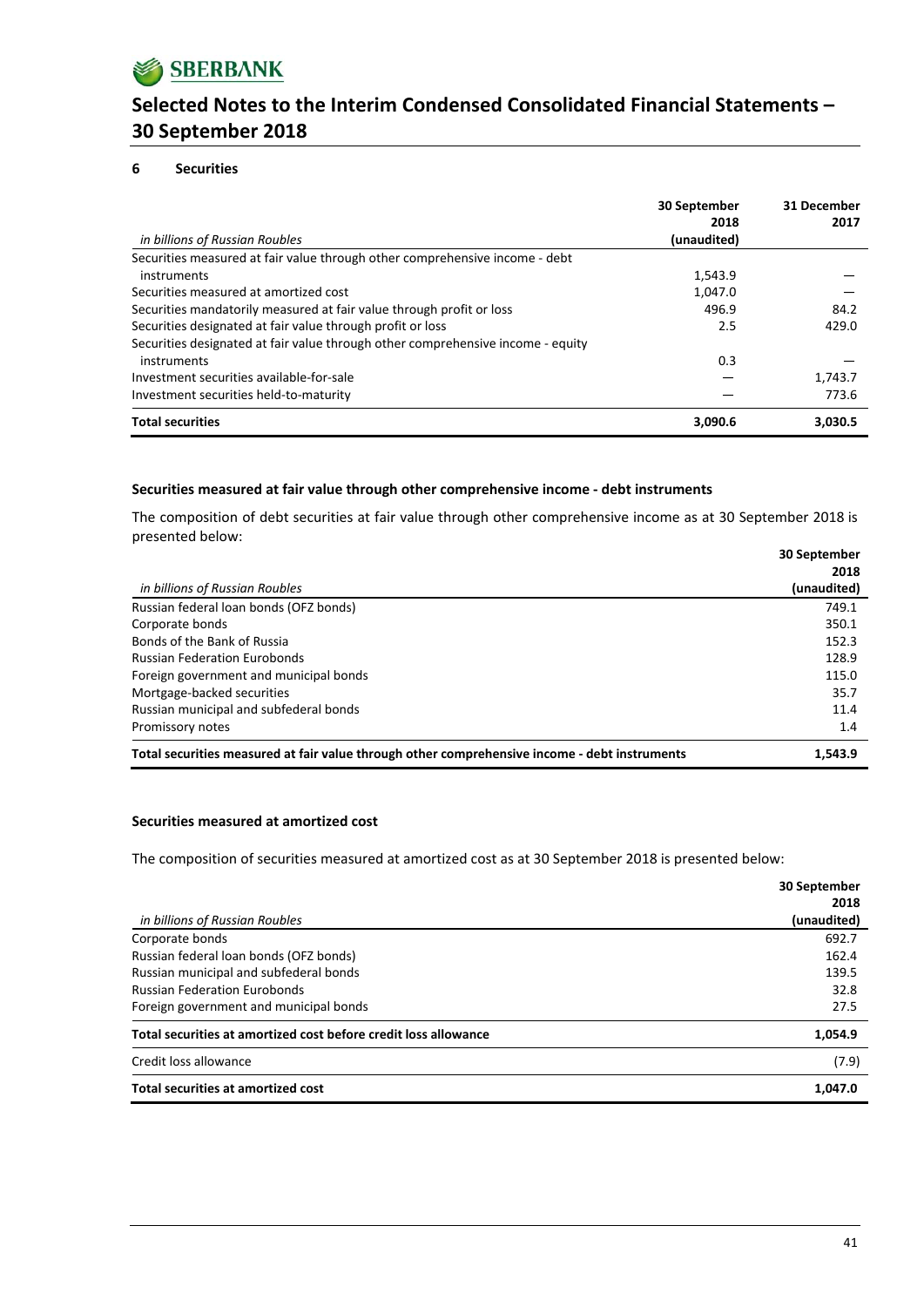## **6 Securities (continued)**

### **Securities mandatorily measured at fair value through profit or loss**

The composition of investment securities mandatorily measured at fair value through profit or loss as at 30 September 2018 and 31 December 2017 is presented below:

|                                                                                 | 30 September | 31 December |
|---------------------------------------------------------------------------------|--------------|-------------|
|                                                                                 | 2018         | 2017        |
| in billions of Russian Roubles                                                  | (unaudited)  |             |
| Russian federal loan bonds (OFZ bonds)                                          | 253.4        | 14.5        |
| Corporate bonds                                                                 | 154.5        | 35.0        |
| Bonds of the Bank of Russia                                                     | 10.1         |             |
| <b>Russian Federation Eurobonds</b>                                             | 1.3          | 9.7         |
| Foreign government and municipal bonds                                          | 1.2          | 1.3         |
| Russian municipal and subfederal bonds                                          | 0.7          | 0.1         |
| Total debt securities mandatorily measured at fair value through profit or loss | 421.2        | 60.6        |
| Corporate shares                                                                | 61.1         | 23.5        |
| Investments in mutual funds                                                     | 14.6         | 0.1         |
| Total securities mandatorily measured at fair value through profit or loss      | 496.9        | 84.2        |

## **Investment securities available‐for‐sale**

The composition of investment securities available-for-sale as at 31 December 2017 is presented below:

|                                                     | 31 December |
|-----------------------------------------------------|-------------|
| in billions of Russian Roubles                      | 2017        |
| Russian federal loan bonds (OFZ bonds)              | 897.9       |
| Corporate bonds                                     | 393.1       |
| <b>Russian Federation Eurobonds</b>                 | 192.1       |
| Foreign government and municipal bonds              | 161.0       |
| Mortgage-backed securities                          | 45.6        |
| Russian municipal and subfederal bonds              | 12.0        |
| Bonds of the Bank of Russia                         | 10.2        |
| Promissory notes                                    | 1.4         |
| Total debt investment securities available-for-sale | 1,713.3     |
| Corporate shares                                    | 30.4        |
| Total investment securities available-for-sale      | 1.743.7     |

#### **Investment securities held‐to‐maturity**

The composition of investment securities held-to-maturity as at 31 December 2017 is presented below:

|                                                                              | 31 December |
|------------------------------------------------------------------------------|-------------|
| in billions of Russian Roubles                                               | 2017        |
| Corporate bonds                                                              | 481.5       |
| Russian municipal and subfederal bonds                                       | 108.6       |
| Russian federal loan bonds (OFZ bonds)                                       | 88.2        |
| Foreign government and municipal bonds                                       | 63.9        |
| <b>Russian Federation Eurobonds</b>                                          | 32.6        |
| Total investment securities held-to-maturity before provision for impairment | 774.8       |
| Less provision for impairment                                                | (1.2)       |
| Total investment securities held-to-maturity                                 | 773.6       |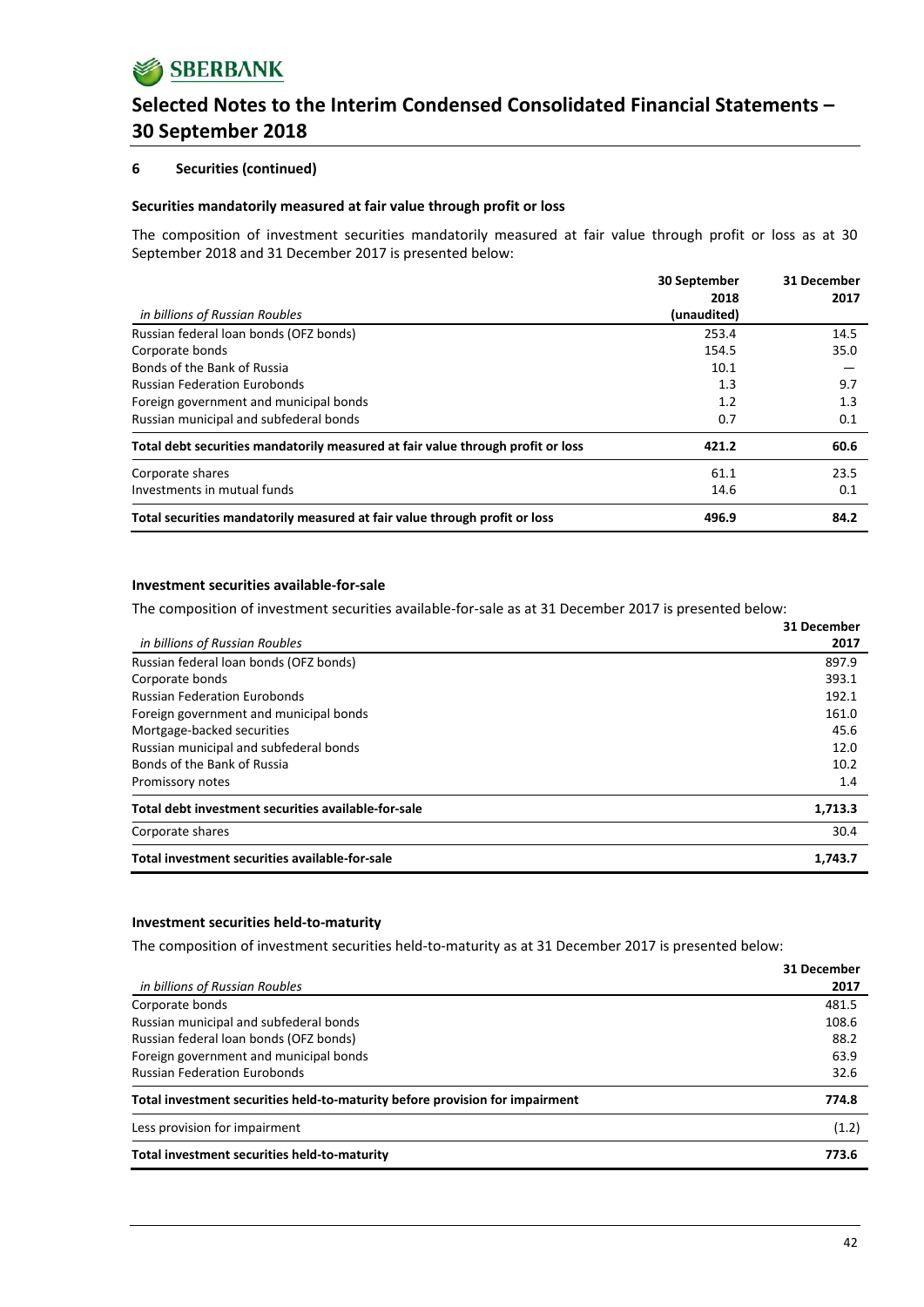## **6 Securities (continued)**

### **Securities designated at fair value through profit or loss**

The composition of securities designated at fair value through profit or loss as at 30 September 2018 and 31 December 2017 is presented below:

|                                                                       | 30 September<br>2018 | 31 December<br>2017 |
|-----------------------------------------------------------------------|----------------------|---------------------|
| in billions of Russian Roubles                                        | (unaudited)          |                     |
| Foreign government and municipal bonds                                | 2.5                  | 2.5                 |
| Corporate bonds                                                       |                      | 220.6               |
| Russian federal loan bonds (OFZ bonds)                                |                      | 164.0               |
| Russian municipal and subfederal bonds                                |                      | 1.4                 |
| <b>Russian Federation Eurobonds</b>                                   |                      | 0.5                 |
| Total debt securities designated at fair value through profit or loss | 2.5                  | 389.0               |
| Investments in mutual funds                                           |                      | 11.2                |
| Corporate shares                                                      |                      | 28.8                |
| Total securities designated at fair value through profit or loss      | 2.5                  | 429.0               |

### **7 Financial Instruments Pledged under Repurchase Agreements**

|                                                                              | 30 September<br>2018 | 31 December<br>2017 |
|------------------------------------------------------------------------------|----------------------|---------------------|
| in billions of Russian Roubles                                               | (unaudited)          |                     |
| Securities measured at fair value through other comprehensive income - debt  |                      |                     |
| instruments                                                                  | 505.8                |                     |
| Securities measured at amortized cost                                        | 4.8                  |                     |
| Securities mandatorily measured at fair value through profit or loss         | 0.6                  | 0.4                 |
| Investment securities available-for-sale pledged under repurchase agreements |                      | 224.7               |
| Investment securities held-to-maturity pledged under repurchase agreements   |                      | 33.8                |
| Total financial instruments pledged under repurchase agreements              | 511.2                | 258.9               |

## **Securities measured at fair value through other comprehensive income pledged under repurchase agreements ‐ debt instruments**

The composition of debt securities measured at fair value through other comprehensive income pledged under repurchase agreements as at 30 September 2018 is presented below:

|                                                                                                     | 30 September |
|-----------------------------------------------------------------------------------------------------|--------------|
|                                                                                                     | 2018         |
| in billions of Russian Roubles                                                                      | (unaudited)  |
| Russian federal loan bonds (OFZ bonds)                                                              | 436.0        |
| <b>Russian Federation Eurobonds</b>                                                                 | 68.5         |
| Foreign government and municipal bonds                                                              | 0.8          |
| Corporate bonds                                                                                     | 0.5          |
| Total securities measured at fair value through other comprehensive income pledged under repurchase |              |
| agreements - debt instruments                                                                       | 505.8        |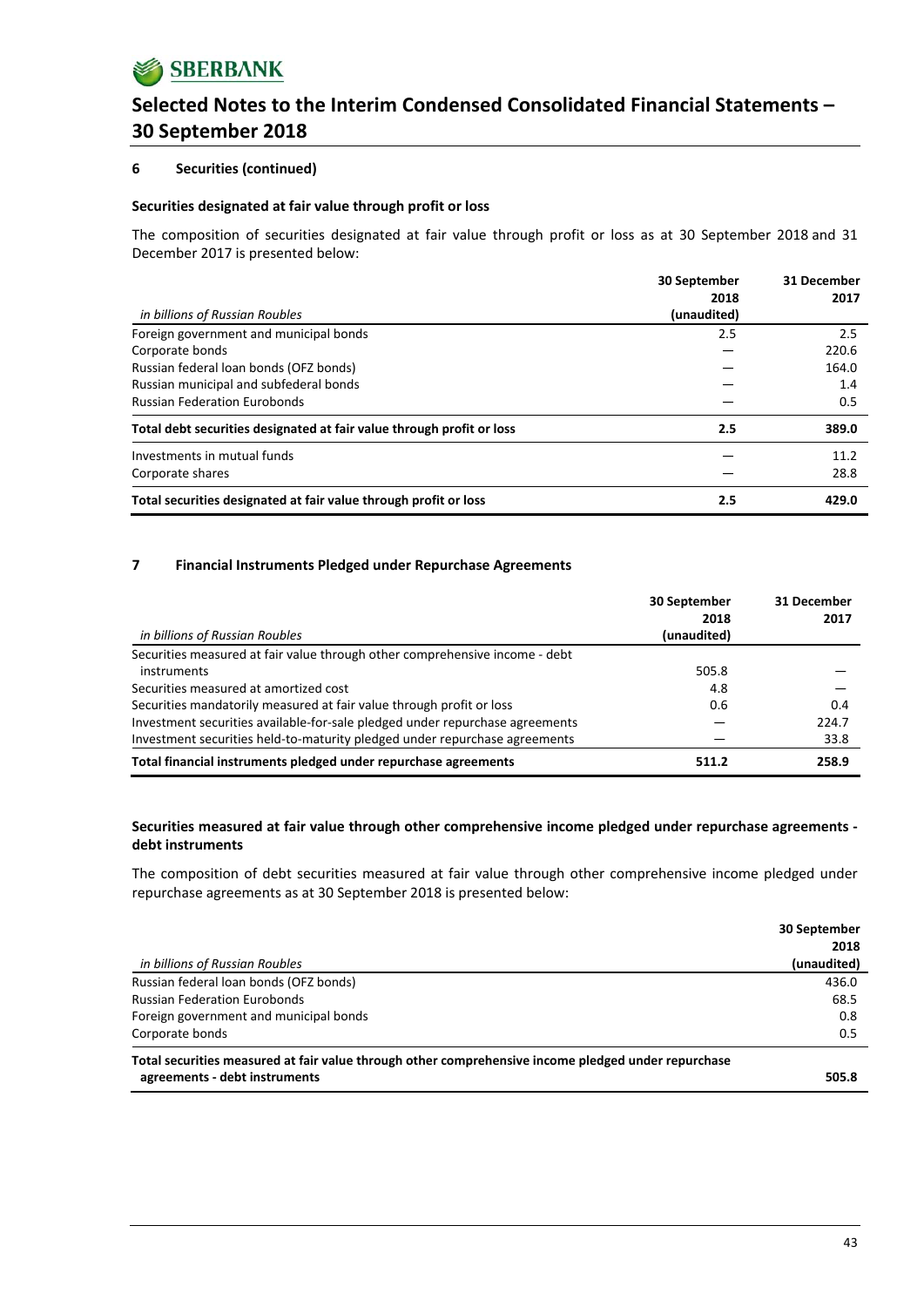

### **7 Financial Instruments Pledged under Repurchase Agreements (continued)**

#### **Investment securities available‐for‐sale pledged under repurchase agreements**

The composition of investment securities available-for-sale pledged under repurchase agreements as at 31 December 2017 is presented below:

|                                                                                    | 31 December |
|------------------------------------------------------------------------------------|-------------|
| in billions of Russian Roubles                                                     | 2017        |
| Russian federal loan bonds (OFZ bonds)                                             | 176.8       |
| Foreign government and municipal bonds                                             | 44.2        |
| Corporate bonds                                                                    | 3.6         |
| <b>Russian Federation Eurobonds</b>                                                | 0.1         |
| Total investment securities available-for-sale pledged under repurchase agreements | 224.7       |

#### **8 Disposal Groups and Non‐current Assets Held for Sale**

| in billions of Russian Roubles                                               | 30 September<br>2018<br>(unaudited) | 31 December<br>2017 |
|------------------------------------------------------------------------------|-------------------------------------|---------------------|
| Assets of discontinued operations<br>Non-current assets held for sale        | 2,312.9<br>7.5                      | 10.4                |
| Assets of the disposal groups                                                | 0.2                                 | 0.1                 |
| Total assets of the disposal groups and non-current assets held for sale     | 2,320.6                             | 10.5                |
| Liabilities of discontinued operations<br>Liabilities of the disposal groups | 2,021.1<br>0.2                      |                     |
| Total liabilities of the disposal groups                                     | 2,021.3                             |                     |

Assets and liabilities of discontinued operations consist of assets and liabilities of Denizbank. In May 2018 Sberbank and Emirates NBD Bank PJSC ("Emirates NBD") signed a definitive agreement whereby Sberbank will sell its entire 99.85% stake in Denizbank for TRY 14.6 billion under a locked box mechanism. The price is based on the Denizbank consolidated equity as at 31 October 2017. In addition Emirates NBD will pay interest on the consideration for the period between 31 October 2017 and the transaction closing. The consideration is settled in US Dollars and the documentation includes hedging element for the TRY/US Dollar exchange rate to be determined within a narrow range. Therefore impact of changes in TRY/US Dollar exchange rates on the US Dollars amount of consideration to be received is insignificant. As part of the transaction Emirates NBD will acquire from Sberbank at nominal value Denizbank's subordinated debt previously provided by Sberbank. Upon closing of the transaction, Sberbank will cease to be a shareholder in Denizbank. The closing of the transaction is subject to regulatory approval in Turkey, Russia, the United Arab Emirates (UAE) and other relevant jurisdictions where Denizbank operates. The transaction is expected to close at the end of 2018 – beginning of 2019.

Starting from May 2018 Denizbank is considered as discontinued operations. The comparative interim consolidated statements of profit or loss and interim consolidated statements of comprehensive income have been reclassified to show the discontinued operations separately from continuing operations (Refer to Note 4). The cash flows related to the discontinued operations are separately presented in this Note. The business of Denizbank is presented within "Other countries" geographical segment in these interim condensed consolidated financial statements.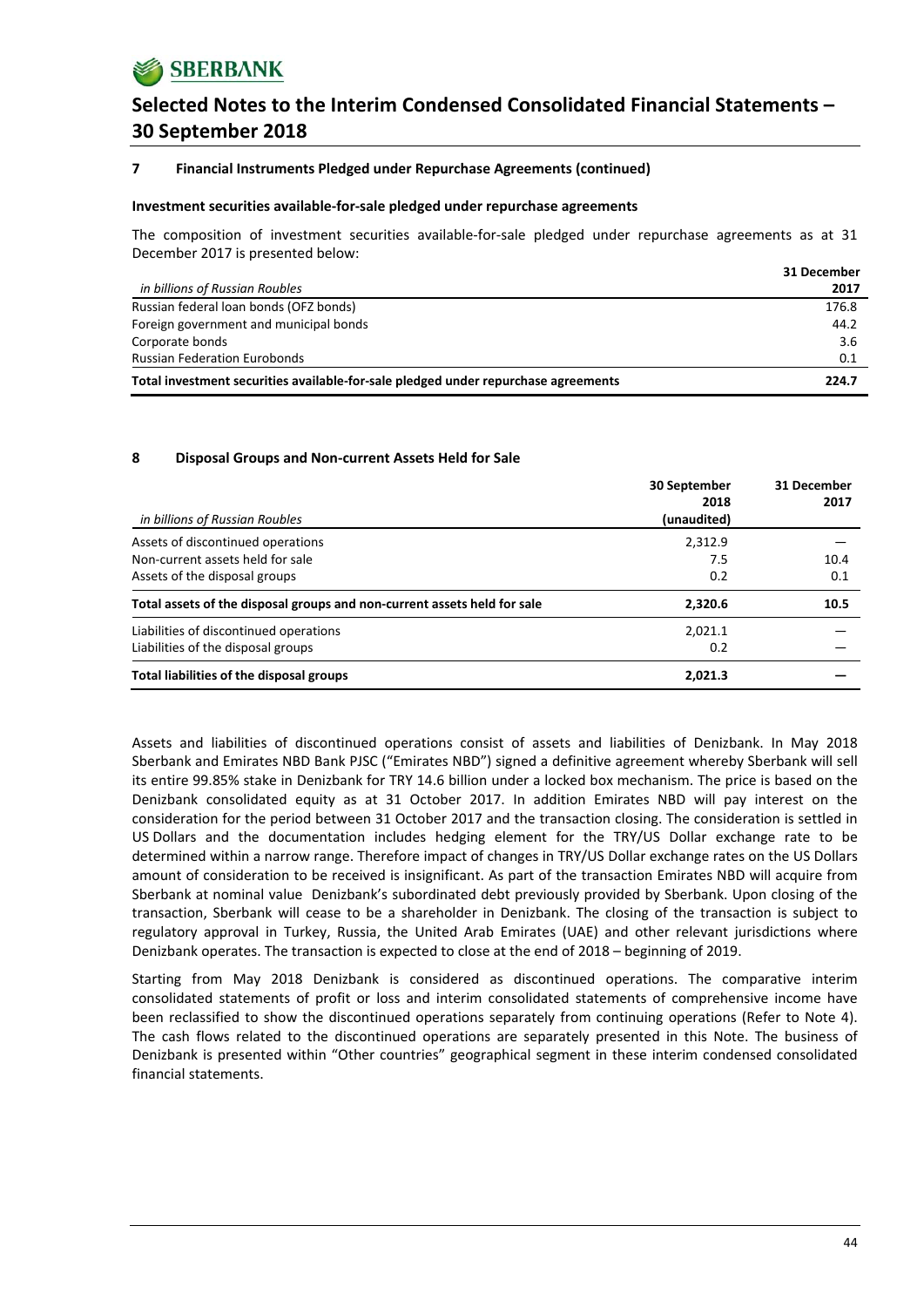

## **8 Disposal Groups and Non‐current Assets Held for Sale (continued)**

The table below shows the assets and liabilities of Denizbank as at 30 September 2018.

| (unaudited)                                                            | <b>DenizBank</b>  |
|------------------------------------------------------------------------|-------------------|
| in billions of Russian Roubles                                         | 30 September 2018 |
| <b>ASSETS</b>                                                          |                   |
| Cash and cash equivalents                                              | 232.0             |
| Mandatory cash balances with central banks                             | 138.0             |
| Due from banks                                                         | 28.3              |
| Loans and advances to customers                                        | 1,628.5           |
| Securities                                                             | 120.8             |
| Financial instruments pledged under repurchase agreements              | 28.7              |
| Derivative financial assets                                            | 42.9              |
| Deferred tax asset                                                     | 27.6              |
| Premises and equipment                                                 | 10.6              |
| Other assets                                                           | 55.5              |
| <b>Total assets of discontinued operations</b>                         | 2,312.9           |
| <b>LIABILITIES</b>                                                     |                   |
| Due to banks                                                           | 28.1              |
| Due to individuals                                                     | 1,146.0           |
| Due to corporate customers                                             | 477.0             |
| Debt securities in issue                                               | 44.0              |
| Other borrowed funds                                                   | 209.8             |
| Derivative financial liabilities and obligations to deliver securities | 38.7              |
| Deferred tax liability                                                 | 5.6               |
| Other liabilities                                                      | 71.9              |
| <b>Total liabilities of discontinued operations</b>                    | 2,021.1           |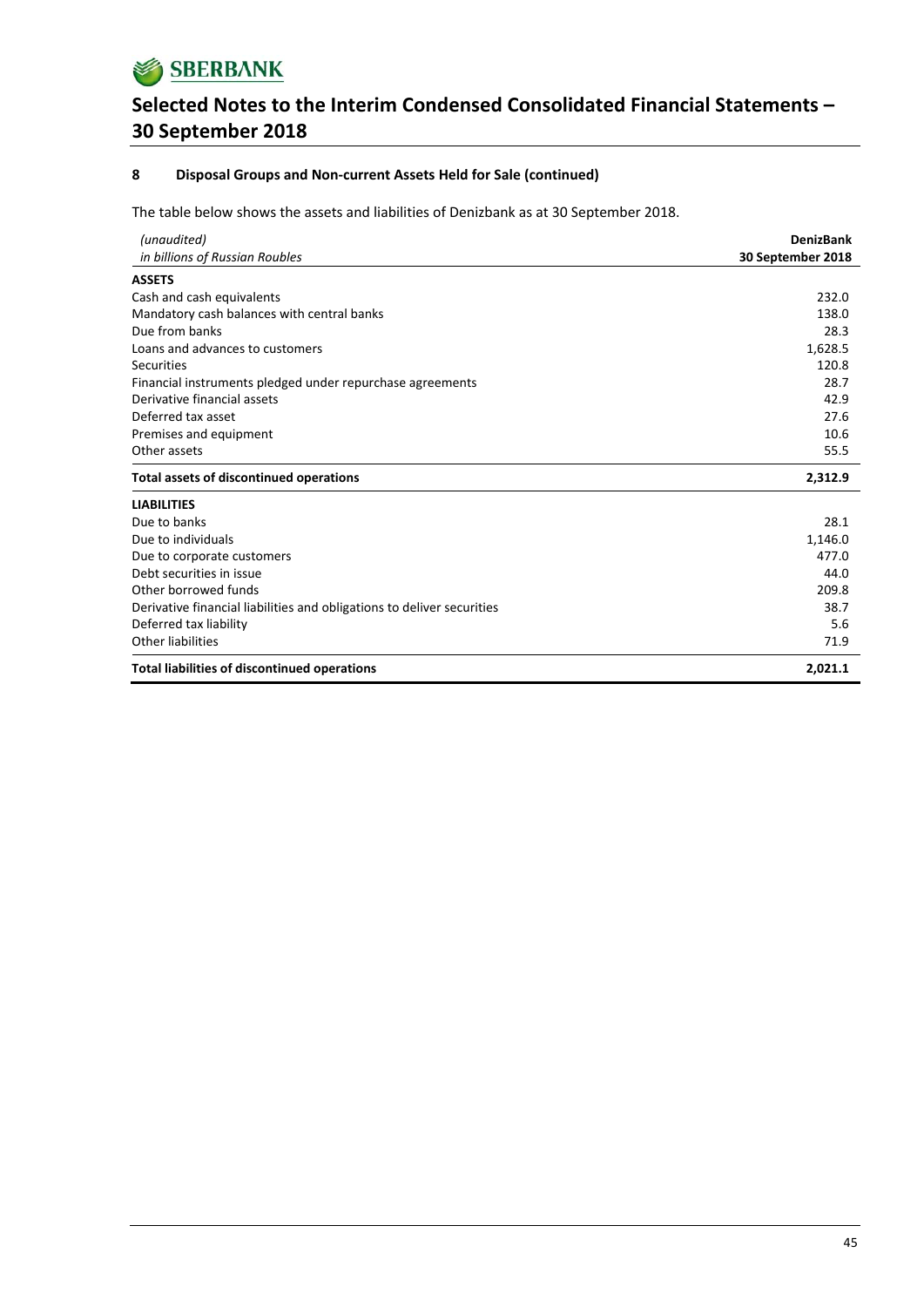## **8 Disposal Groups and Non‐current Assets Held for Sale (continued)**

The results of Denizbank for the nine months ended 30 September 2018 and 30 September 2017 and for the three months ended 30 September 2018 and 30 September 2017 are presented in the table below:

|                                                 |                    |        |              | <b>Denizbank</b>   |
|-------------------------------------------------|--------------------|--------|--------------|--------------------|
|                                                 | <b>Nine months</b> |        | Three months |                    |
|                                                 | ended 30 September |        |              | ended 30 September |
| (unaudited)                                     |                    |        |              |                    |
| in billions of Russian Roubles                  | 2018               | 2017   | 2018         | 2017               |
| Interest income calculated using the effective  |                    |        |              |                    |
| interest method and other interest income       | 170.7              | 150.8  | 58.0         | 54.6               |
| Interest expense calculated using the effective |                    |        |              |                    |
| interest method, other interest expense and     |                    |        |              |                    |
| deposit insurance expenses                      | (96.9)             | (73.1) | (35.2)       | (27.9)             |
| Net interest income                             | 73.8               | 77.7   | 22.8         | 26.7               |
| Fee and commission income                       | 33.3               | 25.4   | 11.9         | 9.1                |
| Fee and commission expense                      | (9.9)              | (6.4)  | (3.5)        | (2.6)              |
| Net fee and commission income                   | 23.4               | 19.0   | 8.4          | 6.5                |
| Net other operating income, expenses and        |                    |        |              |                    |
| charges                                         | (89.4)             | (68.9) | (21.4)       | (24.3)             |
| Income tax (expense) / credit                   | (2.8)              | (3.8)  | 1.2          | (1.1)              |
| Profit for the period from discontinued         |                    |        |              |                    |
| operations                                      | 5.0                | 24.0   | 11.0         | 7.8                |
| Earnings per ordinary share based on profit     |                    |        |              |                    |
| from discontinued operations attributable to    |                    |        |              |                    |
| the shareholders of the Bank, basic and         |                    |        |              |                    |
| diluted                                         | 0.23               | 1.12   | 0.51         | 0.37               |
| (expressed in RR per share)                     |                    |        |              |                    |
| Total other comprehensive loss from             |                    |        |              |                    |
| discontinued operations to be reclassified to   |                    |        |              |                    |
| profit or loss in subsequent periods, net of    |                    |        |              |                    |
| tax                                             | (50.0)             | (6.2)  | (28.7)       | (6.3)              |
| Total comprehensive (loss) / income for         |                    |        |              |                    |
| the period from discontinued                    |                    |        |              |                    |
| operations, attributable to shareholders        |                    |        |              |                    |
| of the Bank                                     | (45.0)             | 17.8   | (17.7)       | 1.5                |
|                                                 |                    |        |              |                    |

The cash flows from / (used in) discontinued operations of Denizbank for the nine months ended 30 September 2018 and 30 September 2017 are presented below:

|                                                              |        | Nine months<br>ended 30 September |
|--------------------------------------------------------------|--------|-----------------------------------|
| (unaudited)                                                  |        |                                   |
| in billions of Russian Roubles                               | 2018   | 2017                              |
| Cash flows from operating activities                         | 75.4   | 18.8                              |
| Cash flows used in investing activities                      | (3.6)  | (2.3)                             |
| Cash flows used in financing activities                      | (10.8) | (10.3)                            |
| Total cash flows from discontinued operations                | 61.0   | 6.2                               |
| Effect of exchange rate changes on cash and cash equivalents | (26.4) | (2.6)                             |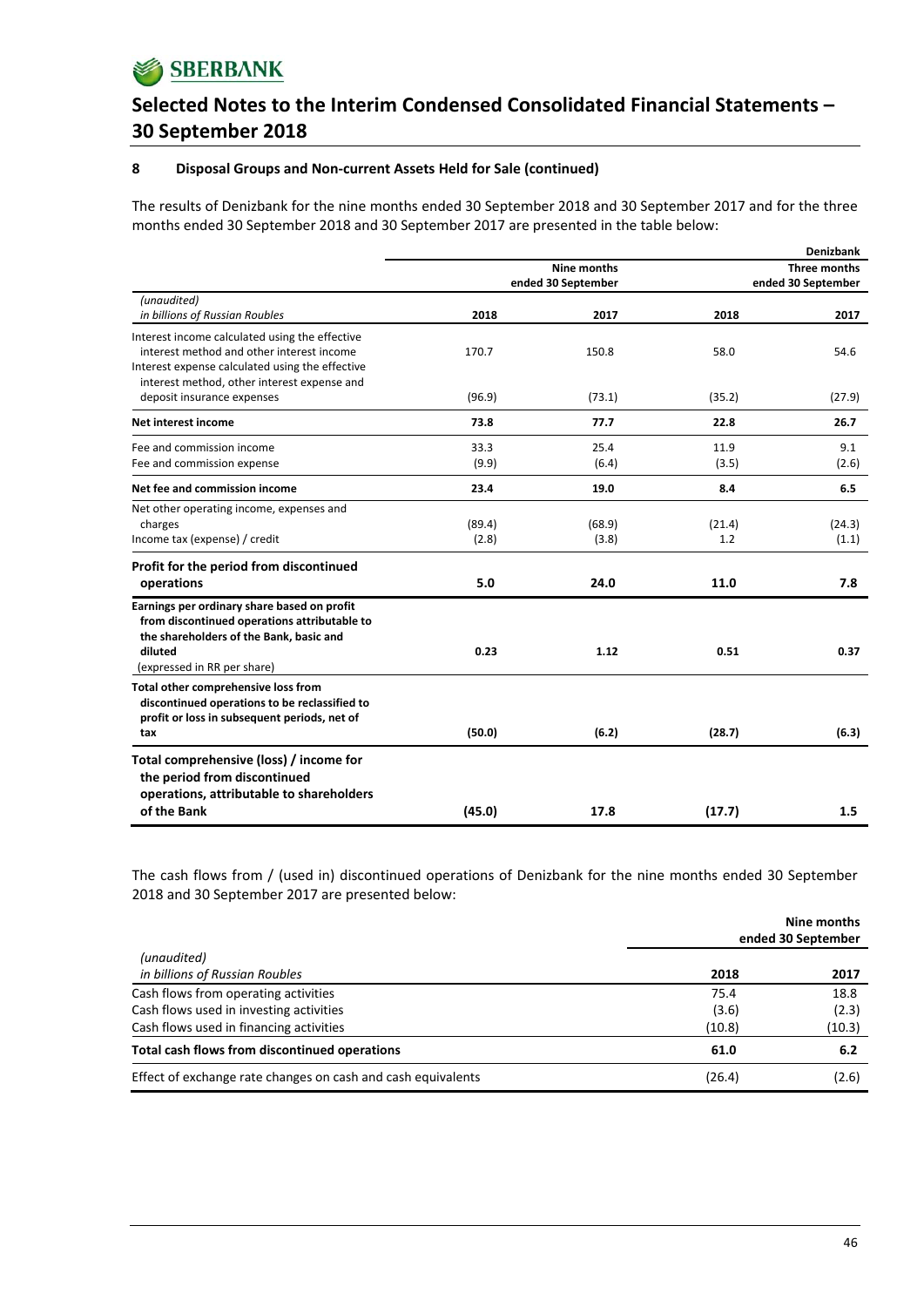## **9 Other Assets**

|                                                                  | 30 September | 31 December |
|------------------------------------------------------------------|--------------|-------------|
|                                                                  | 2018         | 2017        |
| in billions of Russian Roubles                                   | (unaudited)  |             |
| <b>Other financial assets</b>                                    |              |             |
| Receivables on bank cards settlements                            | 75.3         | 102.0       |
| Investments in associates and joint ventures                     | 42.9         | 8.8         |
| Settlements on foreign exchange operations                       | 32.3         | 29.2        |
| Margin calls transferred                                         | 28.2         | 49.1        |
| Funds in settlement                                              | 20.7         | 5.4         |
| Trade receivables                                                | 20.4         | 20.7        |
| Settlements on operations with securities                        | 13.7         | 5.7         |
| Accrued fees and commissions                                     | 13.3         | 18.0        |
| Receivables from Deposit Insurance Agency                        | 11.3         | 7.2         |
| Restricted cash balances                                         | 2.1          | 2.8         |
| Other                                                            | 11.5         | 10.1        |
| Total other financial assets before credit loss allowance        | 271.7        | 259.0       |
| Less credit loss allowance                                       | (8.8)        | (5.9)       |
| Total other financial assets after credit loss allowance         | 262.9        | 253.1       |
| Other non-financial assets                                       |              |             |
| Inventory                                                        | 99.5         | 99.1        |
| Intangible assets                                                | 79.9         | 76.0        |
| Prepayments for premises and other assets                        | 71.4         | 42.8        |
| Precious metals                                                  | 29.4         | 41.1        |
| Prepayment on income tax                                         | 13.3         | 2.2         |
| Goodwill                                                         | 7.5          | 10.0        |
| Tax settlements (other than on income tax)                       | 6.7          | 7.3         |
| Investment property                                              | 5.4          | 7.7         |
| Prepaid expenses                                                 | 2.3          | 10.3        |
| Other                                                            | 43.1         | 40.2        |
| Total other non-financial assets before provision for impairment | 358.5        | 336.7       |
| Less provision for impairment of other non-financial assets      | (12.8)       | (12.5)      |
| Total other non-financial assets after provision for impairment  | 345.7        | 324.2       |
| <b>Total other assets</b>                                        | 608.6        | 577.3       |

In April 2018 Sberbank and Yandex closed the deal on the set up of a joint venture, Yandex.Market B.V., based on the Yandex.Market platform. At closing, the joint venture is valued at RR 60.0 billion with two parties owning equal stakes. Sberbank invested RR 30.0 billion in the joint venture. Ten percent of the joint venture's shares will be reserved for future equity awards for management and employees of Yandex.Market. The parties intend to combine the technological capabilities of Yandex and the infrastructure and technologies of Sberbank to develop a leading B2C eCommerce ecosystem.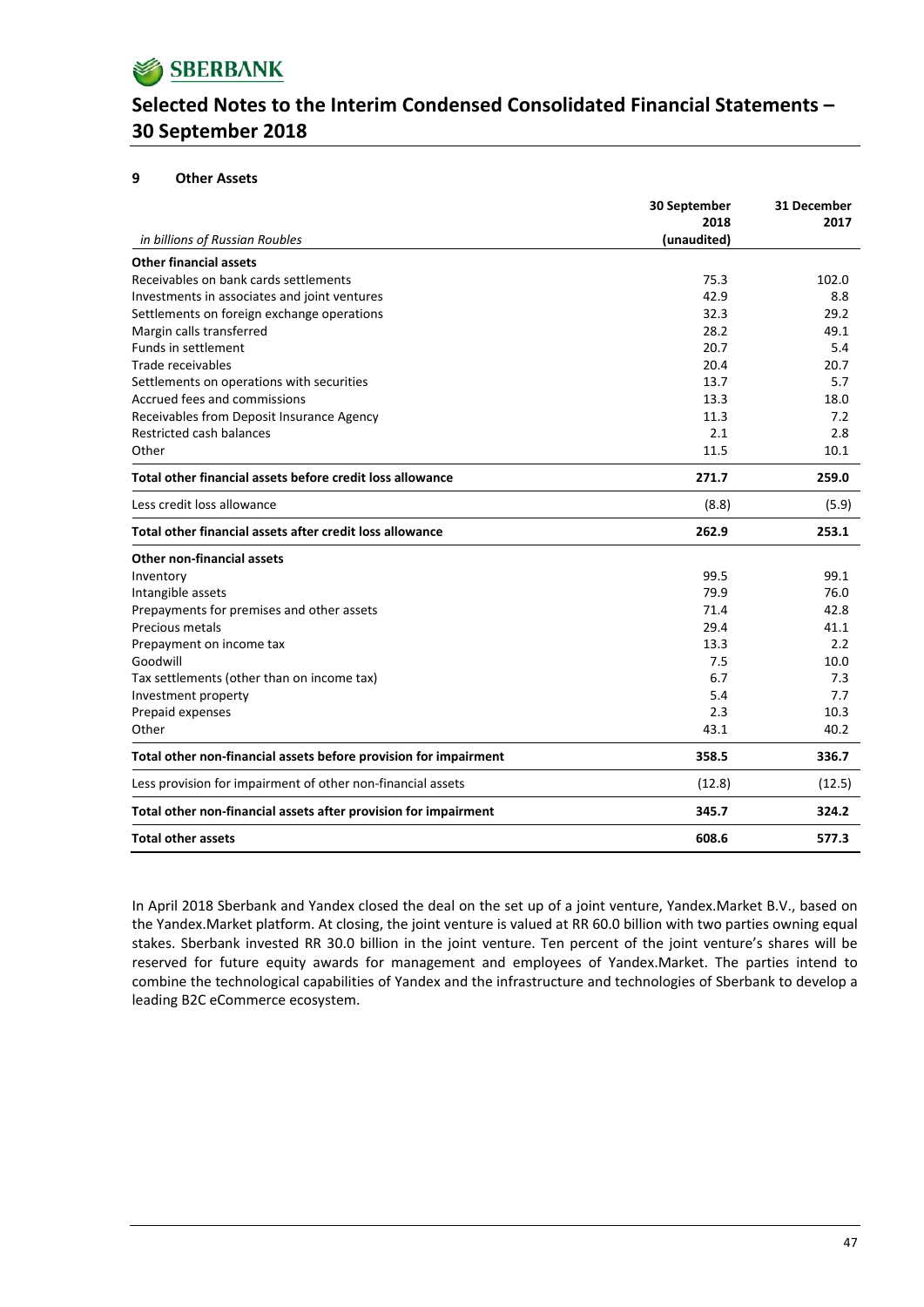

#### **10 Due to Individuals and Corporate Customers**

|                                                  | 30 September        | 31 December |
|--------------------------------------------------|---------------------|-------------|
| in billions of Russian Roubles                   | 2018<br>(unaudited) | 2017        |
| Individuals:                                     |                     |             |
| - Current/demand accounts                        | 2,996.2             | 3,052.2     |
| - Term deposits                                  | 9,609.3             | 10,366.1    |
| - Direct repo agreements                         |                     | 2.0         |
| <b>Total due to individuals</b>                  | 12,605.5            | 13,420.3    |
| <b>State and public organizations:</b>           |                     |             |
| - Current/settlement accounts                    | 156.5               | 181.5       |
| - Term deposits                                  | 705.5               | 180.9       |
| - Direct repo agreements                         | 323.2               |             |
| Total due to state and public organizations      | 1,185.2             | 362.4       |
| Other corporate customers:                       |                     |             |
| - Current/settlement accounts                    | 2,202.6             | 2,023.3     |
| - Term deposits                                  | 3,893.7             | 3,955.0     |
| - Direct repo agreements                         | 1.1                 | 53.2        |
| Total due to other corporate customers           | 6,097.4             | 6,031.5     |
| Total due to corporate customers                 | 7,282.6             | 6,393.9     |
| Total due to individuals and corporate customers | 19,888.1            | 19,814.2    |

As at 30 September 2018 included in due to corporate customers are deposits of RR 141.5 billion (31 December 2017: RR 121.6 billion) held as collateral for irrevocable commitments under import letters of credit. Refer to Note 20.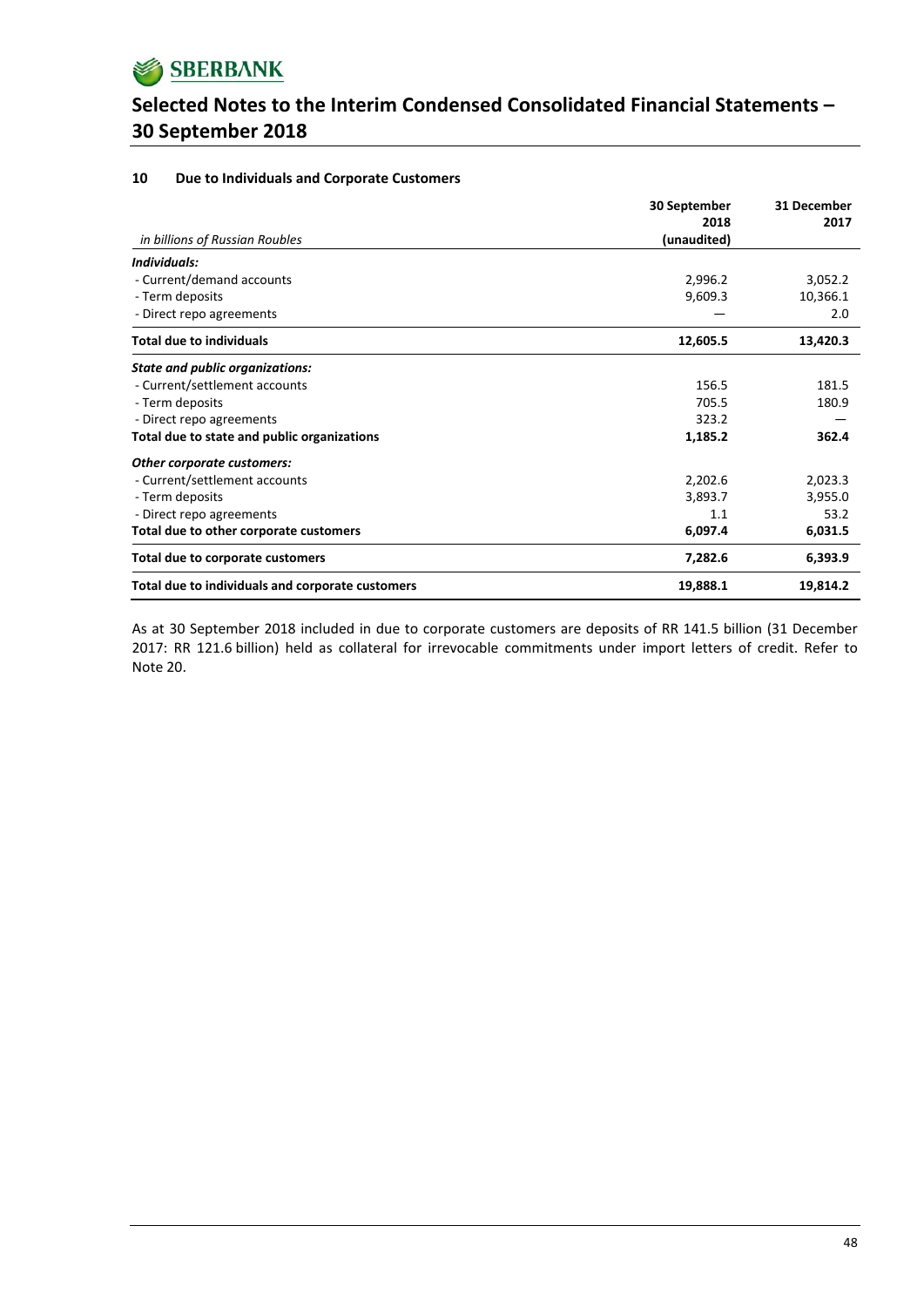

## **11 Other Liabilities**

| in billions of Russian Roubles                                               | 30 September<br>2018<br>(unaudited) | 31 December<br>2017 |
|------------------------------------------------------------------------------|-------------------------------------|---------------------|
| Provisions on insurance and pension fund operations                          |                                     |                     |
| Provisions on pension fund operations                                        | 592.4                               | 492.2               |
| Provisions on insurance operations                                           | 282.2                               | 189.4               |
| Provision on unearned premium                                                | 8.7                                 | 6.5                 |
| Total provisions on insurance and pension fund operations                    | 883.3                               | 688.1               |
| <b>Other financial liabilities</b>                                           |                                     |                     |
| Accrued employee benefit costs                                               | 88.8                                | 43.6                |
| Payables on bank card settlements                                            | 50.5                                | 66.0                |
| Payables                                                                     | 46.9                                | 43.3                |
| Funds in settlement                                                          | 32.7                                | 57.8                |
| Margin calls received                                                        | 29.3                                | 26.1                |
| Settlements on operations with securities                                    | 21.9                                | 4.0                 |
| Deposit insurance system fees payable                                        | 18.6                                | 14.4                |
| Other                                                                        | 34.5                                | 34.7                |
| <b>Total other financial liabilities</b>                                     | 323.2                               | 289.9               |
| <b>Other non-financial liabilities</b>                                       |                                     |                     |
| Credit loss allowance for credit related commitments and provision for other |                                     |                     |
| contingencies and commitments                                                | 40.5                                | 27.9                |
| Taxes payable other than on income                                           | 33.9                                | 25.1                |
| Advances received                                                            | 18.9                                | 25.8                |
| Deferred commissions received on guarantees issued                           | 2.7                                 | 3.0                 |
| Income tax payable                                                           | 1.0                                 | 10.0                |
| Other                                                                        | 2.2                                 | 8.6                 |
| <b>Total other non-financial liabilities</b>                                 | 99.2                                | 100.4               |
| <b>Total other liabilities</b>                                               | 1,305.7                             | 1,078.4             |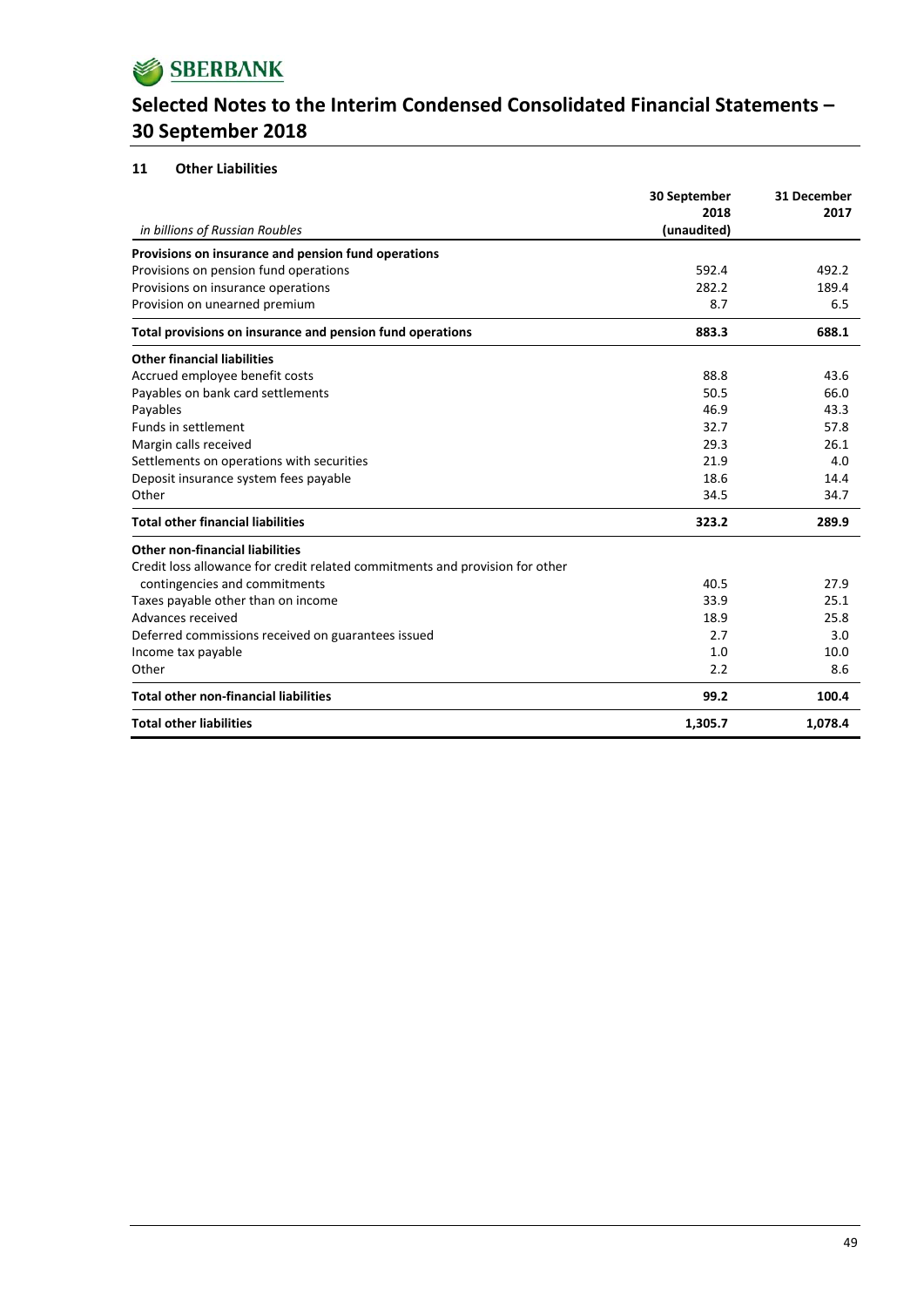

### **12 Interest Income and Expense**

|                                                                                                |                | <b>Nine months</b><br>ended 30 September | Three months<br>ended 30 September |                |
|------------------------------------------------------------------------------------------------|----------------|------------------------------------------|------------------------------------|----------------|
| (unaudited)<br>in billions of Russian Roubles                                                  | 2018           | 2017                                     | 2018                               | 2017           |
| Interest income calculated using the effective interest method                                 |                |                                          |                                    |                |
| Interest income on debt financial assets measured at amortized cost:                           |                |                                          |                                    |                |
| - Loans and advances to customers measured at amortized cost                                   | 1,324.9        | 1,360.4                                  | 455.7                              | 462.5          |
| - Debt securities measured at amortized cost (2017: Debt investment securities                 |                |                                          |                                    |                |
| held-to-maturity)                                                                              | 49.7           | 30.2                                     | 18.1                               | 11.3           |
| - Due from banks measured at amortized cost                                                    | 24.6           | 75.7                                     | 7.2                                | 25.1           |
| - Cash and cash equivalents measured at amortized cost                                         | 4.9            | 6.6                                      | 1.7                                | 2.2            |
|                                                                                                | 1,404.1        | 1,472.9                                  | 482.7                              | 501.1          |
| Interest income on debt financial assets measured at fair value through other                  |                |                                          |                                    |                |
| comprehensive income:                                                                          |                |                                          |                                    |                |
| - Debt securities measured at fair value through other comprehensive income                    |                |                                          |                                    |                |
| (2017: Debt investment securities available-for-sale)                                          | 100.7          | 88.1                                     | 35.7                               | 31.1           |
|                                                                                                | 100.7          | 88.1                                     | 35.7                               | 31.1           |
| Total interest income calculated using the effective interest method                           | 1,504.8        | 1,561.0                                  | 518.4                              | 532.2          |
| Other interest income:                                                                         |                |                                          |                                    |                |
| - Loans and advances to customers at fair value through profit or loss                         | 46.3           |                                          | 16.1                               |                |
| - Due from banks at fair value through profit or loss                                          | 37.6           |                                          | 14.1                               |                |
| - Securities at fair value through profit or loss (2017: Debt trading securities and           |                |                                          |                                    |                |
| debt securities designated as at fair value through profit or loss)                            | 25.3           | 25.7                                     | 9.1                                | 8.6            |
| <b>Total other interest income</b>                                                             | 109.2          | 25.7                                     | 39.3                               | 8.6            |
| Interest expense on financial liabilities calculated using the effective interest<br>method    |                |                                          |                                    |                |
| Interest expense on financial liabilities measured at amortized cost:                          |                |                                          |                                    |                |
| - Due to individuals - term deposits - measured at amortized cost                              | (279.2)        | (326.1)                                  | (90.4)                             | (102.7)        |
| - Due to corporate customers - term deposits - measured at amortized cost                      | (95.0)         | (82.2)                                   | (39.1)                             | (27.8)         |
| - Debt securities in issue measured at amortized cost                                          | (45.1)         | (43.9)                                   | (16.4)                             | (13.6)         |
| - Subordinated debt measured at amortized cost                                                 | (32.8)         | (32.6)                                   | (11.4)                             | (11.1)         |
| - Due to corporate customers - current/settlement accounts - measured at                       |                |                                          |                                    |                |
| amortized cost                                                                                 | (25.2)         | (36.2)                                   | (8.8)                              | (11.4)         |
| - Due to individuals - current/demand accounts - measured at amortized cost                    | (18.1)         | (14.6)                                   | (6.3)                              | (4.8)          |
| - Due to banks measured at amortized cost<br>- Other borrowed funds measured at amortized cost | (6.6)<br>(0.4) | (16.1)<br>(1.0)                          | (1.2)<br>(0.1)                     | (6.6)<br>(0.3) |
|                                                                                                |                |                                          |                                    |                |
| Total interest expense calculated using the effective interest method                          | (502.4)        | (552.7)                                  | (173.7)                            | (178.3)        |
| Other interest expense:                                                                        |                |                                          |                                    |                |
| - Due to banks measured at fair value through profit or loss                                   | (13.6)         |                                          | (5.4)                              |                |
| - Obligation to deliver securities<br>- Other                                                  | (1.2)<br>(0.3) | (1.3)                                    | (0.4)<br>(0.3)                     | (0.4)          |
|                                                                                                |                |                                          |                                    |                |
| <b>Total other interest expense</b>                                                            | (15.1)         | (1.3)                                    | (6.1)                              | (0.4)          |
| Deposit insurance expenses                                                                     | (54.7)         | (41.2)                                   | (18.6)                             | (13.9)         |
| <b>Net interest income</b>                                                                     | 1,041.8        | 991.5                                    | 359.3                              | 348.2          |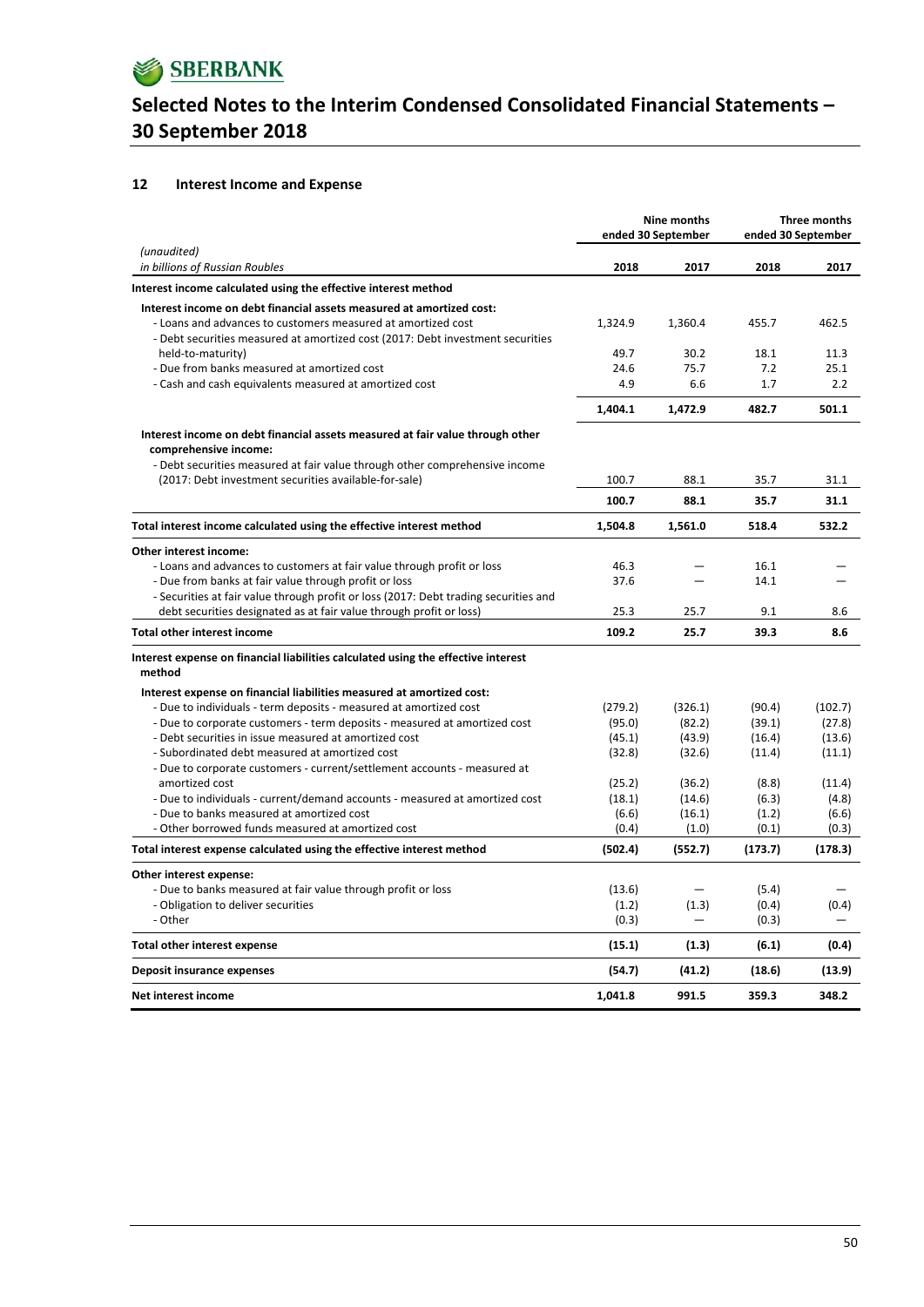

## **13 Fee and Commission Income and Expense**

|                                                                                                    |         | <b>Nine months</b><br>ended 30 September | Three months<br>ended 30 September |        |
|----------------------------------------------------------------------------------------------------|---------|------------------------------------------|------------------------------------|--------|
| (unaudited)<br>in billions of Russian Roubles                                                      | 2018    | 2017                                     | 2018                               | 2017   |
| Fee and commission income                                                                          |         |                                          |                                    |        |
| Operations with banking cards:                                                                     |         |                                          |                                    |        |
| - Acquiring, commissions of payment systems and                                                    |         |                                          |                                    |        |
| other similar commissions                                                                          | 164.7   | 120.4                                    | 60.5                               | 45.3   |
| - Service fees                                                                                     | 43.0    | 36.8                                     | 15.4                               | 13.8   |
| - Other                                                                                            | 3.2     | 0.6                                      | 1.2                                | 0.2    |
| Cash and settlements transactions                                                                  | 145.0   | 125.4                                    | 51.1                               | 44.4   |
| Client operations with foreign currencies and precious                                             |         |                                          |                                    |        |
| metals                                                                                             | 34.8    | 26.4                                     | 13.4                               | 10.3   |
| Documentary and other credit related commitments                                                   |         |                                          |                                    |        |
| commissions                                                                                        | 19.9    | 15.0                                     | 6.0                                | 5.4    |
| Agent commissions                                                                                  | 7.0     | 6.1                                      | 3.1                                | 3.7    |
| Securities and commodities brokerage, custodian and<br>investment banking (including syndications) |         |                                          |                                    |        |
| commissions                                                                                        | 5.2     | 2.8                                      | 1.9                                | 0.7    |
| Other                                                                                              | 6.1     | 5.4                                      | 1.7                                | 2.2    |
| <b>Total fee and commission income</b>                                                             | 428.9   | 338.9                                    | 154.3                              | 126.0  |
| Fee and commission expense                                                                         |         |                                          |                                    |        |
| Operations with banking cards:                                                                     |         |                                          |                                    |        |
| - Commissions to payment systems and other                                                         |         |                                          |                                    |        |
| similar commissions                                                                                | (66.8)  | (46.2)                                   | (24.9)                             | (17.1) |
| - Loyalty programs                                                                                 | (22.7)  | (17.8)                                   | (8.1)                              | (6.6)  |
| - Other                                                                                            | (6.2)   | (4.0)                                    | (2.3)                              | (1.8)  |
| Settlement transactions                                                                            | (4.4)   | (3.8)                                    | (1.6)                              | (1.7)  |
| Client operations with foreign currencies                                                          | (0.2)   | (0.3)                                    |                                    | (0.1)  |
| Other                                                                                              | (5.9)   | (2.8)                                    | (2.8)                              | (1.3)  |
| <b>Total fee and commission expense</b>                                                            | (106.2) | (74.9)                                   | (39.7)                             | (28.6) |
| Net fee and commission income                                                                      | 322.7   | 264.0                                    | 114.6                              | 97.4   |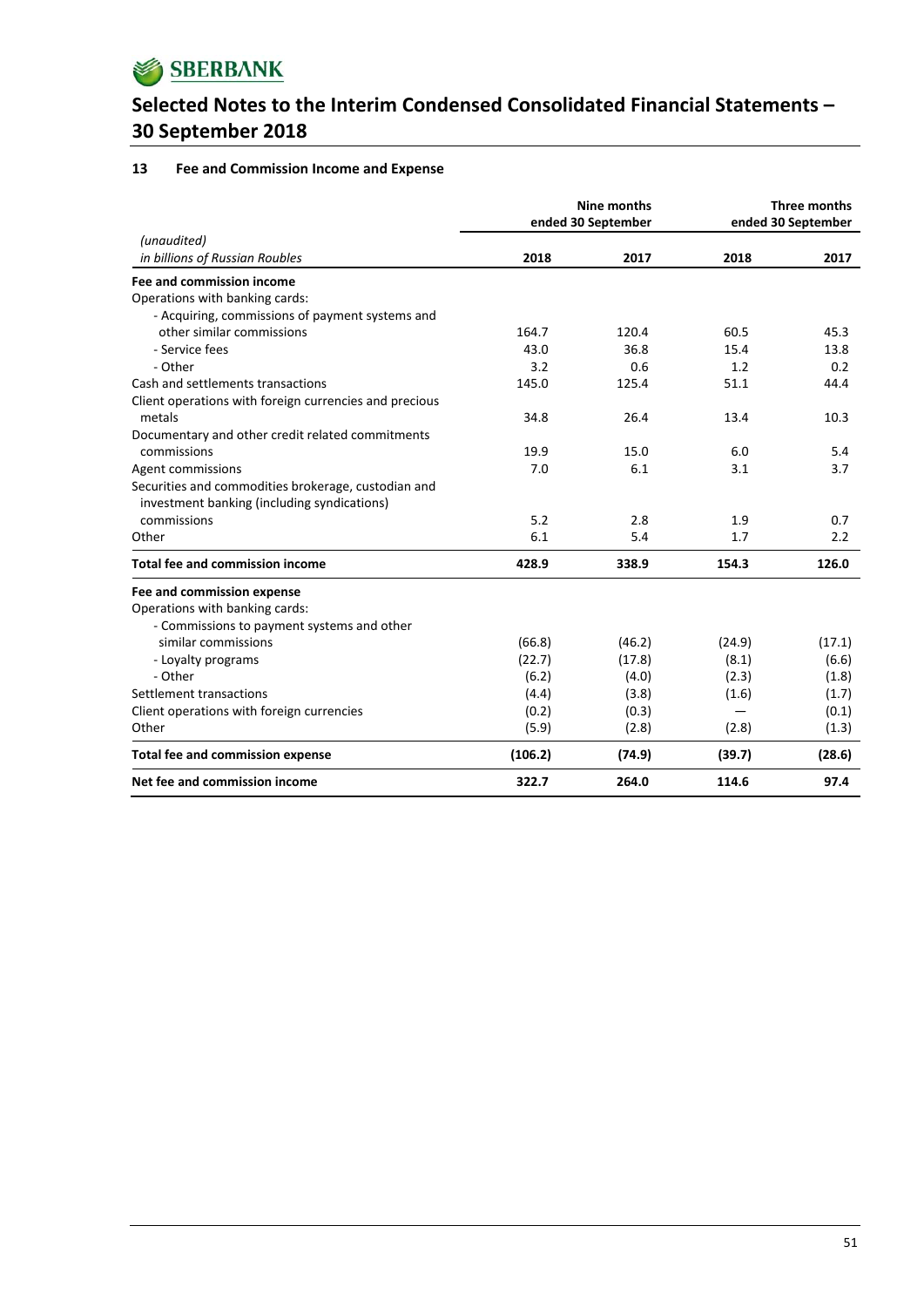

**14 Net gains / (losses) from derivatives, trading in foreign currencies, foreign exchange and precious metals accounts translation**

|                                           |       | Nine months        | Three months       |       |
|-------------------------------------------|-------|--------------------|--------------------|-------|
|                                           |       | ended 30 September | ended 30 September |       |
| (unaudited)                               |       |                    |                    |       |
| in billions of Russian Roubles            | 2018  | 2017               | 2018               | 2017  |
| Net gains from trading in foreign         |       |                    |                    |       |
| currencies, operations with foreign       |       |                    |                    |       |
| currency derivatives and foreign          |       |                    |                    |       |
| exchange translation:                     |       |                    |                    |       |
| - Net foreign exchange translation        |       |                    |                    |       |
| gains / (losses)                          | 18.4  | (25.4)             | 16.6               | (6.7) |
| - Net gains / (losses) from operations    |       |                    |                    |       |
| with foreign currency and foreign         |       |                    |                    |       |
| currency interest rate derivatives        | 14.3  | 30.5               | (4.9)              | 3.0   |
| - Net gains from trading in foreign       |       |                    |                    |       |
| currencies                                | 14.0  | 10.9               | 5.7                | 3.9   |
| Net gains from operations with precious   |       |                    |                    |       |
| metals, precious metals derivatives and   |       |                    |                    |       |
| precious metals accounts translation      | 1.0   | 5.5                | 0.1                | 4.2   |
| Net (losses) / gains from operations with |       |                    |                    |       |
| other derivatives                         | (2.7) | 2.4                | 2.1                | 1.3   |
|                                           |       |                    |                    |       |
| Total net gains from derivatives, trading |       |                    |                    |       |
| in foreign currencies, foreign exchange   |       |                    |                    |       |
| and precious metals accounts              |       |                    |                    |       |
| translation                               | 45.0  | 23.9               | 19.6               | 5.7   |

#### **15 Staff and Administrative Expenses**

|                                                |       | Nine months        | Three months |                    |  |
|------------------------------------------------|-------|--------------------|--------------|--------------------|--|
|                                                |       | ended 30 September |              | ended 30 September |  |
| (unaudited)                                    |       |                    |              |                    |  |
| in billions of Russian Roubles                 | 2018  | 2017               | 2018         | 2017               |  |
| Staff costs                                    | 283.8 | 273.2              | 92.6         | 88.9               |  |
| Depreciation of premises and equipment         | 34.2  | 28.7               | 12.7         | 10.4               |  |
| Administrative expenses                        | 24.4  | 22.7               | 9.0          | 9.1                |  |
| Taxes other than on income                     | 24.4  | 23.5               | 8.6          | 9.5                |  |
| Repairs and maintenance of premises            |       |                    |              |                    |  |
| and equipment                                  | 23.3  | 21.7               | 9.5          | 8.2                |  |
| Operating lease expenses                       | 19.4  | 19.6               | 6.5          | 6.6                |  |
| Amortization of intangible assets              | 15.1  | 13.1               | 5.5          | 4.4                |  |
| Telecommunication expenses                     | 14.6  | 13.7               | 5.3          | 5.2                |  |
| Consulting and assurance services              | 6.5   | 5.7                | 2.6          | 2.3                |  |
| Advertising and marketing services             | 4.4   | 2.6                | 2.0          | 1.1                |  |
| Other                                          | 6.1   | 7.0                | 2.5          | 1.7                |  |
| <b>Total staff and administrative expenses</b> | 456.2 | 431.5              | 156.8        | 147.4              |  |

For the nine months ended 30 September 2018 expenses for defined benefit pension contribution plans amounted to RR 40.4 billion (for the nine months ended 30 September 2017: RR 40.8 billion). For the three months ended 30 September 2018 expenses for defined benefit pension contribution plans amounted to RR 12.6 billion (for the three months ended 30 September 2017: RR 13.5 billion).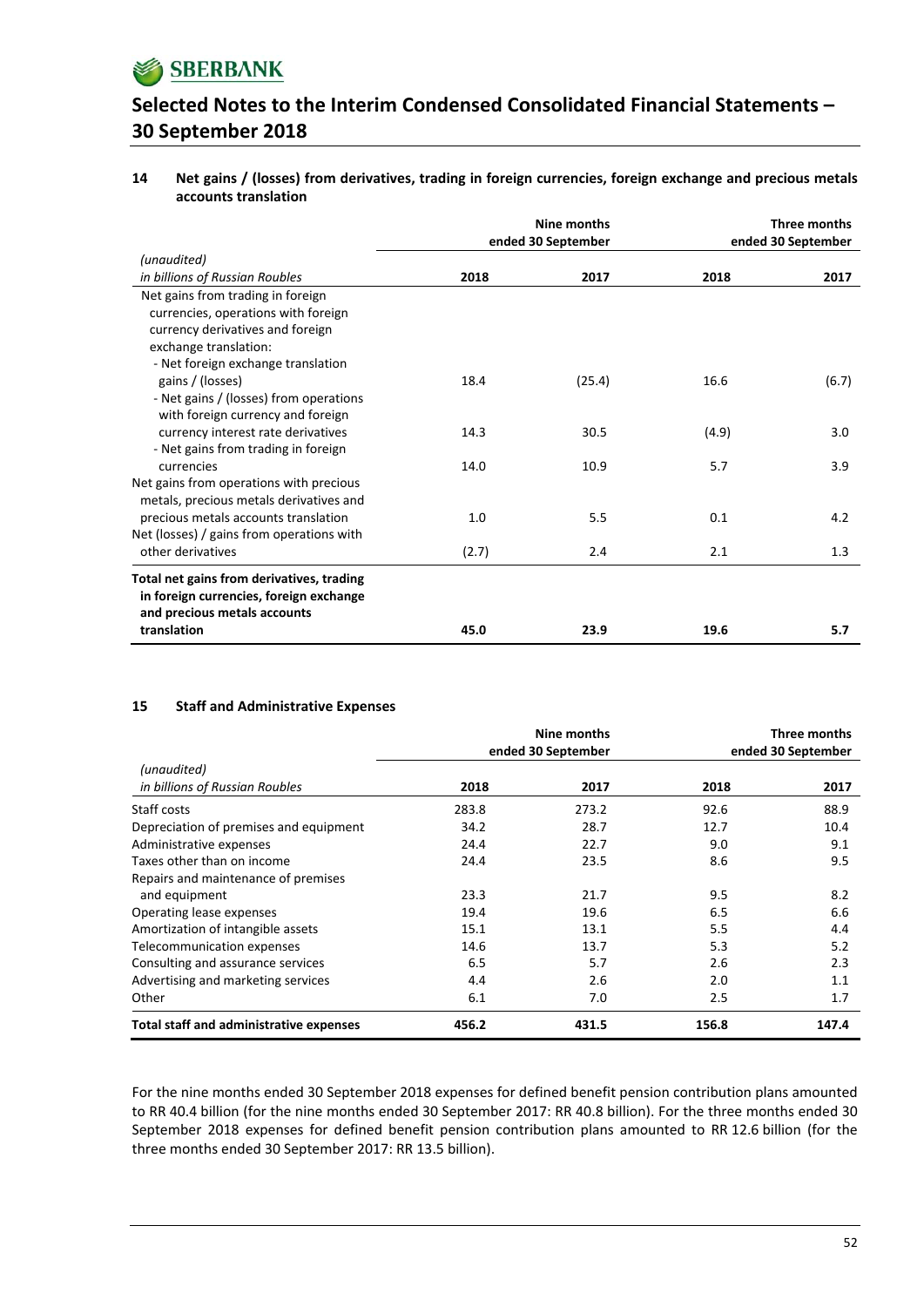

### **16 Earnings per Share and Dividends**

Basic earnings per share are calculated by dividing the profit attributable to the holders of ordinary shares of the Bank by the weighted average number of ordinary shares in issue during the period, excluding treasury shares. The Bank has no dilutive potential ordinary shares, therefore the diluted earnings per share equal to the basic earnings per share.

Earnings per ordinary share based on profit for the period attributable to the shareholders of the Bank, basic and diluted, are calculated in the table below.

|                                                                                                                                                                 | ended 30 September |                | Three months<br>ended 30 September |       |
|-----------------------------------------------------------------------------------------------------------------------------------------------------------------|--------------------|----------------|------------------------------------|-------|
| (unaudited)<br>in billions of Russian Roubles                                                                                                                   | 2018               | 2017           | 2018                               | 2017  |
| Profit for the period attributable to the<br>shareholders of the Bank<br>Less preference dividends declared                                                     | 655.6<br>(11.7)    | 576.0<br>(5.8) | 228.2                              | 222.4 |
| Profit attributable to the ordinary<br>shareholders of the Bank                                                                                                 | 643.9              | 570.2          | 228.2                              | 222.4 |
| Weighted average number of ordinary<br>shares in issue (billions)                                                                                               | 21.5               | 21.5           | 21.5                               | 21.5  |
| Earnings per ordinary share based on<br>profit for the period attributable to the<br>shareholders of the Bank, basic and<br>diluted (expressed in RR per share) | 29.91              | 26.48          | 10.60                              | 10.33 |

Earnings per ordinary share based on profit from continuing operations attributable to the shareholders of the Bank, basic and diluted, are calculated in the table below.

|                                                                                                                                                               |        | Nine months<br>ended 30 September | Three months<br>ended 30 September |       |
|---------------------------------------------------------------------------------------------------------------------------------------------------------------|--------|-----------------------------------|------------------------------------|-------|
| (unaudited)<br>in billions of Russian Roubles                                                                                                                 | 2018   | 2017                              | 2018                               | 2017  |
| Profit from continuing operations<br>attributable to the shareholders of the                                                                                  |        |                                   |                                    |       |
| Bank                                                                                                                                                          | 650.6  | 552.0                             | 217.2                              | 214.6 |
| Less preference dividends declared                                                                                                                            | (11.7) | (5.8)                             |                                    |       |
| Profit from continuing operations<br>attributable to the ordinary                                                                                             |        |                                   |                                    |       |
| shareholders of the Bank                                                                                                                                      | 638.9  | 546.2                             | 217.2                              | 214.6 |
| Weighted average number of ordinary                                                                                                                           |        |                                   |                                    |       |
| shares in issue (billions)                                                                                                                                    | 21.5   | 21.5                              | 21.5                               | 21.5  |
| Earnings per ordinary share based on<br>profit from continuing operations<br>attributable to the shareholders of the<br>Bank, basic and diluted (expressed in |        |                                   |                                    |       |
| RR per share)                                                                                                                                                 | 29.68  | 25.36                             | 10.09                              | 9.96  |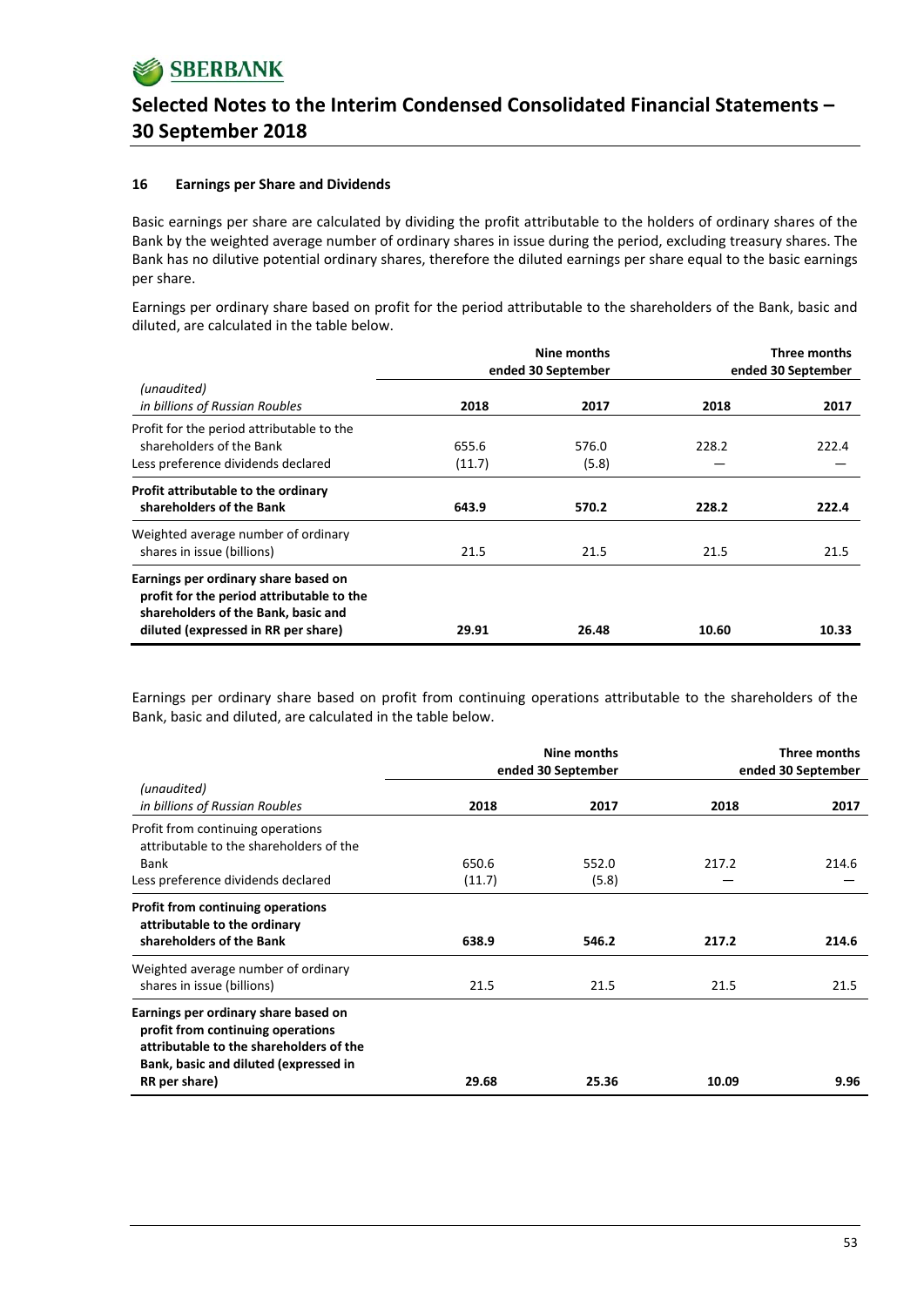### **16 Earnings per Share and Dividends (continued)**

On 8 June 2018, the Annual General Shareholders' Meeting of the Bank declared dividends of RR 271.0 billion for 2017 (including RR 0.9 billion of ordinary dividends and RR 0.3 billion of preference dividends attributable to the subsidiaries of the Bank). On 26 May 2017, the Annual General Shareholders' Meeting of the Bank declared dividends of RR 135.5 billion for 2016 (including RR 0.4 billion of ordinary dividends and RR 0.2 billion of preference dividends attributable to the subsidiaries of the Bank).

|                                                                               | Nine months ended 30 September | 2018       | Nine months ended 30 September | 2017       |
|-------------------------------------------------------------------------------|--------------------------------|------------|--------------------------------|------------|
| (unaudited)<br>in billions of Russian Roubles                                 | Ordinary                       | Preference | Ordinary                       | Preference |
| Dividends payable as at 1 January                                             | 0.5                            | 0.1        | 0.3                            | 0.1        |
| Dividends declared during the period                                          | 258.1                          | 11.7       | 129.1                          | 5.8        |
| Dividends paid during the period                                              | (257.0)                        | (11.5)     | (128.9)                        | (5.8)      |
| Dividends payable as at 30 September                                          | $1.6\,$                        | 0.3        | 0.5                            | 0.1        |
| Dividends per share declared during the<br>period (expressed in RR per share) | 12.00                          | 12.00      | 6.00                           | 6.00       |

#### **17 Other Reserves**

|                                                                                      |      |                |                                                | Attributable to shareholders of the Bank |             |                                  |                 |
|--------------------------------------------------------------------------------------|------|----------------|------------------------------------------------|------------------------------------------|-------------|----------------------------------|-----------------|
|                                                                                      |      | Revaluation    | <b>Fair value</b><br>reserve for<br>investment | <b>Fair value</b><br>reserve for<br>debt | Foreign     | Remeasure-<br>ment<br>of defined |                 |
|                                                                                      |      | reserve for    | securities                                     | instruments                              | currency    | benefit                          |                 |
|                                                                                      |      | office         | available-                                     | measured                                 | translation | pension                          |                 |
| in billions of Russian Roubles                                                       | Note | premises       | for-sale                                       | at FVOCI                                 | reserve     | plans                            | Total           |
| Balance as at 31 December 2016                                                       |      | 66.9           | 24.0                                           |                                          | (19.8)      | (1.1)                            | 70.0            |
| Changes in equity for the nine months ended<br>30 September 2017 (unaudited)         |      |                |                                                |                                          |             |                                  |                 |
| Transfer of revaluation reserve for office<br>premises upon disposal or depreciation |      | (2.1)          |                                                |                                          |             |                                  | (2.1)           |
| Other comprehensive (loss) / income for the<br>period                                |      | (0.6)          | 8.2                                            |                                          | (2.2)       | 0.2                              | 5.6             |
| Balance as at 30 September 2017 (unaudited)                                          |      | 64.2           | 32.2                                           |                                          | (22.0)      | (0.9)                            | 73.5            |
| Balance as at 31 December 2017                                                       |      | 60.8           | 35.3                                           |                                          | (26.4)      | (1.3)                            | 68.4            |
| Impact of adopting IFRS 9 as at 1 January 2018<br>(unaudited)                        | 4    |                | (35.3)                                         | 28.2                                     |             |                                  | (7.1)           |
| Restated balance as at 1 January 2018<br>(unaudited)                                 |      | 60.8           |                                                | 28.2                                     | (26.4)      | (1.3)                            | 61.3            |
| Changes in equity for the nine months ended<br>30 September 2018 (unaudited)         |      |                |                                                |                                          |             |                                  |                 |
| Transfer of revaluation reserve for office                                           |      |                |                                                |                                          |             |                                  |                 |
| premises upon disposal or depreciation<br>Other comprehensive loss for the period    |      | (2.3)<br>(0.8) |                                                | (58.2)                                   | (31.3)      | (1.1)                            | (2.3)<br>(91.4) |
| Balance as at 30 September 2018 (unaudited)                                          |      | 57.7           |                                                | (30.0)                                   | (57.7)      | (2.4)                            | (32.4)          |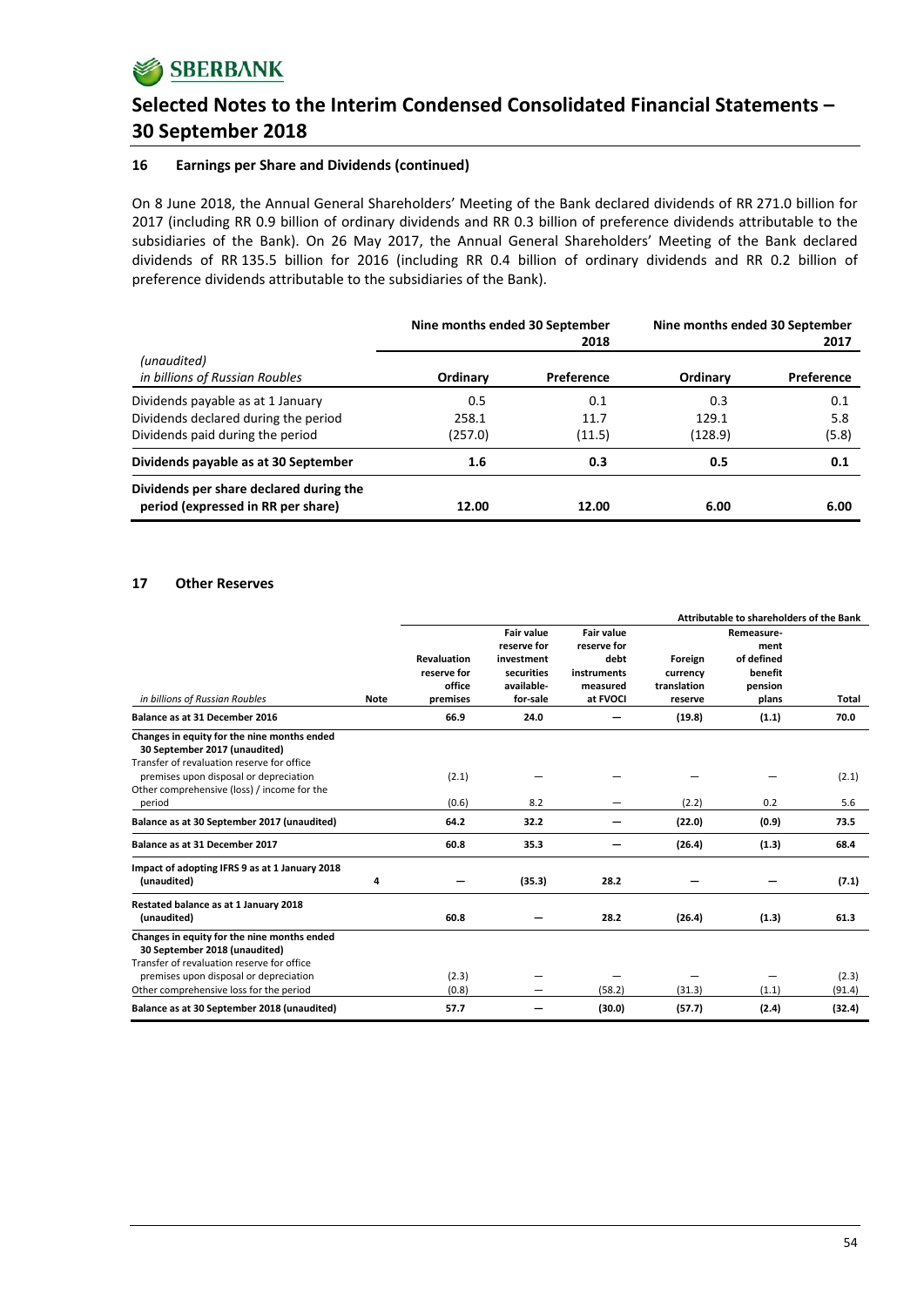## **18 Segment Analysis**

For the purposes of management the Group is divided into operating segments of activity – Central head office, 12 regional head offices and subsidiaries – which are defined on the basis of organizational structure of the Group and geographical areas. The principal activity of all operating segments is banking operations. For the purposes of presentation in these interim condensed consolidated financial statements the operating segments are aggregated in the following reportable segments:

## **Moscow, including:**

- Central head office of the Group,
- Regional head office of Moscow,
- Subsidiaries of the Group located in the region.
- **Central and Northern regions of European part of Russia, including:** Regional head offices:
	- Severo-Zapadny Saint-Petersburg,
	- Tsentralno-Chernozemny Voronezh,
	- Srednerussky Moscow:

Subsidiaries of the Group located in the region.

- **Volga region and South of European part of Russia, including:** Regional head offices:
	- Volgo-Vyatsky Nizhniy Novgorod,
	- Povolzhsky Samara,
	- Yugo-Zapadny Rostov-on-Don;

Subsidiaries of the Group located in the region.

**Ural, Siberia and Far East of Russia, including:**

Regional head offices:

- Uralsky Ekaterinburg,
- Sibirsky Novosibirsk,
- Zapadno-Sibirsky Tumen,
- Dalnevostochny Khabarovsk,
- Baikalsky Irkutsk;

Subsidiaries of the Group located in the region.

- **Other countries, including:**
	- Subsidiaries located in Turkey,
	- Subsidiaries located in Ukraine, Kazakhstan, Belarus,
	- Subsidiaries located in Austria and Switzerland,
	- Subsidiaries of Sberbank Europe AG located in Central and Eastern Europe,
	- CIB group companies located in the USA, the United Kingdom, Cyprus and certain other jurisdictions,
	- ─ A branch office in India,
	- Representative offices in Germany and China.

The Management of the Group analyses operating results of every segment of activity for the purposes of making decision about allocation of resources and assessment of segments' business results. The segment reporting and operating results which are provided to the Management of the Group for analysis are prepared mainly under Russian accounting standards, except the segment reporting of the subsidiaries which is prepared under International Financial Reporting Standards.

Intersegment operations are performed on the basis of internal transfer pricing rates which are established, approved and regularly revised by the Management of the Group.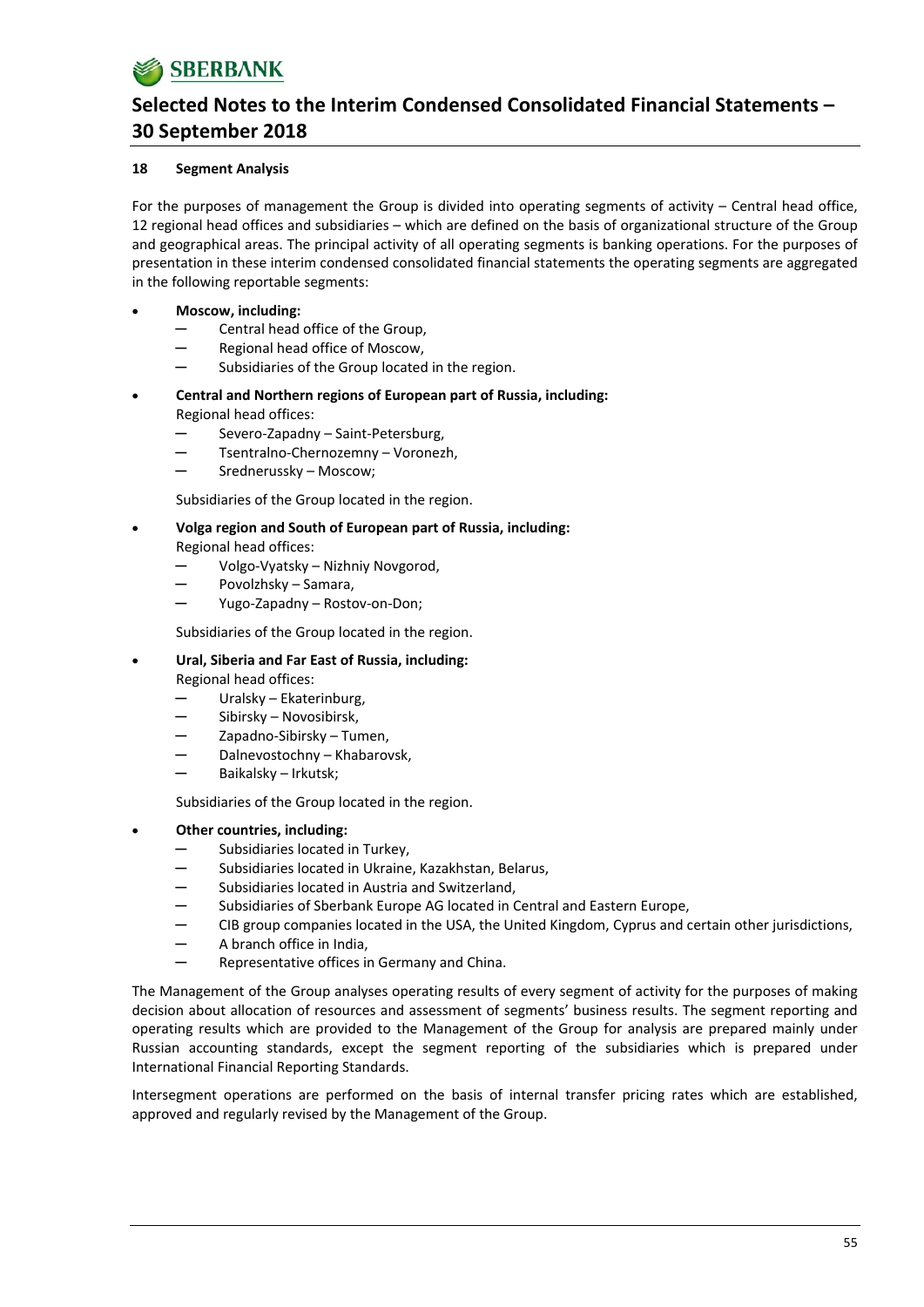## **18 Segment Analysis (continued)**

The activity of each subsidiary is controlled by the Group integrally.

Segment reporting of the Group's assets and liabilities as at 30 September 2018 is as follows:

| (unaudited)                    |               | <b>Central and</b><br><b>Northern</b><br>regions of<br>European | Volga region<br>and South of<br>European | Ural. Siberia<br>and Far East | Other     |          |
|--------------------------------|---------------|-----------------------------------------------------------------|------------------------------------------|-------------------------------|-----------|----------|
| in billions of Russian Roubles | <b>Moscow</b> | part of Russia                                                  | part of Russia                           | of Russia                     | countries | Total    |
| Total assets                   | 14.801.3      | 3.712.8                                                         | 3.133.4                                  | 3.520.2                       | 4.022.9   | 29,190.6 |
| <b>Total liabilities</b>       | 10,724.4      | 4,646.4                                                         | 3,603.2                                  | 3,564.9                       | 3,205.3   | 25,744.2 |

Segment reporting of the Group's assets and liabilities as at 31 December 2017 is as follows:

| in billions of Russian Roubles | <b>Moscow</b> | <b>Central and</b><br><b>Northern</b><br>regions of<br>European<br>part of Russia | Volga region<br>and South of<br>European<br>part of Russia | Ural, Siberia<br>and Far East<br>of Russia | Other<br>countries | Total    |
|--------------------------------|---------------|-----------------------------------------------------------------------------------|------------------------------------------------------------|--------------------------------------------|--------------------|----------|
| Total assets                   | 12,812.1      | 3,313.6                                                                           | 3.189.6                                                    | 3.451.8                                    | 4.222.8            | 26,989.9 |
| <b>Total liabilities</b>       | 8,879.1       | 4,623.2                                                                           | 3,547.0                                                    | 3.454.3                                    | 3.244.9            | 23,748.5 |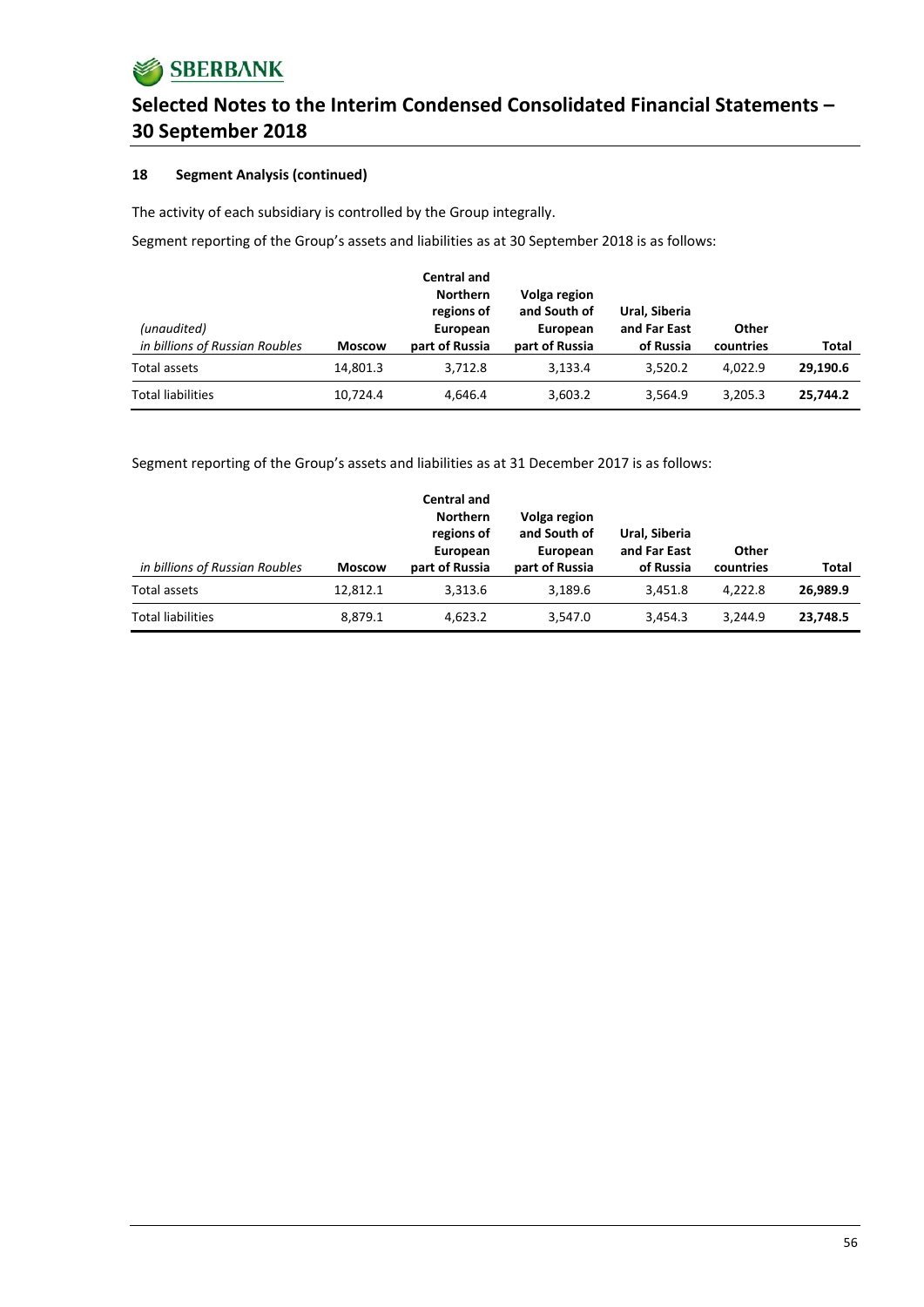## **18 Segment Analysis (continued)**

Reconciliation of total assets and total liabilities as per the reportable segments with the Group's total assets and total liabilities under IFRS as at 30 September 2018 and 31 December 2017 is as follows:

|                                                                       |              | 30 September 2018<br>(unaudited) |              | 31 December 2017   |  |  |
|-----------------------------------------------------------------------|--------------|----------------------------------|--------------|--------------------|--|--|
|                                                                       | <b>Total</b> | <b>Total</b>                     | <b>Total</b> | Total              |  |  |
| in billions of Russian Roubles                                        | assets       | liabilities                      | assets       | <b>liabilities</b> |  |  |
| <b>Total segment assets and liabilities</b>                           | 29,190.6     | 25,744.2                         | 26,989.9     | 23,748.5           |  |  |
| Difference in netting sets                                            | (5.0)        | (5.0)                            | 0.7          | 0.7                |  |  |
| Adjustment to staff expenses accrued                                  |              |                                  |              |                    |  |  |
| (bonuses, annual leave, pension                                       |              |                                  |              |                    |  |  |
| liabilities)                                                          |              | 1.4                              |              | 0.1                |  |  |
| Adjustment of credit loss allowance for                               |              |                                  |              |                    |  |  |
| debt financial assets                                                 | (30.4)       |                                  | 75.8         |                    |  |  |
| Accounting for derivatives at fair value                              | 7.6          | (4.7)                            | (1.4)        | 11.5               |  |  |
| Accounting for loans by effective rate                                |              |                                  |              |                    |  |  |
| method                                                                | 61.0         |                                  | (8.5)        |                    |  |  |
| Write-down of low value assets                                        | (10.4)       |                                  | (10.0)       |                    |  |  |
| Adjustment of other provisions                                        | 198.9        |                                  | 157.1        |                    |  |  |
| Adjustment of depreciation and initial                                |              |                                  |              |                    |  |  |
| cost or revalued amount of premises                                   |              |                                  |              |                    |  |  |
| and equipment                                                         | 4.4          |                                  | (0.5)        |                    |  |  |
| Accounting for financial contracts with                               |              |                                  |              |                    |  |  |
| embedded derivatives                                                  | (0.2)        |                                  | (1.0)        |                    |  |  |
| Accounting for financing by the effective                             |              |                                  |              |                    |  |  |
| rate method and early redemption of                                   |              |                                  |              |                    |  |  |
| debt securities in issue                                              | (116.1)      | (117.2)                          | (81.1)       | (78.5)             |  |  |
| Accrual of expenses on customer loyalty                               |              |                                  |              |                    |  |  |
| programs                                                              |              | 2.6                              |              | 0.7                |  |  |
| Currency translation of investments in<br>subsidiaries and associates | (3.3)        |                                  | (3.3)        |                    |  |  |
| Adjustment for credit related                                         |              |                                  |              |                    |  |  |
| commitments provision                                                 |              | (60.4)                           |              | (41.6)             |  |  |
| Adjustment for legal claims provision                                 |              | 4.4                              |              | 1.1                |  |  |
| Commission income adjustment                                          | 9.3          | 2.7                              | 7.3          | 2.6                |  |  |
| Reclassification of securities between                                |              |                                  |              |                    |  |  |
| portfolios                                                            | (0.3)        | (1.0)                            |              |                    |  |  |
| Adjustment for recognition of securities                              |              |                                  |              |                    |  |  |
| on trade date                                                         | 0.4          | 0.4                              |              |                    |  |  |
| Accounting for mortgage loans                                         |              |                                  |              |                    |  |  |
| securitisation                                                        | 2.8          | 2.7                              | 3.9          | 3.9                |  |  |
| Adjustment for deferred tax                                           | (25.1)       | 14.0                             | (2.7)        | 23.9               |  |  |
| Accounting for loans at fair value                                    | (16.5)       |                                  |              |                    |  |  |
| Effect of initial recognition of financial                            |              |                                  |              |                    |  |  |
| instruments at fair value                                             | (15.7)       | (0.1)                            | (5.0)        | (1.6)              |  |  |
| Other                                                                 | (4.1)        | 3.2                              | (9.0)        | 4.9                |  |  |
| The Group's total assets/liabilities under                            |              |                                  |              |                    |  |  |
| <b>IFRS</b>                                                           | 29,247.9     | 25,587.2                         | 27,112.2     | 23,676.2           |  |  |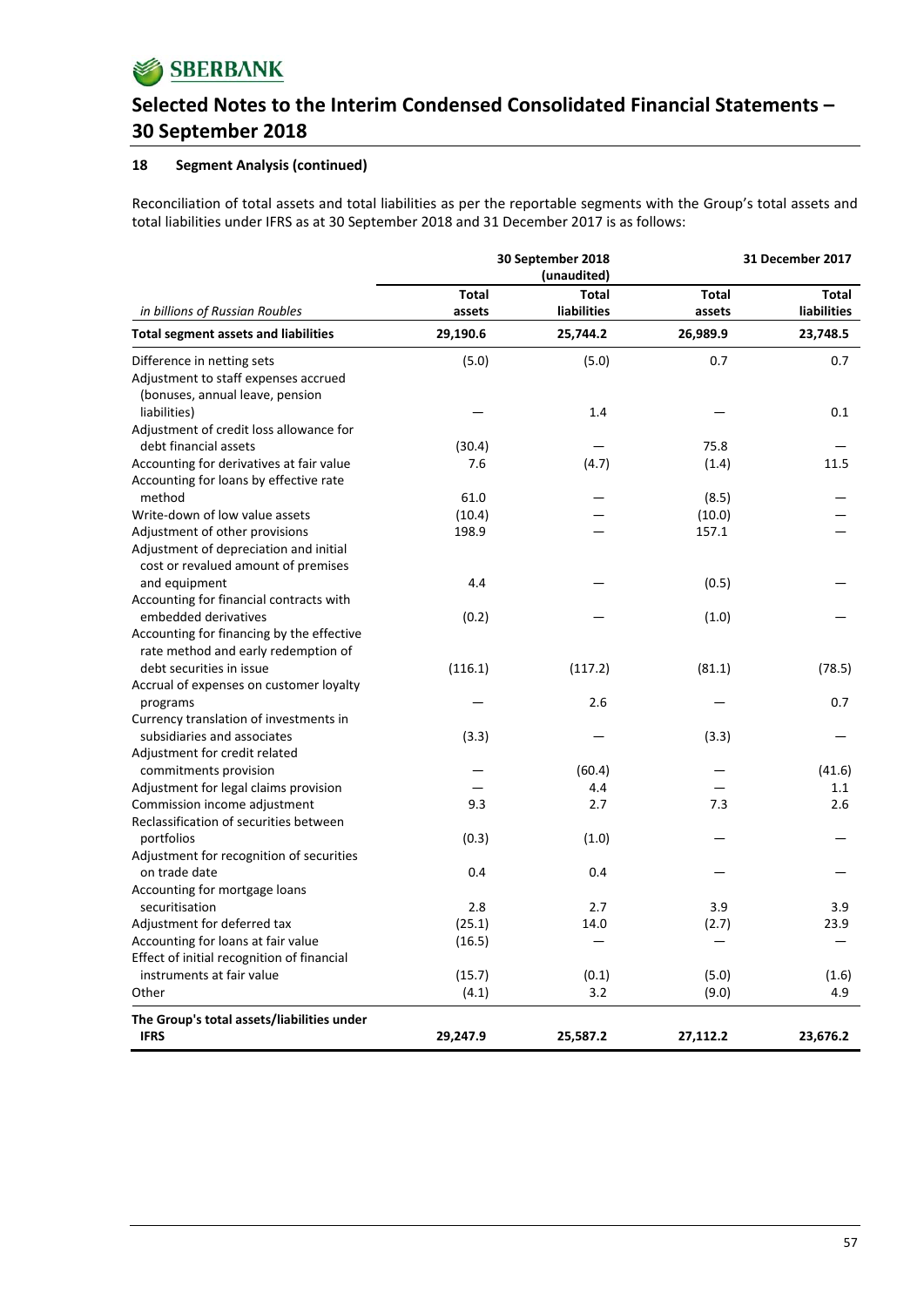

## **18 Segment Analysis (continued)**

Segment reporting of the Group's income and expenses for the nine months ended 30 September 2018 is as follows:

| (unaudited)<br>in billions of Russian<br>Roubles                                                                                                                                                    | Moscow                | <b>Central and</b><br><b>Northern</b><br>regions of<br>European<br>part of Russia | Volga region<br>and South of<br>European<br>part of Russia | Ural, Siberia<br>and Far East<br>of Russia | Other<br>countries   | Inter-<br>company<br>eliminations | Total                    |
|-----------------------------------------------------------------------------------------------------------------------------------------------------------------------------------------------------|-----------------------|-----------------------------------------------------------------------------------|------------------------------------------------------------|--------------------------------------------|----------------------|-----------------------------------|--------------------------|
| Interest income<br>Interest expense<br>Intersegment income /                                                                                                                                        | 785.3<br>(305.4)      | 284.8<br>(126.4)                                                                  | 264.6<br>(92.9)                                            | 290.6<br>(88.6)                            | 235.2<br>(131.5)     | (61.4)<br>59.9                    | 1,799.1<br>(684.9)       |
| (expense)                                                                                                                                                                                           | 94.5                  | (30.8)                                                                            | (31.5)                                                     | (32.2)                                     | —                    |                                   |                          |
| Net interest income                                                                                                                                                                                 | 574.4                 | 127.6                                                                             | 140.2                                                      | 169.8                                      | 103.7                | (1.5)                             | 1,114.2                  |
| Net fee and commission<br>income<br>Net trading income<br>Other net operating<br>gains/(losses)                                                                                                     | 36.1<br>(8.0)<br>24.4 | 100.3<br>0.7<br>(5.2)                                                             | 89.2<br>0.7<br>(14.0)                                      | 93.6<br>0.7<br>(6.0)                       | 37.3<br>2.3<br>(7.1) | (18.7)<br>0.9<br>(12.3)           | 337.8<br>(2.7)<br>(20.2) |
| Net operating income<br>before credit loss<br>allowance                                                                                                                                             | 626.9                 | 223.4                                                                             | 216.1                                                      | 258.1                                      | 136.2                | (31.6)                            | 1,429.1                  |
| Net credit loss allowance<br>charge for debt financial<br>assets<br>Staff and administrative<br>expenses                                                                                            | (38.0)<br>(244.7)     | (21.4)<br>(66.3)                                                                  | (21.7)<br>(59.7)                                           | (24.6)<br>(65.9)                           | (71.2)<br>(68.0)     | 13.8<br>15.2                      | (163.1)<br>(489.4)       |
| Profit/(loss) before tax<br>(Segment result)                                                                                                                                                        | 344.2                 | 135.7                                                                             | 134.7                                                      | 167.6                                      | (3.0)                | (2.6)                             | 776.6                    |
| <b>Other disclosures</b><br>Capital expenditure incurred<br>(additions of premises,<br>equipment, intangible<br>assets and investment<br>property)<br>Depreciation of premises<br>and equipment and | 44.4                  | 12.0                                                                              | 13.8                                                       | 12.1                                       | 30.1                 |                                   | 112.4                    |
| amortisation of intangible<br>assets                                                                                                                                                                | (31.3)                | (5.3)                                                                             | (6.3)                                                      | (5.9)                                      | (8.2)                |                                   | (57.0)                   |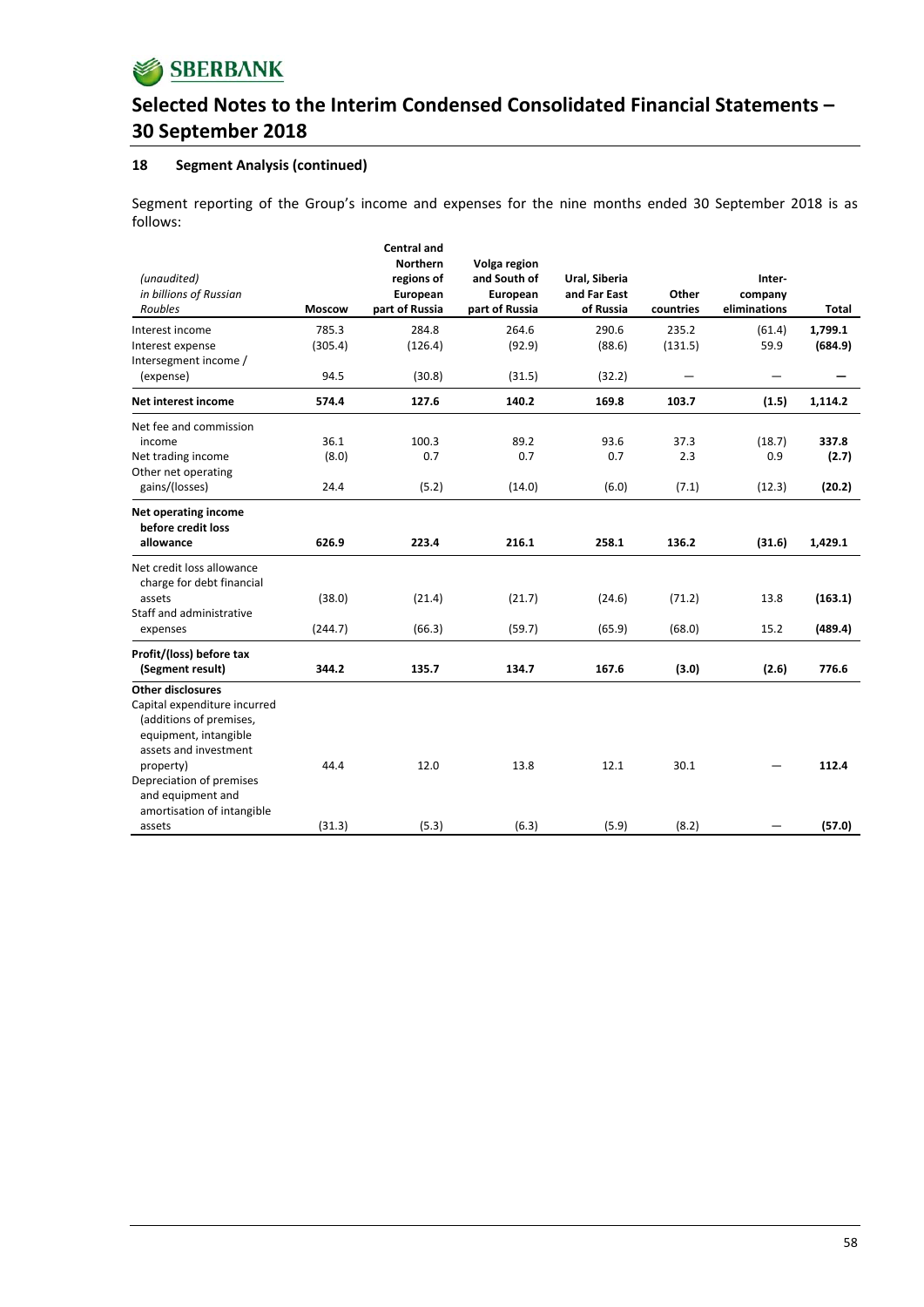

## **18 Segment Analysis (continued)**

Segment reporting of the Group's income and expenses for the three months ended 30 September 2018 is as follows:

| (unaudited)<br>in billions of Russian<br>Roubles                                                                                                                               | <b>Moscow</b>         | <b>Central and</b><br><b>Northern</b><br>regions of<br>European<br>part of Russia | Volga region<br>and South of<br>European<br>part of Russia | Ural, Siberia<br>and Far East<br>of Russia | Other<br>countries       | Inter-<br>company<br>eliminations | Total                  |
|--------------------------------------------------------------------------------------------------------------------------------------------------------------------------------|-----------------------|-----------------------------------------------------------------------------------|------------------------------------------------------------|--------------------------------------------|--------------------------|-----------------------------------|------------------------|
| Interest income<br>Interest expense<br>Intersegment income /                                                                                                                   | 275.8<br>(110.8)      | 98.5<br>(41.6)                                                                    | 87.7<br>(30.2)                                             | 98.0<br>(29.3)                             | 79.8<br>(47.5)           | (21.4)<br>21.4                    | 618.4<br>(238.0)       |
| (expense)                                                                                                                                                                      | 30.5                  | (9.9)                                                                             | (10.3)                                                     | (10.3)                                     | $\overline{\phantom{m}}$ | —                                 |                        |
| Net interest income                                                                                                                                                            | 195.5                 | 47.0                                                                              | 47.2                                                       | 58.4                                       | 32.3                     | $\overline{\phantom{0}}$          | 380.4                  |
| Net fee and commission<br>income<br>Net trading income<br>Other net operating<br>gains/(losses)                                                                                | 17.5<br>(21.0)<br>7.0 | 34.7<br>0.6<br>(0.4)                                                              | 30.5<br>0.7<br>(0.6)                                       | 31.8<br>0.7<br>(1.0)                       | 13.8<br>4.6<br>0.4       | (6.6)<br>3.8<br>1.5               | 121.7<br>(10.6)<br>6.9 |
| Net operating income<br>before credit loss<br>allowance                                                                                                                        | 199.0                 | 81.9                                                                              | 77.8                                                       | 89.9                                       | 51.1                     | (1.3)                             | 498.4                  |
| Net credit loss allowance<br>charge for debt financial<br>assets<br>Staff and administrative<br>expenses                                                                       | (31.2)<br>(87.4)      | (4.5)<br>(21.4)                                                                   | (4.3)<br>(19.4)                                            | (4.5)<br>(21.0)                            | (21.9)<br>(21.8)         | (3.0)<br>5.3                      | (69.4)<br>(165.7)      |
| Profit before tax<br>(Segment result)                                                                                                                                          | 80.4                  | 56.0                                                                              | 54.1                                                       | 64.4                                       | 7.4                      | 1.0                               | 263.3                  |
| <b>Other disclosures</b><br>Capital expenditure incurred<br>(additions of premises,<br>equipment, intangible<br>assets and investment<br>property)<br>Depreciation of premises | 19.7                  | 4.9                                                                               | 6.1                                                        | 5.1                                        | 16.4                     |                                   | 52.2                   |
| and equipment and<br>amortisation of intangible<br>assets                                                                                                                      | (11.7)                | (1.8)                                                                             | (2.1)                                                      | (1.9)                                      | (2.9)                    |                                   | (20.4)                 |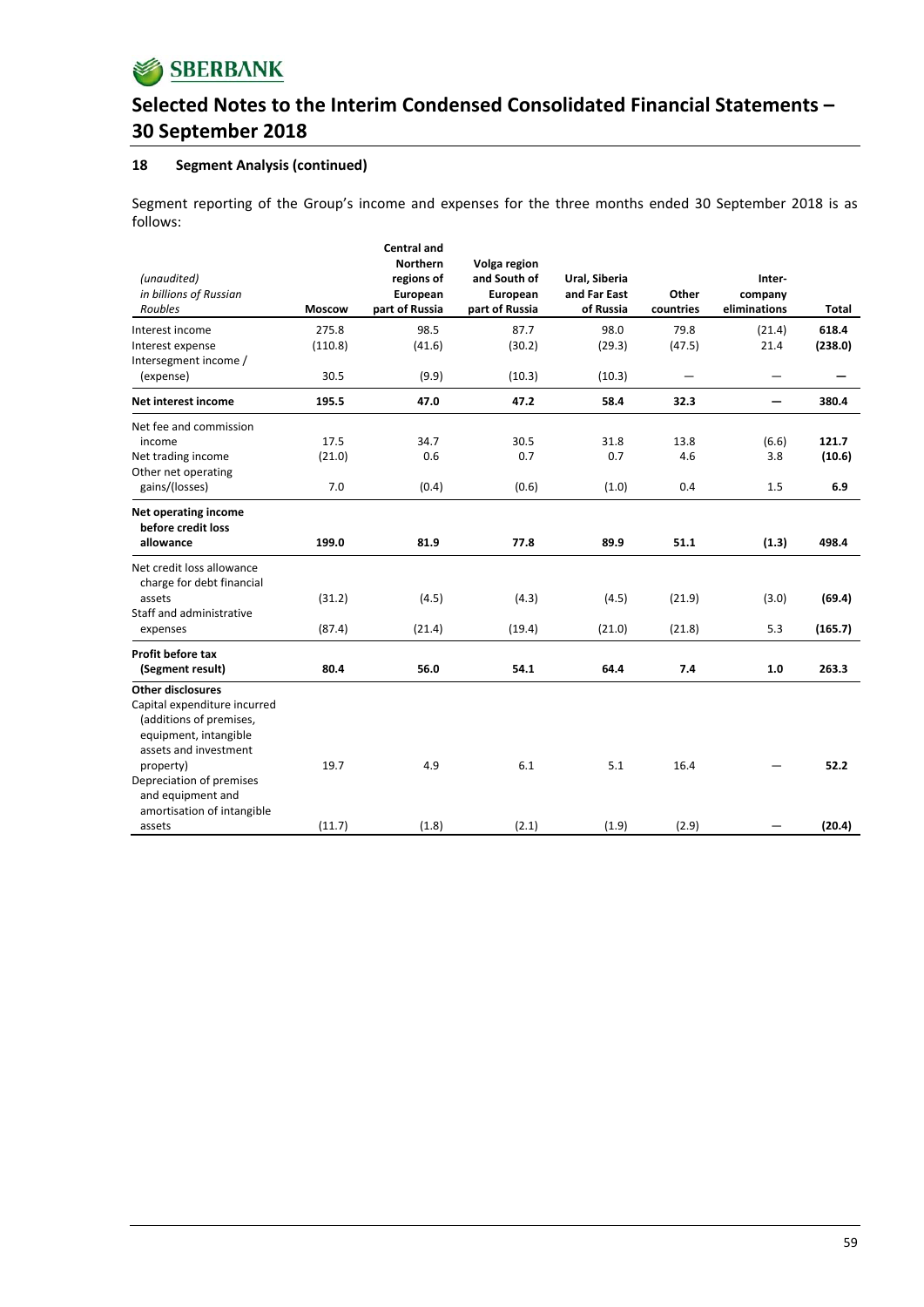

### **18 Segment Analysis (continued)**

Segment reporting of the Group's income and expenses for the nine months ended 30 September 2017 is as follows:

| (unaudited)<br>in billions of Russian<br>Roubles       | <b>Moscow</b> | <b>Central and</b><br><b>Northern</b><br>regions of<br>European<br>part of Russia | Volga region<br>and South of<br>European<br>part of Russia | Ural, Siberia<br>and Far East<br>of Russia | Other<br>countries | Inter-<br>company<br>eliminations | Total   |
|--------------------------------------------------------|---------------|-----------------------------------------------------------------------------------|------------------------------------------------------------|--------------------------------------------|--------------------|-----------------------------------|---------|
| Interest income                                        | 713.5         | 270.8                                                                             | 271.4                                                      | 306.3                                      | 217.7              | (53.0)                            | 1,726.7 |
| Interest expense<br>Intersegment income /              | (269.6)       | (140.4)                                                                           | (103.6)                                                    | (102.0)                                    | (105.9)            | 52.2                              | (669.3) |
| (expense)                                              | 75.8          | (26.6)                                                                            | (24.1)                                                     | (25.1)                                     |                    |                                   |         |
| Net interest income                                    | 519.7         | 103.8                                                                             | 143.7                                                      | 179.2                                      | 111.8              | (0.8)                             | 1,057.4 |
| Net fee and commission                                 |               |                                                                                   |                                                            |                                            |                    |                                   |         |
| income                                                 | 14.0          | 82.5                                                                              | 73.7                                                       | 79.5                                       | 31.1               | (5.9)                             | 274.9   |
| Net trading income                                     | 44.3          | (0.1)                                                                             | (0.1)                                                      |                                            | (2.5)              | (3.0)                             | 38.6    |
| Other net operating losses                             | (4.8)         | (8.0)                                                                             | (2.6)                                                      | (7.6)                                      | (2.3)              | 1.3                               | (24.0)  |
| Net operating income<br>before credit loans            |               |                                                                                   |                                                            |                                            |                    |                                   |         |
| allowance                                              | 573.2         | 178.2                                                                             | 214.7                                                      | 251.1                                      | 138.1              | (8.4)                             | 1,346.9 |
| Net credit loss allowance<br>charge for debt financial |               |                                                                                   |                                                            |                                            |                    |                                   |         |
| assets                                                 | (94.3)        | (27.5)                                                                            | (40.5)                                                     | (22.3)                                     | (43.0)             |                                   | (227.6) |
| Staff and administrative                               |               |                                                                                   |                                                            |                                            |                    |                                   |         |
| expenses                                               | (208.2)       | (67.1)                                                                            | (62.8)                                                     | (68.1)                                     | (67.9)             | 3.2                               | (470.9) |
| Profit before tax                                      |               |                                                                                   |                                                            |                                            |                    |                                   |         |
| (Segment result)                                       | 270.7         | 83.6                                                                              | 111.4                                                      | 160.7                                      | 27.2               | (5.2)                             | 648.4   |
| <b>Other disclosures</b>                               |               |                                                                                   |                                                            |                                            |                    |                                   |         |
| Capital expenditure incurred                           |               |                                                                                   |                                                            |                                            |                    |                                   |         |
| (additions of premises,                                |               |                                                                                   |                                                            |                                            |                    |                                   |         |
| equipment, intangible                                  |               |                                                                                   |                                                            |                                            |                    |                                   |         |
| assets and investment                                  |               |                                                                                   |                                                            |                                            |                    |                                   |         |
| property)                                              | 26.8          | 8.3                                                                               | 10.4                                                       | 8.6                                        | 27.2               |                                   | 81.3    |
| Depreciation of premises                               |               |                                                                                   |                                                            |                                            |                    |                                   |         |
| and equipment and                                      |               |                                                                                   |                                                            |                                            |                    |                                   |         |
| amortisation of intangible                             |               |                                                                                   |                                                            |                                            |                    |                                   |         |
| assets                                                 | (29.5)        | (5.5)                                                                             | (6.3)                                                      | (6.0)                                      | (6.8)              |                                   | (54.1)  |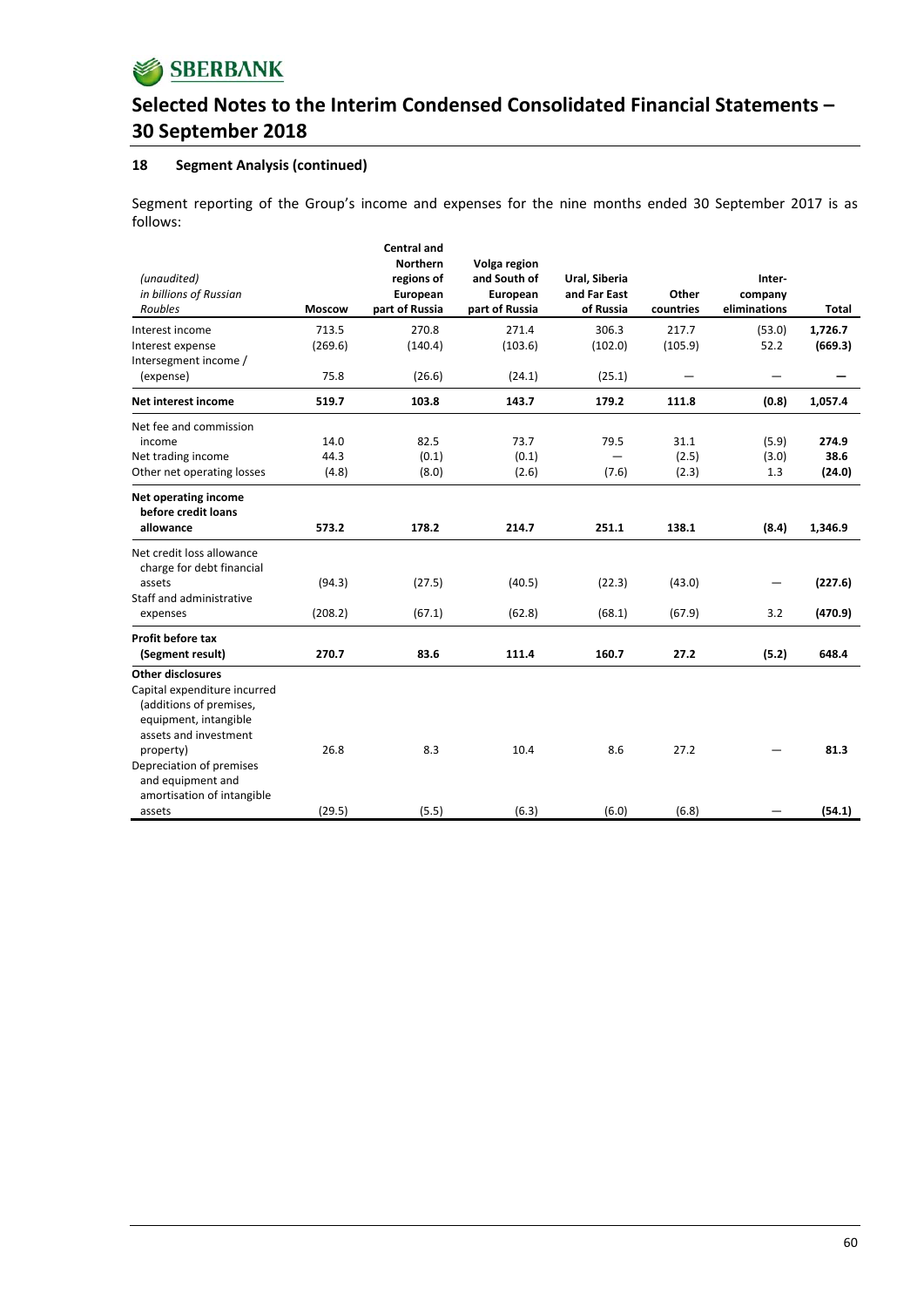

## **18 Segment Analysis (continued)**

Segment reporting of the Group's income and expenses for the three months ended 30 September 2017 is as follows:

| (unaudited)<br>in billions of Russian<br>Roubles                                                                                                                               | <b>Moscow</b>      | <b>Central and</b><br><b>Northern</b><br>regions of<br>European<br>part of Russia | Volga region<br>and South of<br>European<br>part of Russia | Ural, Siberia<br>and Far East<br>of Russia | Other<br>countries              | Inter-<br>company<br>eliminations | <b>Total</b>         |
|--------------------------------------------------------------------------------------------------------------------------------------------------------------------------------|--------------------|-----------------------------------------------------------------------------------|------------------------------------------------------------|--------------------------------------------|---------------------------------|-----------------------------------|----------------------|
| Interest income<br>Interest expense<br>Intersegment income /                                                                                                                   | 246.2<br>(93.0)    | 97.0<br>(43.8)                                                                    | 110.3<br>(40.6)                                            | 79.0<br>(22.8)                             | 76.1<br>(39.1)                  | (18.5)<br>18.5                    | 590.1<br>(220.8)     |
| (expense)                                                                                                                                                                      | 29.4               | (10.9)                                                                            | (11.1)                                                     | (7.4)                                      | $\overbrace{\phantom{1232211}}$ | —                                 |                      |
| Net interest income                                                                                                                                                            | 182.6              | 42.3                                                                              | 58.6                                                       | 48.8                                       | 37.0                            | -                                 | 369.3                |
| Net fee and commission<br>income<br>Net trading income<br>Other net operating<br>gains/(losses)                                                                                | 5.2<br>12.5<br>6.5 | 31.3<br>(2.0)                                                                     | 32.0<br>2.5                                                | 22.0<br>(3.4)                              | 10.8<br>1.7<br>(0.2)            | (0.1)<br>(4.1)<br>(0.4)           | 101.2<br>10.1<br>3.0 |
| Net operating income<br>before credit loans<br>allowance                                                                                                                       | 206.8              | 71.6                                                                              | 93.1                                                       | 67.4                                       | 49.3                            | (4.6)                             | 483.6                |
| Net credit loss allowance<br>charge for debt financial<br>assets<br>Staff and administrative<br>expenses                                                                       | (47.9)<br>(76.8)   | (1.0)<br>(24.2)                                                                   | (21.1)<br>(26.2)                                           | (5.3)<br>(17.5)                            | (14.5)<br>(23.2)                | -<br>1.2                          | (89.8)<br>(166.7)    |
| Profit before tax<br>(Segment result)                                                                                                                                          | 82.1               | 46.4                                                                              | 45.8                                                       | 44.6                                       | 11.6                            | (3.4)                             | 227.1                |
| <b>Other disclosures</b><br>Capital expenditure incurred<br>(additions of premises,<br>equipment, intangible<br>assets and investment<br>property)<br>Depreciation of premises | 12.7               | 3.9                                                                               | 5.3                                                        | 3.5                                        | 7.1                             |                                   | 32.5                 |
| and equipment and<br>amortisation of intangible<br>assets                                                                                                                      | (10.0)             | (1.9)                                                                             | (2.4)                                                      | (1.8)                                      | (2.5)                           |                                   | (18.6)               |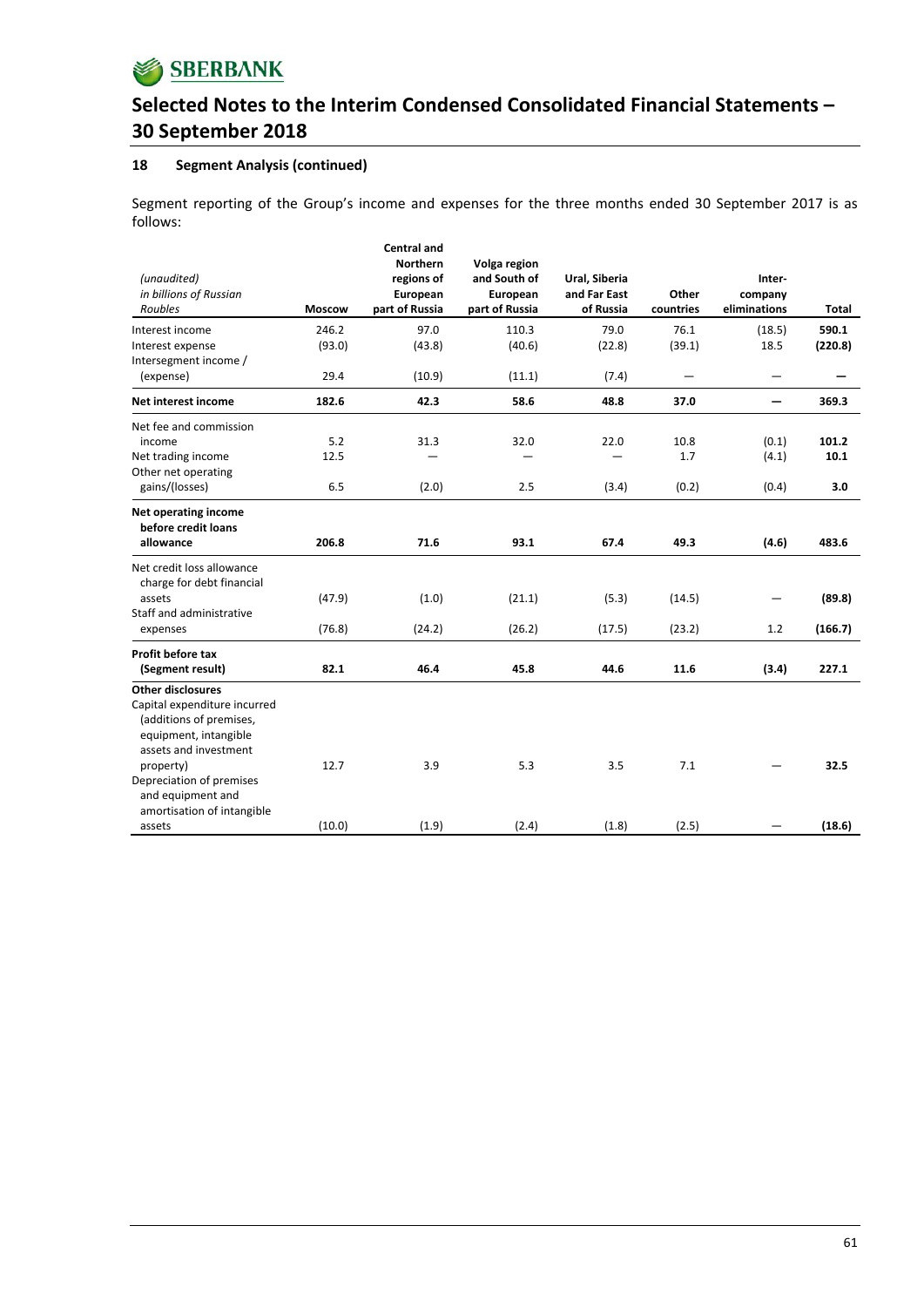

## **18 Segment Analysis (continued)**

Reconciliation of profit before tax for the reportable segments with the Group's profit before tax under IFRS for the nine months and three months ended 30 September 2018 and 30 September 2017 is as follows:

|                                                                                    | Nine months |                 | Three months      |       |  |
|------------------------------------------------------------------------------------|-------------|-----------------|-------------------|-------|--|
|                                                                                    | ended       |                 |                   | ended |  |
|                                                                                    |             | 30 September    | 30 September      |       |  |
| (unaudited)                                                                        |             |                 |                   |       |  |
| in billions of Russian Roubles                                                     | 2018        | 2017            | 2018              | 2017  |  |
| <b>Total segments result</b>                                                       | 776.6       | 648.4           | 263.3             | 227.1 |  |
| Adjustment to staff expenses accrued (bonuses, annual leave, pension liabilities)  | 0.7         | (1.7)           | 0.4               | 4.7   |  |
| Adjustment of credit loss allowance for debt financial assets                      | (4.8)       | 22.5            | (2.4)             | 32.7  |  |
| Accounting for derivatives at fair value                                           | 10.2        | (8.9)           | —                 |       |  |
| Accounting for loans by effective rate method                                      | 15.8        | 10.3            | 2.8               | 2.6   |  |
| Write-down of low value assets                                                     | (0.3)       | (1.2)           | (0.3)             | (0.5) |  |
| Adjustment of other provisions                                                     | 41.7        | 27.7            | 6.5               | 12.2  |  |
| Adjustment of depreciation and initial cost or revalued amount of premises and     |             |                 |                   |       |  |
| equipment                                                                          | 3.0         | 8.0             | 0.2               | 2.1   |  |
| Accounting for financial contracts with embedded derivatives                       | 0.8         | 2.1             | 0.4               | 0.1   |  |
| Accounting for financing by the effective rate method and early redemption of debt |             |                 |                   |       |  |
| securities in issue                                                                | 0.5         | (0.5)           | 0.2               | (0.4) |  |
| Accrual of expenses on customer loyalty programs                                   | 2.3         | 0.3             | 1.1               | (0.4) |  |
| Adjustment for credit related commitments provision                                | 16.8        | 11.8            | 8.8               | 1.3   |  |
| Adjustment for legal claims provision                                              | (3.3)       | (0.3)           | 0.5               | (0.1) |  |
| Commission income adjustment                                                       | 1.9         | 3.6             | (3.3)             | 1.1   |  |
| Reclassification of securities between portfolios                                  | (3.3)       | 0.9             | (2.7)             | 0.4   |  |
| Accounting for mortgage loans securitisation                                       | 0.1         | 4.7             | 0.2               | (0.3) |  |
| Effect of initial recognition of financial instruments at fair value               | (12.2)      | (0.5)           | $\qquad \qquad -$ | (0.1) |  |
| Accounting for loans at fair value                                                 | (16.4)      | $\qquad \qquad$ | 10.7              |       |  |
| Other                                                                              | (7.7)       | (8.8)           | (3.2)             | (3.1) |  |
| The Group's profit before tax under IFRS                                           | 822.4       | 718.4           | 283.2             | 279.4 |  |

The differences shown above arise from classification variances as well as different accounting policies.

Adjustment of provisions is related to the difference between methodology applied in statutory accounting records used primarily as a basis for management reporting and IFRS impairment methodology.

For the nine months ended 30 September 2018 the Group's revenues from customers in the Russian Federation amounted to RR 2,270.7 billion (for the nine months ended 30 September 2017: RR 2,166.2 billion); revenues from customers in all foreign countries from which the Group derives revenues amounted to RR 279.6 billion (for the nine months ended 30 September 2017: RR 232.0 billion). For the nine months ended 30 September 2018 intersegment revenues amounted to RR 115.8 billion (for the nine months ended 30 September 2017: RR 94.1 billion).

For the three months ended 30 September 2018 the Group's revenues from customers in the Russian Federation amounted to RR 754.0 billion (for the three months ended 30 September 2017: RR 718.9 billion); revenues from customers in all foreign countries from which the Group derives revenues amounted to RR 100.3 billion (for the three months ended 30 September 2017: RR 82.7 billion). For the three months ended 30 September 2018 intersegment revenues amounted to RR 37.6 billion (for the three months ended 30 September 2017: RR 36.5 billion).

No revenue from transactions with a single external customer or counterparty amounted to 10.0% or more of the Group's total revenue during the nine months and the three months ended 30 September 2018 and 30 September 2017.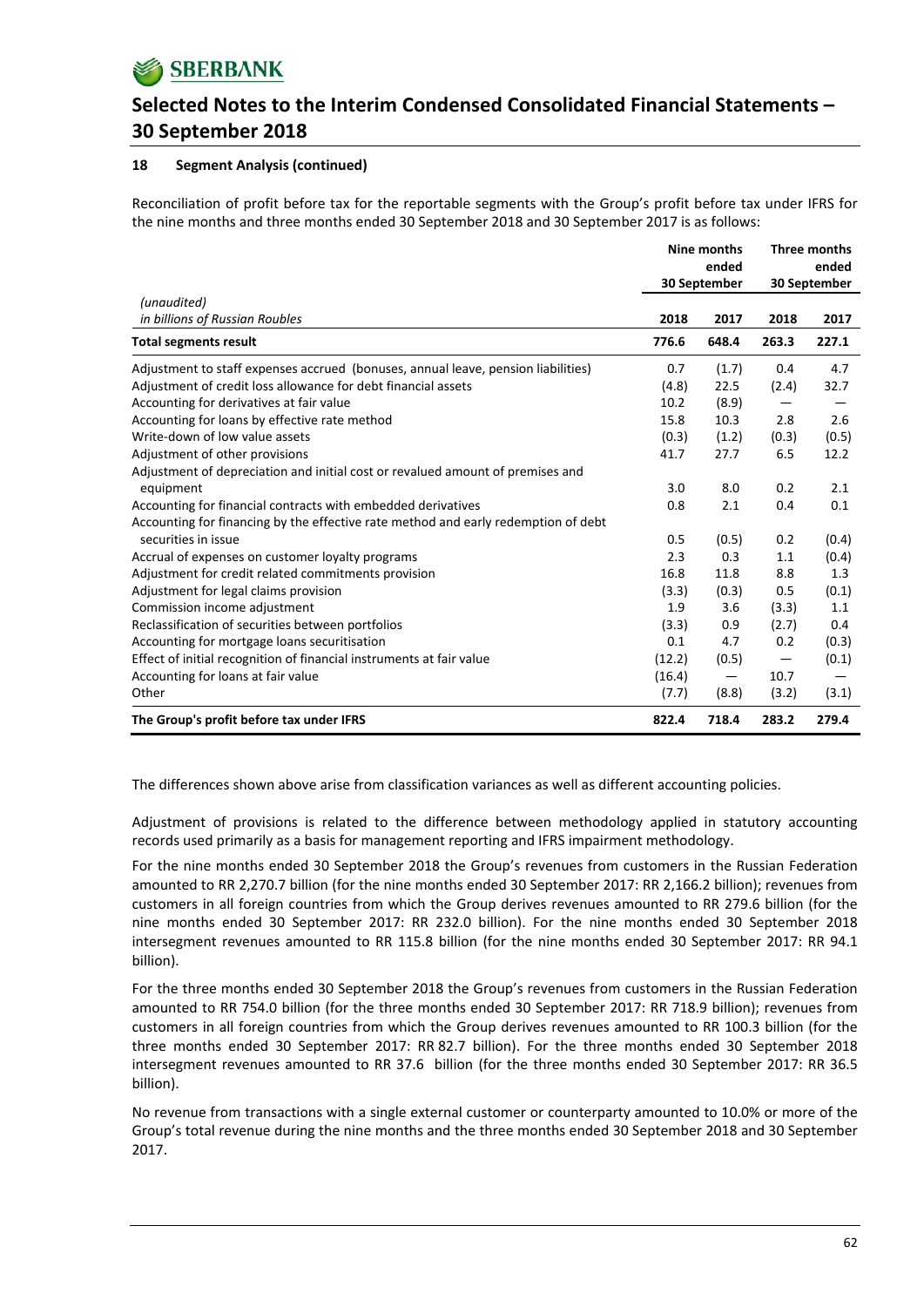## **19 Financial Risk Management**

The Bank manages all significant types of risk for the Group, which are identified annually as a result of ongoing procedures for identification and evaluation of significant risks. The Group recognizes following significant types of risks: credit risk of corporate and retail customers, country risk, credit risk of financial institutions, liquidity risk, market risks on the operations on financial markets (interest rate risk, currency risk, commodity risk, risk of market credit spread, volatility risk), the risk of loss due to changes in value of real estate, legal and compliance risk, reputation risk, risk of models, risk of cybersecurity, operational, strategic, regulatory and tax risks. The Group's risk management policies are designed to identify and analyze these risks, to set appropriate risk limits and controls, and to monitor the risks and limits. The operational risk management functions are intended to ensure proper functioning of internal policies and procedures to minimize operational risk.

The Group's risk management policies and procedures are consistent with those disclosed in the annual consolidated financial statements of the Group for the year ended 31 December 2017, except for the changes in the policies and procedures for credit risk management disclosed below.

**Adoption of IFRS 9:** *Credit risk. Expected credit losses allowance model and main provisioning principles.* The Group applies a model for assessment of credit loss allowance for financial debt instruments, the key principle of which is the timely reflection of the deterioration or improvement in the credit quality of debt financial instruments taking into account current and forecasted information. The amount of expected credit losses recognized as a credit loss allowance depends on the degree of deterioration in credit quality since the initial recognition of a debt financial instrument.

Depending on the change in credit quality from the time of initial recognition, the Group classifies financial instruments as:

- "12-month expected credit loss (ECL)" (Stage 1) debt financial instruments for which there was recorded no significant increase in credit risk, and provisions for such debt financial instruments are created on the basis of 12‐month expected credit losses;
- "Lifetime ECL not credit‐impaired" (Stage 2) ‐ debt financial instruments for which there was recorded significant increase in credit risk, but not being impaired, and provisions for such instruments are created on the basis of expected credit losses for the whole lifetime;
- "Lifetime ECL credit‐impaired" (Stage 3) Impaired debt financial instruments.

For purchased or originated credit‐impaired financial instruments the credit loss allowance represents the amount of cumulative changes of expected credit losses for the entire life of the instrument from the moment of acquisition or origination.

*Signs of a significant increase in credit risk before transfer of assets to credit impaired.* The main factors that indicate that a significant increase in credit risk occurred are:

1) Overdue payments for the period of 31‐90 days (inclusive);

2) Significant changes in the external and internal credit rating that arose as a result of changes in credit risk compared to the date of initial recognition;

3) Deterioration of the internal rating to the level at which the Group does not issue loans;

4) Identification of criteria that may affect the ability of the counterparty to pay (revocation of a license, availability of claims, violation of credit documentation, etc.).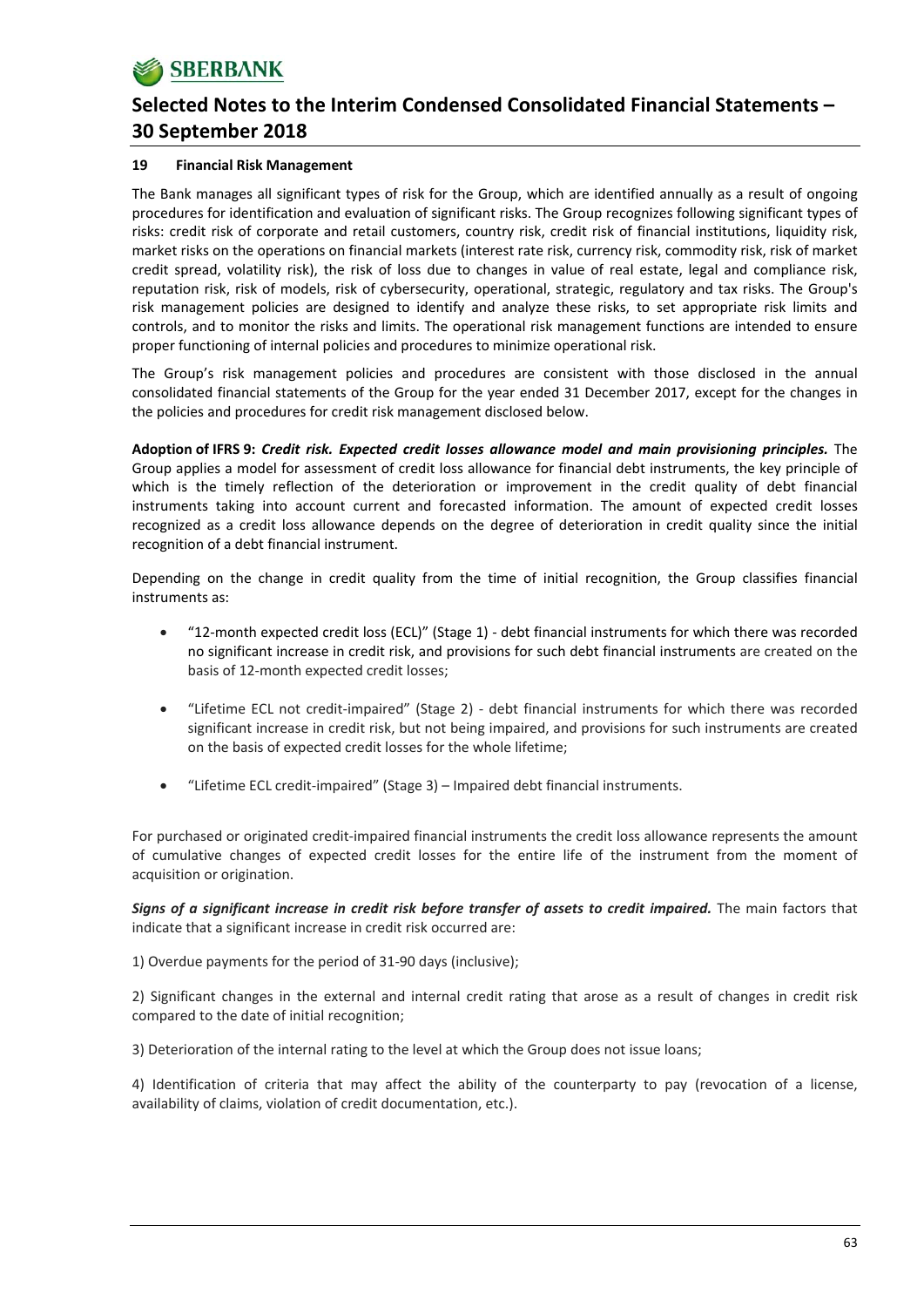## **19 Financial Risk Management (continued)**

## *The main signs of debt financial instrument being credit‐impaired (stage 3)*:

1) the borrower is past due more than 90 days on credit obligation to the Group;

2) default restructuring of the debt and / or financial obligation on financial markets operations and the expected insolvency;

3) other signs of insolvency, which lead to assignment of default rating to the borrower (bankruptcy, expected decision on borrower's liquidation or activity ceasing, expectations of overdue payments etc.).

*Recovery of the credit quality.* Improvement of borrower's debt credit quality to Stage 1 risk level, for which significant increase in credit risk was recorded on previous reporting dates, is based on the assessment of the credit risk at reporting date as compared with those at the date of initial recognition.

Recovery of the credit-impaired debt credit quality to stage 1 risk level is recognized only if as of the reporting date no signs of impairment or indicators of significant increase in credit risk are noted.

*Expected credit loss allowance recognition for assets that are purchased or originated credit‐impaired.* Expected credit loss allowance for purchased or originated credit impaired financial assets is measured as cumulative changes in lifetime expected credit losses since initial recognition.

Debt financial asset is classified as purchased or originated credit‐impaired when one or more events occurred which negatively impact expected cash flows for such financial asset and those events are present as of the date of initial recognition. Such events include:

- significant financial difficulties of the counterparty / issuer;
- breach of the contract terms, such as past due payment;
- provision of favorable terms to a counterparty / issuer for economic reasons or contractual terms underpinned by financial difficulties of such counterparty / issuer and which the creditor would not otherwise provide;
- probability of a bankruptcy or other financial reorganization;
- the market becomes inactive for a financial asset as a result of the issuer's financial difficulties;
- acquisition or origination of a financial asset with significant discount which reflects incurred credit losses.

*Expected credit loss allowance valuation methods and approaches.* For the purpose of expected credit loss allowance assessment two methods are used: at the transaction level or at the counterparty level. An assessment at the transaction level is used for all debt financial instruments except for Retail segment.

An assessment at the counterparty level is used for all debt financial instruments assigned to Retail segment.

The Group mainly uses collective assessment for calculation of expected credit loss allowance. Collective assessment is mandatory for financial instruments that are not individually material for the Group or for which there were no significant increase in credit risk recorded during the reporting period or default.

*Individual assessment of expected credit losses.* The amount of expected credit loss allowance is determined as the difference between the gross carrying amount of a debt financial asset and its recoverable amount. Estimation of expected credit losses with an individual approach takes into account time value of money, as well as reasonable information on past, current and expected future economic conditions. Discounted cash flow method is used for calculation of recoverable amount. This method is based on expected future payments on the debt financial asset (or other cash flows) and effective interest rate used as discount rate. Assessment of the recoverable amount takes into account following cash inflows:

- 1) free cash flows from operating activities;
- 2) future amounts recoverable upon the sale of a collateral;
- 3) cash receipts from other sources ‐ for example, as a result of court proceedings (other than the sale of a collateral) or bankruptcy.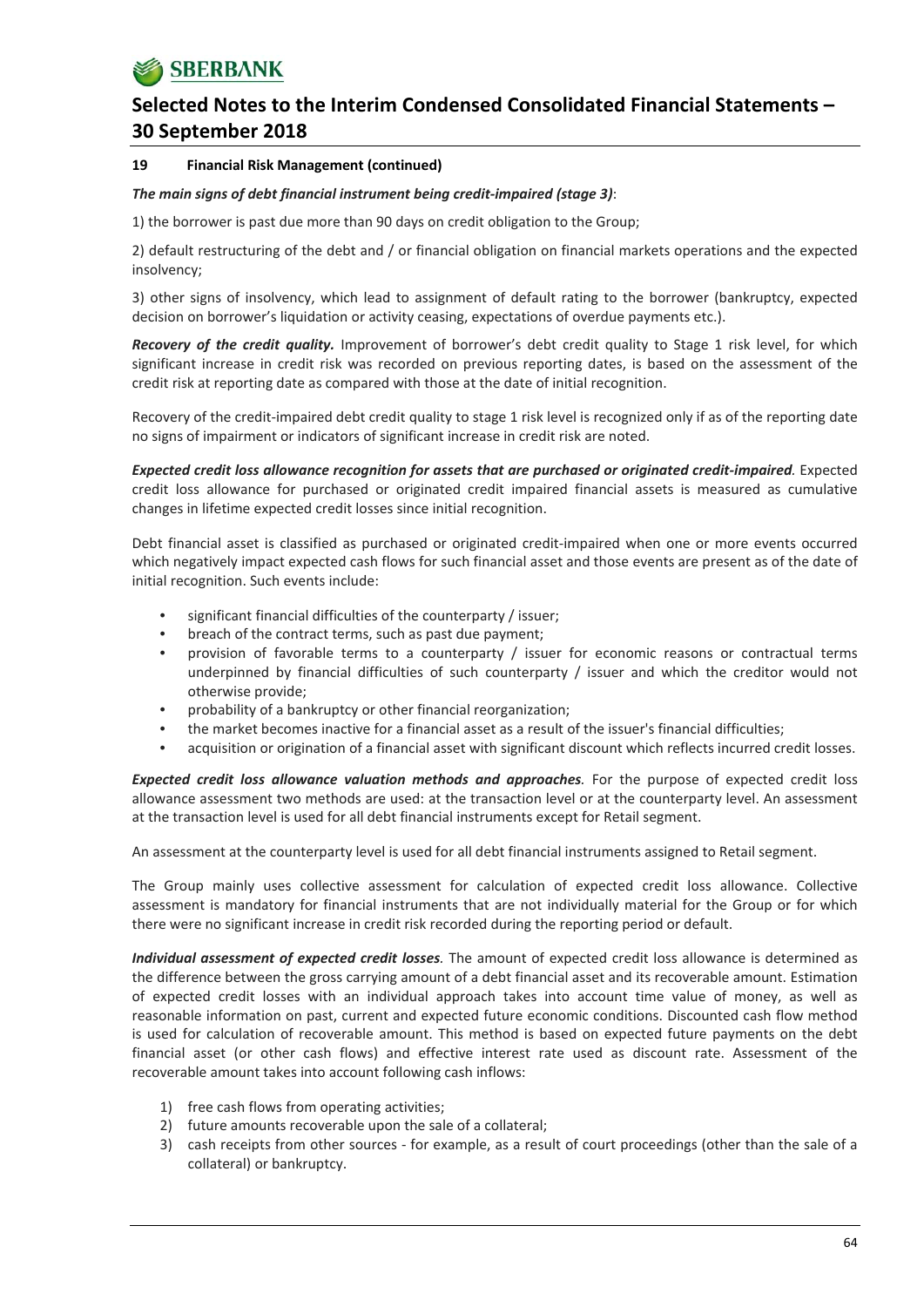## **19 Financial Risk Management (continued)**

The amount of expected credit loss allowance for each debt financial asset is based on an estimate of the weighted average expected credit losses for scenarios under consideration. The number of scenarios (not less than two including one with 100% loss) and their weights are determined in accordance with the Group methodology, taking into consideration current and reasonable forecasted information. As a result of the assessment on an individual basis, the carrying amount after deduction of expected credit loss allowance for debt financial asset is calculated.

*Collective assessment of expected credit losses.* Collective assessment of expected credit loss allowance for debt financial assets is performed on the basis of individual risk metrics (PD, LGD, EAD), which are assigned to each particular counterparty / issuer upon the analysis of financial and other information. Regular monitoring is carried out for such risk metrics.

PD – a probability of default which is based on the risk segment and the internal rating (or past due group) for the relevant period (12 months or the entire life of the instrument (Lifetime PD)). Values are determined based on internal models, as well as migration matrices (Markov chains). Lifetime PD calculation is adjusted for forward looking information. Current and expected changes in macroeconomic situation are used as forward looking information (for example real GDP growth, capital outflow, increase of real disposable households' income etc.). Macroeconomic scenarios and their probability assessment are responsibility of the Group macroeconomic research center.

The basic segmentation principle for calculation of the probability of default (PD) for the provisioning purposes implies that debt financial instruments with a similar risk profile should be assigned to the same portfolio with a similar level of risk. The risk segment is determined on the basis of the counterparty / issuer specifics, its country of residence, size and business model.

LGD – a level of the loss arising on default, defined as the amount of losses of the debt at a time of possible default. Internal models developed on internal data are used for assignment of particular values.

EAD – exposure at default. Internal models developed on internal data are used for assessment of EAD.

*Assessment of loss allowance for credit related commitments.* Assessment of loss allowance for credit related commitments is performed on a similar basis with balance sheet exposures by application of credit conversion factor (CCF) if the counterparty has current balance sheet exposure. Statistical information and Basel Committee values are used for calculation of CCF. If the counterparty does not have balance sheet exposure the assessment of expected credit loss allowance is performed on an individual or collective basis depending on the amount of exposure by applying CCF.

*Currency risk.* Currency risk results from fluctuations in the prevailing foreign currency exchange rates. The Group is exposed to foreign exchange risk on open positions, mainly US dollar/Russian Rouble and Euro/Russian Rouble exchange rate fluctuations.

Foreign exchange risk on forward and futures contracts is represented by their discounted positions. Foreign exchange options are disclosed in the amount that reflects theoretical sensitivity of their fair value to reasonable change in exchange rates. Commodity options are shown at their fair value in relative settlement currency. Equity instruments are classified based on the country of origin of issuer.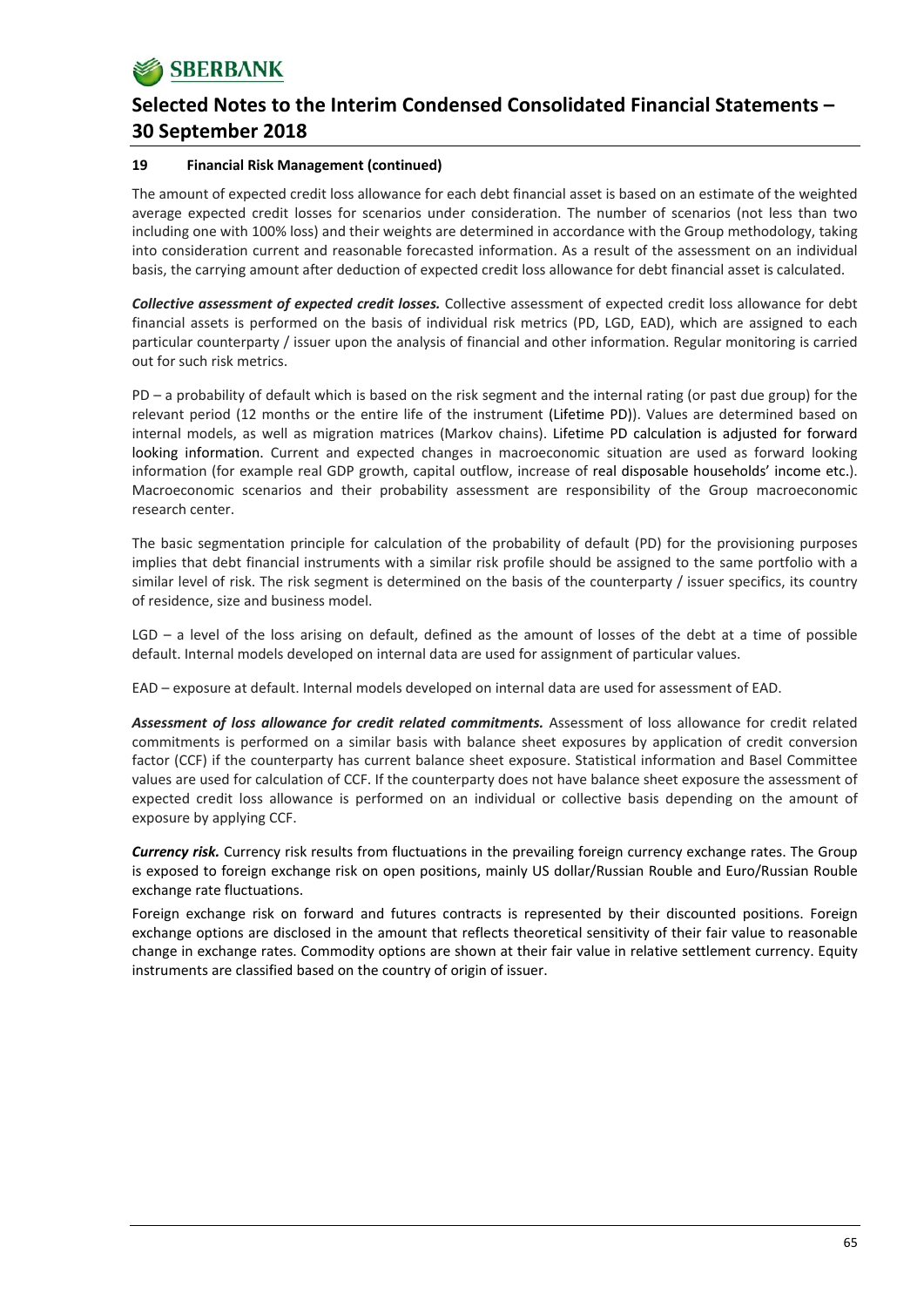## **19 Financial Risk Management (continued)**

The table below summarizes the Group's exposure to foreign exchange risk in respect of financial assets, liabilities and derivatives as at 30 September 2018.

| (unaudited)                                                                                                                     | <b>Russian</b> |                   |         |                     |       |          |
|---------------------------------------------------------------------------------------------------------------------------------|----------------|-------------------|---------|---------------------|-------|----------|
| in billions of Russian Roubles                                                                                                  | <b>Roubles</b> | <b>US Dollars</b> | Euro    | <b>Turkish Lyra</b> | Other | Total    |
| <b>Assets</b>                                                                                                                   |                |                   |         |                     |       |          |
| Cash and cash equivalents                                                                                                       | 1,217.2        | 643.1             | 216.2   |                     | 95.5  | 2,172.0  |
| Mandatory cash balances with central                                                                                            |                |                   |         |                     |       |          |
| banks                                                                                                                           | 186.6          |                   | 5.4     |                     | 26.7  | 218.7    |
| Due from banks                                                                                                                  | 788.7          | 77.6              | 21.9    |                     | 60.9  | 949.1    |
| Loans and advances to customers                                                                                                 | 13,764.2       | 3,078.5           | 1,194.1 |                     | 617.8 | 18,654.6 |
| <b>Securities</b>                                                                                                               | 2,245.0        | 615.2             | 130.6   |                     | 99.8  | 3,090.6  |
| Financial instruments pledged under                                                                                             |                |                   |         |                     |       |          |
| repurchase agreements                                                                                                           | 435.9          | 74.4              | 0.1     |                     | 0.8   | 511.2    |
| Financial assets of discontinued                                                                                                |                |                   |         |                     |       |          |
| operations (except for derivatives)                                                                                             | 10.6           | 552.1             | 764.3   | 833.8               | 45.5  | 2,206.3  |
| Other financial assets                                                                                                          | 156.6          | 46.6              | 55.8    |                     | 3.9   | 262.9    |
| <b>Total financial assets</b>                                                                                                   | 18,804.8       | 5,087.5           | 2,388.4 | 833.8               | 950.9 | 28,065.4 |
| <b>Liabilities</b>                                                                                                              |                |                   |         |                     |       |          |
| Due to banks                                                                                                                    | 307.3          | 91.5              | 82.3    |                     | 56.5  | 537.6    |
| Due to individuals                                                                                                              | 9,854.9        | 1,764.7           | 652.6   |                     | 333.3 | 12,605.5 |
| Due to corporate customers                                                                                                      | 3,848.1        | 2,601.0           | 478.3   |                     | 355.2 | 7,282.6  |
| Debt securities in issue                                                                                                        | 480.2          | 277.9             | 90.5    |                     | 15.0  | 863.6    |
| Other borrowed funds                                                                                                            | 0.1            | 1.5               | 56.2    |                     | 0.9   | 58.7     |
| Obligations to deliver securities                                                                                               | 8.7            | 16.7              | 0.4     |                     |       | 25.8     |
| Financial liabilities of discontinued                                                                                           |                |                   |         |                     |       |          |
| operations (except for derivatives)                                                                                             | 4.6            | 508.8             | 793.0   | 634.8               | 18.6  | 1,959.8  |
| <b>Other financial liabilities</b>                                                                                              | 251.9          | 31.3              | 29.4    |                     | 10.6  | 323.2    |
| Subordinated debt                                                                                                               | 530.2          | 199.6             | 0.7     |                     | 4.5   | 735.0    |
| <b>Total financial liabilities</b>                                                                                              | 15,286.0       | 5,493.0           | 2,183.4 | 634.8               | 794.6 | 24,391.8 |
| Net financial assets/(liabilities)                                                                                              | 3,518.8        | (405.5)           | 205.0   | 199.0               | 156.3 | 3,673.6  |
| Net derivatives (including derivatives of                                                                                       |                |                   |         |                     |       |          |
| discontinued operations)                                                                                                        | 53.8           | 331.3             | (272.2) | (73.3)              | (0.3) | 39.3     |
| <b>Credit related commitments</b><br>and performance guarantees<br>before loss allowance<br>(including discontinued operations) |                |                   |         |                     |       |          |
| (Note 20)                                                                                                                       | 3,699.1        | 823.9             | 520.9   | 488.5               | 8.4   | 5,540.8  |

The table below summarizes the Group's exposure to foreign exchange risk in respect of financial assets, liabilities and derivatives as at 31 December 2017.

| in billions of Russian Roubles                                                                        | <b>Russian</b><br><b>Roubles</b> | <b>US Dollars</b> | Euro    | Turkish Lvra | Other  | Total    |
|-------------------------------------------------------------------------------------------------------|----------------------------------|-------------------|---------|--------------|--------|----------|
| <b>Total financial assets</b>                                                                         | 17.318.4                         | 4.879.0           | 1.997.1 | 1.097.0      | 813.4  | 26.104.9 |
| <b>Total financial liabilities</b>                                                                    | 14,096.9                         | 5.178.1           | 2.010.9 | 799.4        | 641.2  | 22.726.5 |
| Net financial assets/(liabilities)                                                                    | 3.221.5                          | (299.1)           | (13.8)  | 297.6        | 172.2  | 3.378.4  |
| <b>Net derivatives</b>                                                                                | (137.7)                          | 341.2             | (46.6)  | (126.0)      | (23.5) | 7.4      |
| <b>Credit related commitments</b><br>and performance guarantees<br>before loss allowance<br>(Note 20) | 3.145.4                          | 629.1             | 412.1   | 633.4        | 125.9  | 4.945.9  |

The Group provides loans and advances to customers in foreign currency. Fluctuations of foreign currency exchange rates may negatively affect the ability of borrowers to repay loans, which will in turn increase the probability of loan loss.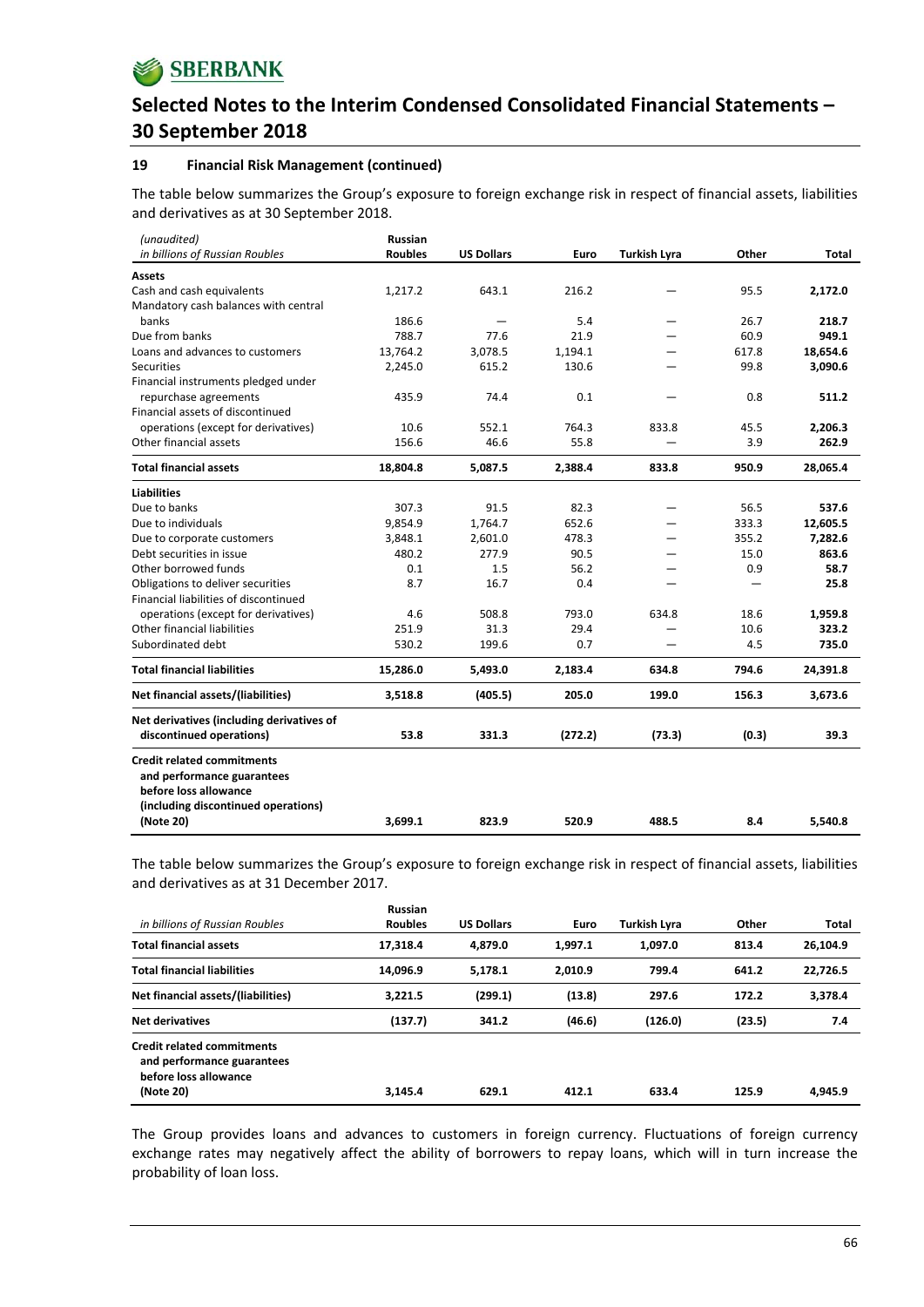## **19 Financial Risk Management (continued)**

*Liquidity risk.* Liquidity risk is defined as the risk of inability of the Group to finance its performance, i.e. to ensure the growth of assets and/or fulfil its obligations as far as they arise on the condition of compliance to the requirements of the local regulator in the normal course of business as well as during stress situations. The Group is exposed to daily calls on its available cash resources from interbank overnight deposits, customer's current accounts, term deposits, loan drawdowns, guarantees, margin calls and on cash settled derivative instruments.

Principles that are used to analyze liquidity position presentation and manage the Group liquidity risk management are based on the Bank's of Russia prudential initiatives and the Bank's practice:

- cash and cash equivalents represent highly liquid assets and are classified as "On demand and less than 1 month";
- securities mandatorily measured and designated at fair value through profit or loss (2017: trading securities and securities designated as at fair value through profit or loss) and highly liquid portion of securities measured at fair value through other comprehensive income are considered to be liquid assets as these securities could be easily converted into cash within short period of time. Such financial instruments are disclosed in the analysis of liquidity position as "on demand and less than 1 month";
- securities measured at fair value through other comprehensive income (2017: investment securities available‐for‐sale) which are less liquid are disclosed according to remaining contractual maturities (for debt instruments) or as "No stated maturity / overdue" (for equity instruments);
- securities measured at amortized cost (2017: investment securities held-to-maturity) including those pledged under repurchase agreements are classified based on the earliest of two dates: redemption offer date or maturity date of security;
- highly liquid portion of financial instruments pledged under repurchase agreements is disclosed based on the remaining maturities of repurchase agreements;
- loans and advances to customers, amounts due from banks, other assets, debt securities in issue, amounts due to banks, other borrowed funds and other liabilities are included into analysis of liquidity position based on remaining contractual maturities (for loans and advances to customers "No stated maturity / overdue" category represents only actual payments which were overdue);
- due to individuals are not disclosed as "On demand and less than 1 month" in full amount although individuals have a right to withdraw money from any account, including term deposits, before maturity date, losing the right to accrued interest;
- diversification of current accounts of individuals and corporate customers by number and type of customers and the past experience of the Group indicate that such balances provide a long-term and stable source of funding. As a result in the analysis of liquidity position current accounts of individuals and corporate customers are allocated on the basis of expected time of funds outflow and assumptions regarding the "permanent" part of current account balances. Term deposits of individuals and corporate customers are allocated on the basis of their contractual maturity for the purposes of liquidity analysis.
- assets and liabilities other than those discussed above are generally classified on the basis of their contractual maturities.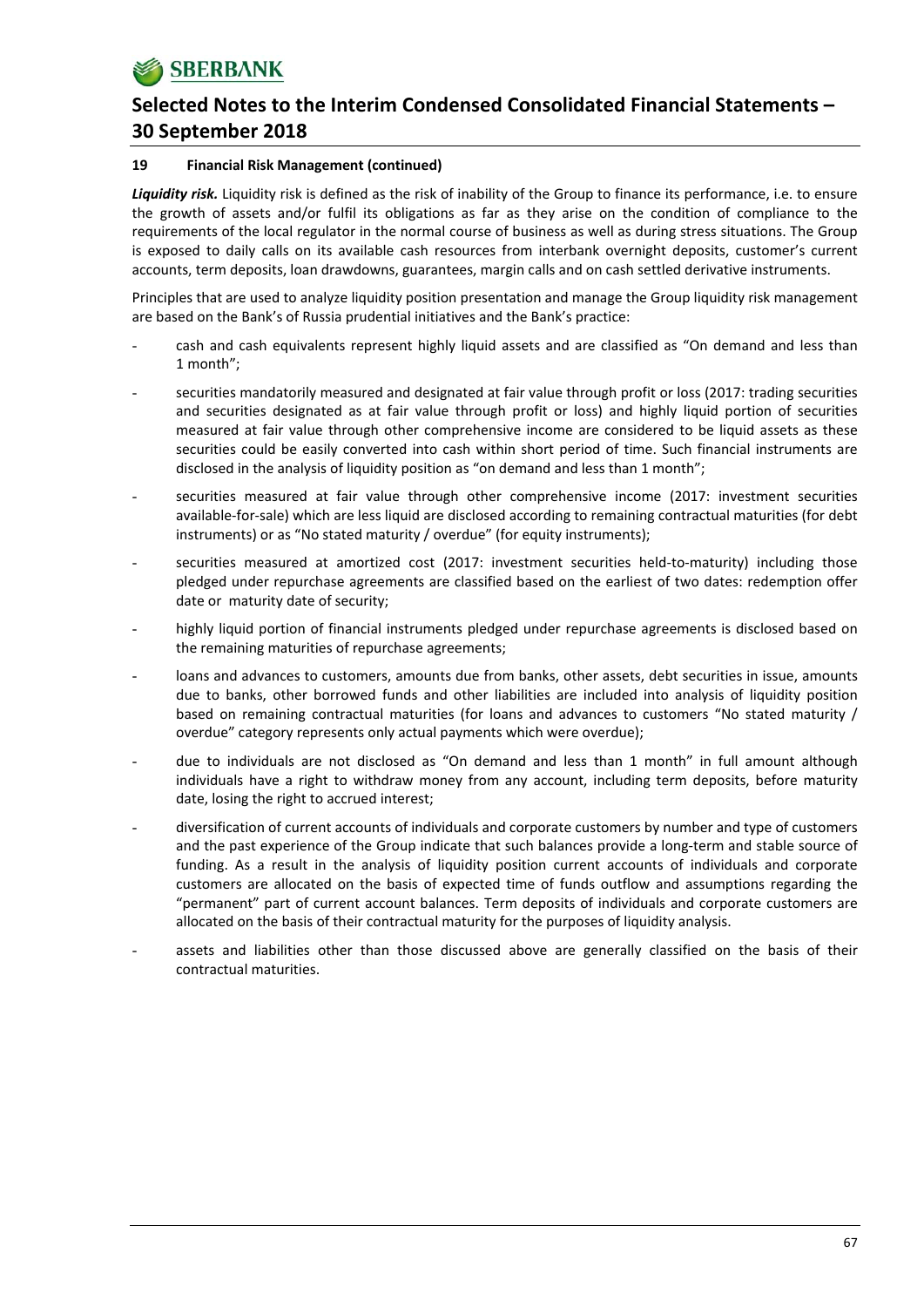## **19 Financial Risk Management (continued)**

The analysis of liquidity position of the Group's assets and liabilities as at 30 September 2018 is set out below.

|                                                     | On demand<br>and less |            |           |           |           | No stated |          |
|-----------------------------------------------------|-----------------------|------------|-----------|-----------|-----------|-----------|----------|
| (unaudited)                                         | than                  | From 1 to  | From 6 to | From 1 to | More than | maturity/ |          |
| in billions of Russian Roubles                      | 1 month               | 6 months   | 12 months | 3 years   | 3 years   | overdue   | Total    |
|                                                     |                       |            |           |           |           |           |          |
| <b>Assets</b>                                       |                       |            |           |           |           |           |          |
| Cash and cash equivalents                           | 2,172.0               |            |           |           |           |           | 2,172.0  |
| Mandatory cash balances with                        |                       |            |           |           |           |           |          |
| central banks                                       | 49.1                  | 57.5       | 22.1      | 31.9      | 58.1      |           | 218.7    |
| Due from banks                                      | 663.4                 | 262.2      | 11.8      | 6.3       | 5.2       | 0.2       | 949.1    |
| Loans and advances to customers                     | 961.6                 | 1,775.1    | 1,678.2   | 5,491.0   | 8,618.7   | 130.0     | 18,654.6 |
| <b>Securities</b>                                   | 1,850.9               | 44.8       | 58.8      | 238.3     | 876.4     | 21.4      | 3,090.6  |
| Financial instruments pledged under                 |                       |            |           |           |           |           |          |
| repurchase agreements                               | 506.3                 |            |           | 0.1       | 4.8       |           | 511.2    |
| Derivative financial assets                         | 16.4                  | 53.2       | 18.8      | 51.2      | 29.9      |           | 169.5    |
| Deferred tax asset                                  |                       |            |           |           |           | 13.1      | 13.1     |
| Premises and equipment                              |                       |            |           |           | —         | 539.9     | 539.9    |
| Assets of the disposal groups and                   |                       |            |           |           |           |           |          |
| non-current assets held for sale                    |                       | 2,318.9    | 0.4       |           |           | 1.3       | 2,320.6  |
| Other assets                                        | 247.0                 | 64.5       | 47.0      | 40.1      | 32.3      | 177.7     | 608.6    |
| <b>Total assets</b>                                 | 6,466.7               | 4,576.2    | 1,837.1   | 5,858.9   | 9,625.4   | 883.6     | 29,247.9 |
| <b>Liabilities</b>                                  |                       |            |           |           |           |           |          |
| Due to banks                                        | 352.1                 | 91.7       | 5.2       | 54.6      | 34.0      |           | 537.6    |
| Due to individuals                                  | 1,461.0               | 4,896.4    | 1,644.9   | 1,939.6   | 2,663.6   | —         | 12,605.5 |
| Due to corporate customers                          | 1,811.8               | 868.4      | 343.1     | 1,010.1   | 3,249.2   | —         | 7,282.6  |
| Debt securities in issue                            | 91.0                  | 226.7      | 132.8     | 261.1     | 152.0     |           | 863.6    |
| Other borrowed funds                                | 0.6                   | 1.0        | 24.8      | 8.8       | 23.5      |           | 58.7     |
| Derivative financial liabilities and                |                       |            |           |           |           |           |          |
| obligations to deliver securities                   | 36.4                  | 43.2       | 27.7      | 30.4      | 22.5      | $\equiv$  | 160.2    |
| Deferred tax liability                              | —                     | —          |           |           |           | 17.0      | 17.0     |
| Liabilities of the disposal groups                  | —                     | 2,021.3    |           |           |           |           | 2,021.3  |
| <b>Other liabilities</b>                            | 235.5                 | 144.6      | 48.7      | 169.8     | 647.3     | 59.8      | 1,305.7  |
| Subordinated debt                                   | 11.8                  | 29.3       | 5.9       | 515.8     | 172.2     | —         | 735.0    |
| <b>Total liabilities</b>                            | 4,000.2               | 8,322.6    | 2,233.1   | 3,990.2   | 6,964.3   | 76.8      | 25,587.2 |
| Net liquidity gap                                   | 2,466.5               | (3,746.4)  | (396.0)   | 1,868.7   | 2,661.1   | 806.8     | 3,660.7  |
| Cumulative liquidity gap as at<br>30 September 2018 | 2.466.5               | (1, 279.9) | (1,675.9) | 192.8     | 2,853.9   | 3,660.7   |          |

The analysis of liquidity position of the Group's assets and liabilities as at 31 December 2017 is set out below.

| (unaudited)<br>in billions of Russian Roubles      | On demand<br>and less<br>than<br>1 month | From 1 to<br>6 months | From 6 to<br>12 months | From 1 to<br>3 years | More than<br>3 years | No stated<br>maturity/<br>overdue | Total    |
|----------------------------------------------------|------------------------------------------|-----------------------|------------------------|----------------------|----------------------|-----------------------------------|----------|
| <b>Total assets</b>                                | 6,963.8                                  | 2.221.7               | 2.482.7                | 5.413.3              | 8.702.2              | 1.328.5                           | 27,112.2 |
| <b>Total liabilities</b>                           | 5,648.4                                  | 6.096.1               | 2.393.5                | 2.979.7              | 6.453.3              | 105.2                             | 23,676.2 |
| Net liquidity gap                                  | 1,315.4                                  | (3,874.4)             | 89.2                   | 2.433.6              | 2.248.9              | 1.223.3                           | 3,436.0  |
| Cumulative liquidity gap as at<br>31 December 2017 | 1,315.4                                  | (2,559.0)             | (2,469.8)              | (36.2)               | 2.212.7              | 3,436.0                           |          |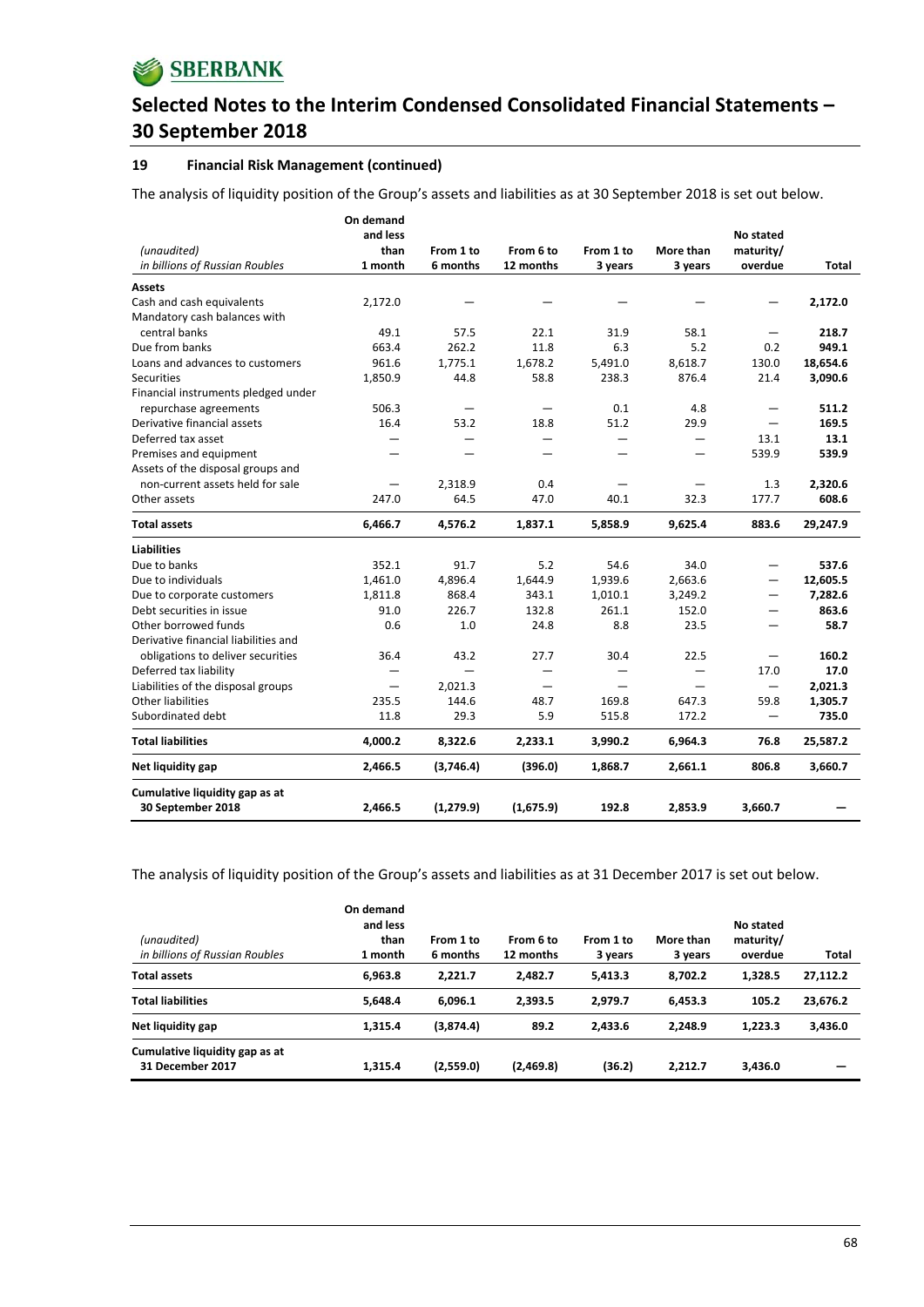## **20 Contingencies and Commitments**

*Legal proceedings***.** From time to time and in the normal course of business, claims against the Group are received. On the basis of its own estimates and internal professional advice the Management is of the opinion that no material losses will be incurred in respect of the claims in excess of the amounts already provided for in these interim condensed consolidated financial statements.

Moscow Prosecutor's office filed a claim in the Moscow Arbitration Court against the Bank and a customer of the Bank (together - parties) to void the derivative deals concluded between the parties. The Bank's management examined the circumstances of the case, the existing documentation and the Bank estimates the outflow of resources on this lawsuit as possible. In relation to this claim the Group booked a provision in the amount of expected losses.

In the context of recognition and enforcement of the arbitration decision of the international court in relation to the claim of residents of Ukraine against the Russian Federation in Ukraine, Kiev Appeal Court sequestrated the shares of Sberbank JSC (Ukraine) owned by the Group, imposing restrictions on operations with these shares. Besides, the court set restrictions on disposal of movable and immovable property of Sberbank JSC (Ukraine) as well as liquidation and reorganization of Sberbank JSC (Ukraine). The restrictions described above do not have material impact on the overall performance of the Group.

*Credit related commitments and performance guarantees.* Outstanding credit related commitments and performance guarantees are as follows:

|                                                                         | 30 September        | 31 December |
|-------------------------------------------------------------------------|---------------------|-------------|
| in billions of Russian Roubles                                          | 2018<br>(unaudited) | 2017        |
| Commitments to extend credit                                            | 2,338.1             | 2,028.2     |
| Guarantees issued:                                                      |                     |             |
| - Performance guarantees                                                | 769.0               | 638.6       |
| - Financial guarantees                                                  | 637.3               | 1,069.9     |
| Undrawn credit lines                                                    | 450.8               | 831.4       |
| Export letters of credit                                                | 289.0               | 194.7       |
| Import letters of credit and letters of credit for domestic settlements | 218.1               | 183.1       |
| Total credit related commitments and performance guarantees before loss |                     |             |
| allowance (except for those of discontinued operations)                 | 4,702.3             | 4,945.9     |
| Less loss allowance                                                     | (30.3)              | (22.2)      |
| Credit related commitments and performance guarantees of discontinued   |                     |             |
| operations before loss allowance                                        | 838.5               |             |
| Less loss allowance related to discontinued operations                  | (5.4)               |             |
| Total credit related commitments and performance guarantees             | 5,505.1             | 4,923.7     |

As at 30 September 2018 included in due to corporate customers are deposits of RR 141.5 billion (31 December 2017: RR 121.6 billion) held as collateral for irrevocable commitments under import letters of credit. Refer to Note 10.

The total outstanding contractual amount of undrawn credit lines, letters of credit and guarantees does not necessarily represent future cash payments, as these instruments may expire or terminate without any payments being made.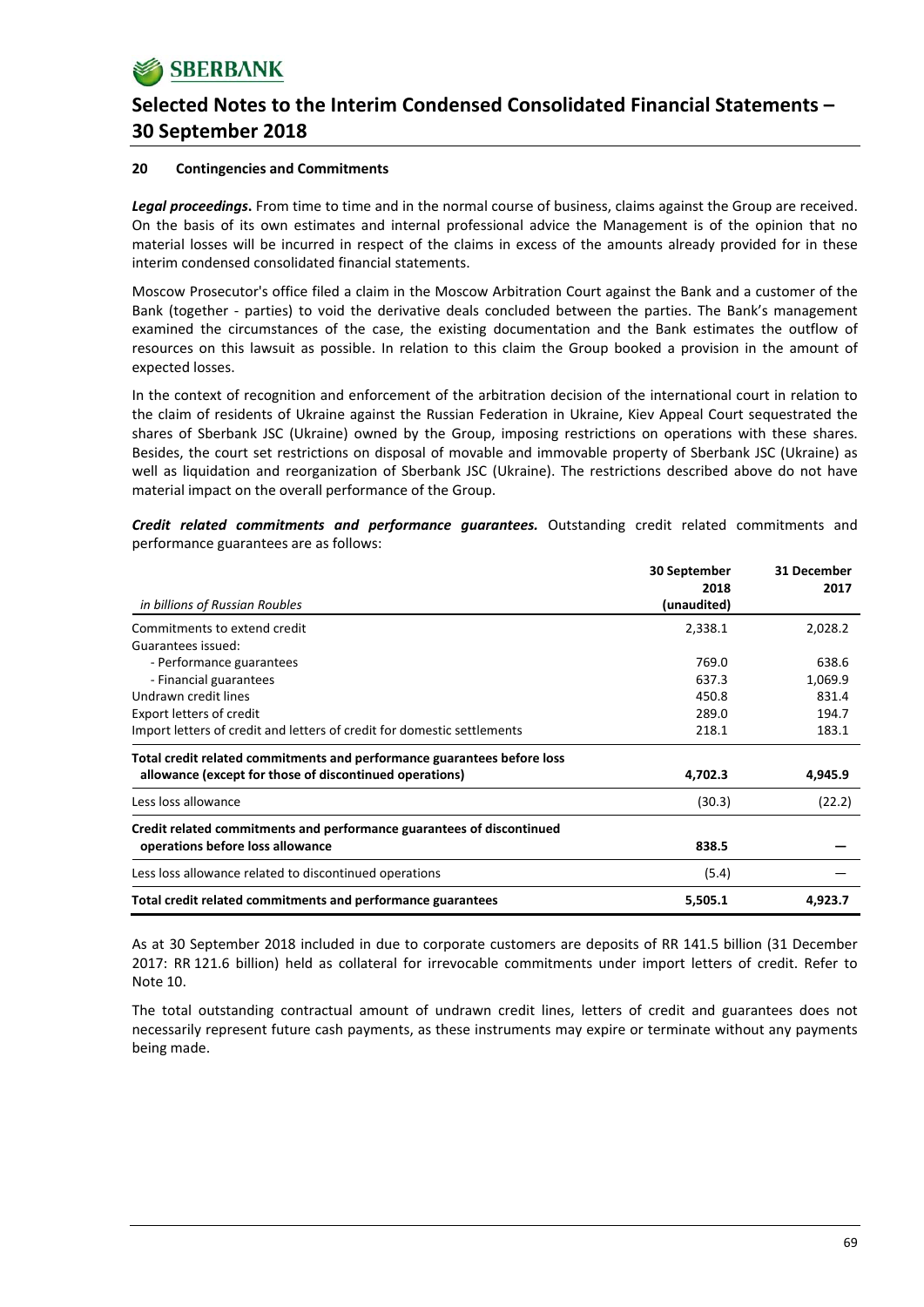

### **21 Fair Value Disclosures**

Fair value is the price that would be received to sell an asset or paid to transfer a liability in an orderly transaction between market participants at the measurement date.

The Group uses the following hierarchy for determining and disclosing the fair value of financial instruments by valuation technique:

- Level 1: quoted (unadjusted) prices in active markets for identical assets or liabilities;
- Level 2: techniques for which all inputs which have a significant effect on the recorded fair value are observable, either directly or indirectly; and
- Level 3: techniques which use inputs which have a significant effect on the recorded fair value that are not based on observable market data.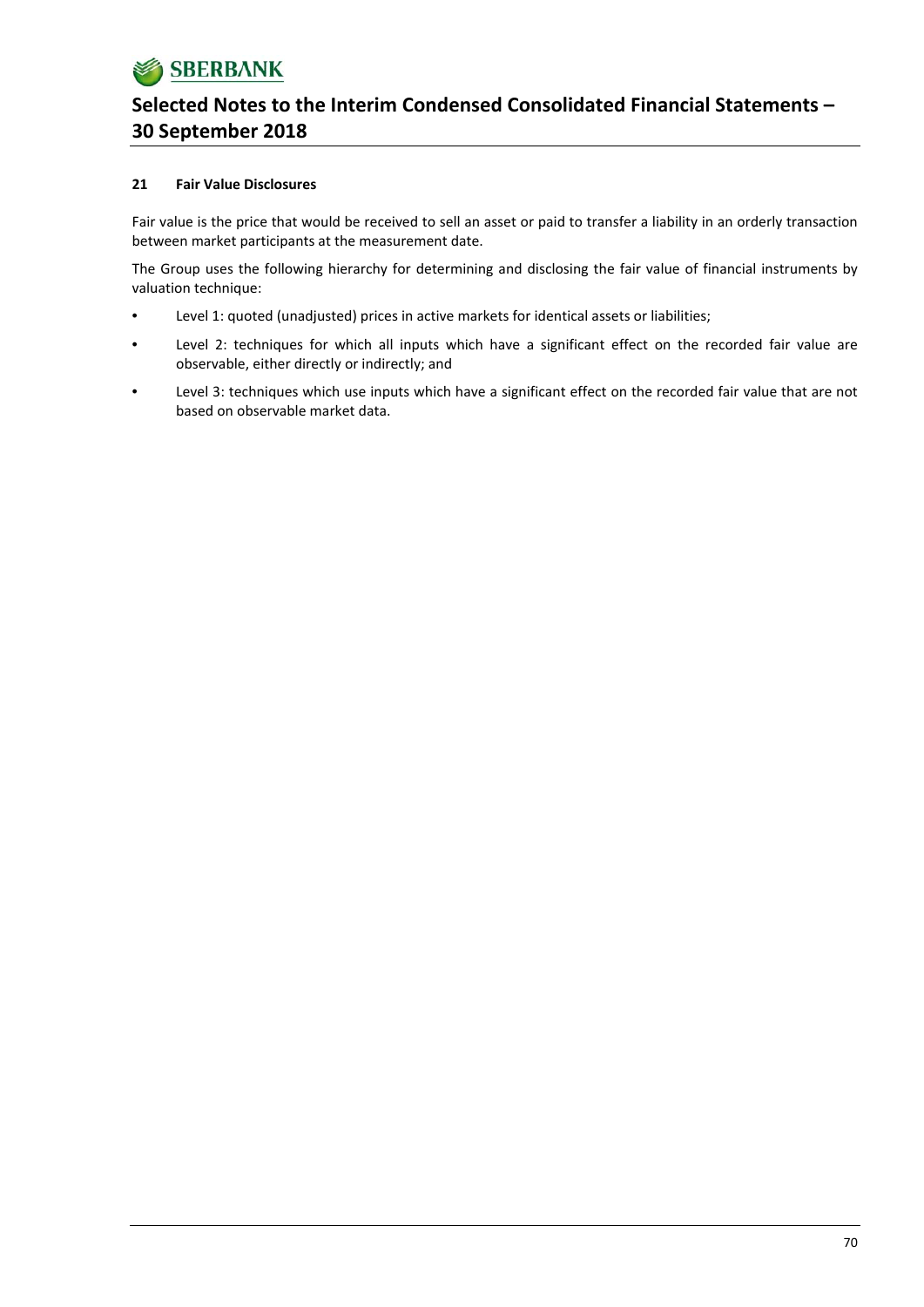#### **21 Fair Value Disclosures (continued)**

The following table shows an analysis of assets carried at fair value by level of the fair value hierarchy as at 30 September 2018:

| in billions of Russian Roubles<br>Level 1<br>Level 2<br>Level 3<br>Total<br>Assets carried at fair value or revalued<br>amount<br>39.1<br>39.1<br>Cash and cash equivalents<br>—<br>—<br>Due from banks<br>335.2<br>335.2<br>720.1<br>720.1<br>Loans and advances to customers<br>269.5<br>269.5<br>- Commercial loans to legal entities<br>446.4<br>446.4<br>- Project finance loans to legal entities<br>4.2<br>- Consumer and other loans to individuals<br>4.2<br><b>Securities</b><br>- Securities measured at fair value through<br>1,321.4<br>186.4<br>36.4<br>1,544.2<br>other comprehensive income<br>655.8<br>93.3<br>749.1<br>Russian federal loan bonds (OFZ bonds)<br>302.9<br>47.2<br>350.1<br>Corporate bonds<br>Bonds of the Bank of Russia<br>152.3<br>152.3<br>$\overline{\phantom{0}}$<br><b>Russian Federation Eurobonds</b><br>128.9<br>128.9<br>69.9<br>0.7<br>115.0<br>Foreign government and municipal bonds<br>44.4<br>35.7<br>35.7<br>Mortgage-backed securities<br>11.4<br>Russian municipal and subfederal bonds<br>11.4<br>1.4<br>Promissory notes<br>1.4<br>0.2<br>0.1<br>0.3<br>Corporate shares<br>- Securities mandatorily measured at fair<br>414.6<br>39.1<br>496.9<br>value through profit or loss<br>43.2<br>253.4<br>253.4<br>Russian federal loan bonds (OFZ bonds)<br>115.4<br>39.1<br>154.5<br>Corporate bonds<br>32.1<br>29.0<br>61.1<br>Corporate shares<br>Bonds of the Bank of Russia<br>10.1<br>10.1<br>0.4<br>14.2<br>14.6<br>Investments in mutual funds<br><b>Russian Federation Eurobonds</b><br>1.3<br>1.3<br>1.2<br>1.2<br>Foreign government and municipal bonds<br>0.7<br>0.7<br>Russian municipal and subfederal bonds<br>- Securities designated at fair value through<br>2.5<br>2.5<br>profit or loss<br>2.5<br>2.5<br>Foreign government and municipal bonds<br>Financial instruments pledged under<br>repurchase agreements<br>- Securities measured at fair value through<br>459.3<br>46.5<br>505.8<br>other comprehensive income<br>Russian federal loan bonds (OFZ bonds)<br>389.5<br>46.5<br>436.0<br>68.5<br>68.5<br><b>Russian Federation Eurobonds</b><br>0.8<br>0.8<br>Foreign government and municipal bonds<br>0.5<br>Corporate bonds<br>0.5<br>- Securities mandatorily measured at fair<br>0.6<br>value through profit or loss<br>0.6<br>Corporate bonds<br>0.6<br>0.6<br><b>Derivative financial assets</b><br>168.5<br>169.5<br>1.0<br>43.4<br>43.4<br>Foreign currency interest rate derivatives<br>Foreign currency derivatives<br>38.7<br>38.7<br>Commodity derivatives including precious<br>metals derivatives<br>35.6<br>35.6<br>28.1<br>28.1<br>Interest rate derivatives<br>Equity securities derivatives<br>14.1<br>1.0<br>15.1<br>8.0<br>Debt securities derivatives<br>8.0<br>Credit risk derivatives<br>0.2<br>0.2<br>Other derivatives<br>0.4<br>0.4<br>5.4<br>5.4<br>Investment property<br>267.1<br><b>Office premises</b><br>267.1<br>Assets of discontinued operations<br>4.4<br>129.0<br>81.7<br>42.9 | (unaudited)                        |         |       |         |         |
|--------------------------------------------------------------------------------------------------------------------------------------------------------------------------------------------------------------------------------------------------------------------------------------------------------------------------------------------------------------------------------------------------------------------------------------------------------------------------------------------------------------------------------------------------------------------------------------------------------------------------------------------------------------------------------------------------------------------------------------------------------------------------------------------------------------------------------------------------------------------------------------------------------------------------------------------------------------------------------------------------------------------------------------------------------------------------------------------------------------------------------------------------------------------------------------------------------------------------------------------------------------------------------------------------------------------------------------------------------------------------------------------------------------------------------------------------------------------------------------------------------------------------------------------------------------------------------------------------------------------------------------------------------------------------------------------------------------------------------------------------------------------------------------------------------------------------------------------------------------------------------------------------------------------------------------------------------------------------------------------------------------------------------------------------------------------------------------------------------------------------------------------------------------------------------------------------------------------------------------------------------------------------------------------------------------------------------------------------------------------------------------------------------------------------------------------------------------------------------------------------------------------------------------------------------------------------------------------------------------------------------------------------------------------------------------------------------------------------------------------------------------------------------------------------------------------------------------------------------------------------------------------------------------------------------------------------------------------------------------------------|------------------------------------|---------|-------|---------|---------|
|                                                                                                                                                                                                                                                                                                                                                                                                                                                                                                                                                                                                                                                                                                                                                                                                                                                                                                                                                                                                                                                                                                                                                                                                                                                                                                                                                                                                                                                                                                                                                                                                                                                                                                                                                                                                                                                                                                                                                                                                                                                                                                                                                                                                                                                                                                                                                                                                                                                                                                                                                                                                                                                                                                                                                                                                                                                                                                                                                                                                  |                                    |         |       |         |         |
|                                                                                                                                                                                                                                                                                                                                                                                                                                                                                                                                                                                                                                                                                                                                                                                                                                                                                                                                                                                                                                                                                                                                                                                                                                                                                                                                                                                                                                                                                                                                                                                                                                                                                                                                                                                                                                                                                                                                                                                                                                                                                                                                                                                                                                                                                                                                                                                                                                                                                                                                                                                                                                                                                                                                                                                                                                                                                                                                                                                                  |                                    |         |       |         |         |
|                                                                                                                                                                                                                                                                                                                                                                                                                                                                                                                                                                                                                                                                                                                                                                                                                                                                                                                                                                                                                                                                                                                                                                                                                                                                                                                                                                                                                                                                                                                                                                                                                                                                                                                                                                                                                                                                                                                                                                                                                                                                                                                                                                                                                                                                                                                                                                                                                                                                                                                                                                                                                                                                                                                                                                                                                                                                                                                                                                                                  |                                    |         |       |         |         |
|                                                                                                                                                                                                                                                                                                                                                                                                                                                                                                                                                                                                                                                                                                                                                                                                                                                                                                                                                                                                                                                                                                                                                                                                                                                                                                                                                                                                                                                                                                                                                                                                                                                                                                                                                                                                                                                                                                                                                                                                                                                                                                                                                                                                                                                                                                                                                                                                                                                                                                                                                                                                                                                                                                                                                                                                                                                                                                                                                                                                  |                                    |         |       |         |         |
|                                                                                                                                                                                                                                                                                                                                                                                                                                                                                                                                                                                                                                                                                                                                                                                                                                                                                                                                                                                                                                                                                                                                                                                                                                                                                                                                                                                                                                                                                                                                                                                                                                                                                                                                                                                                                                                                                                                                                                                                                                                                                                                                                                                                                                                                                                                                                                                                                                                                                                                                                                                                                                                                                                                                                                                                                                                                                                                                                                                                  |                                    |         |       |         |         |
|                                                                                                                                                                                                                                                                                                                                                                                                                                                                                                                                                                                                                                                                                                                                                                                                                                                                                                                                                                                                                                                                                                                                                                                                                                                                                                                                                                                                                                                                                                                                                                                                                                                                                                                                                                                                                                                                                                                                                                                                                                                                                                                                                                                                                                                                                                                                                                                                                                                                                                                                                                                                                                                                                                                                                                                                                                                                                                                                                                                                  |                                    |         |       |         |         |
|                                                                                                                                                                                                                                                                                                                                                                                                                                                                                                                                                                                                                                                                                                                                                                                                                                                                                                                                                                                                                                                                                                                                                                                                                                                                                                                                                                                                                                                                                                                                                                                                                                                                                                                                                                                                                                                                                                                                                                                                                                                                                                                                                                                                                                                                                                                                                                                                                                                                                                                                                                                                                                                                                                                                                                                                                                                                                                                                                                                                  |                                    |         |       |         |         |
|                                                                                                                                                                                                                                                                                                                                                                                                                                                                                                                                                                                                                                                                                                                                                                                                                                                                                                                                                                                                                                                                                                                                                                                                                                                                                                                                                                                                                                                                                                                                                                                                                                                                                                                                                                                                                                                                                                                                                                                                                                                                                                                                                                                                                                                                                                                                                                                                                                                                                                                                                                                                                                                                                                                                                                                                                                                                                                                                                                                                  |                                    |         |       |         |         |
|                                                                                                                                                                                                                                                                                                                                                                                                                                                                                                                                                                                                                                                                                                                                                                                                                                                                                                                                                                                                                                                                                                                                                                                                                                                                                                                                                                                                                                                                                                                                                                                                                                                                                                                                                                                                                                                                                                                                                                                                                                                                                                                                                                                                                                                                                                                                                                                                                                                                                                                                                                                                                                                                                                                                                                                                                                                                                                                                                                                                  |                                    |         |       |         |         |
|                                                                                                                                                                                                                                                                                                                                                                                                                                                                                                                                                                                                                                                                                                                                                                                                                                                                                                                                                                                                                                                                                                                                                                                                                                                                                                                                                                                                                                                                                                                                                                                                                                                                                                                                                                                                                                                                                                                                                                                                                                                                                                                                                                                                                                                                                                                                                                                                                                                                                                                                                                                                                                                                                                                                                                                                                                                                                                                                                                                                  |                                    |         |       |         |         |
|                                                                                                                                                                                                                                                                                                                                                                                                                                                                                                                                                                                                                                                                                                                                                                                                                                                                                                                                                                                                                                                                                                                                                                                                                                                                                                                                                                                                                                                                                                                                                                                                                                                                                                                                                                                                                                                                                                                                                                                                                                                                                                                                                                                                                                                                                                                                                                                                                                                                                                                                                                                                                                                                                                                                                                                                                                                                                                                                                                                                  |                                    |         |       |         |         |
|                                                                                                                                                                                                                                                                                                                                                                                                                                                                                                                                                                                                                                                                                                                                                                                                                                                                                                                                                                                                                                                                                                                                                                                                                                                                                                                                                                                                                                                                                                                                                                                                                                                                                                                                                                                                                                                                                                                                                                                                                                                                                                                                                                                                                                                                                                                                                                                                                                                                                                                                                                                                                                                                                                                                                                                                                                                                                                                                                                                                  |                                    |         |       |         |         |
|                                                                                                                                                                                                                                                                                                                                                                                                                                                                                                                                                                                                                                                                                                                                                                                                                                                                                                                                                                                                                                                                                                                                                                                                                                                                                                                                                                                                                                                                                                                                                                                                                                                                                                                                                                                                                                                                                                                                                                                                                                                                                                                                                                                                                                                                                                                                                                                                                                                                                                                                                                                                                                                                                                                                                                                                                                                                                                                                                                                                  |                                    |         |       |         |         |
|                                                                                                                                                                                                                                                                                                                                                                                                                                                                                                                                                                                                                                                                                                                                                                                                                                                                                                                                                                                                                                                                                                                                                                                                                                                                                                                                                                                                                                                                                                                                                                                                                                                                                                                                                                                                                                                                                                                                                                                                                                                                                                                                                                                                                                                                                                                                                                                                                                                                                                                                                                                                                                                                                                                                                                                                                                                                                                                                                                                                  |                                    |         |       |         |         |
|                                                                                                                                                                                                                                                                                                                                                                                                                                                                                                                                                                                                                                                                                                                                                                                                                                                                                                                                                                                                                                                                                                                                                                                                                                                                                                                                                                                                                                                                                                                                                                                                                                                                                                                                                                                                                                                                                                                                                                                                                                                                                                                                                                                                                                                                                                                                                                                                                                                                                                                                                                                                                                                                                                                                                                                                                                                                                                                                                                                                  |                                    |         |       |         |         |
|                                                                                                                                                                                                                                                                                                                                                                                                                                                                                                                                                                                                                                                                                                                                                                                                                                                                                                                                                                                                                                                                                                                                                                                                                                                                                                                                                                                                                                                                                                                                                                                                                                                                                                                                                                                                                                                                                                                                                                                                                                                                                                                                                                                                                                                                                                                                                                                                                                                                                                                                                                                                                                                                                                                                                                                                                                                                                                                                                                                                  |                                    |         |       |         |         |
|                                                                                                                                                                                                                                                                                                                                                                                                                                                                                                                                                                                                                                                                                                                                                                                                                                                                                                                                                                                                                                                                                                                                                                                                                                                                                                                                                                                                                                                                                                                                                                                                                                                                                                                                                                                                                                                                                                                                                                                                                                                                                                                                                                                                                                                                                                                                                                                                                                                                                                                                                                                                                                                                                                                                                                                                                                                                                                                                                                                                  |                                    |         |       |         |         |
|                                                                                                                                                                                                                                                                                                                                                                                                                                                                                                                                                                                                                                                                                                                                                                                                                                                                                                                                                                                                                                                                                                                                                                                                                                                                                                                                                                                                                                                                                                                                                                                                                                                                                                                                                                                                                                                                                                                                                                                                                                                                                                                                                                                                                                                                                                                                                                                                                                                                                                                                                                                                                                                                                                                                                                                                                                                                                                                                                                                                  |                                    |         |       |         |         |
|                                                                                                                                                                                                                                                                                                                                                                                                                                                                                                                                                                                                                                                                                                                                                                                                                                                                                                                                                                                                                                                                                                                                                                                                                                                                                                                                                                                                                                                                                                                                                                                                                                                                                                                                                                                                                                                                                                                                                                                                                                                                                                                                                                                                                                                                                                                                                                                                                                                                                                                                                                                                                                                                                                                                                                                                                                                                                                                                                                                                  |                                    |         |       |         |         |
|                                                                                                                                                                                                                                                                                                                                                                                                                                                                                                                                                                                                                                                                                                                                                                                                                                                                                                                                                                                                                                                                                                                                                                                                                                                                                                                                                                                                                                                                                                                                                                                                                                                                                                                                                                                                                                                                                                                                                                                                                                                                                                                                                                                                                                                                                                                                                                                                                                                                                                                                                                                                                                                                                                                                                                                                                                                                                                                                                                                                  |                                    |         |       |         |         |
|                                                                                                                                                                                                                                                                                                                                                                                                                                                                                                                                                                                                                                                                                                                                                                                                                                                                                                                                                                                                                                                                                                                                                                                                                                                                                                                                                                                                                                                                                                                                                                                                                                                                                                                                                                                                                                                                                                                                                                                                                                                                                                                                                                                                                                                                                                                                                                                                                                                                                                                                                                                                                                                                                                                                                                                                                                                                                                                                                                                                  |                                    |         |       |         |         |
|                                                                                                                                                                                                                                                                                                                                                                                                                                                                                                                                                                                                                                                                                                                                                                                                                                                                                                                                                                                                                                                                                                                                                                                                                                                                                                                                                                                                                                                                                                                                                                                                                                                                                                                                                                                                                                                                                                                                                                                                                                                                                                                                                                                                                                                                                                                                                                                                                                                                                                                                                                                                                                                                                                                                                                                                                                                                                                                                                                                                  |                                    |         |       |         |         |
|                                                                                                                                                                                                                                                                                                                                                                                                                                                                                                                                                                                                                                                                                                                                                                                                                                                                                                                                                                                                                                                                                                                                                                                                                                                                                                                                                                                                                                                                                                                                                                                                                                                                                                                                                                                                                                                                                                                                                                                                                                                                                                                                                                                                                                                                                                                                                                                                                                                                                                                                                                                                                                                                                                                                                                                                                                                                                                                                                                                                  |                                    |         |       |         |         |
|                                                                                                                                                                                                                                                                                                                                                                                                                                                                                                                                                                                                                                                                                                                                                                                                                                                                                                                                                                                                                                                                                                                                                                                                                                                                                                                                                                                                                                                                                                                                                                                                                                                                                                                                                                                                                                                                                                                                                                                                                                                                                                                                                                                                                                                                                                                                                                                                                                                                                                                                                                                                                                                                                                                                                                                                                                                                                                                                                                                                  |                                    |         |       |         |         |
|                                                                                                                                                                                                                                                                                                                                                                                                                                                                                                                                                                                                                                                                                                                                                                                                                                                                                                                                                                                                                                                                                                                                                                                                                                                                                                                                                                                                                                                                                                                                                                                                                                                                                                                                                                                                                                                                                                                                                                                                                                                                                                                                                                                                                                                                                                                                                                                                                                                                                                                                                                                                                                                                                                                                                                                                                                                                                                                                                                                                  |                                    |         |       |         |         |
|                                                                                                                                                                                                                                                                                                                                                                                                                                                                                                                                                                                                                                                                                                                                                                                                                                                                                                                                                                                                                                                                                                                                                                                                                                                                                                                                                                                                                                                                                                                                                                                                                                                                                                                                                                                                                                                                                                                                                                                                                                                                                                                                                                                                                                                                                                                                                                                                                                                                                                                                                                                                                                                                                                                                                                                                                                                                                                                                                                                                  |                                    |         |       |         |         |
|                                                                                                                                                                                                                                                                                                                                                                                                                                                                                                                                                                                                                                                                                                                                                                                                                                                                                                                                                                                                                                                                                                                                                                                                                                                                                                                                                                                                                                                                                                                                                                                                                                                                                                                                                                                                                                                                                                                                                                                                                                                                                                                                                                                                                                                                                                                                                                                                                                                                                                                                                                                                                                                                                                                                                                                                                                                                                                                                                                                                  |                                    |         |       |         |         |
|                                                                                                                                                                                                                                                                                                                                                                                                                                                                                                                                                                                                                                                                                                                                                                                                                                                                                                                                                                                                                                                                                                                                                                                                                                                                                                                                                                                                                                                                                                                                                                                                                                                                                                                                                                                                                                                                                                                                                                                                                                                                                                                                                                                                                                                                                                                                                                                                                                                                                                                                                                                                                                                                                                                                                                                                                                                                                                                                                                                                  |                                    |         |       |         |         |
|                                                                                                                                                                                                                                                                                                                                                                                                                                                                                                                                                                                                                                                                                                                                                                                                                                                                                                                                                                                                                                                                                                                                                                                                                                                                                                                                                                                                                                                                                                                                                                                                                                                                                                                                                                                                                                                                                                                                                                                                                                                                                                                                                                                                                                                                                                                                                                                                                                                                                                                                                                                                                                                                                                                                                                                                                                                                                                                                                                                                  |                                    |         |       |         |         |
|                                                                                                                                                                                                                                                                                                                                                                                                                                                                                                                                                                                                                                                                                                                                                                                                                                                                                                                                                                                                                                                                                                                                                                                                                                                                                                                                                                                                                                                                                                                                                                                                                                                                                                                                                                                                                                                                                                                                                                                                                                                                                                                                                                                                                                                                                                                                                                                                                                                                                                                                                                                                                                                                                                                                                                                                                                                                                                                                                                                                  |                                    |         |       |         |         |
|                                                                                                                                                                                                                                                                                                                                                                                                                                                                                                                                                                                                                                                                                                                                                                                                                                                                                                                                                                                                                                                                                                                                                                                                                                                                                                                                                                                                                                                                                                                                                                                                                                                                                                                                                                                                                                                                                                                                                                                                                                                                                                                                                                                                                                                                                                                                                                                                                                                                                                                                                                                                                                                                                                                                                                                                                                                                                                                                                                                                  |                                    |         |       |         |         |
|                                                                                                                                                                                                                                                                                                                                                                                                                                                                                                                                                                                                                                                                                                                                                                                                                                                                                                                                                                                                                                                                                                                                                                                                                                                                                                                                                                                                                                                                                                                                                                                                                                                                                                                                                                                                                                                                                                                                                                                                                                                                                                                                                                                                                                                                                                                                                                                                                                                                                                                                                                                                                                                                                                                                                                                                                                                                                                                                                                                                  |                                    |         |       |         |         |
|                                                                                                                                                                                                                                                                                                                                                                                                                                                                                                                                                                                                                                                                                                                                                                                                                                                                                                                                                                                                                                                                                                                                                                                                                                                                                                                                                                                                                                                                                                                                                                                                                                                                                                                                                                                                                                                                                                                                                                                                                                                                                                                                                                                                                                                                                                                                                                                                                                                                                                                                                                                                                                                                                                                                                                                                                                                                                                                                                                                                  |                                    |         |       |         |         |
|                                                                                                                                                                                                                                                                                                                                                                                                                                                                                                                                                                                                                                                                                                                                                                                                                                                                                                                                                                                                                                                                                                                                                                                                                                                                                                                                                                                                                                                                                                                                                                                                                                                                                                                                                                                                                                                                                                                                                                                                                                                                                                                                                                                                                                                                                                                                                                                                                                                                                                                                                                                                                                                                                                                                                                                                                                                                                                                                                                                                  |                                    |         |       |         |         |
|                                                                                                                                                                                                                                                                                                                                                                                                                                                                                                                                                                                                                                                                                                                                                                                                                                                                                                                                                                                                                                                                                                                                                                                                                                                                                                                                                                                                                                                                                                                                                                                                                                                                                                                                                                                                                                                                                                                                                                                                                                                                                                                                                                                                                                                                                                                                                                                                                                                                                                                                                                                                                                                                                                                                                                                                                                                                                                                                                                                                  |                                    |         |       |         |         |
|                                                                                                                                                                                                                                                                                                                                                                                                                                                                                                                                                                                                                                                                                                                                                                                                                                                                                                                                                                                                                                                                                                                                                                                                                                                                                                                                                                                                                                                                                                                                                                                                                                                                                                                                                                                                                                                                                                                                                                                                                                                                                                                                                                                                                                                                                                                                                                                                                                                                                                                                                                                                                                                                                                                                                                                                                                                                                                                                                                                                  |                                    |         |       |         |         |
|                                                                                                                                                                                                                                                                                                                                                                                                                                                                                                                                                                                                                                                                                                                                                                                                                                                                                                                                                                                                                                                                                                                                                                                                                                                                                                                                                                                                                                                                                                                                                                                                                                                                                                                                                                                                                                                                                                                                                                                                                                                                                                                                                                                                                                                                                                                                                                                                                                                                                                                                                                                                                                                                                                                                                                                                                                                                                                                                                                                                  |                                    |         |       |         |         |
|                                                                                                                                                                                                                                                                                                                                                                                                                                                                                                                                                                                                                                                                                                                                                                                                                                                                                                                                                                                                                                                                                                                                                                                                                                                                                                                                                                                                                                                                                                                                                                                                                                                                                                                                                                                                                                                                                                                                                                                                                                                                                                                                                                                                                                                                                                                                                                                                                                                                                                                                                                                                                                                                                                                                                                                                                                                                                                                                                                                                  |                                    |         |       |         |         |
|                                                                                                                                                                                                                                                                                                                                                                                                                                                                                                                                                                                                                                                                                                                                                                                                                                                                                                                                                                                                                                                                                                                                                                                                                                                                                                                                                                                                                                                                                                                                                                                                                                                                                                                                                                                                                                                                                                                                                                                                                                                                                                                                                                                                                                                                                                                                                                                                                                                                                                                                                                                                                                                                                                                                                                                                                                                                                                                                                                                                  |                                    |         |       |         |         |
|                                                                                                                                                                                                                                                                                                                                                                                                                                                                                                                                                                                                                                                                                                                                                                                                                                                                                                                                                                                                                                                                                                                                                                                                                                                                                                                                                                                                                                                                                                                                                                                                                                                                                                                                                                                                                                                                                                                                                                                                                                                                                                                                                                                                                                                                                                                                                                                                                                                                                                                                                                                                                                                                                                                                                                                                                                                                                                                                                                                                  |                                    |         |       |         |         |
|                                                                                                                                                                                                                                                                                                                                                                                                                                                                                                                                                                                                                                                                                                                                                                                                                                                                                                                                                                                                                                                                                                                                                                                                                                                                                                                                                                                                                                                                                                                                                                                                                                                                                                                                                                                                                                                                                                                                                                                                                                                                                                                                                                                                                                                                                                                                                                                                                                                                                                                                                                                                                                                                                                                                                                                                                                                                                                                                                                                                  |                                    |         |       |         |         |
|                                                                                                                                                                                                                                                                                                                                                                                                                                                                                                                                                                                                                                                                                                                                                                                                                                                                                                                                                                                                                                                                                                                                                                                                                                                                                                                                                                                                                                                                                                                                                                                                                                                                                                                                                                                                                                                                                                                                                                                                                                                                                                                                                                                                                                                                                                                                                                                                                                                                                                                                                                                                                                                                                                                                                                                                                                                                                                                                                                                                  |                                    |         |       |         |         |
|                                                                                                                                                                                                                                                                                                                                                                                                                                                                                                                                                                                                                                                                                                                                                                                                                                                                                                                                                                                                                                                                                                                                                                                                                                                                                                                                                                                                                                                                                                                                                                                                                                                                                                                                                                                                                                                                                                                                                                                                                                                                                                                                                                                                                                                                                                                                                                                                                                                                                                                                                                                                                                                                                                                                                                                                                                                                                                                                                                                                  |                                    |         |       |         |         |
|                                                                                                                                                                                                                                                                                                                                                                                                                                                                                                                                                                                                                                                                                                                                                                                                                                                                                                                                                                                                                                                                                                                                                                                                                                                                                                                                                                                                                                                                                                                                                                                                                                                                                                                                                                                                                                                                                                                                                                                                                                                                                                                                                                                                                                                                                                                                                                                                                                                                                                                                                                                                                                                                                                                                                                                                                                                                                                                                                                                                  |                                    |         |       |         |         |
|                                                                                                                                                                                                                                                                                                                                                                                                                                                                                                                                                                                                                                                                                                                                                                                                                                                                                                                                                                                                                                                                                                                                                                                                                                                                                                                                                                                                                                                                                                                                                                                                                                                                                                                                                                                                                                                                                                                                                                                                                                                                                                                                                                                                                                                                                                                                                                                                                                                                                                                                                                                                                                                                                                                                                                                                                                                                                                                                                                                                  |                                    |         |       |         |         |
|                                                                                                                                                                                                                                                                                                                                                                                                                                                                                                                                                                                                                                                                                                                                                                                                                                                                                                                                                                                                                                                                                                                                                                                                                                                                                                                                                                                                                                                                                                                                                                                                                                                                                                                                                                                                                                                                                                                                                                                                                                                                                                                                                                                                                                                                                                                                                                                                                                                                                                                                                                                                                                                                                                                                                                                                                                                                                                                                                                                                  |                                    |         |       |         |         |
|                                                                                                                                                                                                                                                                                                                                                                                                                                                                                                                                                                                                                                                                                                                                                                                                                                                                                                                                                                                                                                                                                                                                                                                                                                                                                                                                                                                                                                                                                                                                                                                                                                                                                                                                                                                                                                                                                                                                                                                                                                                                                                                                                                                                                                                                                                                                                                                                                                                                                                                                                                                                                                                                                                                                                                                                                                                                                                                                                                                                  |                                    |         |       |         |         |
|                                                                                                                                                                                                                                                                                                                                                                                                                                                                                                                                                                                                                                                                                                                                                                                                                                                                                                                                                                                                                                                                                                                                                                                                                                                                                                                                                                                                                                                                                                                                                                                                                                                                                                                                                                                                                                                                                                                                                                                                                                                                                                                                                                                                                                                                                                                                                                                                                                                                                                                                                                                                                                                                                                                                                                                                                                                                                                                                                                                                  |                                    |         |       |         |         |
|                                                                                                                                                                                                                                                                                                                                                                                                                                                                                                                                                                                                                                                                                                                                                                                                                                                                                                                                                                                                                                                                                                                                                                                                                                                                                                                                                                                                                                                                                                                                                                                                                                                                                                                                                                                                                                                                                                                                                                                                                                                                                                                                                                                                                                                                                                                                                                                                                                                                                                                                                                                                                                                                                                                                                                                                                                                                                                                                                                                                  |                                    |         |       |         |         |
|                                                                                                                                                                                                                                                                                                                                                                                                                                                                                                                                                                                                                                                                                                                                                                                                                                                                                                                                                                                                                                                                                                                                                                                                                                                                                                                                                                                                                                                                                                                                                                                                                                                                                                                                                                                                                                                                                                                                                                                                                                                                                                                                                                                                                                                                                                                                                                                                                                                                                                                                                                                                                                                                                                                                                                                                                                                                                                                                                                                                  |                                    |         |       |         |         |
|                                                                                                                                                                                                                                                                                                                                                                                                                                                                                                                                                                                                                                                                                                                                                                                                                                                                                                                                                                                                                                                                                                                                                                                                                                                                                                                                                                                                                                                                                                                                                                                                                                                                                                                                                                                                                                                                                                                                                                                                                                                                                                                                                                                                                                                                                                                                                                                                                                                                                                                                                                                                                                                                                                                                                                                                                                                                                                                                                                                                  |                                    |         |       |         |         |
|                                                                                                                                                                                                                                                                                                                                                                                                                                                                                                                                                                                                                                                                                                                                                                                                                                                                                                                                                                                                                                                                                                                                                                                                                                                                                                                                                                                                                                                                                                                                                                                                                                                                                                                                                                                                                                                                                                                                                                                                                                                                                                                                                                                                                                                                                                                                                                                                                                                                                                                                                                                                                                                                                                                                                                                                                                                                                                                                                                                                  |                                    |         |       |         |         |
|                                                                                                                                                                                                                                                                                                                                                                                                                                                                                                                                                                                                                                                                                                                                                                                                                                                                                                                                                                                                                                                                                                                                                                                                                                                                                                                                                                                                                                                                                                                                                                                                                                                                                                                                                                                                                                                                                                                                                                                                                                                                                                                                                                                                                                                                                                                                                                                                                                                                                                                                                                                                                                                                                                                                                                                                                                                                                                                                                                                                  |                                    |         |       |         |         |
|                                                                                                                                                                                                                                                                                                                                                                                                                                                                                                                                                                                                                                                                                                                                                                                                                                                                                                                                                                                                                                                                                                                                                                                                                                                                                                                                                                                                                                                                                                                                                                                                                                                                                                                                                                                                                                                                                                                                                                                                                                                                                                                                                                                                                                                                                                                                                                                                                                                                                                                                                                                                                                                                                                                                                                                                                                                                                                                                                                                                  |                                    |         |       |         |         |
|                                                                                                                                                                                                                                                                                                                                                                                                                                                                                                                                                                                                                                                                                                                                                                                                                                                                                                                                                                                                                                                                                                                                                                                                                                                                                                                                                                                                                                                                                                                                                                                                                                                                                                                                                                                                                                                                                                                                                                                                                                                                                                                                                                                                                                                                                                                                                                                                                                                                                                                                                                                                                                                                                                                                                                                                                                                                                                                                                                                                  |                                    |         |       |         |         |
|                                                                                                                                                                                                                                                                                                                                                                                                                                                                                                                                                                                                                                                                                                                                                                                                                                                                                                                                                                                                                                                                                                                                                                                                                                                                                                                                                                                                                                                                                                                                                                                                                                                                                                                                                                                                                                                                                                                                                                                                                                                                                                                                                                                                                                                                                                                                                                                                                                                                                                                                                                                                                                                                                                                                                                                                                                                                                                                                                                                                  |                                    |         |       |         |         |
|                                                                                                                                                                                                                                                                                                                                                                                                                                                                                                                                                                                                                                                                                                                                                                                                                                                                                                                                                                                                                                                                                                                                                                                                                                                                                                                                                                                                                                                                                                                                                                                                                                                                                                                                                                                                                                                                                                                                                                                                                                                                                                                                                                                                                                                                                                                                                                                                                                                                                                                                                                                                                                                                                                                                                                                                                                                                                                                                                                                                  |                                    |         |       |         |         |
|                                                                                                                                                                                                                                                                                                                                                                                                                                                                                                                                                                                                                                                                                                                                                                                                                                                                                                                                                                                                                                                                                                                                                                                                                                                                                                                                                                                                                                                                                                                                                                                                                                                                                                                                                                                                                                                                                                                                                                                                                                                                                                                                                                                                                                                                                                                                                                                                                                                                                                                                                                                                                                                                                                                                                                                                                                                                                                                                                                                                  | Total assets carried at fair value | 2,280.1 | 857.7 | 1,077.6 | 4,215.4 |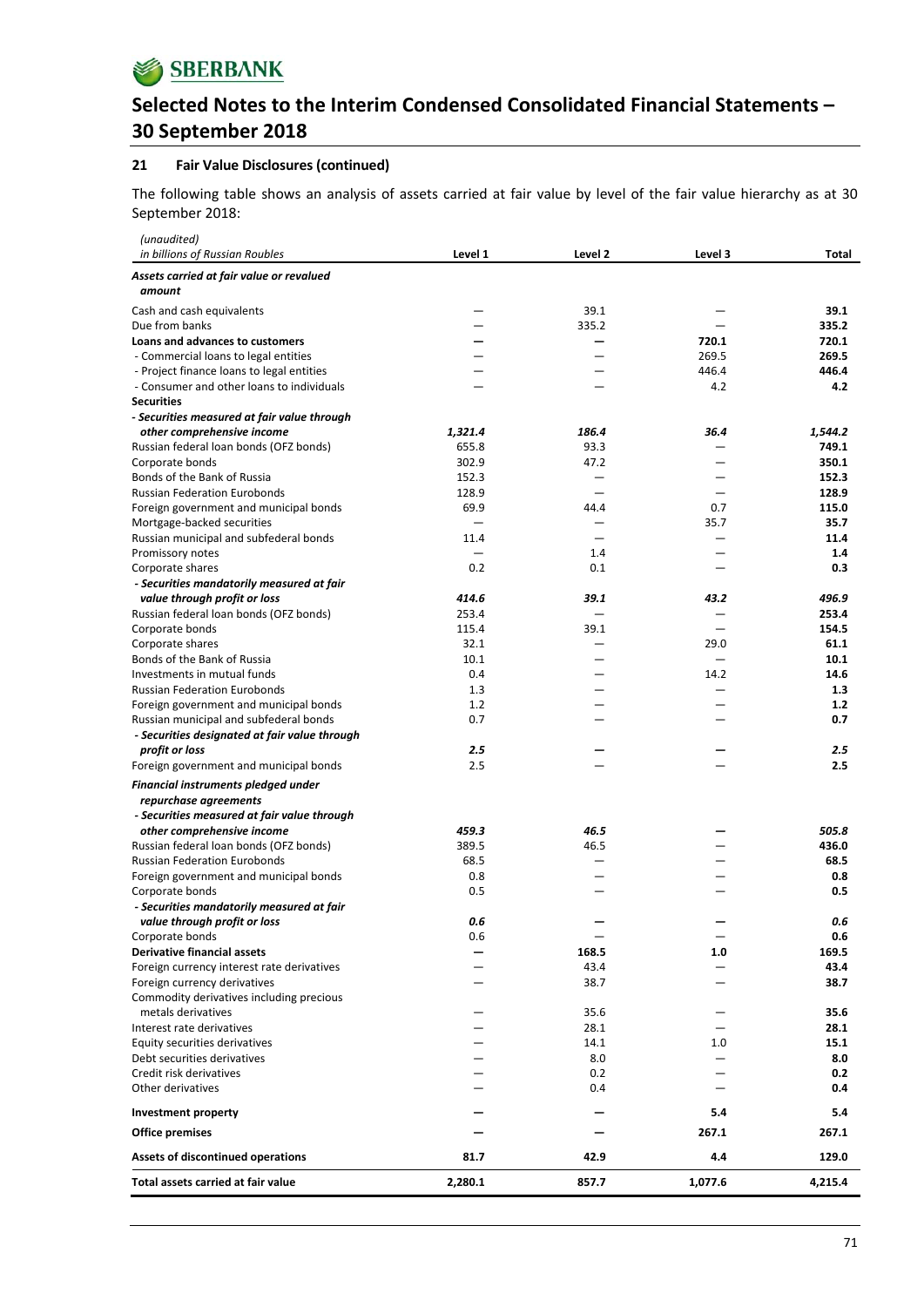

#### **21 Fair Value Disclosures (continued)**

The following table shows an analysis of assets carried at fair value by level of the fair value hierarchy as at 31 December 2017:

| in billions of Russian Roubles                                           | Level 1 | Level 2 | Level 3 | Total   |
|--------------------------------------------------------------------------|---------|---------|---------|---------|
| Assets carried at fair value or revalued                                 |         |         |         |         |
| amount                                                                   |         |         |         |         |
| Securities mandatorily measured at fair value                            |         |         |         |         |
| through profit or loss                                                   | 77.1    | 7.1     |         | 84.2    |
| Corporate bonds                                                          | 27.9    | 7.1     |         | 35.0    |
| Corporate shares                                                         | 23.5    |         |         | 23.5    |
| Russian federal loan bonds (OFZ bonds)                                   | 14.5    |         |         | 14.5    |
| <b>Russian Federation Eurobonds</b>                                      | 9.7     |         |         | 9.7     |
| Foreign government and municipal bonds                                   | 1.3     |         |         | 1.3     |
| Investments in mutual funds                                              | 0.1     |         |         | 0.1     |
| Russian municipal and subfederal bonds                                   | 0.1     |         |         | 0.1     |
| Securities designated as at fair value through                           |         |         |         |         |
| profit or loss                                                           | 269.5   | 125.4   | 34.1    | 429.0   |
| Corporate bonds                                                          | 94.9    | 125.4   | 0.3     | 220.6   |
| Russian federal loan bonds (OFZ bonds)                                   | 164.0   |         |         | 164.0   |
| Corporate shares                                                         | 6.2     |         | 22.6    | 28.8    |
| Investments in mutual funds                                              |         |         | 11.2    | 11.2    |
| Foreign government and municipal bonds                                   | 2.5     |         |         | 2.5     |
| Russian municipal and subfederal bonds                                   | 1.4     |         |         | 1.4     |
| <b>Russian Federation Eurobonds</b>                                      | 0.5     |         |         | 0.5     |
| Financial instruments pledged under                                      |         |         |         |         |
| repurchase agreements                                                    | 225.1   |         |         | 225.1   |
| Russian federal loan bonds (OFZ bonds)                                   | 176.8   |         |         | 176.8   |
| Foreign government and municipal bonds                                   | 44.2    |         |         | 44.2    |
| Corporate bonds                                                          | 3.6     |         |         | 3.6     |
| Corporate shares                                                         | 0.4     |         |         | 0.4     |
| <b>Russian Federation Eurobonds</b>                                      | 0.1     |         |         | 0.1     |
| Investment securities available-for-sale                                 | 1,643.4 | 51.9    | 48.4    | 1,743.7 |
| Russian federal loan bonds (OFZ bonds)                                   | 897.9   |         |         | 897.9   |
| Corporate bonds                                                          | 379.3   | 13.8    |         | 393.1   |
| <b>Russian Federation Eurobonds</b>                                      | 192.1   |         |         | 192.1   |
| Foreign government and municipal bonds                                   | 124.3   | 36.7    |         | 161.0   |
| Mortgage-backed securities                                               |         |         | 45.6    | 45.6    |
| Corporate shares                                                         | 27.6    |         | 2.8     | 30.4    |
| Russian municipal and subfederal bonds                                   | 12.0    |         |         | 12.0    |
| Bonds of the Bank of Russia                                              | 10.2    |         |         | 10.2    |
| Promissory notes                                                         |         | 1.4     |         | 1.4     |
|                                                                          |         |         |         |         |
| <b>Derivative financial instruments</b>                                  |         | 140.0   | 0.9     | 140.9   |
| Foreign currency interest rate derivatives                               |         | 39.8    |         | 39.8    |
| Foreign currency derivatives<br>Commodity derivatives including precious |         | 30.1    |         | 30.1    |
| metals derivatives                                                       |         | 25.4    |         | 25.4    |
| Interest rate derivatives                                                |         | 25.4    |         | 25.4    |
| Equity securities derivatives                                            |         | 9.2     | 0.9     | 10.1    |
| Debt securities derivatives                                              |         | 9.8     |         | 9.8     |
| Credit risk derivatives                                                  |         | 0.2     |         | 0.2     |
|                                                                          |         |         |         |         |
| Other derivatives                                                        |         | 0.1     |         | 0.1     |
| <b>Investment property</b>                                               |         |         | 7.7     | 7.7     |
| <b>Office premises</b>                                                   |         |         | 276.7   | 276.7   |
| Total assets carried at fair value                                       | 2,215.1 | 324.4   | 367.8   | 2,907.3 |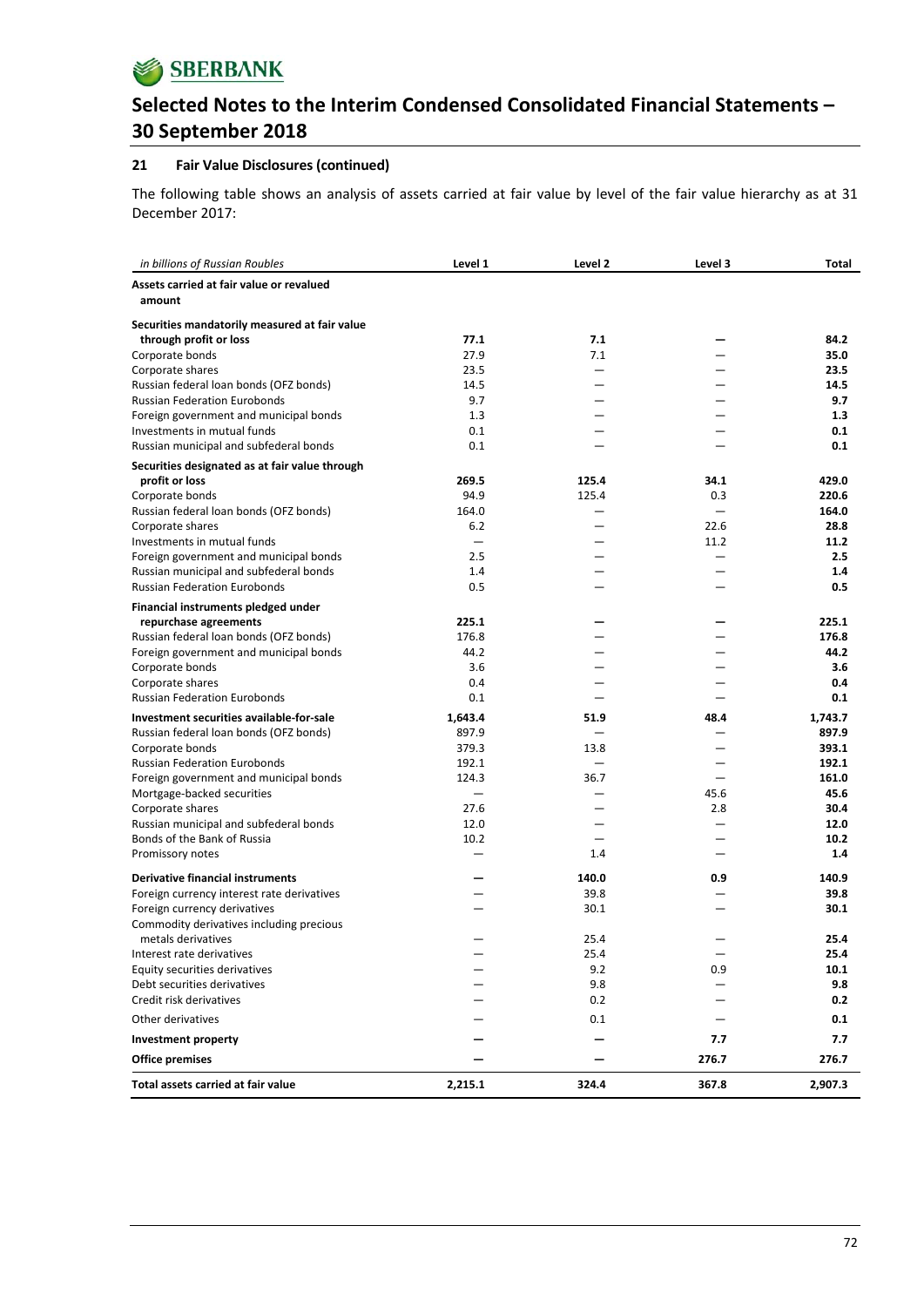

#### **21 Fair Value Disclosures (continued)**

The following table shows fair values of assets for which fair values are disclosed, by level of the fair value hierarchy as at 30 September 2018:

|                                                            | Carrying value |         |         |          | <b>Fair value</b> |
|------------------------------------------------------------|----------------|---------|---------|----------|-------------------|
| (unaudited)<br>in billions of Russian Roubles              |                | Level 1 | Level 2 | Level 3  | Total             |
| <b>Financial assets carried at</b><br>amortized cost       |                |         |         |          |                   |
| Cash and cash equivalents                                  | 2,132.9        | 624.4   | 1,508.5 |          | 2,132.9           |
| Mandatory cash balances with                               |                |         |         |          |                   |
| central banks                                              | 218.7          |         | 218.7   |          | 218.7             |
| Due from banks                                             | 613.9          |         | 613.9   |          | 613.9             |
| Loans and advances to customers                            | 17,934.5       |         |         | 18,740.0 | 18,740.0          |
| <b>Securities</b>                                          | 1,047.0        | 711.4   | 328.3   | 0.9      | 1,040.6           |
| Financial instruments pledged under                        |                |         |         |          |                   |
| repurchase agreements                                      | 4.8            | 4.9     |         |          | 4.9               |
| Other financial assets                                     | 262.9          |         |         | 262.9    | 262.9             |
| Assets of discontinued operations                          | 2,124.6        | 63.9    | 398.2   | 1,660.0  | 2,122.1           |
| <b>Total financial assets carried at</b><br>amortized cost | 24,339.3       | 1,404.6 | 3,067.6 | 20,663.8 | 25,136.0          |

The following table shows fair values of assets for which fair values are disclosed, by level of the fair value hierarchy as at 31 December 2017:

|                                                      | Carrying value |         |         |          | <b>Fair value</b> |
|------------------------------------------------------|----------------|---------|---------|----------|-------------------|
| in billions of Russian Roubles                       |                | Level 1 | Level 2 | Level 3  | Total             |
| <b>Financial assets carried at</b><br>amortized cost |                |         |         |          |                   |
| Cash and cash equivalents                            | 2,329.4        | 646.8   | 1,682.6 |          | 2,329.4           |
| Mandatory cash balances with                         |                |         |         |          |                   |
| central banks                                        | 427.1          |         | 427.1   |          | 427.1             |
| Due from banks                                       | 1,317.8        |         | 1,317.8 |          | 1,317.8           |
| Loans and advances to customers                      | 18,488.1       |         |         | 19,287.9 | 19,287.9          |
| Financial instruments pledged under                  |                |         |         |          |                   |
| repurchase agreements                                | 33.8           | 33.1    |         |          | 33.1              |
| Investment securities held-to-                       |                |         |         |          |                   |
| maturity                                             | 773.6          | 719.9   | 71.9    |          | 791.8             |
| Other financial assets                               | 253.1          |         |         | 253.1    | 253.1             |
| <b>Total financial assets carried at</b>             |                |         |         |          |                   |
| amortized cost                                       | 23,622.9       | 1,399.8 | 3,499.4 | 19,541.0 | 24,440.2          |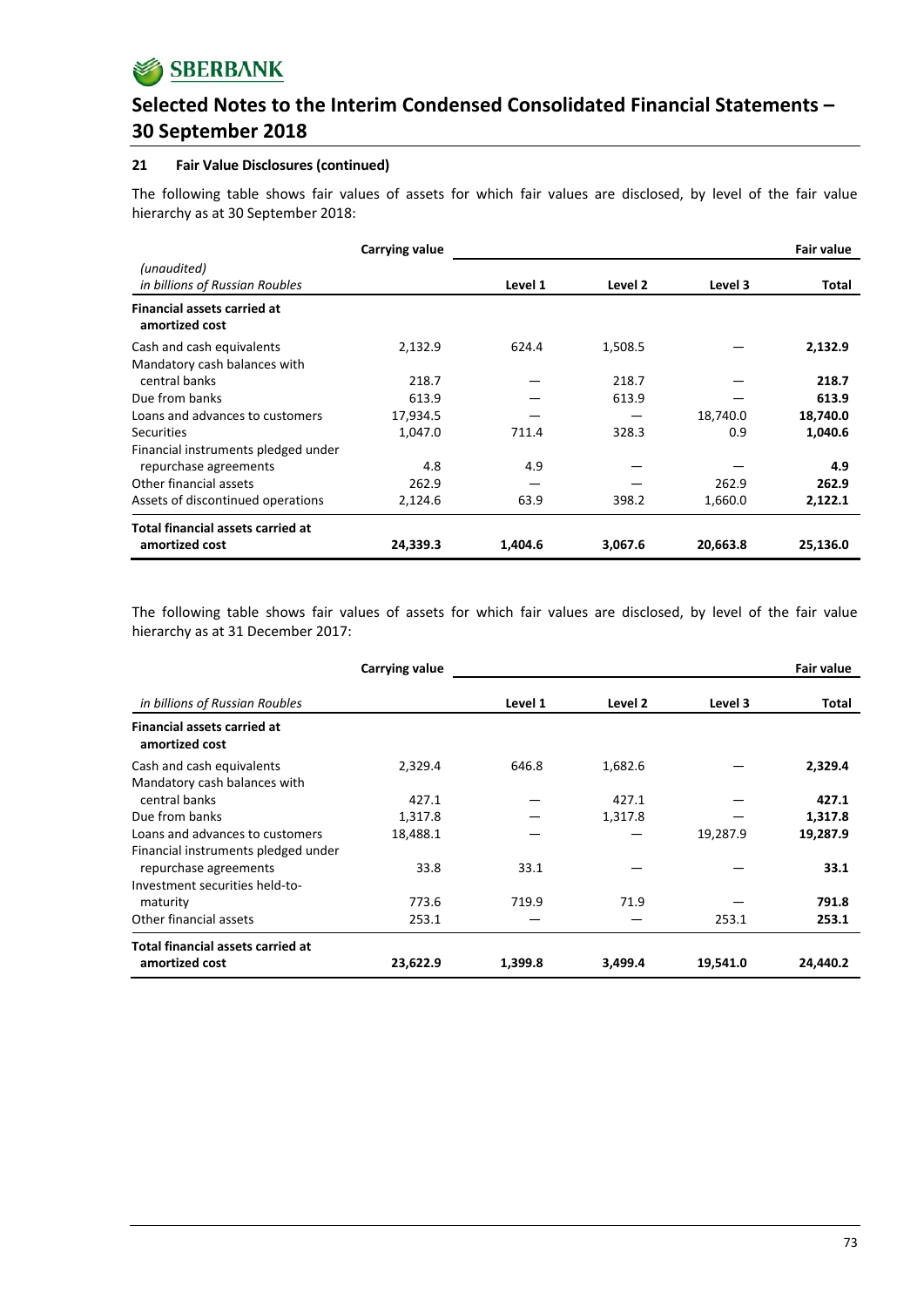

### **21 Fair Value Disclosures (continued)**

The following table shows an analysis of liabilities carried at fair value by level of the fair value hierarchy as at 30 September 2018:

| (unaudited)                                                                   |         |         |         |       |
|-------------------------------------------------------------------------------|---------|---------|---------|-------|
| in billions of Russian Roubles                                                | Level 1 | Level 2 | Level 3 | Total |
| Liabilities carried at fair value                                             |         |         |         |       |
| Due to banks designated at fair value<br>through profit or loss               |         | 237.7   |         | 237.7 |
| Due to corporate customers designated<br>at fair value through profit or loss |         | 0.3     |         | 0.3   |
| <b>Derivative financial instruments</b>                                       |         | 134.4   |         | 134.4 |
| Foreign currency interest rate derivatives                                    |         | 47.6    |         | 47.6  |
| Foreign currency derivatives                                                  |         | 38.2    |         | 38.2  |
| Interest rate derivatives                                                     |         | 30.8    |         | 30.8  |
| Commodity derivatives including<br>precious metals derivatives                |         | 14.4    |         | 14.4  |
| Equity securities derivatives                                                 |         | 1.1     |         | 1.1   |
| Debt securities derivatives                                                   |         | 0.5     |         | 0.5   |
| Credit risk derivatives                                                       |         | 0.1     |         | 0.1   |
| Other derivatives                                                             |         | 1.7     |         | 1.7   |
| <b>Obligation to deliver securities</b>                                       | 25.8    |         |         | 25.8  |
| Corporate bonds                                                               | 11.0    |         |         | 11.0  |
| Corporate shares                                                              | 7.1     |         |         | 7.1   |
| <b>Russian Federation Eurobonds</b>                                           | 4.4     |         |         | 4.4   |
| Russian federal loan bonds (OFZ bonds)                                        | 3.0     |         |         | 3.0   |
| Foreign government and municipal                                              |         |         |         |       |
| bonds                                                                         | 0.3     |         |         | 0.3   |
| Liabilities of discontinued operations                                        |         | 38.7    |         | 38.7  |
| <b>Total liabilities carried at fair value</b>                                | 25.8    | 411.1   |         | 436.9 |

The following table shows an analysis of liabilities carried at fair value by level of the fair value hierarchy as at 31 December 2017:

| in billions of Russian Roubles             | Level 1 | Level 2 | Level 3 | Total |
|--------------------------------------------|---------|---------|---------|-------|
| Liabilities carried at fair value          |         |         |         |       |
| Derivative financial instruments           |         | 133.5   |         | 133.5 |
| Foreign currency interest rate derivatives |         | 53.3    |         | 53.3  |
| Foreign currency derivatives               |         | 33.5    |         | 33.5  |
| Commodity derivatives including            |         |         |         |       |
| precious metals derivatives                |         | 23.3    |         | 23.3  |
| Interest rate derivatives                  |         | 22.1    |         | 22.1  |
| Equity securities derivatives              |         | 1.0     |         | 1.0   |
| Credit risk derivatives                    |         | 0.3     |         | 0.3   |
| <b>Obligation to deliver securities</b>    | 30.9    |         |         | 30.9  |
| Corporate bonds                            | 12.8    |         |         | 12.8  |
| Russian federal loan bonds (OFZ bonds)     | 7.3     |         |         | 7.3   |
| Corporate shares                           | 5.6     |         |         | 5.6   |
| <b>Russian Federation Eurobonds</b>        | 4.4     |         |         | 4.4   |
| Foreign government and municipal           |         |         |         |       |
| bonds                                      | 0.6     |         |         | 0.6   |
| Investments in mutual funds                | 0.2     |         |         | 0.2   |
| Total liabilities carried at fair value    | 30.9    | 133.5   |         | 164.4 |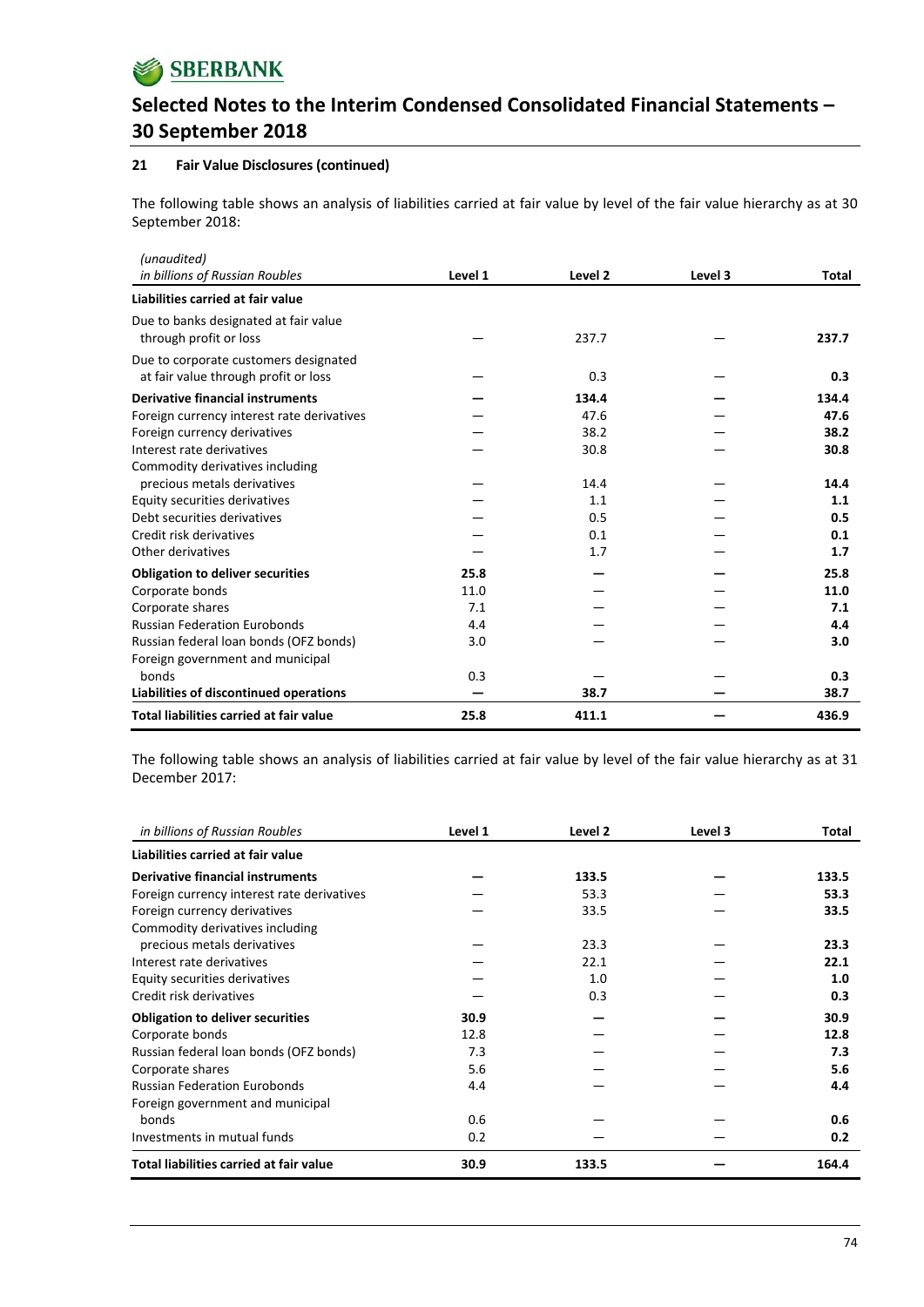

#### **21 Fair Value Disclosures (continued)**

The following table shows fair values of liabilities for which fair values are disclosed, by level of the fair value hierarchy as at 30 September 2018:

|                                                           | Carrying value |         |         |          | <b>Fair value</b> |
|-----------------------------------------------------------|----------------|---------|---------|----------|-------------------|
| (unaudited)<br>in billions of Russian Roubles             |                | Level 1 | Level 2 | Level 3  | Total             |
| <b>Financial liabilities carried at</b><br>amortized cost |                |         |         |          |                   |
| Due to banks                                              | 299.9          |         | 288.4   | 12.7     | 301.1             |
| Due to individuals                                        | 12,605.5       |         | 2,996.2 | 9,602.4  | 12,598.6          |
| Due to corporate customers                                | 7,282.3        |         | 2,358.8 | 4,784.4  | 7,143.2           |
| Debt securities in issue                                  | 863.6          | 538.0   | 316.0   | 6.6      | 860.6             |
| Other borrowed funds                                      | 58.7           |         | 58.4    | 0.4      | 58.8              |
| Other financial liabilities                               | 323.2          |         |         | 323.2    | 323.2             |
| Subordinated debt                                         | 735.0          | 197.5   | 31.8    | 503.6    | 732.9             |
| Liabilities of discontinued operations                    | 1,959.8        |         |         | 1,957.6  | 1,957.6           |
| <b>Total liabilities carried at amortized</b>             |                |         |         |          |                   |
| cost                                                      | 24,128.0       | 735.5   | 6,049.6 | 17,190.9 | 23,976.0          |

The following table shows fair values of liabilities for which fair values are disclosed, by level of the fair value hierarchy as at 31 December 2017:

|                                                           | Carrying value |         |         |          | Fair value |
|-----------------------------------------------------------|----------------|---------|---------|----------|------------|
| in billions of Russian Roubles                            |                | Level 1 | Level 2 | Level 3  | Total      |
| <b>Financial liabilities carried at</b><br>amortized cost |                |         |         |          |            |
| Due to banks                                              | 693.3          |         | 693.8   |          | 693.8      |
| Due to individuals                                        | 13,420.3       |         | 3,052.2 | 10,347.1 | 13,399.3   |
| Due to corporate customers                                | 6,393.9        |         | 2,204.8 | 4,131.8  | 6,336.6    |
| Debt securities in issue                                  | 934.6          | 396.9   | 492.1   | 61.6     | 950.6      |
| Other borrowed funds                                      | 247.3          |         | 2.4     | 244.2    | 246.6      |
| Other financial liabilities                               | 289.9          |         |         | 289.9    | 289.9      |
| Subordinated debt                                         | 716.3          | 199.8   | 6.5     | 515.4    | 721.7      |
| <b>Total liabilities carried at amortized</b>             |                |         |         |          |            |
| cost                                                      | 22,695.6       | 596.7   | 6,451.8 | 15,590.0 | 22,638.5   |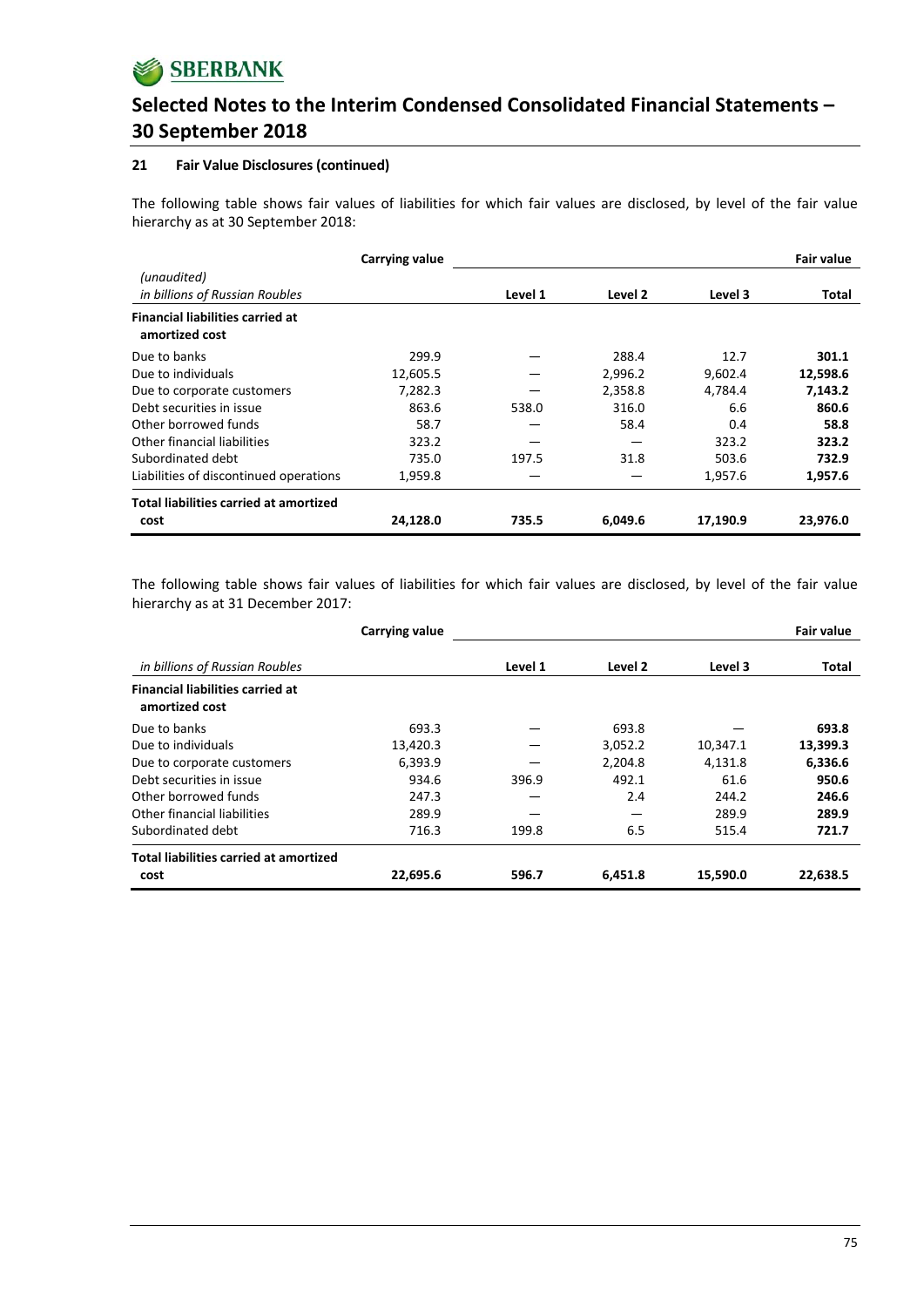### **21 Fair Value Disclosures (continued)**

Level 2 includes debt securities of first-class borrowers and derivative financial instruments that are not actively traded on the market. Fair value of these financial instruments was calculated using techniques for which all inputs which have a significant effect on the recorded fair value are observable on the active market. Financial characteristics of comparable financial instruments actively traded on the market were used as inputs for the fair valuation models.

The following describes the methodologies and assumptions used to determine fair values for financial instruments.

#### *Derivatives*

Derivatives valued using a valuation technique with market observable inputs derived from well‐known market information systems are mainly foreign currency interest rate swaps, interest rate swaps, currency swaps, forward foreign exchange contracts and foreign exchange option contracts. The most frequently applied valuation techniques include forward pricing and swap models, using present value calculations. Option‐pricing is mostly done with Black‐Scholes model and for certain types of options with stochastic local volatility model. The models incorporate various inputs including the credit quality of counterparties, foreign exchange spot and forward rates, interest rate curves and implied volatility. In rare exceptional cases, DCF model may be applied, in case where it is impossible to obtain market data.

Securities measured at fair value through profit or loss and securities at fair value through other comprehensive *income (2017: investment securities available‐for‐sale)*

Securities measured at fair value through profit or loss, securities measured at fair value through other comprehensive income (2017: investment securities available-for-sale) valued using a valuation technique or pricing models primarily consist of unquoted equity and debt securities. These securities are valued using models which sometimes only incorporate data observable in the market and at other times use both observable and nonobservable data. The non‐observable inputs to the models include assumptions regarding the future financial performance of the investee, its risk profile, and economic assumptions regarding the industry and geographical jurisdiction in which the investee operates.

The following table shows transfers between Level 1 and Level 2 of the fair value hierarchy for financial assets measured at fair value during the nine months ended 30 September 2018:

|                                                                              | Transfers between Level 1 and Level 2 |                 |  |  |
|------------------------------------------------------------------------------|---------------------------------------|-----------------|--|--|
| (unaudited)                                                                  | From Level 1 to                       | From Level 2 to |  |  |
| in billions of Russian Roubles                                               | Level 2                               | Level 1         |  |  |
| <b>Financial assets</b>                                                      |                                       |                 |  |  |
| Securities measured at fair value through other comprehensive income         | 186.2                                 | 25.8            |  |  |
| Securities mandatorily measured at fair value through profit or loss         | 30.2                                  | 16.9            |  |  |
| Securities measured at fair value through other comprehensive income pledged |                                       |                 |  |  |
| under repurchase agreements                                                  | 43.5                                  |                 |  |  |
| <b>Total transfers of financial assets</b>                                   | 259.9                                 | 42.7            |  |  |

The following table shows transfers between Level 1 and Level 2 of the fair value hierarchy for financial assets measured at fair value during the year ended 31 December 2017:

|                                                                      | Transfers between Level 1 and Level 2 |                 |  |  |
|----------------------------------------------------------------------|---------------------------------------|-----------------|--|--|
|                                                                      | From Level 1 to                       | From Level 2 to |  |  |
| in billions of Russian Roubles                                       | Level 2                               | Level 1         |  |  |
| <b>Financial assets</b>                                              |                                       |                 |  |  |
| Securities mandatorily measured at fair value through profit or loss | 0.3                                   | 0.1             |  |  |
| Securities designated as at fair value through profit or loss        | 1.6                                   | 4.1             |  |  |
| Investment securities available-for-sale                             | 20.5                                  | 10.4            |  |  |
| <b>Total transfers of financial assets</b>                           | 22.4                                  | 14.6            |  |  |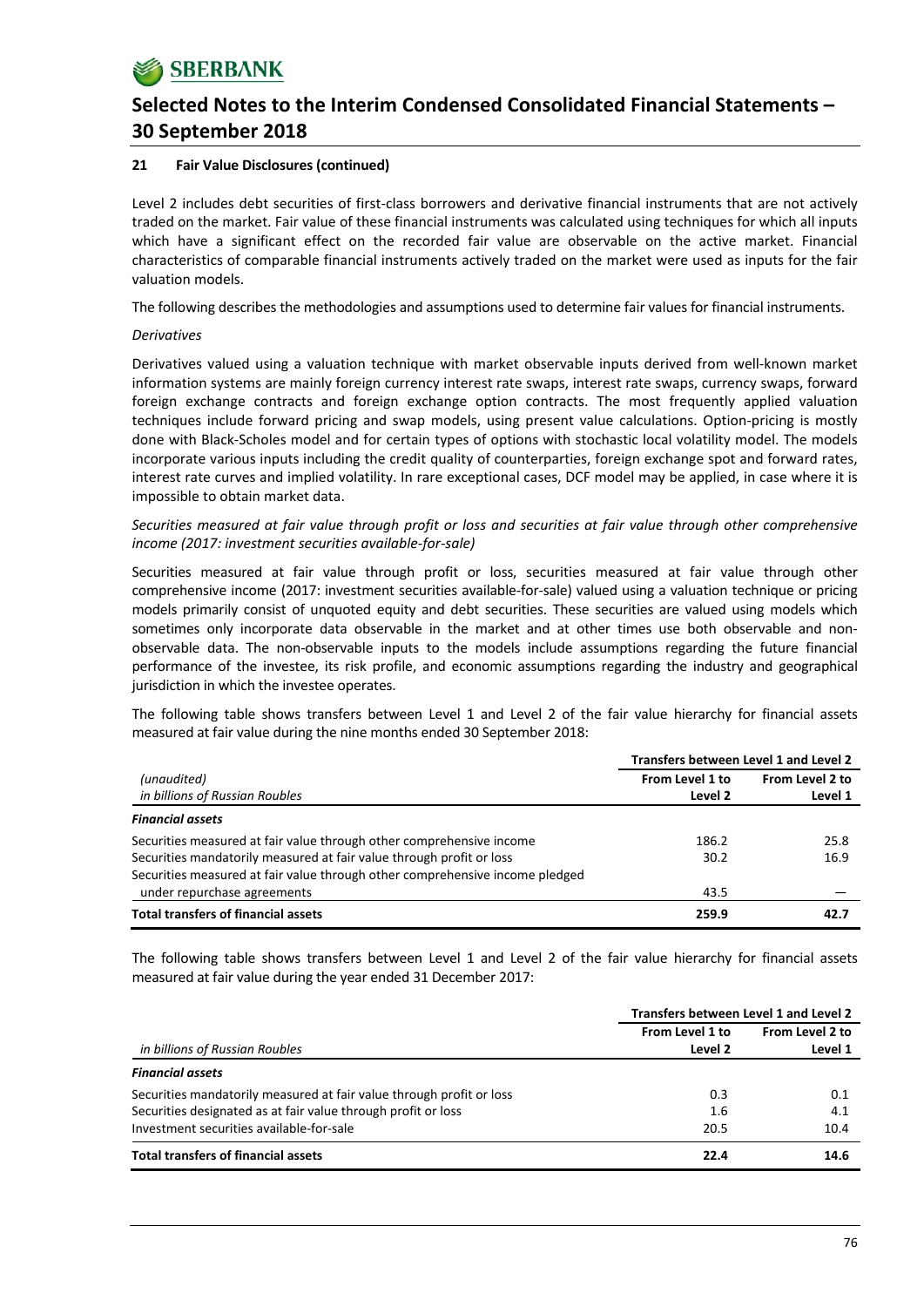#### **21 Fair Value Disclosures (continued)**

The financial instruments are transferred from Level 2 and Level 3 to Level 1 when they become actively traded and fair values are determined using quoted prices in an active market.

The financial instruments are transferred from Level 1 to Level 2 when they ceased to be actively traded, the liquidity of the market is not sufficient to use the market quotation for the valuation and fair values are consequently obtained from valuation techniques using observable market inputs.

The financial instruments are transferred to Level 3 when they ceased to be actively traded and there is no possibility to use valuation techniques with observable market inputs.

The following table shows a reconciliation of the opening and closing amount of Level 3 assets and liabilities which are recorded at fair value as at 30 September 2018:

| (unaudited)<br>in billions of Russian<br>Roubles                                                        | At<br>1 January 2018<br>as adjusted<br>under IFRS 9 | Total<br>gains/<br>(losses)<br>reported in<br>profit<br>or loss | Foreign<br>currency<br>revaluation | Total<br>gains/<br>(losses)<br>reported in<br>other<br>compre-<br>hensive<br>income | Origination/<br>Purchases | Sales/<br><b>Settlements</b> | <b>Transfers</b><br>from<br>Level 3 | <b>Transfers</b><br>to assets<br>of discontinued<br>operations | <b>Transfers</b><br>to<br>Level 3 | At<br>30 September<br>2018 |
|---------------------------------------------------------------------------------------------------------|-----------------------------------------------------|-----------------------------------------------------------------|------------------------------------|-------------------------------------------------------------------------------------|---------------------------|------------------------------|-------------------------------------|----------------------------------------------------------------|-----------------------------------|----------------------------|
| Securities mandatorily<br>measured at fair<br>value through profit<br>or loss<br>Securities measured at | 36.9                                                | 2.2                                                             | 2.0                                | -                                                                                   | 0.7                       | (0.8)                        |                                     |                                                                | 2.2                               | 43.2                       |
| fair value through<br>other<br>comprehensive                                                            |                                                     |                                                                 |                                    |                                                                                     |                           |                              |                                     |                                                                |                                   |                            |
| income<br>Loans and advances to                                                                         | 45.7                                                | 0.3                                                             |                                    | 0.2                                                                                 |                           | (10.5)                       |                                     |                                                                | 0.7                               | 36.4                       |
| customers<br>Derivative financial                                                                       | 561.2                                               | (32.1)                                                          | 67.4                               | $\overline{\phantom{0}}$                                                            | 246.0                     | (122.4)                      |                                     | -                                                              | $\qquad \qquad -$                 | 720.1                      |
| assets                                                                                                  | 0.9                                                 | 0.1                                                             | $\qquad \qquad \qquad$             | -                                                                                   | $\overline{\phantom{0}}$  | $\qquad \qquad \qquad$       |                                     |                                                                | $\overline{\phantom{m}}$          | 1.0                        |
| Investment property                                                                                     | 7.7                                                 | (0.4)                                                           | 0.2                                | $\qquad \qquad \qquad$                                                              | 2.2                       | (1.8)                        | $\qquad \qquad =$                   | (2.5)                                                          | -                                 | 5.4                        |
| Office premises<br>Assets of discontinued                                                               | 276.7                                               | (4.4)                                                           | 0.7                                | (1.4)                                                                               | 3.9                       | (5.3)                        | (0.4)                               | (2.7)                                                          | -                                 | 267.1                      |
| operations                                                                                              | $\overline{\phantom{0}}$                            |                                                                 | (0.8)                              | (0.1)                                                                               | 0.1                       | $\overline{\phantom{0}}$     |                                     | 5.2                                                            | -                                 | 4.4                        |
| <b>Total level 3 assets</b>                                                                             | 929.1                                               | (34.3)                                                          | 69.5                               | (1.3)                                                                               | 252.9                     | (140.8)                      | (0.4)                               | -                                                              | 2.9                               | 1,077.6                    |
| Due to corporate<br>customers                                                                           | 0.6                                                 | $\qquad \qquad$                                                 |                                    | $\overline{\phantom{0}}$                                                            | 1.4                       | (0.4)                        | (1.6)                               |                                                                |                                   |                            |
| <b>Total level 3 liabilities</b>                                                                        | 0.6                                                 |                                                                 |                                    | -                                                                                   | $1.4$                     | (0.4)                        | (1.6)                               |                                                                |                                   |                            |

For the nine months ended 30 September 2018 the losses in the amount of RR 29.6 billion reported in the interim consolidated statement of profit or loss on Level 3 financial assets were unrealized.

For the nine months ended 30 September 2018 the gains in the amount RR 0.2 billion reported in the interim consolidated statement of comprehensive income on Level 3 financial assets were unrealized.

Details of valuation of significant assets as at 30 September 2018 are summarised below.

#### **Valuation of loans using valuation techniques based on non‐observable inputs**

The Group determined fair value of loans based on discounted cash flow models and using the pricing of embedded derivatives. The models use a number of observable and non‐observable inputs on the market, key of which are the discount rate and the credit spread.

Should the discount rate used by the Group in the valuation model for loans to chemical company of RR 162.2 billion increase / decrease by 1.0%, the carrying value of the loans would be RR 4.1 billion lower / RR 4.1 billion higher.

Should the discount rate used by the Group in the valuation model for loans to an oil refining company of RR 109.7 billion increase / decrease by 1.0%, the carrying value of the loans would be RR 1.8 billion lower / RR 1.8 billion higher.

Should the discount rate used by the Group in the valuation model for loans to another oil refining company of RR 65.2 billion increase / decrease by 1.0%, the carrying value of the loans would be RR 1.0 billion lower / RR 1.0 billion higher.

Should the discount rate used by the Group in the valuation model for loans to a mining company of RR 54.4 billion increase / decrease by 1.0%, the carrying value of the loans would be RR 1.7 billion lower / RR 1.7 billion higher.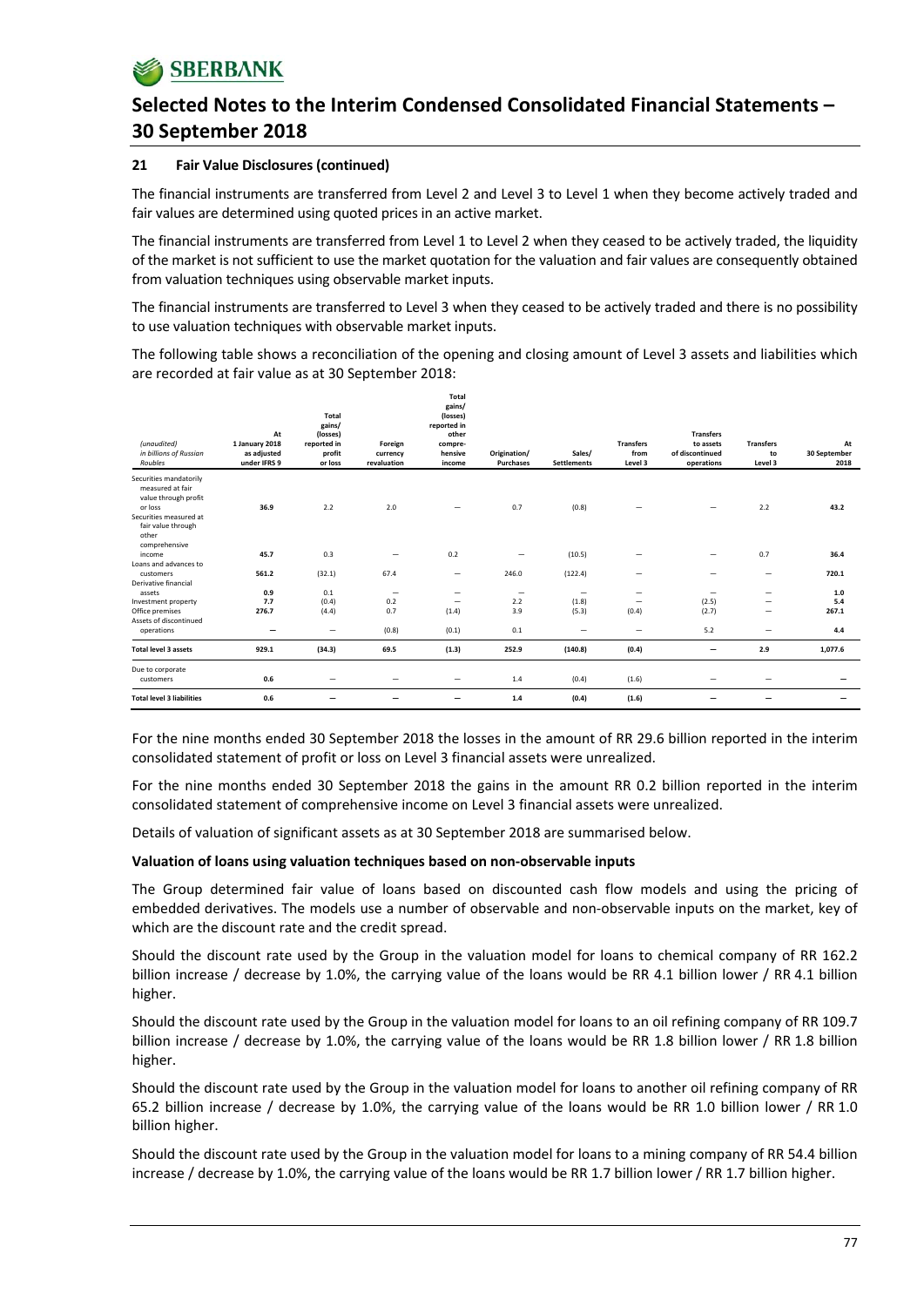### **21 Fair Value Disclosures (continued)**

Should the discount rate used by the Group in the valuation model for loans to metallurgical company of RR 52.0 billion increase / decrease by 1.0%, the carrying value of the loans would be RR 1.7 billion lower / RR 1.7 billion higher.

#### Valuation of mortgage-backed securities of RR 35.7 billion using valuation techniques based on non-observable **inputs**

The model uses a number of observable and unobservable inputs to derive a valuation, key of which include risk‐ free curve and the credit spread for JSC "DOM.RF" (the former Agency for Housing Mortgage Lending) (all considered observable), while portfolio aging period and behavioral adjustment on refinancing position represent key unobservable inputs.

Should the risk-free curve used by the Group in the valuation model increase / decrease by 1.0%, the carrying value of the financial instrument would be RR 0.02 billion lower / RR 0.06 billion lower. Should the JSC "DOM.RF" credit spread used by the Group in the valuation model increase / decrease by 1.0%, the carrying value of the financial instrument would be RR 1.3 billion lower / RR 1.4 billion higher.

The following table shows a reconciliation of the opening and closing amount of Level 3 assets which are recorded at fair value as at 31 December 2017:

| in billions of Russian Roubles       | At<br>31 December<br>2016 | <b>Total</b><br>gains/<br>(losses)<br>reported in<br>profit<br>or loss | Foreign<br>currency<br>revaluation | <b>Total losses</b><br>reported in<br>other<br>compre-<br>hensive<br>income | Purchases | Sales/<br><b>Settlements</b> | <b>Transfers</b><br>from<br>Level 3 | <b>Transfers</b><br>to other<br>classes<br>of assets | <b>Transfers</b><br>to<br>Level 3 | At<br>31 December<br>2017 |
|--------------------------------------|---------------------------|------------------------------------------------------------------------|------------------------------------|-----------------------------------------------------------------------------|-----------|------------------------------|-------------------------------------|------------------------------------------------------|-----------------------------------|---------------------------|
| Securities mandatorily measured      |                           |                                                                        |                                    |                                                                             |           |                              |                                     |                                                      |                                   |                           |
| at fair value through profit or      |                           |                                                                        |                                    |                                                                             |           |                              |                                     |                                                      |                                   |                           |
| loss                                 |                           |                                                                        |                                    |                                                                             | 0.7       | -                            | (0.7)                               |                                                      |                                   |                           |
| Securities designated as at fair     |                           |                                                                        |                                    |                                                                             |           |                              |                                     |                                                      |                                   |                           |
| value through profit or loss         | 22.8                      | 2.0                                                                    | (0.6)                              | -                                                                           | 4.1       | -                            | (0.7)                               |                                                      | 6.5                               | 34.1                      |
| Investment securities available-for- |                           |                                                                        |                                    |                                                                             |           |                              |                                     |                                                      |                                   |                           |
| sale                                 | 0.2                       | 3.7                                                                    | $\qquad \qquad -$                  | (2.4)                                                                       | 57.2      | (10.3)                       |                                     | -                                                    | -                                 | 48.4                      |
| Derivative financial instruments     |                           | 0.9                                                                    |                                    |                                                                             |           | -                            |                                     | -                                                    | -                                 | 0.9                       |
| Investment property                  | 8.4                       | (0.6)                                                                  | (0.3)                              |                                                                             | 2.1       | (1.9)                        |                                     |                                                      |                                   | 7.7                       |
| Office premises                      | 293.6                     | (5.9)                                                                  | (0.8)                              | (3.4)                                                                       | 7.5       | (8.9)                        | $\hspace{0.1mm}-\hspace{0.1mm}$     | (5.4)                                                | -                                 | 276.7                     |
| <b>Total level 3 assets</b>          | 325.0                     | 0.1                                                                    | (1.7)                              | (5.8)                                                                       | 71.6      | (21.1)                       | (1.4)                               | (5.4)                                                | 6.5                               | 367.8                     |

For the year ended 31 December 2017 the gains in the amount of RR 6.9 billion reported in the consolidated statement of profit or loss on Level 3 financial assets were unrealized.

For the year ended 31 December 2017 the losses in the amount RR 2.4 billion reported in the consolidated statement of comprehensive income on Level 3 financial assets were unrealized.

Details of valuation of significant assets as at 31 December 2017 are summarised below.

### Valuation of mortgage-backed securities of RR 45.6 billion using valuation techniques based on non-observable **inputs**

The model uses a number of observable and unobservable inputs to derive a valuation. Examples of such include Russian mortgage rates and the credit spread for JSC "DOM.RF" (all considered observable), while portfolio aging period and behavioral adjustment on refinancing position are examples of unobservable inputs.

Should the Russian mortgage rate used by the Group (published by the Bank of Russia) in the valuation model increase / decrease by 1.0%, the carrying value of the financial instrument would be RR 0.01 billion higher / RR 0.02 million lower. Should the JSC "DOM.RF" credit spread used by the Group in the valuation model increase / decrease by 1.0%, the carrying value of the financial instrument would be RR 1.2 billion lower / RR 1.3 billion higher.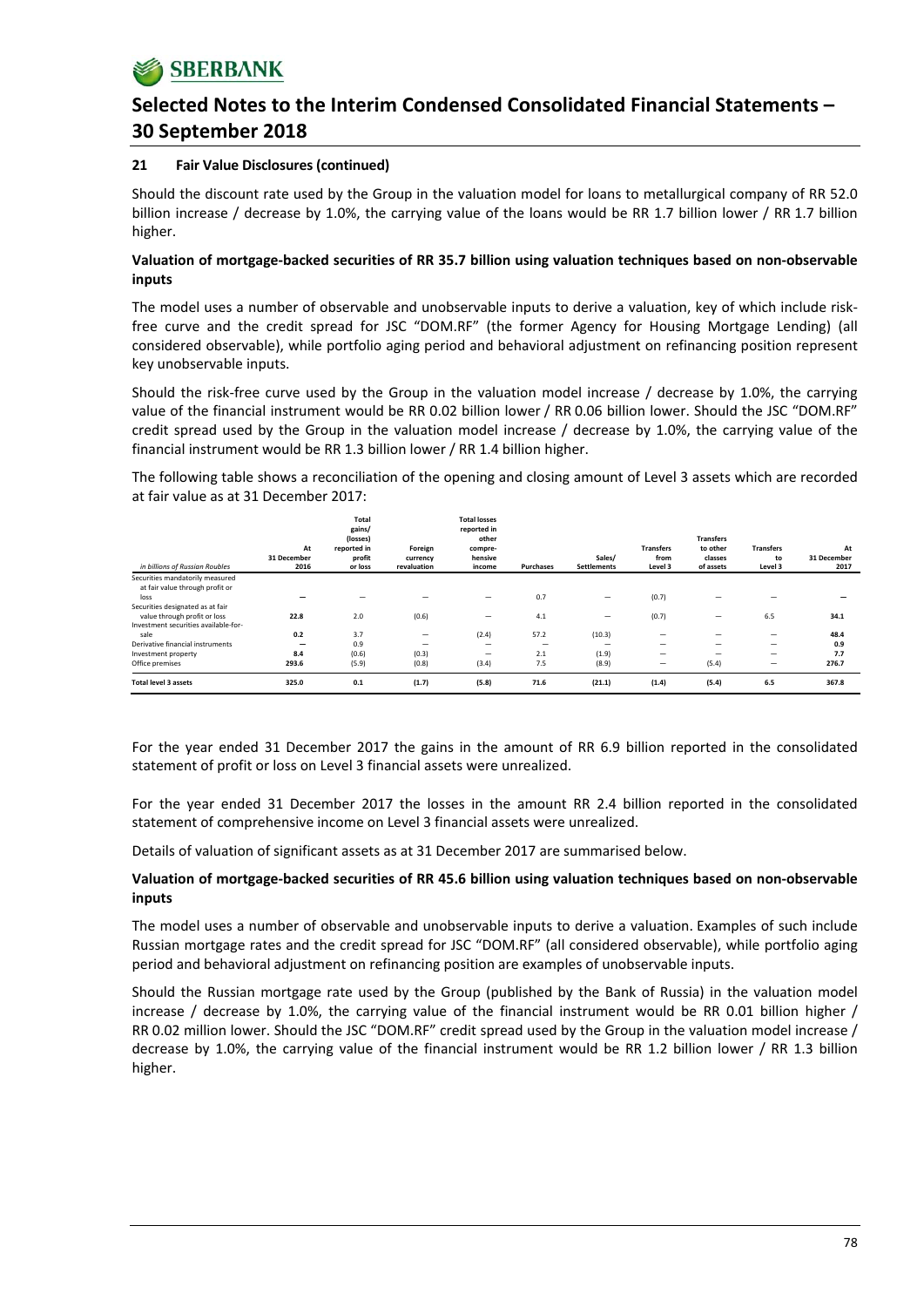### **22 Related Party Transactions**

For the purposes of these interim condensed consolidated financial statements, parties are considered to be related if one party has the ability to control the other party, is under common control, or can exercise significant influence over the other party in making financial or operational decisions. In considering each possible related party relationship, attention is directed to the substance of the relationship, not merely the legal form.

The Group's principal shareholder is the Bank of Russia (refer to Note 1). Other related parties in the tables below comprise subsidiaries and associates of the Bank of Russia, key management personnel, their close family members, associated companies of the Group. Disclosures are made in Note 23 for significant transactions with state-controlled entities and government bodies.

As at 30 September 2018 and 31 December 2017, the outstanding balances with the Bank of Russia and other related parties were as follows:

|                                       | 30 September 2018 (unaudited) |                      |                       | 31 December 2017 |
|---------------------------------------|-------------------------------|----------------------|-----------------------|------------------|
|                                       |                               | <b>Other related</b> |                       | Other related    |
| in billions of Russian Roubles        | <b>Bank of Russia</b>         | parties              | <b>Bank of Russia</b> | parties          |
| <b>Assets</b>                         |                               |                      |                       |                  |
| Cash and cash equivalents             | 762.6                         | 1.2                  | 920.4                 |                  |
| Mandatory cash balances with the Bank |                               |                      |                       |                  |
| of Russia                             | 186.6                         |                      | 158.9                 |                  |
| Derivative financial assets           |                               | 2.0                  |                       | 2.4              |
| Due from banks                        |                               |                      | 5.2                   | 6.9              |
| Gross loans and advances to customers |                               |                      |                       |                  |
| before credit loss allowance          |                               | 70.6                 |                       | 42.2             |
| <b>Securities</b>                     | 162.4                         |                      | 10.2                  |                  |
| Other assets                          |                               | 10.2                 |                       | 0.2              |
| <b>Liabilities</b>                    |                               |                      |                       |                  |
| Due to banks                          | 109.6                         | 0.1                  | 90.5                  | 0.1              |
| Due to individuals                    |                               | 11.2                 |                       | 10.1             |
| Due to corporate customers            |                               | 3.1                  |                       | 1.8              |
| Derivative financial liabilities and  |                               |                      |                       |                  |
| obligations to deliver securities     |                               | 11.3                 |                       | 16.6             |
| Subordinated debt                     | 528.4                         |                      | 504.4                 |                  |
| Other liabilities                     |                               | 6.3                  |                       | 3.0              |

As at 30 September 2018 included in operations with other related parties are deposits attracted from key management personnel and their close family members in the amount of RR 11.2 billion (31 December 2017: RR 10.1 billion). As at 30 September 2018 and 31 December 2017 there were no loans and advances granted to key management personnel and their close family members.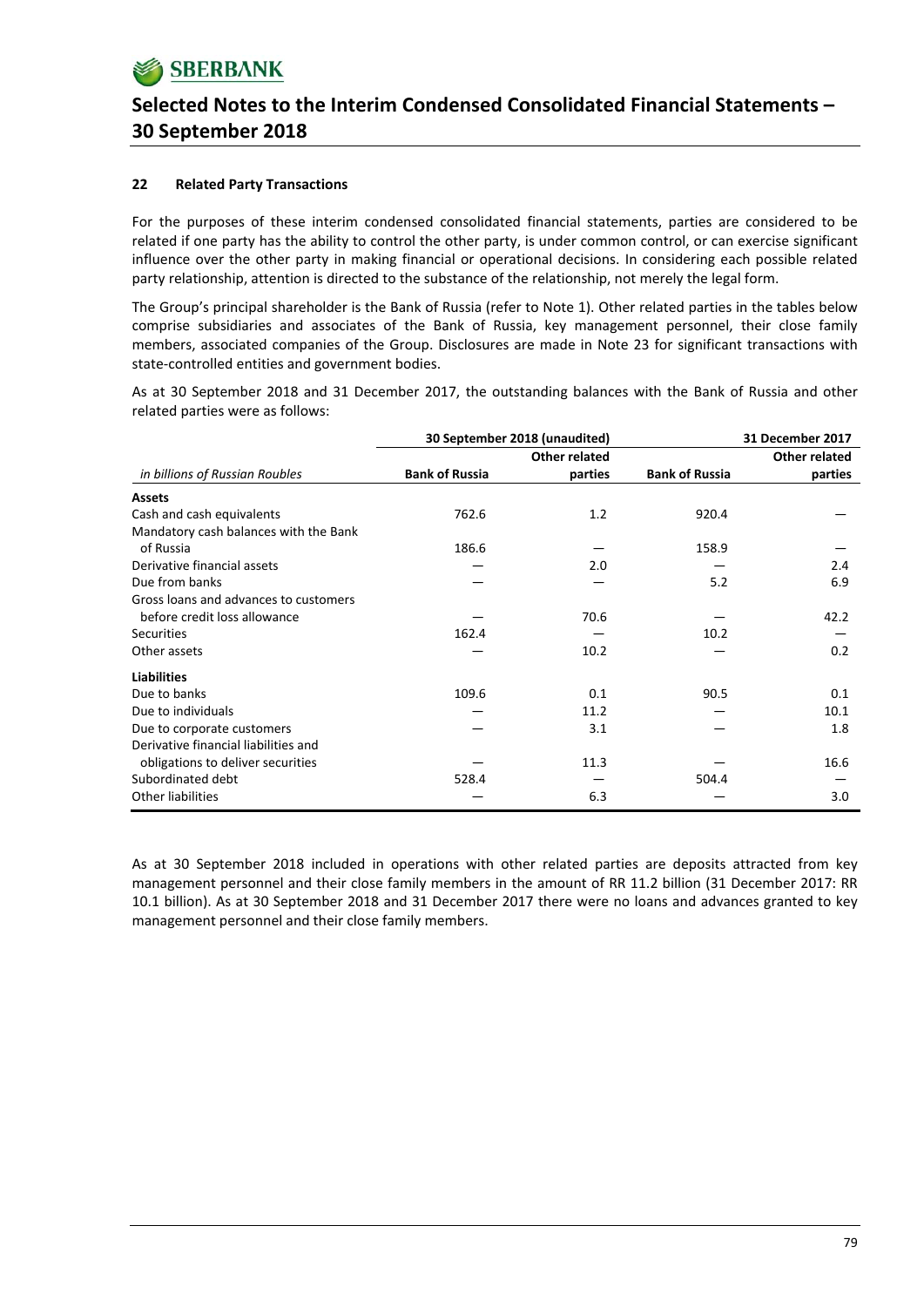

### **22 Related Party Transactions (continued)**

The income and expense items with the Bank of Russia and other related parties for the nine months ended 30 September 2018 and 30 September 2017 were as follows:

|                                          |                       |                      |                       | Nine months        |
|------------------------------------------|-----------------------|----------------------|-----------------------|--------------------|
|                                          |                       |                      |                       | ended 30 September |
|                                          |                       | 2018                 |                       | 2017               |
| (unaudited)                              |                       | <b>Other related</b> |                       | Other related      |
| in billions of Russian Roubles           | <b>Bank of Russia</b> | parties              | <b>Bank of Russia</b> | parties            |
| Interest income calculated using the     |                       |                      |                       |                    |
| effective interest method                | 12.9                  | 1.0                  | 7.6                   | 3.4                |
| Interest expense on subordinated debt    |                       |                      |                       |                    |
| calculated using the effective interest  |                       |                      |                       |                    |
| method                                   | (24.2)                |                      | (24.2)                |                    |
| Interest expense calculated using the    |                       |                      |                       |                    |
| effective interest method other than on  |                       |                      |                       |                    |
| subordinated debt                        | (4.0)                 | (0.6)                | (4.9)                 | (0.5)              |
| Revenue of non-core business activities  |                       |                      |                       | 0.1                |
| Fee and commission income                | 0.3                   | 0.2                  | 0.3                   |                    |
| Fee and commission expense               | (1.3)                 | (0.1)                | (1.3)                 |                    |
| Net gains from non-derivative financial  |                       |                      |                       |                    |
| instruments at fair value through profit |                       |                      |                       |                    |
| or loss                                  | 0.1                   | (1.3)                |                       |                    |
| Net gains / (losses) from derivatives,   |                       |                      |                       |                    |
| trading in foreign currencies, foreign   |                       |                      |                       |                    |
| exchange and precious metals accounts    |                       |                      |                       |                    |
| translation                              | 1.8                   | (2.7)                | 0.5                   |                    |
| Other net operating expenses             |                       |                      |                       | (0.4)              |
| Staff and administrative expenses        | (0.1)                 | (4.9)                |                       | (5.0)              |

The income and expense items with the Bank of Russia and other related parties for the three months ended 30 September 2018 and 30 September 2017 were as follows:

|                                          |                       |                      | Three months ended 30 September |               |
|------------------------------------------|-----------------------|----------------------|---------------------------------|---------------|
|                                          |                       | 2018                 |                                 | 2017          |
| (unaudited)                              |                       | <b>Other related</b> |                                 | Other related |
| in billions of Russian Roubles           | <b>Bank of Russia</b> | parties              | <b>Bank of Russia</b>           | parties       |
| Interest income calculated using the     |                       |                      |                                 |               |
| effective interest method                | 3.9                   | 0.4                  | 1.0                             | 1.7           |
| Interest expense on subordinated debt    |                       |                      |                                 |               |
| calculated using the effective interest  |                       |                      |                                 |               |
| method                                   | (8.3)                 |                      | (8.3)                           |               |
| Interest expense calculated using the    |                       |                      |                                 |               |
| effective interest method other than on  |                       |                      |                                 |               |
| subordinated debt                        | (1.2)                 | (0.3)                | (1.6)                           | (0.2)         |
| Fee and commission income                | 0.1                   | 0.1                  |                                 |               |
| Fee and commission expense               | (0.5)                 | (0.1)                | (0.5)                           |               |
| Net gains from non-derivative financial  |                       |                      |                                 |               |
| instruments at fair value through profit |                       |                      |                                 |               |
| or loss                                  |                       | (0.5)                |                                 |               |
| Net gains from derivatives, trading in   |                       |                      |                                 |               |
| foreign currencies, foreign exchange     |                       |                      |                                 |               |
| and precious metals accounts             |                       |                      |                                 |               |
| translation                              | 1.3                   | 4.1                  | 0.2                             |               |
| Other net operating expenses             |                       |                      |                                 | (0.4)         |
| Staff and administrative expenses        | (0.1)                 | (1.8)                |                                 | (1.8)         |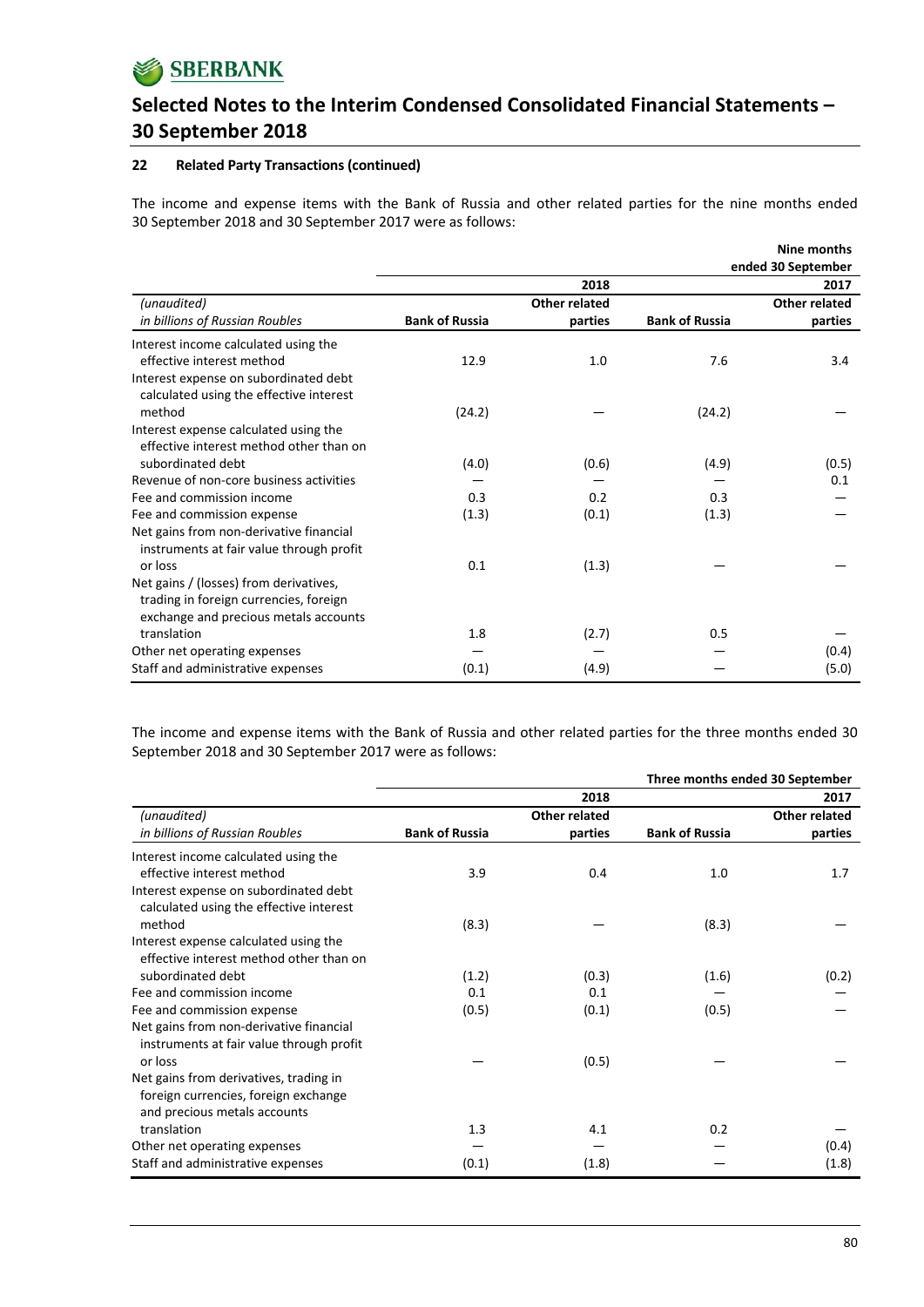### **22 Related Party Transactions (continued)**

For the nine months ended 30 September 2018, interest expense on deposits attracted from key management personnel and their close family members comprised RR 0.3 billion (for the nine months ended 30 September 2017: RR 0.4 billion). For the three months ended 30 September 2018, interest expense on deposits attracted from key management personnel and their close family members comprised RR 0.1 billion (for the three months ended 30 September 2017: RR 0.1 billion).

For the nine months ended 30 September 2018, regular remuneration of the members of the key management personnel comprised salaries and bonuses totaling RR 3.4 billion (for the nine months ended 30 September 2017: RR 3.1 billion). For the three months ended 30 September 2018, regular remuneration of the members of the key management personnel comprised salaries and bonuses totaling RR 1.2 billion (for the three months ended 30 September 2017: RR 1.0 billion). Payments to the key management personnel for the nine months ended 30 September 2018 comprised RR 1.8 billion (for the nine months ended 30 September 2017: RR 1.7 billion). Payments to the key management personnel for the three months ended 30 September 2018 comprised RR 0.4 billion (for the three months ended 30 September 2017: RR 0.4 billion).

Also in 2015 the Bank has introduced a long term cash settled motivation program for the key management personnel with share‐based features. The program has been designed within a framework of risk oriented remuneration and is in full compliance with the requirements of the Bank of Russia on the remuneration system for Russian credit institutions. The program parameters are as follows:

- 40% of the variable part of the annual compensation is deferred and is paid in 3 annual installments;
- payments to the participants of the program are contingent upon the Bank's positive performance, e.g. if the Bank has a loss in any of the 3 years following the year in which the award was granted, payments to the participants are forfeited for that particular year;
- awards may be fully or partially forfeited, for example, due to individual misconduct (including a breach of regulations) or termination for cause and also due to negative individual contributions to the Bank's results.

Share‐based long term compensation is payable in cash, and is remeasured at each reporting date based on the forward price of the Bank's ordinary shares. For the nine months ended 30 September 2018 share-based long term compensation (including remeasurement of the outstanding balance to reflect changes in the price of the Bank's ordinary shares) has amounted to RR 1.5 billion (for the nine months ended 30 September 2017: RR 1.7 billion). For the three months ended 30 September 2018 share‐based long term compensation has amounted to RR 0.3 billion (for the three months ended 30 September 2017: RR 0.8 billion). Payables on share‐based long term compensation as at 30 September 2018 amounted to RR 3.8 billion (31 December 2017: RR 2.2 billion). The related obligations are included in other financial liabilities in the interim consolidated statement of financial position until paid.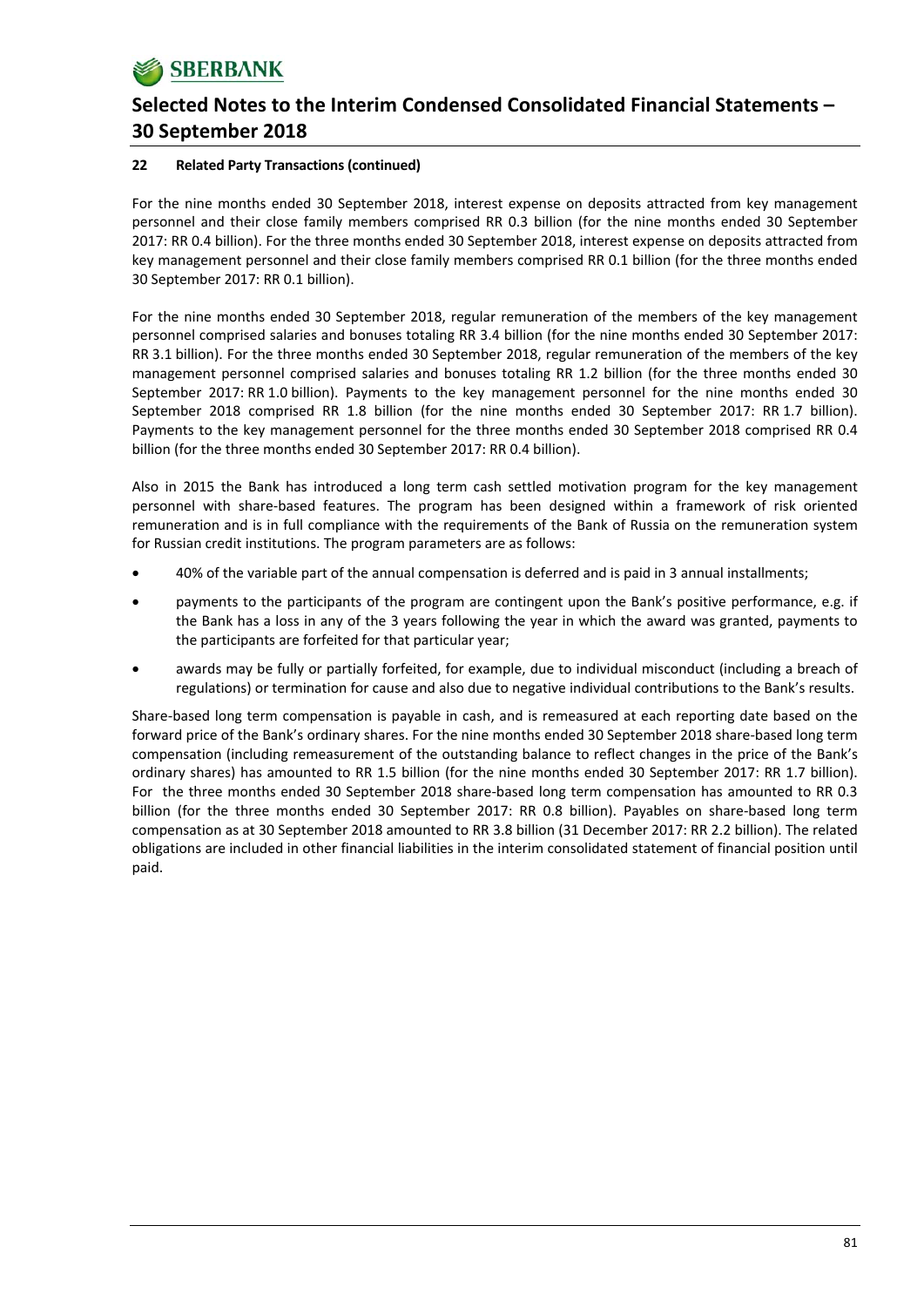#### **23 Operations with State‐Controlled Entities and Government Bodies**

In the normal course of business, the Group enters into contractual agreements with the government of the Russian Federation and entities controlled by it. The Group provides the state‐controlled entities and government bodies with a full range of banking services including, but not limited to, lending, deposit‐taking, issue of guarantees, operations with securities, cash and settlement transactions. Operations with state‐controlled entities and government bodies are generally carried out on market terms and constitute the minority of the Group's operations.

Balances with state‐controlled entities and government bodies which are significant in terms of the carrying amounts as at 30 September 2018 are disclosed below:

|                        |                                 |                 |                  | 30 September 2018     |
|------------------------|---------------------------------|-----------------|------------------|-----------------------|
|                        |                                 | Loans and       |                  |                       |
| (unaudited)            |                                 | advances to     | Due to corporate | Guarantees issued/    |
| In billions of Russian |                                 | customers / Due | customers / Due  | <b>Undrawn credit</b> |
| Roubles                |                                 | from banks      | to banks         | lines                 |
| <b>Client</b>          | <b>Sector</b>                   |                 |                  |                       |
| Client 1               | Oil and gas                     | 488.3           | 45.7             | 11.0                  |
| Client 2               | Government and municipal bodies |                 | 471.7            |                       |
| Client 3               | Machinery                       | 227.7           | 73.7             | 15.0                  |
| Client 4               | Oil and gas                     | 248.2           | 30.1             | 5.9                   |
| Client 5               | Oil and gas                     | 181.0           | 76.0             | 0.2                   |
| Client 6               | Machinery                       | 55.9            | 53.4             | 98.5                  |
| Client 7               | Energy                          | 46.3            | 136.9            | 21.0                  |
| Client 8               | Energy                          | 135.5           | 15.3             |                       |
| Client 9               | Machinery                       | 31.0            | 40.8             | 73.9                  |
| Client 10              | Machinery                       | 95.7            | 28.9             | 13.7                  |
| Client 11              | Machinery                       | 80.4            | 20.2             | 2.3                   |
| Client 12              | Machinery                       | 7.5             | 27.9             | 66.1                  |
| Client 13              | <b>Banking</b>                  | 71.4            | 25.8             |                       |
| Client 14              | Machinery                       |                 |                  | 92.5                  |
| Client 15              | Machinery                       | 33.5            | 37.1             | 11.9                  |
| Client 16              | <b>Transport and logistics</b>  | 65.8            |                  | 4.3                   |
| Client 17              | Metallurgy                      | 60.3            |                  |                       |
| Client 18              | Machinery                       | 20.5            |                  | 34.0                  |
| Client 19              | Energy                          | 49.0            |                  |                       |
| Client 20              | <b>Services</b>                 | 36.7            | 4.5              |                       |

Additionally as at 30 September 2018 balances from operations with state‐controlled entities and government bodies include receivables from Deposit Insurance Agency of RR 11.3 billion (31 December 2017: RR 7.2 billion) which represent receivables recognized from settlements on deposit compensations to clients of the banks whose license was withdrawn by the Bank of Russia. These balances are included in other assets in the interim consolidated statement of financial position. Refer to Note 9.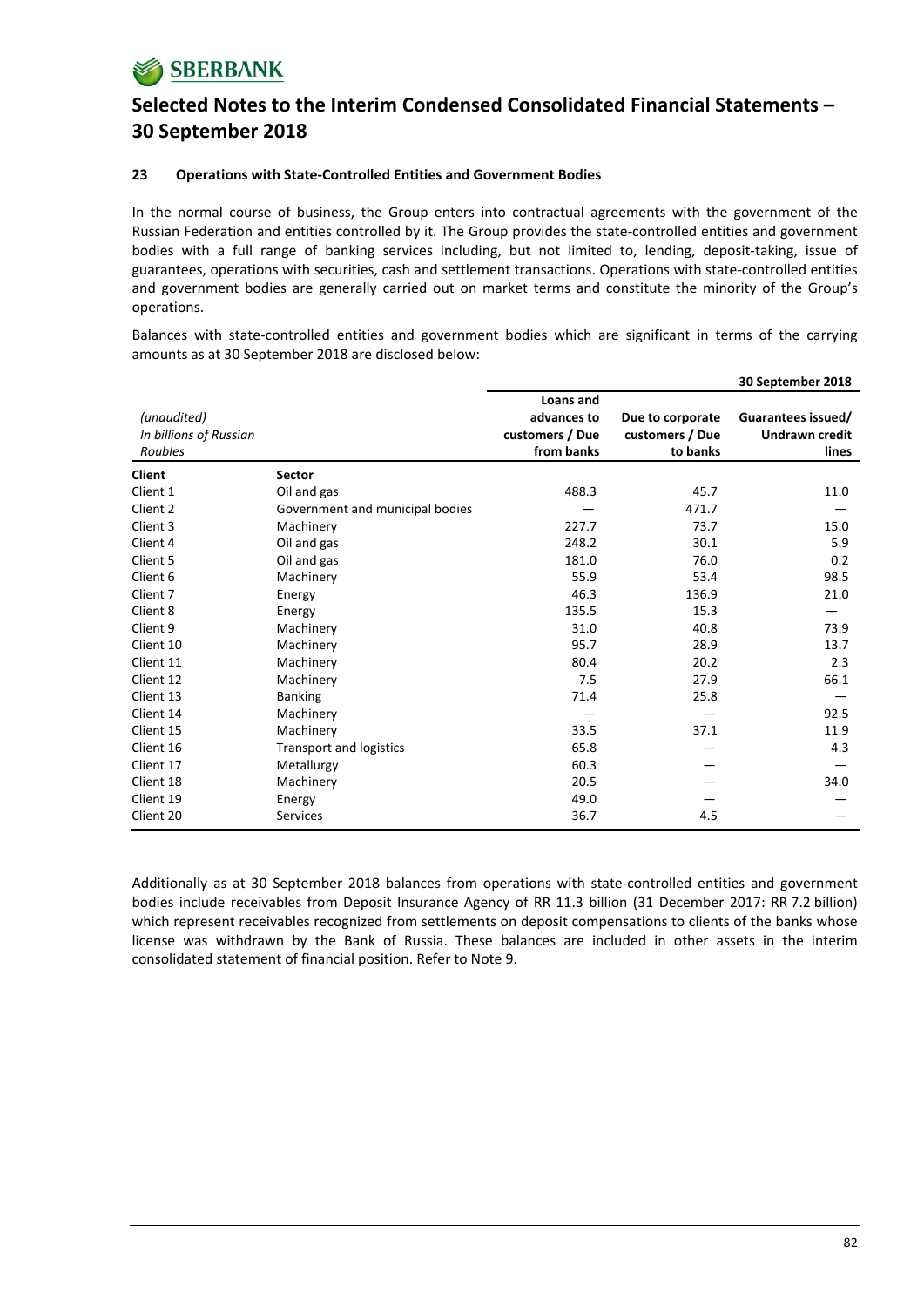

#### **23 Operations with State‐Controlled Entities and Government Bodies (continued)**

Balances with state‐controlled entities and government bodies as at 31 December 2017 disclosed below contain balances of clients which are significant in terms of the carrying amounts as at 30 September 2018 (Clients 1 ‐20), and in addition entities with the balances which were significant as at 31 December 2017 (Clients 21‐22):

|                        |                                 |                 |                  | 31 December 2017      |
|------------------------|---------------------------------|-----------------|------------------|-----------------------|
|                        |                                 | Loans and       |                  |                       |
|                        |                                 | advances to     | Due to corporate | Guarantees issued/    |
| In billions of Russian |                                 | customers / Due | customers / Due  | <b>Undrawn credit</b> |
| Roubles                |                                 | from banks      | to banks         | lines                 |
| <b>Client</b>          | <b>Sector</b>                   |                 |                  |                       |
| Client 1               | Oil and gas                     | 424.9           | 41.7             | 15.1                  |
| Client 2               | Government and municipal bodies |                 | 20.0             |                       |
| Client 3               | Machinery                       | 194.4           | 70.5             | 10.7                  |
| Client 4               | Oil and gas                     | 244.0           | 6.4              | 5.3                   |
| Client 5               | Oil and gas                     | 13.0            | 119.5            | 180.2                 |
| Client 6               | Machinery                       | 60.9            | 55.1             | 108.1                 |
| Client 7               | Energy                          | 54.1            | 166.8            | 19.7                  |
| Client 8               | Energy                          | 102.4           | 25.6             | 2.4                   |
| Client 9               | Machinery                       | 31.9            | 47.2             | 74.0                  |
| Client 10              | Machinery                       | 87.4            | 53.5             | 11.1                  |
| Client 11              | Machinery                       | 39.7            | 23.4             | 4.4                   |
| Client 12              | Machinery                       | 11.0            | 45.3             | 79.1                  |
| Client 13              | <b>Banking</b>                  | 86.1            | 25.9             |                       |
| Client 14              | Machinery                       |                 | 7.1              | 86.5                  |
| Client 15              | Machinery                       | 33.6            | 59.9             | 9.7                   |
| Client 16              | <b>Transport and logistics</b>  | 69.2            | 14.9             | 7.7                   |
| Client 17              | Metallurgy                      | 58.9            | 6.3              |                       |
| Client 18              | Machinery                       | 5.9             | 3.0              |                       |
| Client 19              | Energy                          | 60.1            | 10.1             |                       |
| Client 20              | <b>Services</b>                 | 47.6            | 3.1              |                       |
| Client 21              | Telecommunications              | 31.0            |                  | 20.2                  |
| Client 22              | Government and municipal bodies | 50.9            |                  |                       |

As at 30 September 2018 and 31 December 2017 the Group's investments in securities issued by government‐ controlled corporate entities were as follows:

|                                                                                                                                                            | 30 September 2018 (unaudited) |                     | 31 December 2017   |                     |
|------------------------------------------------------------------------------------------------------------------------------------------------------------|-------------------------------|---------------------|--------------------|---------------------|
| In billions of Russian Roubles                                                                                                                             | Corporate<br>bonds            | Corporate<br>shares | Corporate<br>bonds | Corporate<br>shares |
| Securities mandatorily measured at fair<br>value through profit or loss (2017:<br>trading securities and securities<br>designated as at fair value through |                               |                     |                    |                     |
| profit or loss)<br>Securities measured at amortized cost<br>(2017: Investment securities held-to-                                                          | 122.2                         | 5.1                 | 357.5              | 11.3                |
| maturity)<br>Securities measured at fair value through<br>other comprehensive income - debt<br>instruments (2017: Investment                               | 313.3                         |                     | 226.1              |                     |
| securities available-for-sale)<br>Financial instruments pledged under                                                                                      | 246.4                         |                     | 243.3              | 25.2                |
| repurchase agreements                                                                                                                                      | 1.2                           |                     |                    | 0.3                 |

For disclosures on investments in government debt securities please refer to Notes 6 and 7.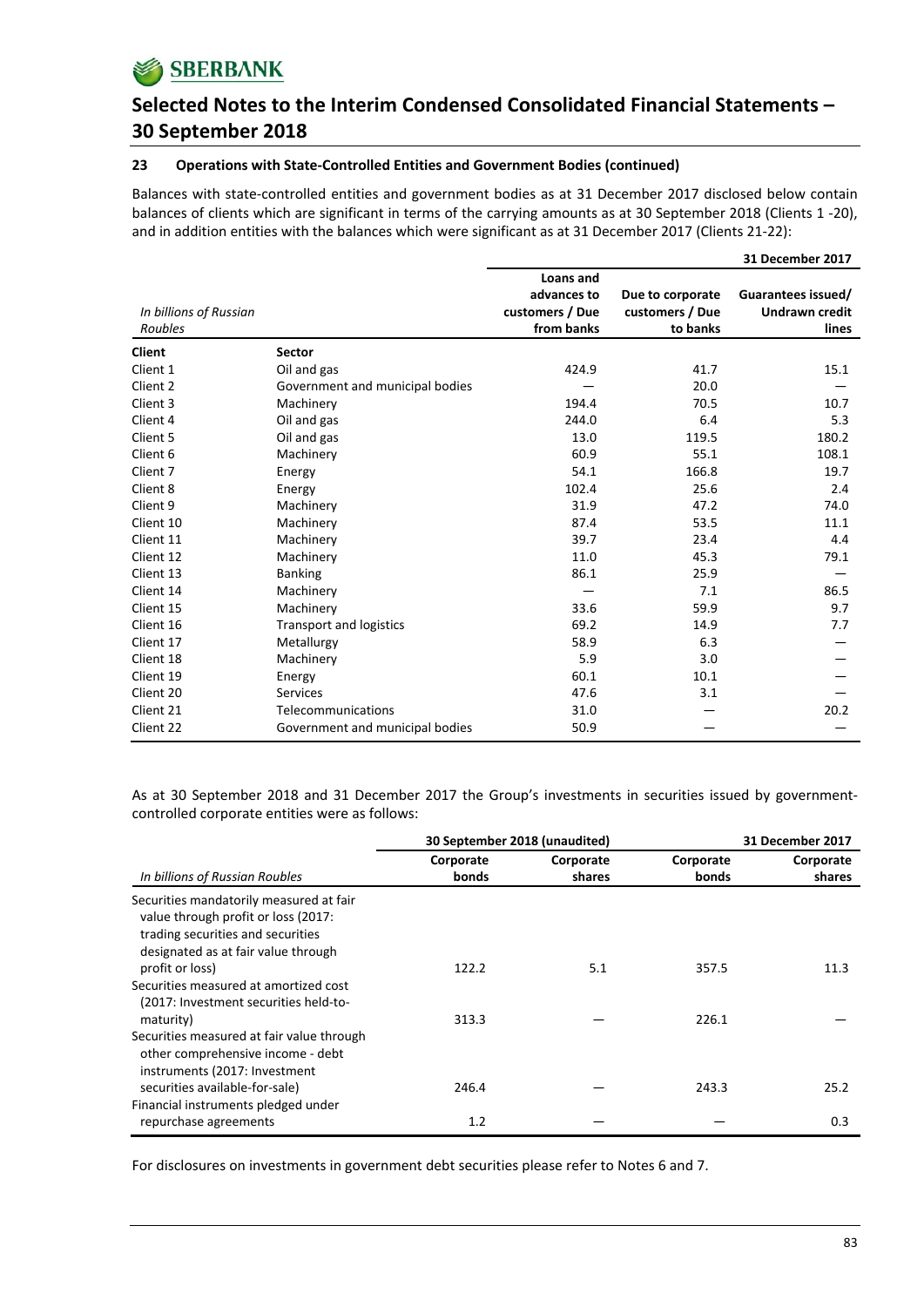

### **24 Principal Subsidiaries**

The table below provides details on principal subsidiaries of the Bank as at 30 September 2018:

| (unaudited)                                     | Nature of        | Percentage of    | Country of     |
|-------------------------------------------------|------------------|------------------|----------------|
| Name                                            | business         | ownership        | registration   |
|                                                 |                  |                  |                |
| DenizBank (DenizBank AS)                        | banking          | 99.85%           | Turkey         |
| Sberbank Europe AG                              | banking          | 100.00%          | Austria        |
| OJSC BPS-Sberbank                               | banking          | 98.43%           | <b>Belarus</b> |
| SB JSC Sberbank                                 | banking          | 100.00%          | Kazakhstan     |
| <b>SBERBANK JSC</b>                             | banking          | 100.00%          | Ukraine        |
| Sberbank (Switzerland) AG                       | banking          | 99.28%           | Switzerland    |
| Cetelem Bank LLC                                | banking          | 79.20%           | Russia         |
| <b>JSC Sberbank Leasing</b>                     | leasing          | 100.00%          | Russia         |
| LLC Sberbank Capital                            | finance          | 100.00%          | Russia         |
| SB CIB Holding LLC                              | finance          | 100.00%          | Russia         |
| Insurance company "Sberbank life insurance" LLC | finance          | 100.00%          | Russia         |
| Insurance company "Sberbank insurance" LLC      | finance          | 100.00%          | Russia         |
| Sberbank Factoring LLC                          | finance          | 100.00%          | Russia         |
| JSC Rublyovo-Arkhangelskoye                     | construction     | 100.00%          | Russia         |
| <b>LLC Sberbank Investments</b>                 | finance          | 100.00%          | Russia         |
| <b>Aukcion LLC</b>                              | services         | 100.00%          | Russia         |
| PS Yandex. Money LLC                            | finance          | 75.00% minus one | Russia         |
|                                                 |                  | Russian Rouble   |                |
| LLC Digital Technologies                        | digital business | 100.00%          | Russia         |
| JSC Non-state Pension Fund of Sberbank          | finance          | 100.00%          | Russia         |

The share of the subsidiaries of the Bank in the consolidated assets of the Group as at 30 September 2018 was 19.7% (31 December 2017: 20.4%).

#### **25 Capital Adequacy Ratio**

The Group's objectives when managing capital are (i) to comply with the regulatory capital requirements set by the Bank of Russia and (ii) to safeguard the Group's ability to continue as a going concern.

According to requirements set by the Bank of Russia regulatory capital ratio N1.0 has to be maintained by the Bank above the minimum level of 8.0% (31 December 2017: 8.0%). As at 30 September 2018 this regulatory capital adequacy ratio N1.0 was 15.2% (31 December 2017: 14.9%).

The Group also monitors capital adequacy ratio based on requirements of Basel Committee of Banking Supervision "Basel III: A global regulatory framework for more resilient banks and banking systems" (December 2010, updated in June 2011), commonly known as Basel III requirements. According to Basel III requirements minimum level of capital adequacy ratio is 6.0% for Tier 1 capital and 8.0% for total capital.

For assessment of credit risk in accordance with standardised approach the requirements of the national regulator (the Bank of Russia Instruction № 180‐E "Mandatory bank ratios" dated 28 June 2017) were applied in the calculation of risk weighted assets where Basel III requirements allow to apply such national regulator requirements. In particular such approach was used for the following main types of assets:

- government and municipal debt financial instruments of the Russian Federation and its subjects nominated and funded in Russian Roubles;
- specific types of loans to which higher risk weights are applied in accordance with the Bank of Russia requirements;
- correspondent accounts and mandatory cash balances with the Bank of Russia.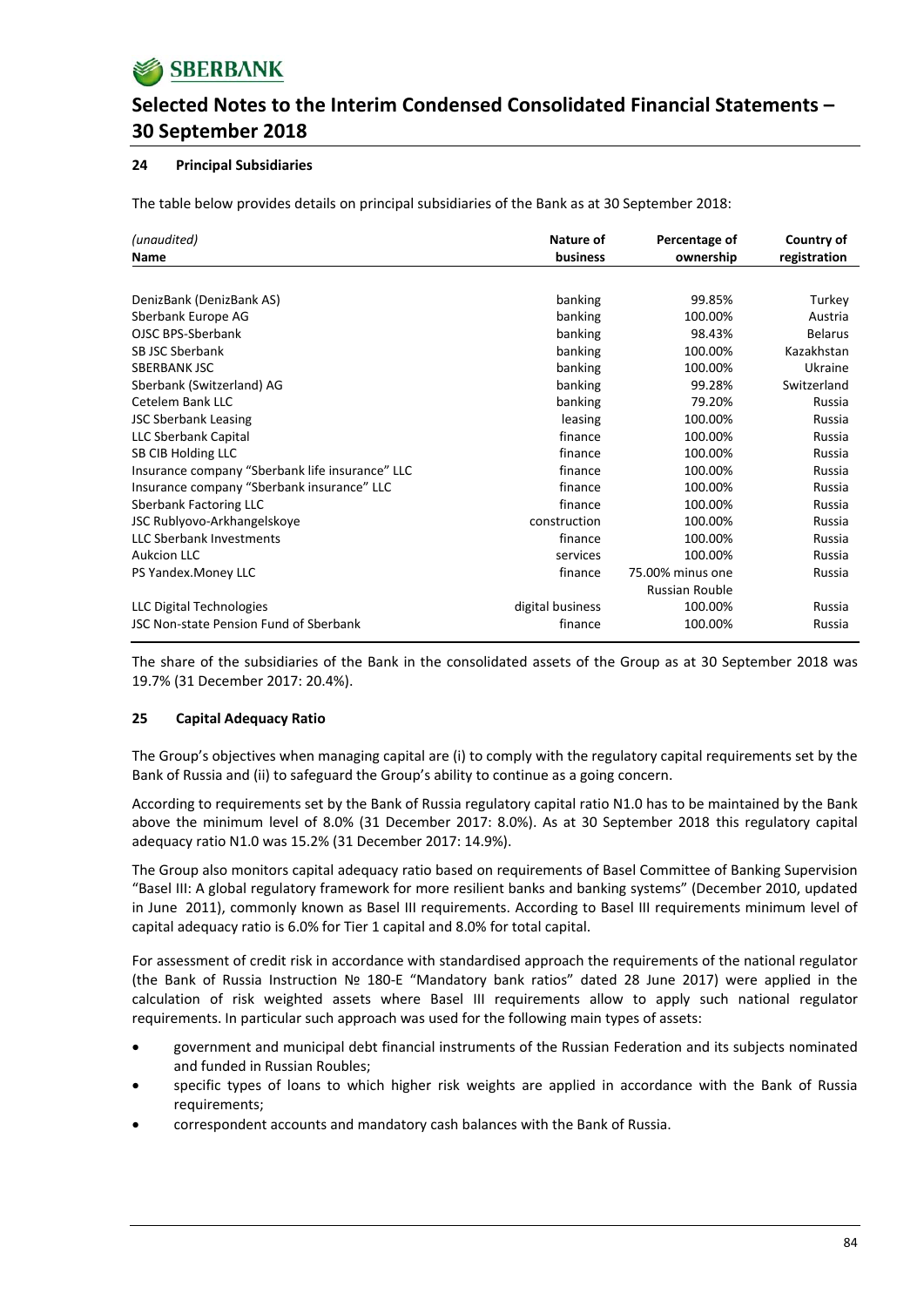

#### **25 Capital Adequacy Ratio (continued)**

Starting from 30 June 2018 for the purposes of calculation of capital adequacy ratio in accordance with Basel III requirements credit risk was assessed using internal ratings‐based ("IRB") approach for part of certain classes of financial instruments:

- Loans to corporate customers;
- Loans to individuals;
- Debt securities;
- Derivatives;
- Credit related commitments.

Financial instruments to which IRB approach is applied for the purposes of credit risk calculation under Basel III requirements are the same as financial instruments to which IRB approach is applied for the purposes of regulatory reporting.

The capital adequacy ratio of the Group as at 30 September 2018 and 31 December 2017 calculated in accordance with Basel III requirements is disclosed below.

|                                                                        |                     |                     | 1 January           |                     |
|------------------------------------------------------------------------|---------------------|---------------------|---------------------|---------------------|
|                                                                        | 30 September        |                     | 2018                |                     |
|                                                                        | 2018                | 30 September        | <b>Standardised</b> | 31 December         |
|                                                                        | <b>Standardised</b> | 2018                | approach as         | 2017                |
|                                                                        | and IRB             | <b>Standardised</b> | adjusted            | <b>Standardised</b> |
|                                                                        | approach            | approach            | under IFRS 9        | approach            |
| in billions of Russian Roubles                                         | (unaudited)         | (unaudited)         | (unaudited)         |                     |
| <b>Tier 1 capital</b>                                                  |                     |                     |                     |                     |
| Share capital                                                          | 87.7                | 87.7                | 87.7                | 87.7                |
| Share premium                                                          | 232.6               | 232.6               | 232.6               | 232.6               |
| Retained earnings                                                      | 3,383.1             | 3,383.1             | 2,996.2             | 3,058.6             |
| Non-controlling interest                                               | 6.6                 | 6.6                 | 4.4                 | 4.4                 |
| Treasury shares                                                        | (14.7)              | (14.7)              | (15.3)              | (15.3)              |
| Revaluation reserve for office premises                                | 57.7                | 57.7                | 60.8                | 60.8                |
| Fair value reserve for investment securities available-for-sale        |                     |                     |                     | 35.3                |
| Fair value reserve for debt instruments measured at fair value through |                     |                     |                     |                     |
| other comprehensive income                                             | (30.0)              | (30.0)              | 28.2                |                     |
| Foreign currency translation reserve                                   | (57.7)              | (57.7)              | (21.0)              | (21.0)              |
| Remeasurement of defined benefit pension plans                         | (2.4)               | (2.4)               | (1.0)               | (1.0)               |
| less goodwill                                                          | (7.5)               | (7.5)               | (8.0)               | (8.0)               |
| less intangible assets                                                 | (79.9)              | (79.9)              | (60.8)              | (60.8)              |
| Other deductions from capital                                          | (13.5)              | (13.5)              | (12.7)              | (12.7)              |
| <b>Tier 1 capital</b>                                                  | 3,562.0             | 3,562.0             | 3,291.1             | 3,360.6             |
| <b>Tier 2 capital</b>                                                  |                     |                     |                     |                     |
| Eligible subordinated debt                                             | 144.7               | 144.7               | 459.7               | 459.7               |
| Excess of total eligible provisions over expected loss amount under    |                     |                     |                     |                     |
| IRB approach                                                           | 59.5                |                     |                     |                     |
| <b>Tier 2 capital</b>                                                  | 204.2               | 144.7               | 459.7               | 459.7               |
| <b>Total capital</b>                                                   | 3,766.2             | 3,706.7             | 3,750.8             | 3,820.3             |
| <b>Risk weighted assets (RWA)</b>                                      |                     |                     |                     |                     |
| Credit risk                                                            | 25,953.6            | 26,646.6            | 25,195.1            | 25,245.7            |
| Operational risk                                                       | 3,092.8             | 3,092.8             | 3,092.8             | 3,092.8             |
| Market risk                                                            | 956.2               | 956.2               | 1,081.1             | 1,158.3             |
| Total risk weighted assets (RWA)                                       | 30,002.6            | 30,695.6            | 29,369.0            | 29,496.8            |
| Common equity Tier 1 capital adequacy ratio (Common equity Tier 1      |                     |                     |                     |                     |
| capital / Total RWA), %                                                | 11.9                | 11.6                | 11.2                | 11.4                |
| Tier 1 capital adequacy ratio (Tier 1 capital / Total RWA), %          | 11.9                | 11.6                | 11.2                | 11.4                |
| Total capital adequacy ratio (Total capital / Total RWA), %            | 12.6                | 12.1                | 12.8                | 13.0                |
|                                                                        |                     |                     |                     |                     |